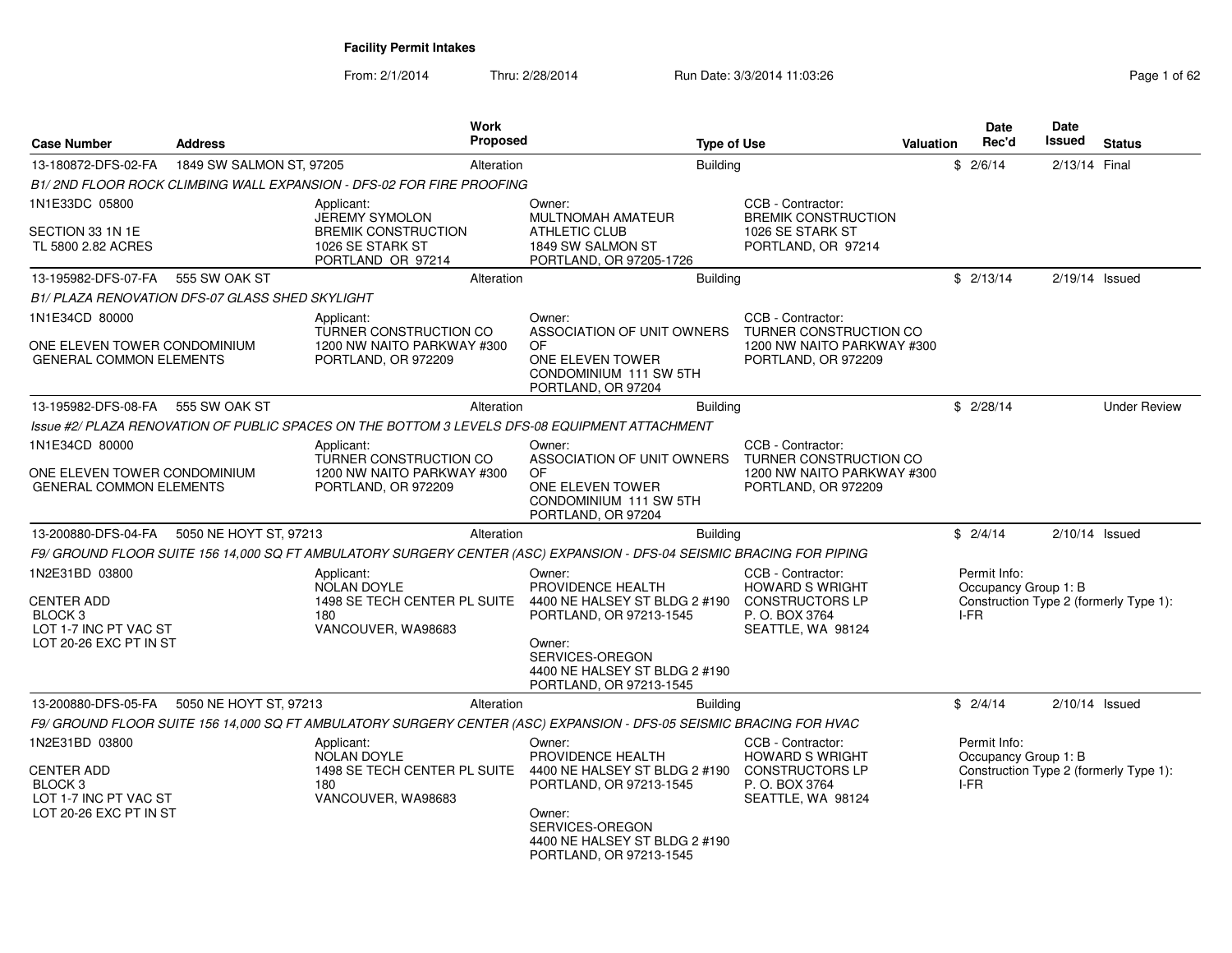From: 2/1/2014

| <b>Case Number</b>                                                                                                                               | <b>Address</b>             | <b>Work</b><br>Proposed                                                                                                                                           |                                                                                                                                       | <b>Type of Use</b> | <b>Valuation</b>                                                                                 | Date<br>Rec'd                                                           | <b>Date</b><br><b>Issued</b> | <b>Status</b>                                                                   |
|--------------------------------------------------------------------------------------------------------------------------------------------------|----------------------------|-------------------------------------------------------------------------------------------------------------------------------------------------------------------|---------------------------------------------------------------------------------------------------------------------------------------|--------------------|--------------------------------------------------------------------------------------------------|-------------------------------------------------------------------------|------------------------------|---------------------------------------------------------------------------------|
| 13-209339-REV-01-FA                                                                                                                              | 1130 NW 22ND AVE           | Alteration                                                                                                                                                        |                                                                                                                                       | <b>Building</b>    |                                                                                                  | \$2/20/14                                                               |                              | <b>Under Review</b>                                                             |
|                                                                                                                                                  |                            | F14/ MULTIPLE REVISIONS, WALL MOVEMENTS, DOOR DELETIONS, RELOCATION, REDUCE SIZE OF BREAKROOM, NEW MT SHAFT, CEILING, ELEC, ETC. SEE ATTACHED DOCUMENT FOR ITEMIL |                                                                                                                                       |                    |                                                                                                  |                                                                         |                              |                                                                                 |
| 1N1E33BA 04000A1<br><b>COUCHS ADD</b><br>BLOCK 300<br>LOT 5-14&16-18 TL 4000<br>IMPS ONLY SEE R141330 (R180232300) FOR<br><b>LAND &amp; IMPS</b> |                            | Applicant:<br><b>WARREN TYLER</b><br>PKA ARCHITECTS<br>6969 SW HAMPTON ST<br>PORTLAND, OR 97210                                                                   | Owner:<br><b>GOOD SAMARITAN HOSPITAL &amp;</b><br><b>MEDICAL CENTER</b><br>1919 NW LOVEJOY ST<br>PORTLAND, OR 97209                   |                    | CCB - Contractor:<br><b>SKANSKA USA</b><br>222 SW Columbia St., Suite 300<br>Portland, OR 97201  | Permit Info:<br>Occupancy Group 1: B_Bank, Off.,<br>Med.Off., Pub.Bldg. |                              | Construction Type 2 (formerly Type 1): I-A                                      |
| 13-212786-REV-01-FA                                                                                                                              | 1621 SW 1ST AVE, 97201     | Alteration                                                                                                                                                        |                                                                                                                                       | <b>Building</b>    |                                                                                                  | \$100,000 2/13/14                                                       |                              | <b>Under Review</b>                                                             |
|                                                                                                                                                  |                            | F12/ 2ND FLOOR CAFE AND COFFEE BAR; REMOVE SOME WALLS, OPEN UP KITCHEN, ADD ANOTHER FOR SEPARATION AT STORAGE, RECONFIGURE SOME EQUIPMENT LOCATIONS, CABINET      |                                                                                                                                       |                    |                                                                                                  |                                                                         |                              |                                                                                 |
| 1S1E03CB 00700                                                                                                                                   |                            | Applicant:<br>DINA RADZWILLOWICZ<br><b>MACKENZIE</b><br>1515 SE WATER AVE. SUITE#100<br>PORTLAND, OR 97214                                                        |                                                                                                                                       |                    | CCB - Contractor:<br><b>SWINERTON BUILDERS INC</b><br>260 TOWNSEND ST<br>SAN FRANCISCO, CA 94107 | Permit Info:<br>Occupancy Group 1: B Bank, Off.,<br>Med.Off., Pub.Bldg. |                              | Construction Type 2 (formerly Type 1): I-B                                      |
| 13-215359-DFS-02-FA                                                                                                                              |                            | 3181 SW SAM JACKSON PARK RD - Bldg BSC, 9 Alteration                                                                                                              |                                                                                                                                       | <b>Building</b>    |                                                                                                  | \$2/26/14                                                               |                              | <b>Under Review</b>                                                             |
|                                                                                                                                                  |                            | F8/NORTH CAMPUS UTILITY PLANT UPGRADE (PHASE 2) - DFS-02 SEISMIC ANCHORS                                                                                          |                                                                                                                                       |                    |                                                                                                  |                                                                         |                              |                                                                                 |
| 1S1E09 00200                                                                                                                                     |                            | Applicant:<br>JEHOSHUA FAJARDO<br><b>HOFFMAN CONSTRUCTION</b><br>805 SW BROADWAY SUITE 2100<br>PORTLAND, OR 97205                                                 | Owner:<br>OREGON STATE OF<br>3181 SW SAM JACKSON PARK RD OF OREGON<br>PORTLAND, OR 97239                                              |                    | CCB - Contractor:<br>HOFFMAN CONSTRUCTION CO<br>805 SW BROADWAY SUITE 2100<br>PORTLAND, OR 97205 | Permit Info:<br>Occupancy Group 1: B                                    |                              | Construction Type 2 (formerly Type 1): I-B                                      |
| 13-231970-REV-01-FA                                                                                                                              |                            | 3181 SW SAM JACKSON PARK RD - Bldg DCH, 9 Alteration                                                                                                              |                                                                                                                                       | <b>Building</b>    |                                                                                                  | \$111.000 2/27/14                                                       |                              | <b>Under Review</b>                                                             |
|                                                                                                                                                  |                            | F1/ REVISION TO REDUCE SCOPE OF WORK TO THE LIGHT BOOM REPLACEMENT, SPRINKLER HEAD REPLACEMENT ONLY.                                                              |                                                                                                                                       |                    |                                                                                                  |                                                                         |                              |                                                                                 |
| 1S1E09 00200                                                                                                                                     |                            | Applicant:<br><b>MARCUS MORGAN</b><br><b>PKA ARCHITECTS</b><br>6969 SW HAMPTON ST.<br>PORTLAND, OR 97239                                                          | Owner:<br>OREGON STATE OF<br>3181 SW SAM JACKSON PARK RD OF OREGON<br>PORTLAND, OR 97239                                              |                    | CCB - Contractor:<br>HOFFMAN CONSTRUCTION CO<br>805 SW BROADWAY SUITE 2100<br>PORTLAND, OR 97205 |                                                                         |                              |                                                                                 |
| 13-241481-DFS-01-FA                                                                                                                              | 2 N CENTER COURT ST. 97227 | Alteration                                                                                                                                                        |                                                                                                                                       | <b>Building</b>    |                                                                                                  | \$2/25/14                                                               |                              | $3/3/14$ Issued                                                                 |
| F9/ DFS FOR METAL AWNING                                                                                                                         |                            |                                                                                                                                                                   |                                                                                                                                       |                    |                                                                                                  |                                                                         |                              |                                                                                 |
| 1N1E34AB 01400                                                                                                                                   |                            | Applicant:<br>Markus Brown<br><b>GBD Architects</b><br>1120 NW Couch, Ste 300<br>Portland, OR 97209                                                               | Owner:<br>PORTLAND CITY OF (LEASED<br>1 CENTER CT #150<br>PORTLAND, OR 97227<br>Owner:<br>PORTLAND ARENA MGMT LLC<br>1 CENTER CT #150 |                    | CCB - Contractor:<br>LORENTZ BRUUN CO INC<br>3611 SE 20TH ST, STE 300<br>PORTLAND OR 97202       | Permit Info:                                                            |                              | Occupancy Group 1: A-2 Restaurant<br>Construction Type 2 (formerly Type 1): I-B |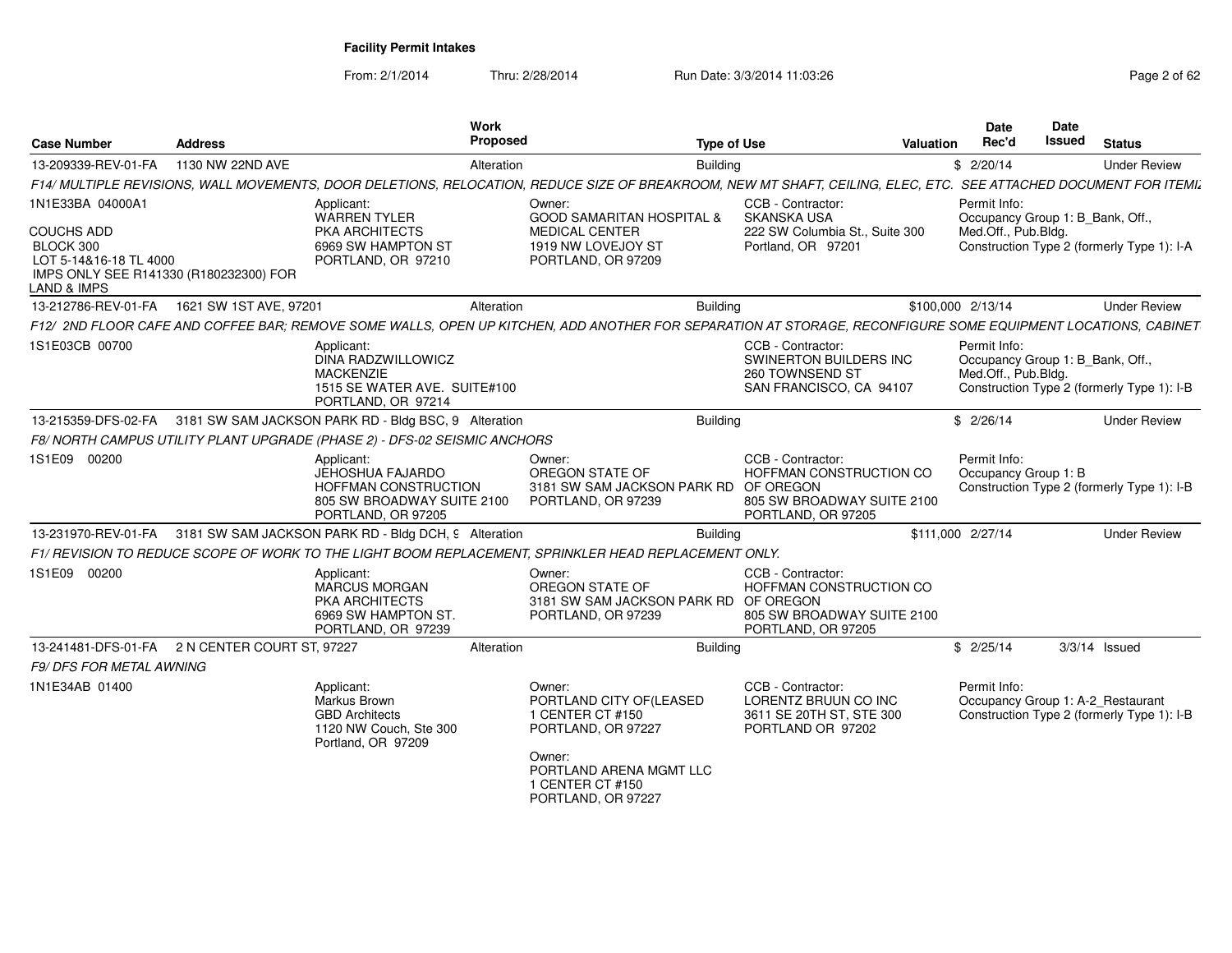| <b>Case Number</b>                                                                                                         | <b>Address</b>             | <b>Work</b>                                                                                                                              | <b>Proposed</b>                                                                                                                                               | <b>Type of Use</b> |                                                                                                                                | <b>Valuation</b> | Date<br>Rec'd                                                           | Date<br>Issued | <b>Status</b>                               |
|----------------------------------------------------------------------------------------------------------------------------|----------------------------|------------------------------------------------------------------------------------------------------------------------------------------|---------------------------------------------------------------------------------------------------------------------------------------------------------------|--------------------|--------------------------------------------------------------------------------------------------------------------------------|------------------|-------------------------------------------------------------------------|----------------|---------------------------------------------|
| 14-102908-DFS-01-FA                                                                                                        | 1844 SW MORRISON ST, 97205 |                                                                                                                                          | Alteration                                                                                                                                                    | <b>Building</b>    |                                                                                                                                |                  | \$2/20/14                                                               | 2/26/14        | Issued                                      |
|                                                                                                                            |                            |                                                                                                                                          | F4/ SECTION 201, REMOVE SECTION OF BLEACHERS FOR NEW ELEVATED VIEWING PLATFORM  DFS-01 FOR  FIRE-PROOFING                                                     |                    |                                                                                                                                |                  |                                                                         |                |                                             |
| 1N1E33DC 00800<br>SECTION 33 1N 1E<br><b>TL 800</b><br><b>ACRES 6.95</b><br>SEE R645766 (R941330531) FOR LEASED<br>ACCOUNT |                            | Applicant:<br><b>CHAD SCHURMAN</b><br>300<br>PORTLAND, OR 97209                                                                          | Owner:<br>PORTLAND CITY OF<br>1200 NW NAITO PARKWAY, SUITE 1120 SW 5TH AVE #1204<br>PORTLAND, OR 97204-1912                                                   |                    | CCB - Contractor:<br><b>TURNER CONSTRUCTION CO</b><br>1200 NW NAITO PARKWAY #300<br>PORTLAND, OR 972209                        |                  |                                                                         |                |                                             |
|                                                                                                                            |                            |                                                                                                                                          | Alteration                                                                                                                                                    | <b>Building</b>    |                                                                                                                                |                  | \$1,000 2/25/14                                                         |                | <b>Under Review</b>                         |
|                                                                                                                            |                            | F1/DFS FOR SHELVING---maintain 18 inches clearance below sprinklers and storage                                                          |                                                                                                                                                               |                    |                                                                                                                                |                  |                                                                         |                |                                             |
| 1N1E33DA 04900                                                                                                             |                            | Applicant:<br><b>TASIA KALLIES</b><br><b>BURNHAM NATION WIDE</b><br><b>111 WEST WASHINGTON</b><br>STREET, SUITE 450<br>CHICAGO, IL 60602 | Owner:<br><b>MEPT BREWERY BLOCK 2 LLC</b><br>PO BOX 320099<br>ALEXANDRIA, VA 22320-0156                                                                       |                    | CCB - Contractor:<br><b>DUGAN BUILDING COMPANY</b><br>4200 ELIZABETH LAKE RD<br>WATERFORD, MI 48328                            |                  | Permit Info:<br>Occupancy Group 1: B_Bank, Off.,<br>Med.Off., Pub.Bldg. |                |                                             |
| 14-112727-000-00-FA                                                                                                        | 26 SW SALMON ST, 97204     |                                                                                                                                          | Alteration                                                                                                                                                    | <b>Building</b>    |                                                                                                                                | \$375,000 2/3/14 |                                                                         |                | 2/18/14 Under Inspection                    |
|                                                                                                                            |                            |                                                                                                                                          | F2/4TH & 5TH FLOOR, REMODEL; REMOVE WALLS, ADD BACK AND RECONFIGURE  FOR CONFERENCE ROOMS, BREAKROOM, WORK ROOMS, OFFICES, DOORS, RELITES, GLASS WALL, CEILIN |                    |                                                                                                                                |                  |                                                                         |                |                                             |
| 1S1E03BD 00200<br>PORTLAND<br>BLOCK 6<br>$LOT 1-8$                                                                         |                            | Applicant:<br>ALFRED BRAN<br>26 SW SALMON ST<br>PORTLAND, OR 97204                                                                       | Owner:<br>IEH PORTLAND LLC<br>121 SW SALMON ST<br>PORTLAND, OR 97204-2901                                                                                     |                    | CCB - Contractor:<br><b>MARK BECKIUS</b><br>REIMERS & JOLIVETTE INC<br>2344 NW 24TH AVE<br>Portland, OR 97210                  |                  |                                                                         |                |                                             |
| 14-113064-000-00-FA                                                                                                        | 12000 SW 49TH AVE, 97219   |                                                                                                                                          | Alteration                                                                                                                                                    | <b>Building</b>    |                                                                                                                                |                  | \$20,000 2/3/14                                                         |                | 2/19/14 Under Inspection                    |
|                                                                                                                            |                            | B2/2ND FLOOR MEN'S ROOM RENOVATION; REPLACE PARTITION, DOOR, FIXTURES                                                                    |                                                                                                                                                               |                    |                                                                                                                                |                  |                                                                         |                |                                             |
| 1S1E31D 00200                                                                                                              |                            | Applicant:<br><b>JEFF BRANDT</b><br><b>PCC</b><br>12000 SW 49TH AVE<br>PORTLAND, OR 97219                                                | Owner:<br>PORTLAND COMMUNITY<br><b>COLLEGE DIST</b><br>PO BOX 6119<br>ALOHA, OR 97007-0119                                                                    |                    | CCB - Contractor:<br>SKYLINE INTERIORS INC<br>909 SW WASHINGTON<br>PORTLAND OR 972052821                                       |                  | Permit Info:<br>Occupancy Group 1: B                                    |                | Construction Type 2 (formerly Type 1): II-B |
| 14-114113-000-00-FA                                                                                                        | 1225 W BURNSIDE ST         |                                                                                                                                          | Alteration                                                                                                                                                    | Building           |                                                                                                                                |                  | \$8,900 2/5/14                                                          |                | $2/6/14$ Issued                             |
|                                                                                                                            |                            | B1/ LOADING DOCK - ADD WALL AND DOOR TO SEPARATE TRASH AREA                                                                              |                                                                                                                                                               |                    |                                                                                                                                |                  |                                                                         |                |                                             |
| 1N1E33DA 05000A2<br><b>COUCHS ADD</b><br>BLOCK 82<br>LOT 1-8<br>MACH & EQUIP SEE R140654 (R180207460)<br>FOR LAND & IMPS   |                            | Applicant:<br><b>KENT POTTEBAUM</b><br><b>GBD ARCHITECTS INC</b><br>1120 NW COUCH SUITE 300<br>PORTLAND OR 97209                         | Owner:<br>CO LLC<br>99 SUMMER ST STE 900<br>BOSTON, MA 02110                                                                                                  |                    | CCB - Contractor:<br>PORTLAND DISTRICT COOLING & LEASE CRUTCHER LEWIS CORP<br>921 SW WASHINGTON #150<br>PORTLAND, OR 972050000 |                  |                                                                         |                |                                             |
| 14-114139-000-00-FA                                                                                                        | 808 SW CAMPUS DR, 97201    |                                                                                                                                          | Alteration                                                                                                                                                    | <b>Building</b>    |                                                                                                                                |                  | \$25,000 2/5/14                                                         |                | 2/20/14 Under Inspection                    |
|                                                                                                                            |                            | B1/9TH FLOOR ROOM 9144 UPGRADE EXISTING PATIENT LIFT TO A 1000 LBS BARIATRIC LIFT                                                        |                                                                                                                                                               |                    |                                                                                                                                |                  |                                                                         |                |                                             |
| 1S1E09<br>00600                                                                                                            |                            | Applicant:<br>Vanessa Robinson<br><b>MAHLUM ARCHITECTS</b><br>1231 NW Hoyt, #102<br>Portland, OR 97209                                   | Owner:<br>OREGON STATE OF(MEDICAL<br><b>DEPT</b><br>3181 SW SAM JACKSON PARK RD ALOHA, OR 97006<br>PORTLAND, OR 97239                                         |                    | CCB - Contractor:<br>IN LINE COMMERCIAL CONST<br>PO BOX 5837                                                                   |                  |                                                                         |                |                                             |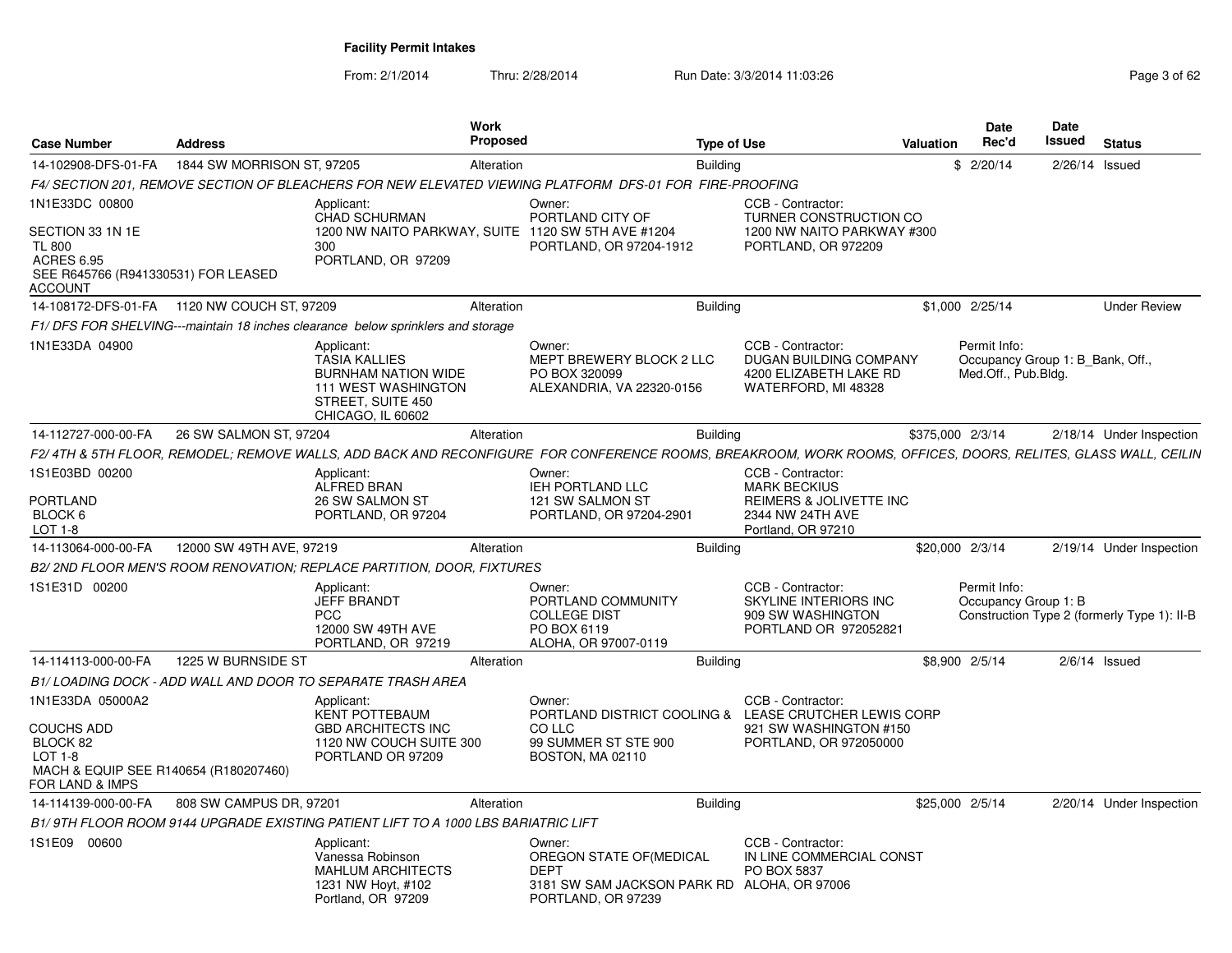From: 2/1/2014

Thru: 2/28/2014 Run Date: 3/3/2014 11:03:26 Rege 4 of 62

| <b>Case Number</b>                                                                                             | <b>Address</b>                                  | Work<br><b>Proposed</b>                                                                                                                                           |                                                                                                                                                                                     | <b>Type of Use</b>                                                                                           | Valuation          | Date<br>Rec'd                          | <b>Date</b><br>Issued | <b>Status</b>                              |
|----------------------------------------------------------------------------------------------------------------|-------------------------------------------------|-------------------------------------------------------------------------------------------------------------------------------------------------------------------|-------------------------------------------------------------------------------------------------------------------------------------------------------------------------------------|--------------------------------------------------------------------------------------------------------------|--------------------|----------------------------------------|-----------------------|--------------------------------------------|
| 14-114292-000-00-FA                                                                                            | 3500 N INTERSTATE AVE, 97227                    | Alteration                                                                                                                                                        |                                                                                                                                                                                     | Building                                                                                                     | \$3,000,000 2/5/14 |                                        |                       | <b>Under Review</b>                        |
|                                                                                                                |                                                 | F6/ 2ND FLOOR, EYE PROCEDURE EXPANSION; REMOVE ALL WALLS, RESTROOMS, CEILING, DOORS, PATCH, REPAIR, PAINT, NEW WALLS, CURTAINS FOR PROCEDURE ROOMS, OFFICES, PRE/ |                                                                                                                                                                                     |                                                                                                              |                    |                                        |                       |                                            |
| 1N1E22CC 12100                                                                                                 |                                                 | Applicant:<br><b>REG MCDONALD</b><br>PETERSEN KOLBERG & ASSOC<br>6969 HAMPTON ST SW<br>PORTLAND OR 97223                                                          | Owner:<br>KAISER FOUNDATION HEALTH<br>500 NE MULTNOMAH ST #100<br>PORTLAND, OR 97232-2099<br>Owner:<br>PLAN OF THE NORTHWEST<br>500 NE MULTNOMAH ST #100<br>PORTLAND, OR 97232-2099 | CCB - Contractor:<br><b>HOWARD S WRIGHT</b><br><b>CONSTRUCTORS LP</b><br>P. O. BOX 3764<br>SEATTLE, WA 98124 |                    | Permit Info:<br>Occupancy Group 1: I-2 |                       | Construction Type 2 (formerly Type 1): I-A |
| 14-114486-000-00-FA                                                                                            | 12000 SW 49TH AVE, 97219                        | Alteration                                                                                                                                                        |                                                                                                                                                                                     | <b>Building</b>                                                                                              | \$3,106,188 2/6/14 |                                        |                       | <b>Under Review</b>                        |
|                                                                                                                |                                                 | F5/ VOLUNTARY SEISMIC UPGRADE IN CONJUCTION WITH INTERIOR RENOVATIONS OF 1ST AND 2ND FLOORS, REMOVE SOME WALLS, DOORS, ADD BACK SOME FOR CLASSROOMS, WORK RC      |                                                                                                                                                                                     |                                                                                                              |                    |                                        |                       |                                            |
| 1S1E31D 00200                                                                                                  |                                                 | Applicant:<br>RYAN BURT<br><b>GBD ARCITECTS</b><br>1120 NW COUCH ST SUITE 300<br>PORTLAND, OR 97209                                                               | Owner:<br>PORTLAND COMMUNITY<br><b>COLLEGE DIST</b><br>PO BOX 6119<br>ALOHA, OR 97007-0119                                                                                          | CCB - Contractor:<br><b>HOWARD S WRIGHT</b><br><b>CONSTRUCTORS LP</b><br>P. O. BOX 3764<br>SEATTLE, WA 98124 |                    |                                        |                       |                                            |
| 14-114860-000-00-FA                                                                                            | 2105 SE 7TH AVE, 97214                          | Alteration                                                                                                                                                        |                                                                                                                                                                                     | <b>Building</b>                                                                                              |                    | \$2,700 2/10/14                        |                       | 2/18/14 Issued                             |
|                                                                                                                |                                                 | B1/ MARMOSET MUSIC - RELOCATE EXTERIOR DOOR (electrical on plans was for removing exit sign only, any other would require electrical permit)                      |                                                                                                                                                                                     |                                                                                                              |                    |                                        |                       |                                            |
| 1S1E02CC 03500<br>STEPHENS ADD<br>BLOCK 74<br>LOT 8 TL 3500                                                    |                                                 | Applicant:<br><b>ISAAC FROST</b><br>3444 NE 17TH AVE<br>PORTLAND OR 97212                                                                                         | Owner:<br>NAGEL FAMILY REAL ESTATE<br>45 CONDOLEA CT<br>LAKE OSWEGO, OR 97035-1002<br>Owner:<br><b>LIMITED PARTNERSHIP</b><br>45 CONDOLEA CT                                        | CCB - Contractor:<br>AKOS CONSTRUCTION LLC<br>3444 NE 17TH AVE<br>PORTLAND, OR 97212                         |                    |                                        |                       |                                            |
|                                                                                                                |                                                 |                                                                                                                                                                   | LAKE OSWEGO, OR 97035-1002                                                                                                                                                          |                                                                                                              |                    |                                        |                       |                                            |
| 14-114888-000-00-FA                                                                                            | 3303 SW BOND AVE, 97201                         | Alteration                                                                                                                                                        |                                                                                                                                                                                     | Building                                                                                                     |                    | \$11,000 2/10/14                       |                       | 2/19/14 Issued                             |
|                                                                                                                | B1/4TH FLOOR REFLECTED CEILING NUBOOM ANCHORAGE |                                                                                                                                                                   |                                                                                                                                                                                     |                                                                                                              |                    |                                        |                       |                                            |
| 1S1E10AC 00500                                                                                                 |                                                 | Applicant:<br><b>TONY CARLSON</b><br>ANDERSEN CONSTRUCTION<br>741 SE GAINES RD<br>PORTLAND, OR 97239                                                              |                                                                                                                                                                                     | CCB - Contractor:<br>ANDERSEN CONSTRUCTION<br>COMPANY<br>PO BOX 6712<br>PORTLAND, OR 97228-6712              |                    |                                        |                       |                                            |
| 14-114948-000-00-FA                                                                                            | 7000 NE AIRPORT WAY, 97218                      | Alteration                                                                                                                                                        |                                                                                                                                                                                     | Building                                                                                                     |                    | \$400,000 2/10/14                      |                       | 2/26/14 Issued                             |
|                                                                                                                |                                                 | F6/ COMMON USE GATE IMPROVEMENTS; CONCOURSE B, C, D, E, PODIUM, WALLS, DOORS, MONITOR ATTACHEMENTS, CASEWORK, ETC                                                 |                                                                                                                                                                                     |                                                                                                              |                    |                                        |                       |                                            |
| 1N2E08B 00400                                                                                                  |                                                 | Applicant:<br>MIKE COYLE                                                                                                                                          | Owner:<br>PORT OF PORTLAND                                                                                                                                                          | CCB - Contractor:<br>COR CONSTRUCTION INC                                                                    |                    | Permit Info:                           |                       | Occupancy Group 1: A-3_Assembly -          |
| SECTION 08 1N 2E<br>TL 400 7.39 ACRES<br><b>TERMINAL BLDG</b><br><b>NONTAXABLE</b><br>SEE TAXABLE SUB ACCOUNTS |                                                 | <b>FASTER PERMITS</b><br>14334 NW EAGLERIDGE LANE<br>PORTLAND, OR 97229                                                                                           | PO BOX 3529<br>PORTLAND, OR 97208-3529                                                                                                                                              | 1058 SW Arnold St.<br>Portland, OR 97219                                                                     |                    | General                                |                       |                                            |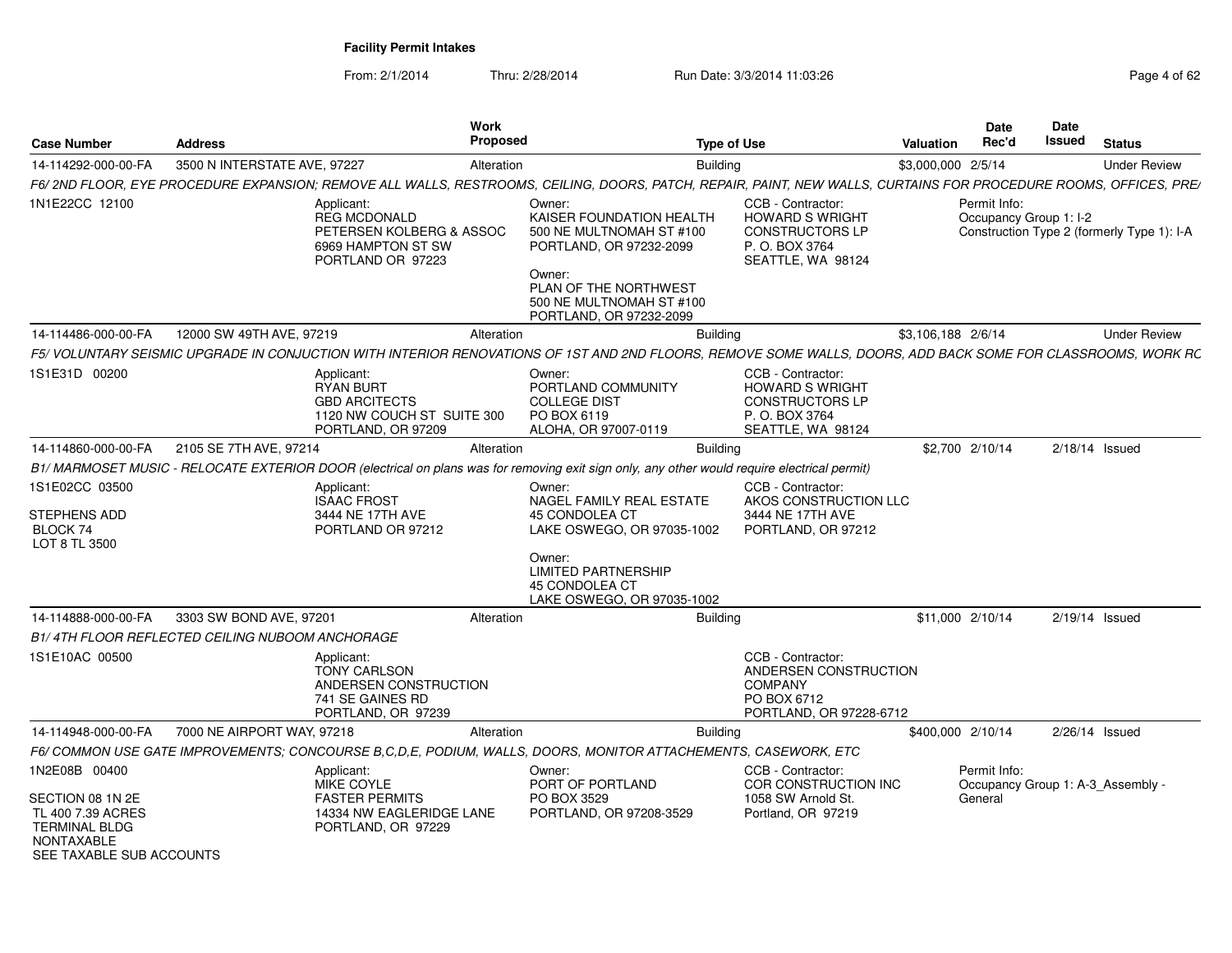| <b>Case Number</b>                                                                                                                                           | <b>Address</b>             |                                                                                                                                                                    | Work<br>Proposed                                                                                                                                                        | <b>Type of Use</b>                                                                                                 | Valuation                                         | <b>Date</b><br>Rec'd                                                    | <b>Date</b><br>Issued | <b>Status</b>                                                                   |
|--------------------------------------------------------------------------------------------------------------------------------------------------------------|----------------------------|--------------------------------------------------------------------------------------------------------------------------------------------------------------------|-------------------------------------------------------------------------------------------------------------------------------------------------------------------------|--------------------------------------------------------------------------------------------------------------------|---------------------------------------------------|-------------------------------------------------------------------------|-----------------------|---------------------------------------------------------------------------------|
| 14-115227-000-00-FA                                                                                                                                          | 4380 SW MACADAM AVE, 97201 |                                                                                                                                                                    | Alteration                                                                                                                                                              | <b>Building</b>                                                                                                    |                                                   | \$7.859 2/11/14                                                         | 2/19/14 Issued        |                                                                                 |
|                                                                                                                                                              |                            | B1/ SUITE 365 RECONFIGURE OPEN CONFERENCE ROOM AND UPDATE BREAK ROOM                                                                                               |                                                                                                                                                                         |                                                                                                                    |                                                   |                                                                         |                       |                                                                                 |
| 1S1E10DC 00800                                                                                                                                               |                            | Applicant:<br>DONN STURDIVANT                                                                                                                                      | Owner:<br><b>RIVER FORUM LLC</b>                                                                                                                                        | CCB - Contractor:                                                                                                  | RUSSELL CONSTRUCTION INC                          | Permit Info:<br>Occupancy Group 1: B                                    |                       |                                                                                 |
| SECTION 10 1S 1E<br>TL 800 3.18 ACRES<br>DEFERRAL-POTENTIAL ADDITIONAL TAX                                                                                   |                            | 20915 SW 105TH<br>TUALATIN OR 97062                                                                                                                                | 235 MONTGOMERY ST FL 16<br>SAN FRANCISCO, CA 94104                                                                                                                      | 20915 SW 105TH AVE<br>TUALATIN OR 97062                                                                            |                                                   |                                                                         |                       | Construction Type 2 (formerly Type 1): II-A                                     |
| 14-115396-000-00-FA                                                                                                                                          | 308 SW 2ND AVE, 97204      |                                                                                                                                                                    | Alteration                                                                                                                                                              | Building                                                                                                           | \$291,075 2/11/14                                 |                                                                         | 2/19/14 Issued        |                                                                                 |
|                                                                                                                                                              |                            | F14/ 3RD FLOOR US ARMY CORPS OF ENGINEERS GDACS OFFICE WALL REMOVAL AND RECONFIGURATION INCLUDING SEPARATE UPS ROOM                                                |                                                                                                                                                                         |                                                                                                                    |                                                   |                                                                         |                       |                                                                                 |
| 1N1E34CD 04600                                                                                                                                               |                            | Applicant:<br>Peter Smith<br>2300 SW First Ave., Suite 103<br>Portland, OR 97201                                                                                   | Owner:<br><b>NGP DUNCAN PLAZA</b><br>PO BOX 4900 DEPT #360<br>SCOTTSDALE, AZ 85261-4900<br>Owner:<br>PORTLAND LLC<br>PO BOX 4900 DEPT #360<br>SCOTTSDALE, AZ 85261-4900 | CCB - Contractor:<br>260 TOWNSEND ST                                                                               | SWINERTON BUILDERS INC<br>SAN FRANCISCO, CA 94107 | Permit Info:                                                            |                       | Occupancy Group 1: A-2_Restaurant<br>Construction Type 2 (formerly Type 1): I-A |
| 14-115663-000-00-FA                                                                                                                                          | 123 NE 3RD AVE, 97232      |                                                                                                                                                                    | Alteration                                                                                                                                                              | <b>Building</b>                                                                                                    | \$273,200 2/12/14                                 |                                                                         |                       | <b>Under Review</b>                                                             |
|                                                                                                                                                              |                            | F2/ SUITE 119; NEW WALLS, DOORS, RELITES, FOR OFFICES, WORK ROOM, RECEPTION, CONFERENCE ROOM, BREAK ROOM, SERVER ROOM, OPEN OFFICE, INTERIOR RAMP, CUT IN INTERIOF |                                                                                                                                                                         |                                                                                                                    |                                                   |                                                                         |                       |                                                                                 |
| 1N1E34DA 02800<br>EAST PORTLAND<br>BLOCK 68<br>INC PT VAC ST LOT 1&8<br>LOT 2&3&6&7<br>INC PT VAC ST LOT 4&5: HISTORIC<br>PROPERTY; POTENTIAL ADDITIONAL TAX |                            | Applicant:<br><b>JENNIFER DZIENIS</b><br><b>WORKS ARCHITECTURE</b><br>524 E BURNSIDE ST #320<br>PORTLAND, OR 97214                                                 | Owner:<br>1001 SE WATER AVE #120<br>PORTLAND, OR 97214-2147                                                                                                             | CCB - Contractor:<br>BRIDGEHEAD DEVELOPMENT LLC BNK CONSTRUCTION INC<br>45 82nd dr. ste 53b<br>gladstone, or 97027 |                                                   | Permit Info:<br>Occupancy Group 1: B_Bank, Off.,<br>Med.Off., Pub.Bldg. |                       | Construction Type 2 (formerly Type 1): III-A                                    |
| 14-115823-000-00-FA                                                                                                                                          | 1844 SW MORRISON ST, 97205 |                                                                                                                                                                    | Alteration                                                                                                                                                              | <b>Building</b>                                                                                                    | \$125,000 2/12/14                                 |                                                                         |                       | <b>Under Review</b>                                                             |
|                                                                                                                                                              |                            | B1/AT&T - 486 SQ FT RAISED PLATFORM LOCATED EAST CORNER OF SITE IN THE EQUIPMENT YARD STORAGE AREA. THE 9' HIGH RAISED PLATFORM WILL STORE EQUIPMENT CABINETS, CA  |                                                                                                                                                                         |                                                                                                                    |                                                   |                                                                         |                       |                                                                                 |
| 1N1E33DC 00800<br>SECTION 33 1N 1E<br><b>TL 800</b><br><b>ACRES 6.95</b><br>SEE R645766 (R941330531) FOR LEASED<br>ACCOUNT                                   |                            | Applicant:<br><b>TRAVIS OLSON</b><br>11501 21ST PLACE NE<br>LAKE STEVENS, WA 98258                                                                                 | Owner:<br>PORTLAND CITY OF<br>1120 SW 5TH AVE #1204<br>PORTLAND, OR 97204-1912                                                                                          | Primary Contractor:<br><b>TO BID</b>                                                                               |                                                   |                                                                         |                       |                                                                                 |
| 14-116009-000-00-FA                                                                                                                                          | 700 SW 5TH AVE             |                                                                                                                                                                    | Alteration                                                                                                                                                              | <b>Building</b>                                                                                                    |                                                   | \$20,000 2/12/14                                                        |                       | <b>Under Review</b>                                                             |
|                                                                                                                                                              |                            | F5/ SPACE 1225: TI FOR TEMPORARY OCCUPATION WHILE MAIN SPACE IS BEING REMODELED. REMOVE SOME PARTIAL WALLS. NEW CABINETRY. CEILING. FINISHES. ELEC *********BID ES |                                                                                                                                                                         |                                                                                                                    |                                                   |                                                                         |                       |                                                                                 |
| 1S1E03BB1 90001                                                                                                                                              |                            | Applicant:<br><b>ERICA OBERTELLI</b><br><b>WINICK ARCHITECTURE</b><br>404 GARDEN STREET<br>SANTA BARBARA CA 93101                                                  | Owner:<br>PIONEER PLACE LIMITED<br>PARTNERSHIP<br>PO BOX 617905<br>CHICAGO, IL 60661-7905                                                                               | Primary Contractor:<br>TO BID                                                                                      |                                                   | Permit Info:<br>Occupancy Group 1: M                                    |                       | Construction Type 2 (formerly Type 1): I-A                                      |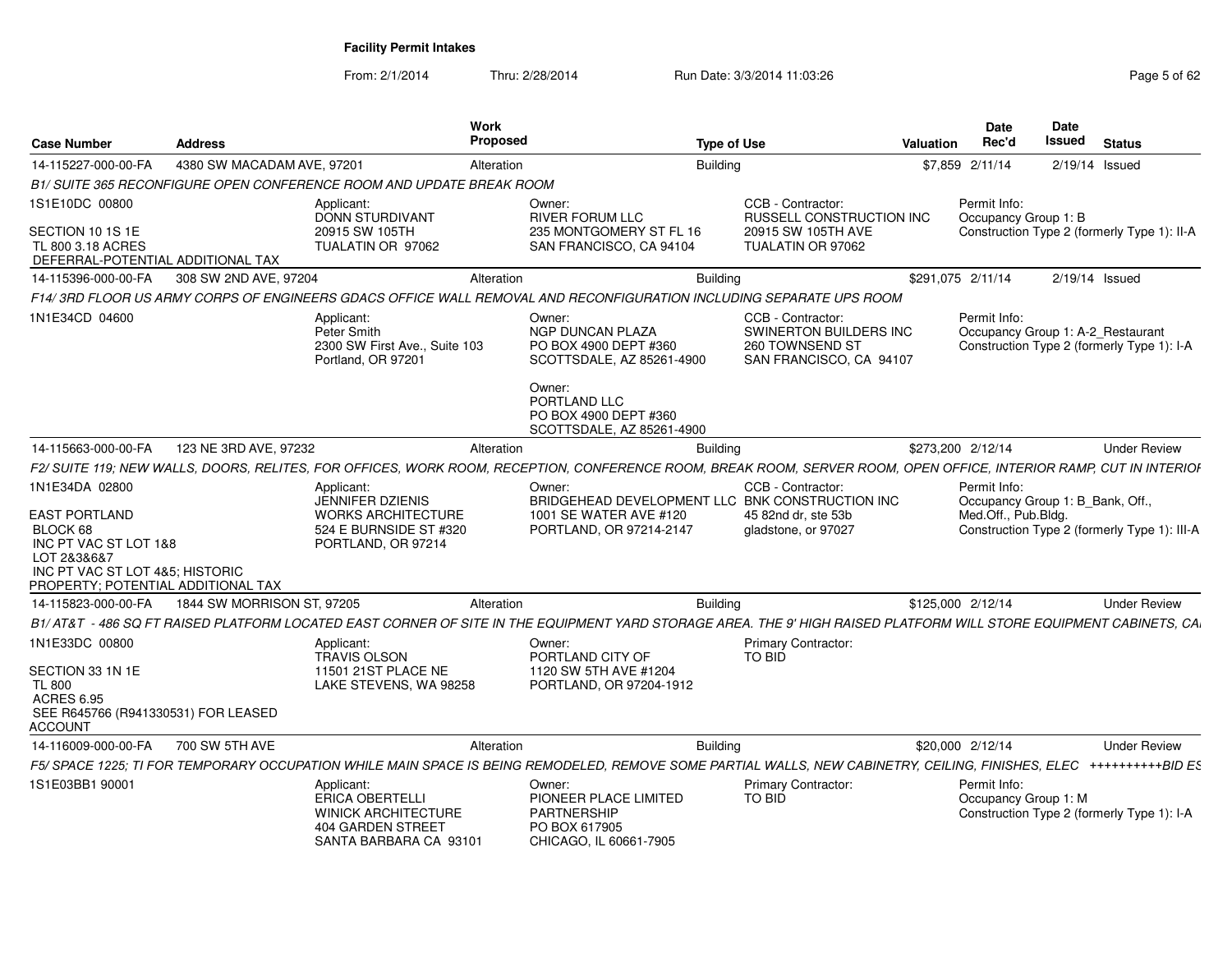From: 2/1/2014

| <b>Case Number</b>                                                                                      | <b>Address</b>              |                                                                                                            | Work<br><b>Proposed</b>                                                                                                                                            | <b>Type of Use</b>                                                                                     | Valuation           | <b>Date</b><br>Rec'd                                                                            | Date<br>Issued | <b>Status</b>  |                          |
|---------------------------------------------------------------------------------------------------------|-----------------------------|------------------------------------------------------------------------------------------------------------|--------------------------------------------------------------------------------------------------------------------------------------------------------------------|--------------------------------------------------------------------------------------------------------|---------------------|-------------------------------------------------------------------------------------------------|----------------|----------------|--------------------------|
| 14-116010-000-00-FA                                                                                     | 700 SW 5TH AVE              |                                                                                                            | Alteration                                                                                                                                                         | Building                                                                                               | \$700,000 2/12/14   |                                                                                                 |                |                | <b>Under Review</b>      |
|                                                                                                         |                             |                                                                                                            | F16/ SPACE 2065 LOUIS VUITTON 3,850 SQ FT REMODEL OF EXISTING TENANT SPACE, REMOVE AND RECONFIGURE PARTITION WALLS, REMODEL RESTROOMS AND EMPLOYEE AREA. REMOV     |                                                                                                        |                     |                                                                                                 |                |                |                          |
| 1S1E03BB1 90001                                                                                         |                             | Applicant:<br>ERICA OBERTELLI<br><b>WINICK ARCHITECTURE</b><br>404 GARDEN STREET<br>SANTA BARBARA CA 93101 | Owner:<br>PIONEER PLACE LIMITED<br><b>PARTNERSHIP</b><br>PO BOX 617905<br>CHICAGO, IL 60661-7905                                                                   | <b>Primary Contractor:</b><br>TO BID                                                                   |                     | Permit Info:<br>Occupancy Group 1: M<br>Construction Type 2 (formerly Type 1): I-A              |                |                |                          |
| 14-116123-000-00-FA                                                                                     | 4805 NE GLISAN ST, 97213    |                                                                                                            | Alteration                                                                                                                                                         | Building                                                                                               | \$2,405,000 2/13/14 |                                                                                                 |                |                | <b>Under Review</b>      |
|                                                                                                         |                             |                                                                                                            | F7/3RD FLOOR, UNIT 3G; DEMO EXISTING FLOOR SPACE, REMOVE WALLS, DOORS, FIXTURES, ADD BACK FOR BUILDOUT OF NEW MATERNITY NURSING UNIT, WALLS, DOORS, RELITES, PATIE |                                                                                                        |                     |                                                                                                 |                |                |                          |
| 1N2E31BD 04100<br>SECTION 31 1N 2E<br>TL 4100 9.54 ACRES                                                |                             | Applicant:<br><b>JOE WEBB</b><br>PROVIDENCE HEALTH<br>4400 NE Halsey, Suite #160<br>PORTLAND, OR 97213     | Owner:<br>PROVIDENCE HEALTH<br>4400 NE HALSEY ST BLDG 2 #190<br>PORTLAND, OR 97213-1545<br>Owner:                                                                  | CCB - Contractor:<br>ANDERSEN CONSTRUCTION<br><b>COMPANY</b><br>PO BOX 6712<br>PORTLAND, OR 97228-6712 |                     | Permit Info:<br>Occupancy Group 1: I1.1<br>Construction Type 2 (formerly Type 1):<br>I-FR       |                |                |                          |
|                                                                                                         |                             |                                                                                                            | SERVICES-OREGON<br>4400 NE HALSEY ST BLDG 2 #190<br>PORTLAND, OR 97213-1545                                                                                        |                                                                                                        |                     |                                                                                                 |                |                |                          |
| 14-116575-000-00-FA                                                                                     | 308 SW 2ND AVE, 97204       |                                                                                                            | Alteration                                                                                                                                                         | <b>Building</b>                                                                                        | \$130,000 2/13/14   |                                                                                                 |                |                | <b>Under Review</b>      |
|                                                                                                         |                             |                                                                                                            | F1/1ST FLOOR, NEW CMU WALLS, CONCRETE LID FOR MAILROOM, DOOR, BLOW-OUT PANEL IN ONE WALL, FLOORING, CEILING, ELEC                                                  |                                                                                                        |                     |                                                                                                 |                |                |                          |
| 1N1E34CD 04600                                                                                          |                             | Applicant:<br>JASON CHUPP<br>SWINERTON BUILDERS, INC.<br>2300 SW 1ST AVE. SUITE #103<br>PORTLAND, OR 97201 | Owner:<br><b>NGP DUNCAN PLAZA</b><br>PO BOX 4900 DEPT #360<br>SCOTTSDALE, AZ 85261-4900<br>Owner:                                                                  | CCB - Contractor:<br>SWINERTON BUILDERS INC<br>260 TOWNSEND ST<br>SAN FRANCISCO, CA 94107              |                     | Permit Info:<br>Occupancy Group 1: A-2 Restaurant<br>Construction Type 2 (formerly Type 1): I-A |                |                |                          |
|                                                                                                         |                             |                                                                                                            | PORTLAND LLC<br>PO BOX 4900 DEPT #360<br>SCOTTSDALE, AZ 85261-4900                                                                                                 |                                                                                                        |                     |                                                                                                 |                |                |                          |
| 14-116620-000-00-FA                                                                                     | 7000 NE AIRPORT WAY, 97218  |                                                                                                            | Alteration                                                                                                                                                         | <b>Building</b>                                                                                        |                     | \$10,000 2/13/14                                                                                |                | 2/25/14 Issued |                          |
|                                                                                                         |                             |                                                                                                            | F14/ ALASKA AIRLINES TICKET KIOSK REPLACEMENT ****BID ESTIMATE****KIOSKS WEIGH APPROXIMATELY 210 POUNDS AND ARE FLOOR MOUNTED. PLANS SHOW FASTENING DETAILS ON 2N  |                                                                                                        |                     |                                                                                                 |                |                |                          |
| 1N2E08B 00400                                                                                           |                             | Applicant:<br>Chris Walker                                                                                 | Owner:<br>PORT OF PORTLAND                                                                                                                                         | CCB - Contractor:<br><b>STEVEN M RYDER</b>                                                             |                     | Permit Info:<br>Occupancy Group 1: A-2                                                          |                |                |                          |
| SECTION 08 1N 2E<br>TL 400 7.39 ACRES<br><b>TERMINAL BLDG</b><br>NONTAXABLE<br>SEE TAXABLE SUB ACCOUNTS |                             | <b>CIDA</b><br>15895 SW 72nd Ave. #200<br>Portland , OR 97224                                              | PO BOX 3529<br>PORTLAND, OR 97208-3529                                                                                                                             | 504 W 45TH ST<br>VANCOUVER, WA 98660                                                                   |                     | Construction Type 2 (formerly Type 1): I-A                                                      |                |                |                          |
| 14-116689-000-00-FA                                                                                     | 319 SW WASHINGTON ST, 97204 |                                                                                                            | Alteration                                                                                                                                                         | <b>Building</b>                                                                                        |                     | \$39.957 2/13/14                                                                                |                |                | 2/19/14 Under Inspection |
|                                                                                                         |                             |                                                                                                            | F2/ SUITE 1020, TI; REMOVE A FEW WALLS, DOORS, ADD ONE BACK WITH DOOR, RELITE, FLOORING, CEILING, ELEC                                                             |                                                                                                        |                     |                                                                                                 |                |                |                          |
| 1N1E34CD 07800                                                                                          |                             | Applicant:<br>DEE ANN BRANCHINI<br>5d CONTRACTORS<br>610 SW ALDER, SUITE 1221<br>PORTLAND, OR 97205        | Owner:<br>THREE NINETEEN WASHINGTON<br><b>LLC</b><br>PO BOX 416<br>MANCHESTER. VT 05254                                                                            | CCB - Contractor:<br>5D CONTRACTORS LLC<br>PO BOX 416<br>CORBETT, OR 97019                             |                     | Permit Info:<br>Occupancy Group 1: B Bank, Off.,<br>Med.Off., Pub.Bldg.                         |                |                |                          |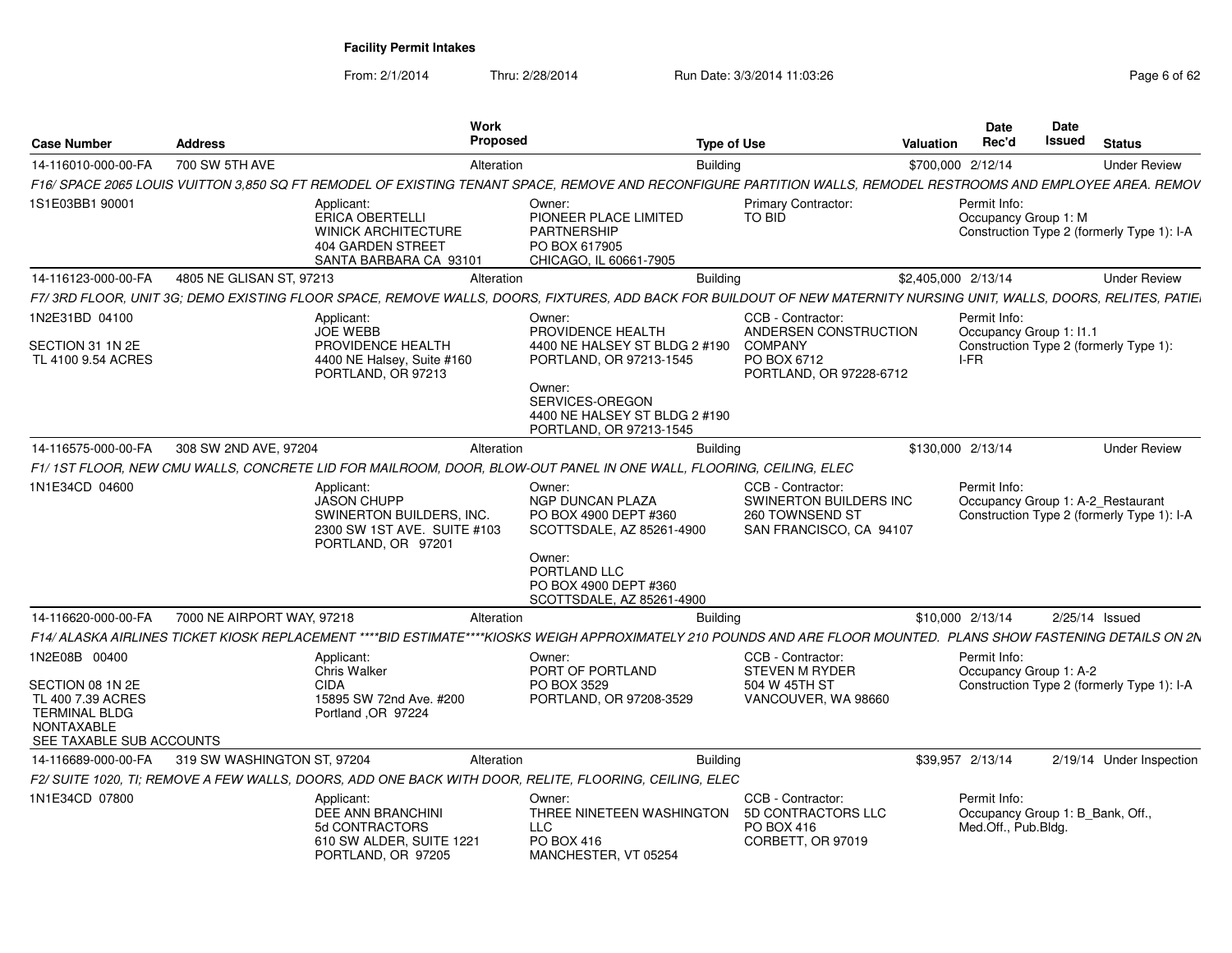| <b>Case Number</b>                                                                      | <b>Address</b>               |                                                                                                    | Work<br><b>Proposed</b> |                                                                                                                                                                   | <b>Type of Use</b>                                                                                        | <b>Valuation</b> | <b>Date</b><br>Rec'd                                                                                          | <b>Date</b><br>Issued | <b>Status</b>            |
|-----------------------------------------------------------------------------------------|------------------------------|----------------------------------------------------------------------------------------------------|-------------------------|-------------------------------------------------------------------------------------------------------------------------------------------------------------------|-----------------------------------------------------------------------------------------------------------|------------------|---------------------------------------------------------------------------------------------------------------|-----------------------|--------------------------|
| 14-116926-000-00-FA                                                                     | 501 N GRAHAM ST. 97227       |                                                                                                    | Alteration              | <b>Building</b>                                                                                                                                                   |                                                                                                           |                  | \$95,000 2/14/14                                                                                              | 2/19/14 Issued        |                          |
|                                                                                         |                              | F1/1ST FLOOR, REMODEL PUBLIC RESTROOM; FLOORING, CEILING, ELEC, PLBG, FINISHES                     |                         |                                                                                                                                                                   |                                                                                                           |                  |                                                                                                               |                       |                          |
| 1N1E27AC 01000<br>ABENDS ADD                                                            |                              | Applicant:<br><b>MEG UEHARA</b><br><b>ZGF ARCHITECTS</b>                                           |                         | Owner:<br><b>LEGACY HEALTH SYSTEM</b><br>1919 NW LOVEJOY ST                                                                                                       | CCB - Contractor:<br><b>SHAWN L DAVIS</b><br>AMERICAN ACOUSTICS                                           |                  | Permit Info:<br>Occupancy Group 1: B Bank, Off.<br>Med.Off., Pub.Bldg.                                        |                       |                          |
| <b>BLOCK 1 TL 1000</b>                                                                  |                              | 1223 SW WASHINGTON STE 200<br>PORTLAND, OR 97205                                                   |                         | PORTLAND, OR 97209                                                                                                                                                | 13313 NE 176TH CIR<br>BATTLE GROUND, WA 98604                                                             |                  | Construction Type 2 (formerly Type 1): I-A                                                                    |                       |                          |
| 14-117018-000-00-FA                                                                     | 2201 NE LLOYD BLVD, 97232    |                                                                                                    | Alteration              | <b>Building</b>                                                                                                                                                   |                                                                                                           |                  | \$5,000 2/14/14                                                                                               | 2/26/14 Issued        |                          |
|                                                                                         |                              | B1/ INSTALL PRE-WIRED 2.450 LBS NEW KIOSK INSIDE LLOYD CENTER ****BID ESTIMATE****                 |                         |                                                                                                                                                                   |                                                                                                           |                  |                                                                                                               |                       |                          |
| 1N1E35BA 00101                                                                          |                              | Applicant:<br><b>KWANG KIM</b><br>3121 N LOMBARD ST<br>PORTLAND, OR 97217                          |                         | Owner:<br>CAPREF LLOYD CENTER LLC<br>2201 LLOYD CENTER<br>PORTLAND, OR 97232                                                                                      | CCB - Contractor:<br><b>DON RUE</b><br><b>JHC COMMERCIAL</b><br>11125 SW BARBUR BLVD<br>PORTLAND OR 97219 |                  | Permit Info:<br>Occupancy Group 1: M Store, Service<br>Station<br>Construction Type 2 (formerly Type 1): II-A |                       |                          |
| 14-117145-000-00-FA                                                                     | 530 SW 5TH AVE, 97204        |                                                                                                    | Alteration              | <b>Building</b>                                                                                                                                                   |                                                                                                           |                  | \$43,743 2/14/14                                                                                              | 2/25/14 Issued        |                          |
|                                                                                         |                              |                                                                                                    |                         | F7/ SUITE 800 TI; ADD PARTITION WALLS, DOORS, RELITES FOR MULTIPLE OFFICES, CONFERENCE ROOM, BREAK ROOM, REMOVE PORTION OF WALL, REALIGN WALLS TO LENGTHEN CORRID |                                                                                                           |                  |                                                                                                               |                       |                          |
| 1N1E34CD 09600                                                                          |                              | Applicant:<br>DEE ANN BRANCHINI                                                                    |                         | Owner:<br>RGOF YEON BUILDING LLC                                                                                                                                  | CCB - Contractor:<br>5D CONTRACTORS LLC                                                                   |                  | Permit Info:<br>Occupancy Group 1: B Bank, Off.,                                                              |                       |                          |
| PORTLAND<br>BLOCK 63<br>LOT 5&6<br><b>HISTORIC PROPERTY</b><br>POTENTIAL ADDITIONAL TAX |                              | 5d CONTRACTORS<br>610 SW ALDER, SUITE 1221<br>PORTLAND, OR 97205                                   |                         | 551 FIFTH AVE 23RD FLOOR<br>NEW YORK, NY 10176                                                                                                                    | PO BOX 416<br>CORBETT, OR 97019                                                                           |                  | Med.Off., Pub.Bldg.                                                                                           |                       |                          |
| 14-117162-000-00-FA                                                                     | 1100 SW 6TH AVE, 97204       |                                                                                                    | Alteration              | <b>Building</b>                                                                                                                                                   |                                                                                                           |                  | \$200,000 2/14/14                                                                                             | 2/25/14 Issued        |                          |
|                                                                                         |                              |                                                                                                    |                         | B1/12 FLOOR REMODEL, RECONFIGURE OFFICE SPACES, BUILD NEW 25' NEW WALL,FOR CONFERENCE ROOM, NEW CARPET, CASEWORK AND RELOCATE SOME LIGHTING                       |                                                                                                           |                  |                                                                                                               |                       |                          |
| 1S1E03BB 00700<br>PORTLAND                                                              |                              | Applicant:<br><b>GORDON GRAAFF</b><br>WALSH CONSTRUCTION CO                                        |                         | Owner:<br>STANDARD INSURANCE CO<br>PO BOX 711                                                                                                                     | CCB - Contractor:<br><b>TOM MITCHELL</b><br>WALSH CONSTRUCTION CO                                         |                  | Permit Info:<br>Occupancy Group 1: B<br>Construction Type 2 (formerly Type 1):                                |                       |                          |
| BLOCK 168<br>LOT 1-8 TL 700                                                             |                              | 2905 SW 2ND AVE<br>PORTLAND, OR 97201                                                              |                         | PORTLAND, OR 97204                                                                                                                                                | 2905 SW 1ST AV<br>PORTLAND, OR 97201                                                                      |                  | I-FR                                                                                                          |                       |                          |
| 14-117868-000-00-FA                                                                     | 1 SW COLUMBIA ST, 97201      |                                                                                                    | Alteration              | <b>Building</b>                                                                                                                                                   |                                                                                                           |                  | \$11,500 2/18/14                                                                                              |                       | 2/21/14 Under Inspection |
|                                                                                         |                              |                                                                                                    |                         | F2/ SUITE 650: RELOCATE WALL IN ENTRY AREA TO OPEN OFFICE SPACE TO ENLARGE AREA. DISHWASHER IN BREAKROOM. CEILING. ELEC. PLBG                                     |                                                                                                           |                  |                                                                                                               |                       |                          |
| 1S1E03BD 01800                                                                          |                              | Applicant:<br><b>JANE CATALANO</b>                                                                 |                         | Owner:<br><b>UMPQUA PLAZA LLC</b>                                                                                                                                 | CCB - Contractor:<br><b>HOWARD S WRIGHT</b>                                                               |                  | Permit Info:<br>Occupancy Group 1: B                                                                          |                       |                          |
| PORTLAND<br>BLOCK 114<br>LOT 1-8                                                        |                              | <b>MACKENZIE</b><br>1515 SE WATER AVE #100<br>PORTLAND, OR 97214                                   |                         | 555 CALIFORNIA ST 49TH FL<br>SAN FRANCISCO, CA 94104                                                                                                              | <b>CONSTRUCTORS LP</b><br>P. O. BOX 3764<br>SEATTLE, WA 98124                                             |                  | Construction Type 2 (formerly Type 1): I-B                                                                    |                       |                          |
| 14-118251-000-00-FA                                                                     | 825 NE MULTNOMAH ST - Unit 1 |                                                                                                    | Alteration              | <b>Building</b>                                                                                                                                                   |                                                                                                           |                  | \$1,696,116 2/19/14                                                                                           |                       | <b>Under Review</b>      |
|                                                                                         |                              |                                                                                                    |                         | F7/ 13TH & 14TH FLOORS, TI; REMOVE ALL PARTITIONS, DOORS, FIXTURES, FLOORING, RECONFIGURE WALLS, DOORS, FOR OFFICES, RECEPTION, CONFERENCE ROOM, LOUNGE, RESTROON |                                                                                                           |                  |                                                                                                               |                       |                          |
| 1N1E35BB 90002                                                                          |                              | Applicant:<br><b>TONY SILVESTRINI</b>                                                              |                         | Owner:<br>PACIFICORP                                                                                                                                              | CCB - Contractor:<br><b>LANGLEY INVESTMENT</b>                                                            |                  |                                                                                                               |                       |                          |
| LLOYD CENTER TOWER CONDOMINIUM<br>LOT 1<br>DEPT OF REVENUE                              |                              | <b>LANGLEY INVESTMENT</b><br>PROPERTIES, INC.<br>1211 SW 5TH AVE. SUITE L-17<br>PORTLAND, OR 97204 |                         | 700 NE MULTNOMAH ST 7TH FLR<br>PORTLAND, OR 97232                                                                                                                 | PROPERTIES INC<br>825 NE MULTNOMAH ST STE 1275<br>PORTLAND, OR 97232                                      |                  |                                                                                                               |                       |                          |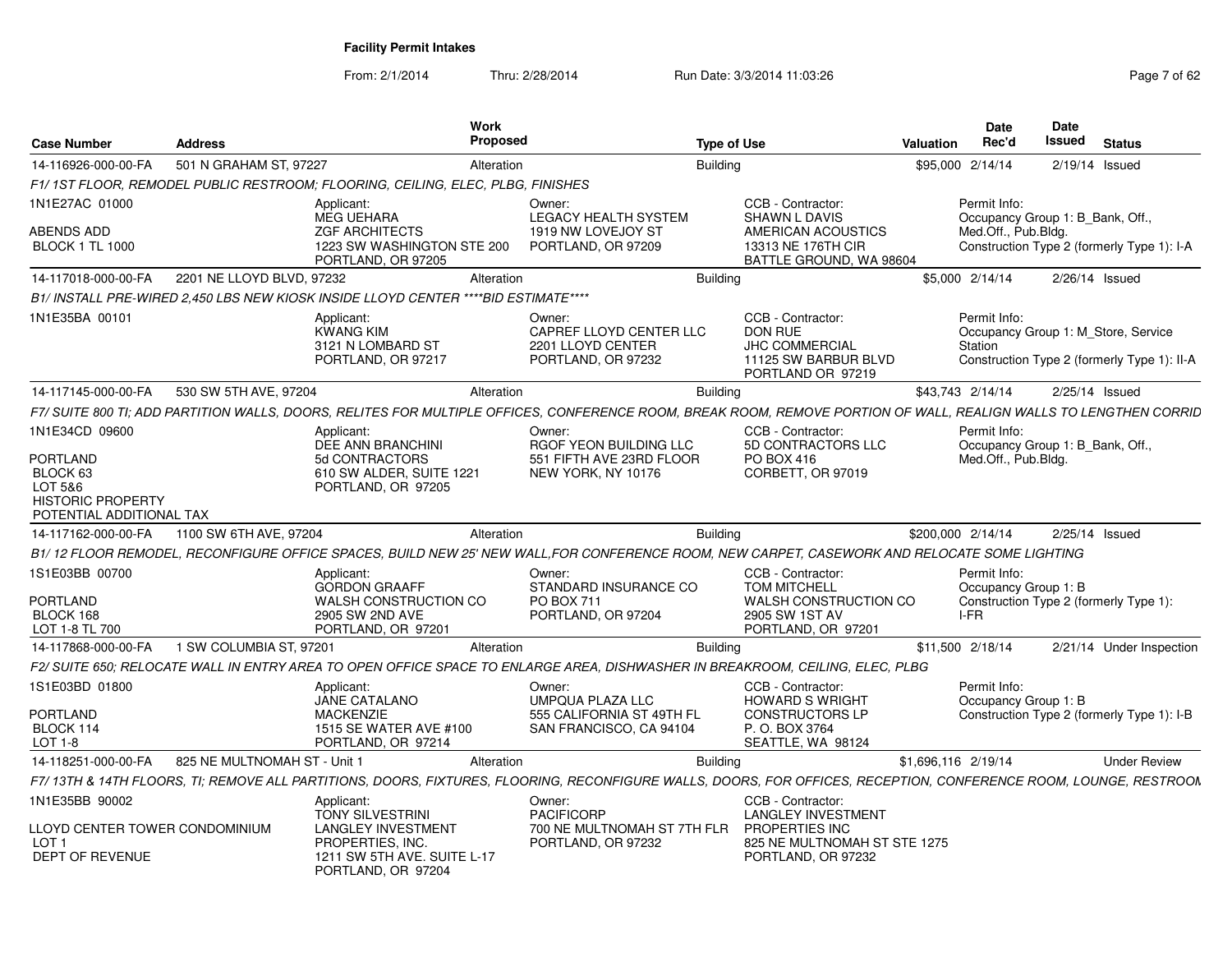| <b>Case Number</b>                              | <b>Address</b>             |                                                                                                                  | Work<br><b>Proposed</b> |                                                                                                                | <b>Type of Use</b> |                                                                                                  | Valuation         | Date<br>Rec'd                        | Date<br>Issued   | <b>Status</b>                              |
|-------------------------------------------------|----------------------------|------------------------------------------------------------------------------------------------------------------|-------------------------|----------------------------------------------------------------------------------------------------------------|--------------------|--------------------------------------------------------------------------------------------------|-------------------|--------------------------------------|------------------|--------------------------------------------|
| 14-118324-000-00-FA                             | 1621 SW 1ST AVE, 97201     |                                                                                                                  | Alteration              |                                                                                                                | <b>Building</b>    |                                                                                                  | \$350,000 2/19/14 |                                      | $2/25/14$ Issued |                                            |
| F10/ VOLUNTARY NON-STRUCTURAL SEISMIC UPGRADE   |                            |                                                                                                                  |                         |                                                                                                                |                    |                                                                                                  |                   |                                      |                  |                                            |
| 1S1E03CB 00700                                  |                            | Applicant:<br>DINA RADZWILLOWICZ<br><b>MACKENZIE</b><br>1515 SE WATER AVE. SUITE#100<br>PORTLAND, OR 97214       |                         |                                                                                                                |                    | CCB - Contractor:<br><b>SWINERTON BUILDERS INC</b><br>260 TOWNSEND ST<br>SAN FRANCISCO, CA 94107 |                   | Permit Info:<br>Occupancy Group 1: B |                  | Construction Type 2 (formerly Type 1): I-B |
| 14-119003-000-00-FA                             | 26 SW SALMON ST, 97204     |                                                                                                                  | Alteration              |                                                                                                                | <b>Building</b>    |                                                                                                  |                   | \$50,000 2/20/14                     |                  | <b>Under Review</b>                        |
|                                                 |                            | F14/3WTC BRIDGE INTERIOR REMODEL-----maintain current sprinkler and alarm coverage                               |                         |                                                                                                                |                    |                                                                                                  |                   |                                      |                  |                                            |
| 1S1E03BD 00200<br><b>PORTLAND</b><br>BLOCK 6    |                            | Applicant:<br>ALFRED BRAN<br>26 SW SALMON ST<br>PORTLAND, OR 97204                                               |                         | Owner:<br>IEH PORTLAND LLC<br>121 SW SALMON ST<br>PORTLAND, OR 97204-2901                                      |                    | CCB - Contractor:<br><b>MARK BECKIUS</b><br>REIMERS & JOLIVETTE INC<br>2344 NW 24TH AVE          |                   |                                      |                  |                                            |
| LOT 1-8                                         |                            |                                                                                                                  |                         |                                                                                                                |                    | Portland, OR 97210                                                                               |                   |                                      |                  |                                            |
| 14-119138-000-00-FA                             | 1 N CENTER COURT ST, 97227 |                                                                                                                  | Alteration              |                                                                                                                | <b>Building</b>    |                                                                                                  |                   | \$80,000 2/20/14                     |                  | <b>Under Review</b>                        |
|                                                 |                            |                                                                                                                  |                         | F14/ LEVEL 4, MARKETING SUITE; COMBINE TWO SUITES INTO ONE, NEW WALLS, FINISHES, FLOORING, CEILING, ELEC, PLBG |                    |                                                                                                  |                   |                                      |                  |                                            |
| 1N1E34AB 00700                                  |                            | Applicant:<br><b>JOSH PETERSON</b><br><b>GBD ARCHITECTS</b><br>1120 NW COUCH ST. SUITE 300<br>PORTLAND, OR 97209 |                         | Owner:<br>PORTLAND CITY OF(LEASED<br>1 CENTER CT #150<br>PORTLAND, OR 97227                                    |                    | CCB - Contractor:<br>LORENTZ BRUUN CO INC<br>3611 SE 20TH ST, STE 300<br>PORTLAND OR 97202       |                   |                                      |                  |                                            |
|                                                 |                            |                                                                                                                  |                         | Owner:<br>PORTLAND ARENA MGMT LLC<br>1 CENTER CT #150<br>PORTLAND, OR 97227                                    |                    |                                                                                                  |                   |                                      |                  |                                            |
| 14-119158-000-00-FA                             | 707 SW GAINES ST, 97201    |                                                                                                                  | Alteration              |                                                                                                                | <b>Building</b>    |                                                                                                  |                   | \$35,000 2/20/14                     |                  | <b>Under Review</b>                        |
|                                                 |                            | F14/ SUITE 1230 RECONFIGURE OFFICE AREA WITH 85" HIGH PANELS, EXISTING CEILING IS APX 15' HIGH                   |                         |                                                                                                                |                    |                                                                                                  |                   |                                      |                  |                                            |
| 1S1E09 00600                                    |                            | Applicant:<br><b>JEROME KEYES</b><br><b>OHSU</b><br>3181 SW Sam Jackson Park Rd<br>PORTLAND, OR 97239            |                         | Owner:<br>OREGON STATE OF (MEDICAL<br><b>DEPT</b><br>3181 SW SAM JACKSON PARK RD<br>PORTLAND, OR 97239         |                    |                                                                                                  |                   |                                      |                  |                                            |
| 14-119429-000-00-FA                             | 120 SW CLAY ST, 97201      |                                                                                                                  | Alteration              |                                                                                                                | <b>Building</b>    |                                                                                                  |                   | \$20,000 2/21/14                     |                  | <b>Under Review</b>                        |
| F14/ SUITE 240 PROJECT JAMES NEW TENANT REMODEL |                            |                                                                                                                  |                         |                                                                                                                |                    |                                                                                                  |                   |                                      |                  |                                            |
| 1S1E03BC 03200                                  |                            | Applicant:                                                                                                       |                         | Owner:                                                                                                         |                    |                                                                                                  |                   | Permit Info:                         |                  |                                            |
| <b>PORTLAND</b><br><b>BLOCK 127 TL 3200</b>     |                            | <b>DAVID BROWN</b><br>MELVIN MARK COMPANIES<br>111 SW COLUMBIA, STE 1380<br>PORTLAND OR 97201                    |                         | <b>URBAN OFFICE</b><br>111 SW COLUMBIA ST #1380<br>PORTLAND, OR 97201-5845<br>Owner:<br><b>PARKING</b>         |                    |                                                                                                  |                   | Occupancy Group 1: S-2               |                  | Construction Type 2 (formerly Type 1): I-A |
|                                                 |                            |                                                                                                                  |                         | 111 SW COLUMBIA ST #1380<br>PORTLAND, OR 97201-5845<br>Owner:<br><b>FACILITIES</b>                             |                    |                                                                                                  |                   |                                      |                  |                                            |
|                                                 |                            |                                                                                                                  |                         | 111 SW COLUMBIA ST #1380<br>PORTLAND, OR 97201-5845                                                            |                    |                                                                                                  |                   |                                      |                  |                                            |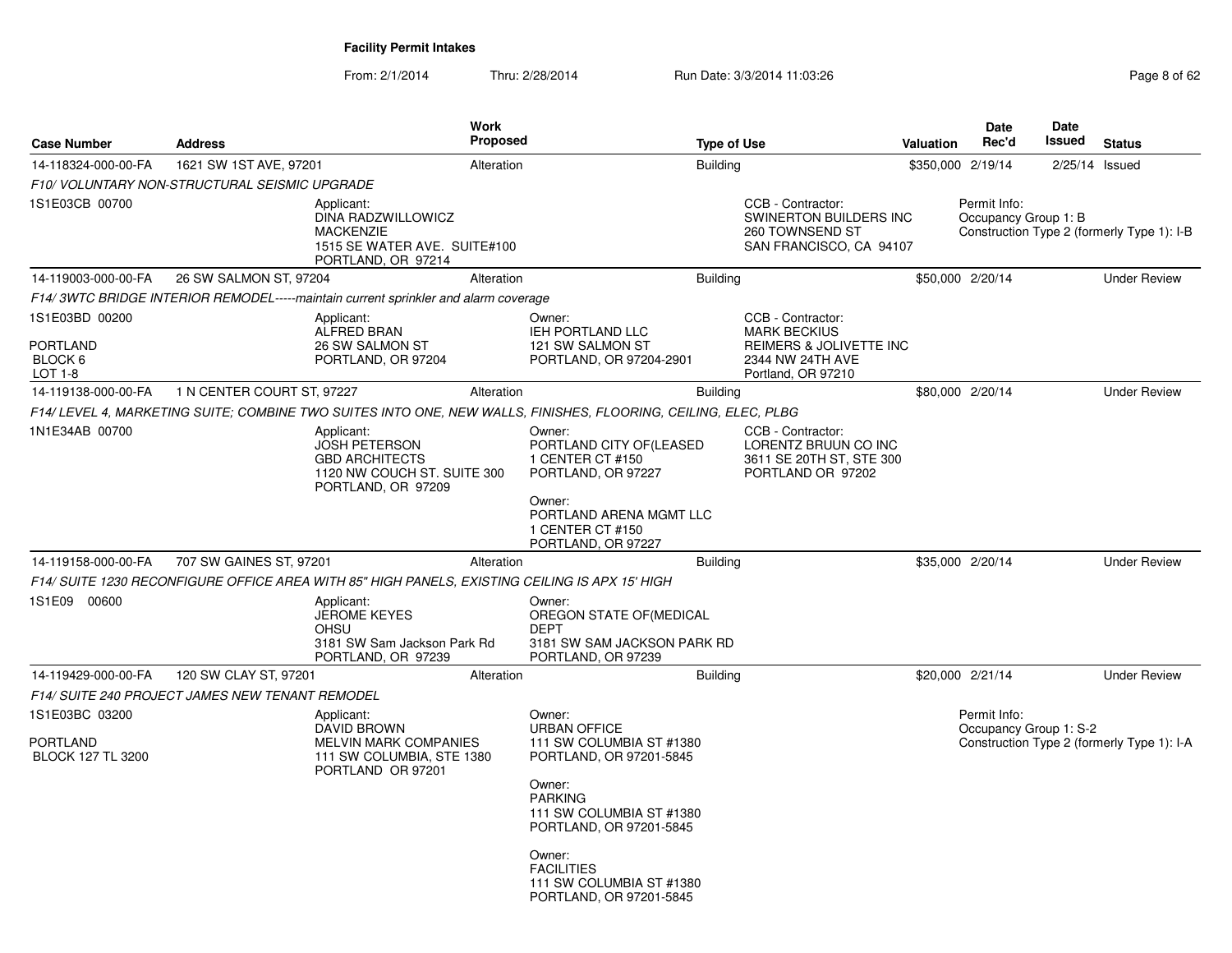| <b>Case Number</b>                                                         | <b>Address</b>                  |                                                                                                         | Work<br><b>Proposed</b> |                                                                                                                                                                  | <b>Type of Use</b> |                                                                                           | Valuation           | <b>Date</b><br>Rec'd                              | Date<br>Issued | <b>Status</b>                               |
|----------------------------------------------------------------------------|---------------------------------|---------------------------------------------------------------------------------------------------------|-------------------------|------------------------------------------------------------------------------------------------------------------------------------------------------------------|--------------------|-------------------------------------------------------------------------------------------|---------------------|---------------------------------------------------|----------------|---------------------------------------------|
| 14-119522-000-00-FA                                                        | 1500 SW 1ST AVE, 97201          |                                                                                                         | Alteration              |                                                                                                                                                                  | <b>Building</b>    |                                                                                           |                     | \$600,000 2/21/14                                 |                | <b>Under Review</b>                         |
|                                                                            |                                 |                                                                                                         |                         | F14/ 4TH & 5TH FLOORS, NEW TENANT CALLED - PROJECT JAMES - ENTIRE FLOORS OFFICE REMODEL, RECONFIGURE PRIVATE OFFICES, CONFERENCE ROOM, TRAINING ROOM, HOSPITALIT |                    |                                                                                           |                     |                                                   |                |                                             |
| IS1E03CA 00600                                                             |                                 | Applicant:<br><b>DAVID BROWN</b>                                                                        |                         | Owner:<br><b>URBAN OFFICE</b>                                                                                                                                    |                    | CCB - Contractor:<br>MELVIN MARK CONSTRUCTION C(Occupancy Group 1: B                      |                     | Permit Info:                                      |                |                                             |
| PORTLAND<br><b>BLOCK 116 TL 600</b>                                        |                                 | MELVIN MARK COMPANIES<br>111 SW COLUMBIA, STE 1380<br>PORTLAND OR 97201                                 |                         | 111 SW COLUMBIA ST #1380<br>PORTLAND, OR 97201-5845<br>Owner:<br><b>PARKING</b>                                                                                  |                    | 111 SW COLUMBIA ST STE 1380<br>PORTLAND, OR 972015873                                     |                     |                                                   |                | Construction Type 2 (formerly Type 1): I-A  |
|                                                                            |                                 |                                                                                                         |                         | 111 SW COLUMBIA ST #1380<br>PORTLAND, OR 97201-5845                                                                                                              |                    |                                                                                           |                     |                                                   |                |                                             |
|                                                                            |                                 |                                                                                                         |                         | Owner:<br><b>FACILITIES</b><br>111 SW COLUMBIA ST #1380<br>PORTLAND, OR 97201-5845                                                                               |                    |                                                                                           |                     |                                                   |                |                                             |
| 14-119613-000-00-FA                                                        | 4380 SW MACADAM AVE, 97201      |                                                                                                         | Alteration              |                                                                                                                                                                  | <b>Building</b>    |                                                                                           |                     | \$44,348 2/21/14                                  |                | <b>Under Review</b>                         |
|                                                                            |                                 |                                                                                                         |                         | F9/4TH FLOOR EXPANSION: REMOVE/ADD WALLS. DOORS. OPEN UP HALLWAY TO MAIN CORRIDOR. CREATE OFFICES. CONFERENCE ROOM. STORAGE ROOMS. OPEN OFFICE SPACE. CEILING    |                    |                                                                                           |                     |                                                   |                |                                             |
| IS1E10DC 00800                                                             |                                 | Applicant:<br><b>JESSICA DUNHAM</b>                                                                     |                         | Owner:<br>RIVER FORUM LLC                                                                                                                                        |                    | <b>Primary Contractor:</b><br>TO BID                                                      |                     | Permit Info:<br>Occupancy Group 1: B              |                |                                             |
| SECTION 10 1S 1E<br>TL 800 3.18 ACRES<br>DEFERRAL-POTENTIAL ADDITIONAL TAX |                                 | ZGF<br>PORTLAND, OR 97205                                                                               |                         | 235 MONTGOMERY ST FL 16<br>1223 SW WASHINGTON, SUITE 20( SAN FRANCISCO, CA 94104                                                                                 |                    |                                                                                           |                     |                                                   |                | Construction Type 2 (formerly Type 1): II-A |
| 14-119673-000-00-FA                                                        | 2545 SW TERWILLIGER BLVD, 97201 |                                                                                                         | Alteration              |                                                                                                                                                                  | <b>Building</b>    |                                                                                           |                     | \$48,500 2/21/14                                  | 2/27/14 Issued |                                             |
| B1/ REMODEL APARTMENT #710                                                 |                                 |                                                                                                         |                         |                                                                                                                                                                  |                    |                                                                                           |                     |                                                   |                |                                             |
| 1S1E09AA 00200                                                             |                                 | Applicant:<br><b>KEN MCKINNEY</b>                                                                       |                         | Owner:<br><b>TERWILLIGER PLAZA INC</b>                                                                                                                           |                    | CCB - Contractor:<br><b>SCOTT KASTENGREN</b>                                              |                     | Permit Info:<br>Occupancy Group 1: R1             |                |                                             |
| SECTION 09 1S 1E<br>TL 200 3.09 ACRES                                      |                                 | <b>TERWILLIGER PLAZA</b><br>2545 TERWILLIGER BLVD.<br>PORTLAND, OR 97201                                |                         | 2545 SW TERWILLIGER BLVD<br>PORTLAND, OR 97201-6302                                                                                                              |                    | MOSS PROPERTIES INC<br>2216 ne 17th<br>PORTLAND, OR 97212                                 |                     |                                                   |                | Construction Type 2 (formerly Type 1): I-A  |
| 14-119683-000-00-FA                                                        | 2801 N GANTENBEIN AVE, 97227    |                                                                                                         | Alteration              |                                                                                                                                                                  | <b>Building</b>    |                                                                                           | \$3.390.000 2/21/14 |                                                   |                | <b>Under Review</b>                         |
|                                                                            |                                 |                                                                                                         |                         | F13/ N TOWER; REMOVAL AND REPLACEMENT OF EXISTING AHU UNITS IN PENTHOUSE, WALLS AND DOOR REMOVAL, STEEL SUPPORTS, FRAMING AND ASSOCIATED ELECTRICAL, PLUMBING,   |                    |                                                                                           |                     |                                                   |                |                                             |
| 1N1E27AC 01100                                                             |                                 | Applicant:<br><b>CHRIS THORN</b>                                                                        |                         | Owner:<br><b>EMANUEL HOSPITAL</b>                                                                                                                                |                    | CCB - Contractor:<br><b>SKANSKA USA</b>                                                   |                     | Permit Info:<br>Occupancy Group 1: I-2            |                |                                             |
| ABENDS ADD<br>BLOCK 4<br>LOT 1-18 TL 1100                                  |                                 | 222 SW COLUMBIA ST STE 300<br>PORTLAND, OR 97201                                                        |                         | 1919 NW LOVEJOY ST<br>PORTLAND, OR 97209                                                                                                                         |                    | 222 SW Columbia St., Suite 300<br>Portland, OR 97201                                      |                     |                                                   |                | Construction Type 2 (formerly Type 1): I-A  |
| 14-119935-000-00-FA                                                        | 308 SW 2ND AVE, 97204           |                                                                                                         | Alteration              |                                                                                                                                                                  | <b>Building</b>    |                                                                                           |                     | \$497,000 2/24/14                                 |                | <b>Under Review</b>                         |
|                                                                            |                                 | B2/ RESTROOM REMODEL, FLOORS, 3-8-9-10; PARTITIONS, DOORS, FIXTURES, FINISHES                           |                         |                                                                                                                                                                  |                    |                                                                                           |                     |                                                   |                |                                             |
| 1N1E34CD 04600                                                             |                                 | Applicant:<br>PETE SMITH<br>SWINERTON BUILDERS, INC<br>2300 SW 1ST AVE. SUITE 103<br>PORTLAND, OR 97201 |                         | Owner:<br>NGP DUNCAN PLAZA<br>PO BOX 4900 DEPT #360<br>SCOTTSDALE, AZ 85261-4900                                                                                 |                    | CCB - Contractor:<br>SWINERTON BUILDERS INC<br>260 TOWNSEND ST<br>SAN FRANCISCO, CA 94107 |                     | Permit Info:<br>Occupancy Group 1: A-2 Restaurant |                | Construction Type 2 (formerly Type 1): I-A  |
|                                                                            |                                 |                                                                                                         |                         | Owner:<br>PORTLAND LLC<br>PO BOX 4900 DEPT #360<br>SCOTTSDALE, AZ 85261-4900                                                                                     |                    |                                                                                           |                     |                                                   |                |                                             |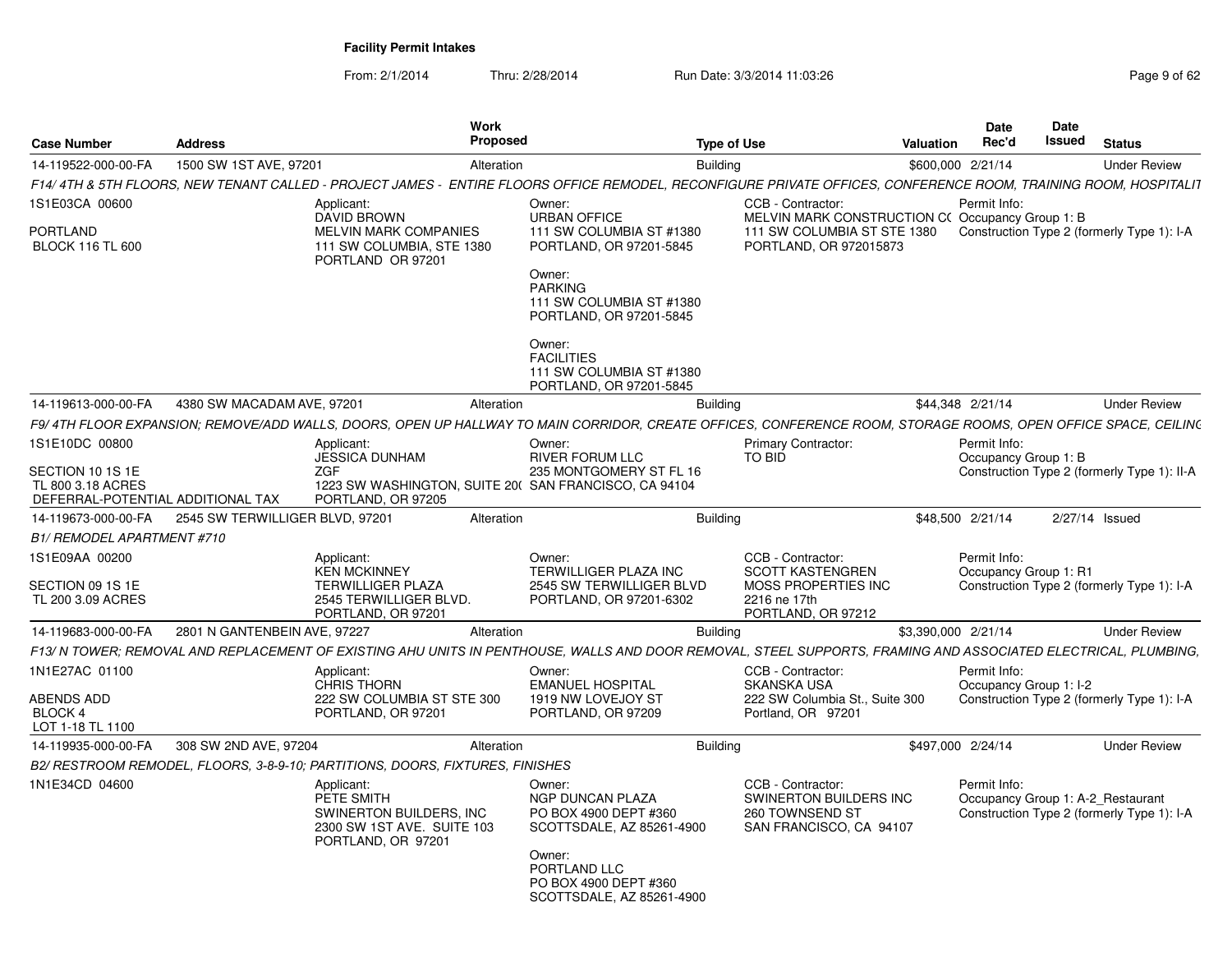| <b>Case Number</b>                                            | <b>Address</b>                                               |                                                                                                                          | Work<br><b>Proposed</b> |                                                                                                                                                                     | <b>Type of Use</b> |                                                                                                                                                   | Valuation         | <b>Date</b><br>Rec'd                         | Date<br>Issued | <b>Status</b>       |  |
|---------------------------------------------------------------|--------------------------------------------------------------|--------------------------------------------------------------------------------------------------------------------------|-------------------------|---------------------------------------------------------------------------------------------------------------------------------------------------------------------|--------------------|---------------------------------------------------------------------------------------------------------------------------------------------------|-------------------|----------------------------------------------|----------------|---------------------|--|
| 14-120001-000-00-FA                                           | 1210 NW COUCH ST, 97209                                      |                                                                                                                          | Alteration              |                                                                                                                                                                     | Building           |                                                                                                                                                   | \$800,000 2/24/14 |                                              |                | <b>Under Review</b> |  |
|                                                               |                                                              |                                                                                                                          |                         | F12/ WHOLE FOODS PARTIAL REMODEL INCLUDING INFILL OF EXISTING SLAB OPENING ON GROUND FLOOR, PARTIAL REFIRGERATION EQIPMENT AND FURNITURE REPLACEMENT, MODIFY LI(    |                    |                                                                                                                                                   |                   |                                              |                |                     |  |
| 1N1E33DA 05000                                                |                                                              | Applicant:<br>MATTHEW BRAY<br><b>GBD ARCHITECTS</b><br>1120 NW COUCH ST<br>PORTLAND OR 97205                             |                         |                                                                                                                                                                     |                    | CCB - Contractor:<br>Kevin Merriman<br>JR ABBOTT CONSTRUCTION INC Construction Type 2 (formerly Type 1):<br>PO BOX 84048<br>SEATTLE, WA 981248448 |                   | Permit Info:<br>Occupancy Group 1: B<br>I-FR |                |                     |  |
|                                                               | 14-120035-000-00-FA 501 N GRAHAM ST, 97227                   |                                                                                                                          | Alteration              |                                                                                                                                                                     | <b>Building</b>    |                                                                                                                                                   | \$22,000 2/24/14  |                                              |                | <b>Under Review</b> |  |
|                                                               |                                                              |                                                                                                                          |                         | F5/ SUITE 275, REMODEL; ADD RESTROOM IN OFFICE 201, REMOVE WALL BETWEEN OFFICES 213/214 FOR CONFERENCE ROOM. INFILL ONE DOOR, FLOORING, FIXTURES, FINISHES          |                    |                                                                                                                                                   |                   |                                              |                |                     |  |
| 1N1E27AC 01000<br>ABENDS ADD<br><b>BLOCK 1 TL 1000</b>        |                                                              | Applicant:<br>MEG UEHARA<br><b>ZGF ARCHITECTS</b><br>1223 SW WASHINGTON STE 200<br>PORTLAND, OR 97205                    |                         | Owner:<br><b>LEGACY HEALTH SYSTEM</b><br>1919 NW LOVEJOY ST<br>PORTLAND, OR 97209                                                                                   |                    | CCB - Contractor:<br><b>SHAWN L DAVIS</b><br>AMERICAN ACOUSTICS<br>13313 NE 176TH CIR<br>BATTLE GROUND, WA 98604                                  |                   |                                              |                |                     |  |
| 14-120040-000-00-FA                                           | 930 SW HALL ST, 97201                                        |                                                                                                                          | Alteration              |                                                                                                                                                                     | Building           |                                                                                                                                                   | \$12,000 2/24/14  |                                              |                | <b>Under Review</b> |  |
|                                                               | B1/ PSC FOOTBALL LOCKER ROOM ADD EXIT DOOR                   |                                                                                                                          |                         |                                                                                                                                                                     |                    |                                                                                                                                                   |                   |                                              |                |                     |  |
| 1S1E04DA 07100<br><b>PORTLAND</b><br>INC PT VAC STS BLOCK 231 |                                                              | Applicant:<br><b>FRANCIS MCBRIDE</b><br>PORTLAND STATE UNIVERSITY<br>617 SW Montgomery St, Ste 202<br>Portland, OR 97201 |                         | Owner:<br>OREGON STATE OF (BOARD OF<br><b>PO BOX 751</b><br>PORTLAND, OR 97207<br>Owner:<br><b>HIGHER EDUCATION</b><br><b>PO BOX 751</b><br>PORTLAND, OR 97207      |                    |                                                                                                                                                   |                   |                                              |                |                     |  |
| 14-120071-000-00-FA                                           | 14015 NE GLISAN ST, 97230                                    |                                                                                                                          | Alteration              |                                                                                                                                                                     | <b>Building</b>    |                                                                                                                                                   |                   | \$8,000 2/24/14                              |                | <b>Under Review</b> |  |
|                                                               | <b>B1/ CLUBHOUSE - NEW DOOR AND WINDOW TO THE NORTH WALL</b> |                                                                                                                          |                         |                                                                                                                                                                     |                    |                                                                                                                                                   |                   |                                              |                |                     |  |
| 1N2E35A 00200<br>SECTION 35 1N 2E<br>TL 200 4.50 ACRES        |                                                              | Applicant:<br>LYDIA NEILL<br><b>METRO</b><br>600 NE GRAND AVE                                                            |                         | Owner:<br>METRO(LEASED COURSE CO<br>600 NE GRAND AVE<br>PORTLAND, OR 97232-2736                                                                                     |                    | <b>Primary Contractor:</b><br>TO BID                                                                                                              |                   |                                              |                |                     |  |
|                                                               |                                                              | PORTLAND OR 97232                                                                                                        |                         |                                                                                                                                                                     |                    |                                                                                                                                                   |                   |                                              |                |                     |  |
| 14-120112-000-00-FA                                           | 501 N GRAHAM ST. 97227                                       |                                                                                                                          | Alteration              |                                                                                                                                                                     | <b>Building</b>    |                                                                                                                                                   | \$275,000 2/24/14 |                                              |                | <b>Under Review</b> |  |
|                                                               |                                                              |                                                                                                                          |                         | F11/ SUITES 500,565,580, TI; REMOVE SOME WALLS, DOORS, CABINETRY, FIXTURES, RECONFIGURE FOR SURGICAL EXPANSION, ENLARGE WAITING ROOM, CREATE OFFICES, EXAM ROOMS, ( |                    |                                                                                                                                                   |                   |                                              |                |                     |  |
| 1N1E27AC 01000                                                |                                                              | Applicant:<br>MEG UEHARA                                                                                                 |                         | Owner:<br>LEGACY HEALTH SYSTEM                                                                                                                                      |                    | CCB - Contractor:<br><b>LCG PENCE</b>                                                                                                             |                   |                                              |                |                     |  |
| ABENDS ADD<br><b>BLOCK 1 TL 1000</b>                          |                                                              | <b>ZGF ARCHITECTS</b><br>1223 SW WASHINGTON STE 200<br>PORTLAND, OR 97205                                                |                         | 1919 NW LOVEJOY ST<br>PORTLAND, OR 97209                                                                                                                            |                    | 2720 SW CORBETT<br>PORTLAND OR 97201                                                                                                              |                   |                                              |                |                     |  |
| 14-120122-000-00-FA                                           | 3303 SW BOND AVE, 97201                                      |                                                                                                                          | Alteration              |                                                                                                                                                                     | Building           |                                                                                                                                                   |                   | \$8,000 2/24/14                              |                | <b>Under Review</b> |  |
|                                                               |                                                              | F13/ CHH3 ULTRASOUND REMODEL - UPGRADE FOR NEW U/S EQUIPMENT                                                             |                         |                                                                                                                                                                     |                    |                                                                                                                                                   |                   |                                              |                |                     |  |
| 1S1E10AC 00500                                                |                                                              | Applicant:<br><b>SEAN INGERSOLL</b><br><b>PKA ARCHITECTS</b><br>6969 SW HAMPTON ST.<br>PORTLAND, OR 97223                |                         |                                                                                                                                                                     |                    | CCB - Contractor:<br><b>FORTIS CONSTRUCTION</b><br>1705 SW TAYLOR ST SUITE 200<br>PORTLAND, OR 97205                                              |                   |                                              |                |                     |  |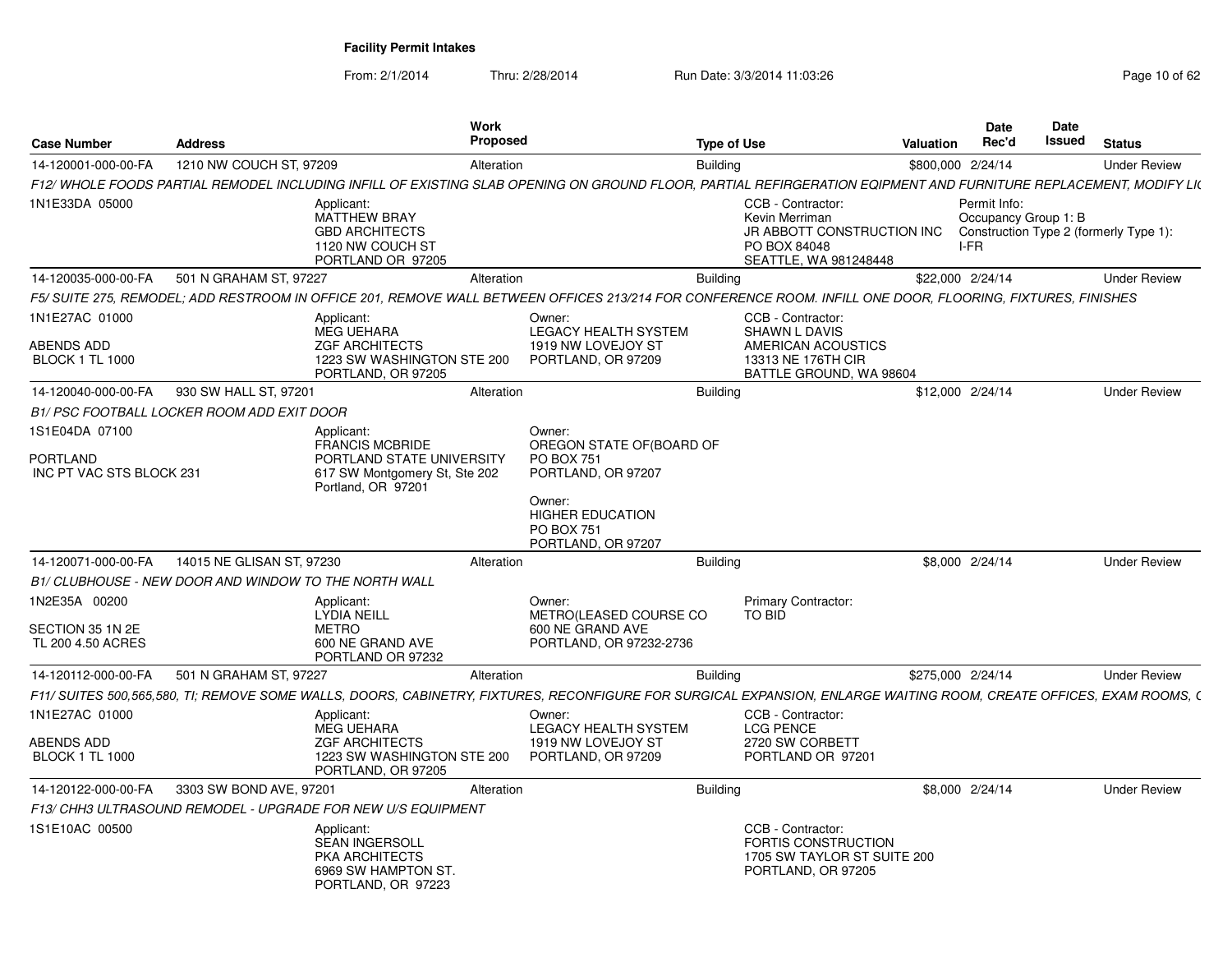From: 2/1/2014

| 3050 SE DIVISION ST, 97202<br><b>Building</b><br><b>Under Review</b><br>\$67,000 2/24/14<br>Alteration<br>F13/ SUITE 130 NEW PIZZA MARIA 718 RESTAURANT, 718 SQ FT DINING AND 585 SQ FT KITCHEN<br>Applicant:<br>CCB - Contractor:<br>Permit Info:<br>Owner:<br><b>ANNABELLE LEE</b><br>ADG IIIA LLC<br>ORANGE DESIGN INDUSTRIES LL( Occupancy Group 1: B Bank, Off.,<br>3530N MISSISSIPPI AVE<br>2314 NW SAVIER ST<br>Med.Off., Pub.Bldg.<br>PO BOX 42015<br>PORTLAND, OR 97227<br>PORTLAND, OR 97210-2514<br>PORTLAND, OR 97242<br>2525 SW 1ST AVE, 97201<br><b>Building</b><br>\$197,000 2/25/14<br><b>Under Review</b><br>Alteration<br>F9/ 1ST FLOOR WEST. TI: GLASS WALL PANELS FOR  CONFERENCE ROOM. NEW GLASS DOOR AND RELITE FOR RECEPTION AREA. FLOORING. CEILING.ELEC. FINISHES<br>CCB - Contractor:<br>Applicant:<br>Owner:<br>Permit Info:<br>Anne Rogness<br><b>KBS ADP PLAZA LLC</b><br><b>R&amp;H CONSTRUCTION</b><br>Occupancy Group 1: B Bank, Off.,<br>Med.Off., Pub.Bldg.<br><b>ZGF</b><br>121 SW MORRISON ST #200<br>1530 SW TAYLOR ST<br>1223 S.W. Washington,#200<br>PORTLAND, OR 97204<br>PORTLAND OR 97205<br>Portland, OR 97205<br>3375 SW TERWILLIGER BLVD, 97201<br><b>Building</b><br>\$3,000 2/25/14<br><b>Under Review</b><br>Alteration<br>F11/ CEI FIRE LIFE SAFETY SUMMARY UPDATE<br>Permit Info:<br>Applicant:<br>Owner:<br><b>JIM KNEES</b><br>OREGON STATE OF<br>Occupancy Group 1: B<br>PETERSEN KOLBERG &<br>3181 SW SAM JACKSON PARK RD<br>Construction Type 2 (formerly Type 1): I-A<br><b>ASSOCIATES</b><br>PORTLAND, OR 97239<br>6969 SW HAMPTON STREET<br>PORTLAND, OR 97223<br><b>Building</b><br>111 SW 5TH AVE, 97204-3626<br>\$30,000 2/27/14<br><b>Under Review</b><br>Alteration<br>CCB - Contractor:<br>Permit Info:<br>Applicant:<br><b>MATT FITZGERALD</b><br><b>RUSSELL CONSTRUCTION INC</b><br>Occupancy Group 1: B<br><b>GBD ARCHITECTS INC</b><br>20915 SW 105TH AVE<br>Construction Type 2 (formerly Type 1): I-A<br>TUALATIN OR 97062<br>1120 NW Couch St, #300<br>Portland, OR 97209<br>8922 NE ALDERWOOD RD - Bldg F<br><b>Building</b><br>\$45,000 2/27/14<br><b>Under Review</b><br>Alteration<br>F12/ KINTETSU WORLD EXPRESS 3222 SQ FT NEW TENANT REMODEL. REMOVE AND ADD WALLS AND RELOCATE SOME INTERIOR GLAZING<br>Applicant:<br>CCB - Contractor:<br>Owner:<br><b>JASON CHUPP</b><br>PORT OF PORTLAND (LEASED<br>SWINERTON BUILDERS INC<br>SWINERTON BUILDERS, INC.<br>PO BOX 320099<br>260 TOWNSEND ST<br>2300 SW 1ST AVE. SUITE #103<br>ALEXANDRIA, VA 22320-4099<br>SAN FRANCISCO, CA 94107<br>PORTLAND, OR 97201<br>Owner:<br>NEW TOWER TRUST CO (PHASE<br>$III$ )<br>PO BOX 320099<br>ALEXANDRIA, VA 22320-4099<br>Owner:<br><b>PTA K#122</b><br>PO BOX 320099 | <b>Case Number</b>                             | <b>Address</b> | Work<br><b>Proposed</b> | <b>Type of Use</b> | <b>Date</b><br>Rec'd<br><b>Valuation</b> | Date<br>Issued<br><b>Status</b> |
|------------------------------------------------------------------------------------------------------------------------------------------------------------------------------------------------------------------------------------------------------------------------------------------------------------------------------------------------------------------------------------------------------------------------------------------------------------------------------------------------------------------------------------------------------------------------------------------------------------------------------------------------------------------------------------------------------------------------------------------------------------------------------------------------------------------------------------------------------------------------------------------------------------------------------------------------------------------------------------------------------------------------------------------------------------------------------------------------------------------------------------------------------------------------------------------------------------------------------------------------------------------------------------------------------------------------------------------------------------------------------------------------------------------------------------------------------------------------------------------------------------------------------------------------------------------------------------------------------------------------------------------------------------------------------------------------------------------------------------------------------------------------------------------------------------------------------------------------------------------------------------------------------------------------------------------------------------------------------------------------------------------------------------------------------------------------------------------------------------------------------------------------------------------------------------------------------------------------------------------------------------------------------------------------------------------------------------------------------------------------------------------------------------------------------------------------------------------------------------------------------------------------------------------------------------------------------------------------------------------------------------------------------------------------------------------------------------------------------------------|------------------------------------------------|----------------|-------------------------|--------------------|------------------------------------------|---------------------------------|
|                                                                                                                                                                                                                                                                                                                                                                                                                                                                                                                                                                                                                                                                                                                                                                                                                                                                                                                                                                                                                                                                                                                                                                                                                                                                                                                                                                                                                                                                                                                                                                                                                                                                                                                                                                                                                                                                                                                                                                                                                                                                                                                                                                                                                                                                                                                                                                                                                                                                                                                                                                                                                                                                                                                                          | 14-120148-000-00-FA                            |                |                         |                    |                                          |                                 |
|                                                                                                                                                                                                                                                                                                                                                                                                                                                                                                                                                                                                                                                                                                                                                                                                                                                                                                                                                                                                                                                                                                                                                                                                                                                                                                                                                                                                                                                                                                                                                                                                                                                                                                                                                                                                                                                                                                                                                                                                                                                                                                                                                                                                                                                                                                                                                                                                                                                                                                                                                                                                                                                                                                                                          |                                                |                |                         |                    |                                          |                                 |
| Construction Type 2 (formerly Type 1): III-B<br>F4/26TH FLOOR, TI; REMOVE PARTITION WALLS, CREATE OPEN OFFICE, NEW GLASS DOOR AND SIDELIGHT AT ENTRY, NEW FRAMELESS FULL HEIGHT RELITE AT ENTRY AND BREAK/WORKRC                                                                                                                                                                                                                                                                                                                                                                                                                                                                                                                                                                                                                                                                                                                                                                                                                                                                                                                                                                                                                                                                                                                                                                                                                                                                                                                                                                                                                                                                                                                                                                                                                                                                                                                                                                                                                                                                                                                                                                                                                                                                                                                                                                                                                                                                                                                                                                                                                                                                                                                         | 1S1E12BA 06000                                 |                |                         |                    |                                          |                                 |
|                                                                                                                                                                                                                                                                                                                                                                                                                                                                                                                                                                                                                                                                                                                                                                                                                                                                                                                                                                                                                                                                                                                                                                                                                                                                                                                                                                                                                                                                                                                                                                                                                                                                                                                                                                                                                                                                                                                                                                                                                                                                                                                                                                                                                                                                                                                                                                                                                                                                                                                                                                                                                                                                                                                                          | <b>EAST PORTLAND HTS</b><br>BLOCK 6<br>LOT 1-4 |                |                         |                    |                                          |                                 |
|                                                                                                                                                                                                                                                                                                                                                                                                                                                                                                                                                                                                                                                                                                                                                                                                                                                                                                                                                                                                                                                                                                                                                                                                                                                                                                                                                                                                                                                                                                                                                                                                                                                                                                                                                                                                                                                                                                                                                                                                                                                                                                                                                                                                                                                                                                                                                                                                                                                                                                                                                                                                                                                                                                                                          | 14-120424-000-00-FA                            |                |                         |                    |                                          |                                 |
|                                                                                                                                                                                                                                                                                                                                                                                                                                                                                                                                                                                                                                                                                                                                                                                                                                                                                                                                                                                                                                                                                                                                                                                                                                                                                                                                                                                                                                                                                                                                                                                                                                                                                                                                                                                                                                                                                                                                                                                                                                                                                                                                                                                                                                                                                                                                                                                                                                                                                                                                                                                                                                                                                                                                          |                                                |                |                         |                    |                                          |                                 |
|                                                                                                                                                                                                                                                                                                                                                                                                                                                                                                                                                                                                                                                                                                                                                                                                                                                                                                                                                                                                                                                                                                                                                                                                                                                                                                                                                                                                                                                                                                                                                                                                                                                                                                                                                                                                                                                                                                                                                                                                                                                                                                                                                                                                                                                                                                                                                                                                                                                                                                                                                                                                                                                                                                                                          | 1S1E10BB 00900                                 |                |                         |                    |                                          |                                 |
|                                                                                                                                                                                                                                                                                                                                                                                                                                                                                                                                                                                                                                                                                                                                                                                                                                                                                                                                                                                                                                                                                                                                                                                                                                                                                                                                                                                                                                                                                                                                                                                                                                                                                                                                                                                                                                                                                                                                                                                                                                                                                                                                                                                                                                                                                                                                                                                                                                                                                                                                                                                                                                                                                                                                          | 14-120631-000-00-FA                            |                |                         |                    |                                          |                                 |
|                                                                                                                                                                                                                                                                                                                                                                                                                                                                                                                                                                                                                                                                                                                                                                                                                                                                                                                                                                                                                                                                                                                                                                                                                                                                                                                                                                                                                                                                                                                                                                                                                                                                                                                                                                                                                                                                                                                                                                                                                                                                                                                                                                                                                                                                                                                                                                                                                                                                                                                                                                                                                                                                                                                                          |                                                |                |                         |                    |                                          |                                 |
|                                                                                                                                                                                                                                                                                                                                                                                                                                                                                                                                                                                                                                                                                                                                                                                                                                                                                                                                                                                                                                                                                                                                                                                                                                                                                                                                                                                                                                                                                                                                                                                                                                                                                                                                                                                                                                                                                                                                                                                                                                                                                                                                                                                                                                                                                                                                                                                                                                                                                                                                                                                                                                                                                                                                          | 1S1E09 00200                                   |                |                         |                    |                                          |                                 |
|                                                                                                                                                                                                                                                                                                                                                                                                                                                                                                                                                                                                                                                                                                                                                                                                                                                                                                                                                                                                                                                                                                                                                                                                                                                                                                                                                                                                                                                                                                                                                                                                                                                                                                                                                                                                                                                                                                                                                                                                                                                                                                                                                                                                                                                                                                                                                                                                                                                                                                                                                                                                                                                                                                                                          | 14-121383-000-00-FA                            |                |                         |                    |                                          |                                 |
|                                                                                                                                                                                                                                                                                                                                                                                                                                                                                                                                                                                                                                                                                                                                                                                                                                                                                                                                                                                                                                                                                                                                                                                                                                                                                                                                                                                                                                                                                                                                                                                                                                                                                                                                                                                                                                                                                                                                                                                                                                                                                                                                                                                                                                                                                                                                                                                                                                                                                                                                                                                                                                                                                                                                          |                                                |                |                         |                    |                                          |                                 |
|                                                                                                                                                                                                                                                                                                                                                                                                                                                                                                                                                                                                                                                                                                                                                                                                                                                                                                                                                                                                                                                                                                                                                                                                                                                                                                                                                                                                                                                                                                                                                                                                                                                                                                                                                                                                                                                                                                                                                                                                                                                                                                                                                                                                                                                                                                                                                                                                                                                                                                                                                                                                                                                                                                                                          | 1N1E34CD 01300                                 |                |                         |                    |                                          |                                 |
|                                                                                                                                                                                                                                                                                                                                                                                                                                                                                                                                                                                                                                                                                                                                                                                                                                                                                                                                                                                                                                                                                                                                                                                                                                                                                                                                                                                                                                                                                                                                                                                                                                                                                                                                                                                                                                                                                                                                                                                                                                                                                                                                                                                                                                                                                                                                                                                                                                                                                                                                                                                                                                                                                                                                          | 14-121748-000-00-FA                            |                |                         |                    |                                          |                                 |
|                                                                                                                                                                                                                                                                                                                                                                                                                                                                                                                                                                                                                                                                                                                                                                                                                                                                                                                                                                                                                                                                                                                                                                                                                                                                                                                                                                                                                                                                                                                                                                                                                                                                                                                                                                                                                                                                                                                                                                                                                                                                                                                                                                                                                                                                                                                                                                                                                                                                                                                                                                                                                                                                                                                                          |                                                |                |                         |                    |                                          |                                 |
| ALEXANDRIA, VA 22320-4099                                                                                                                                                                                                                                                                                                                                                                                                                                                                                                                                                                                                                                                                                                                                                                                                                                                                                                                                                                                                                                                                                                                                                                                                                                                                                                                                                                                                                                                                                                                                                                                                                                                                                                                                                                                                                                                                                                                                                                                                                                                                                                                                                                                                                                                                                                                                                                                                                                                                                                                                                                                                                                                                                                                | 1N2E16B 02200                                  |                |                         |                    |                                          |                                 |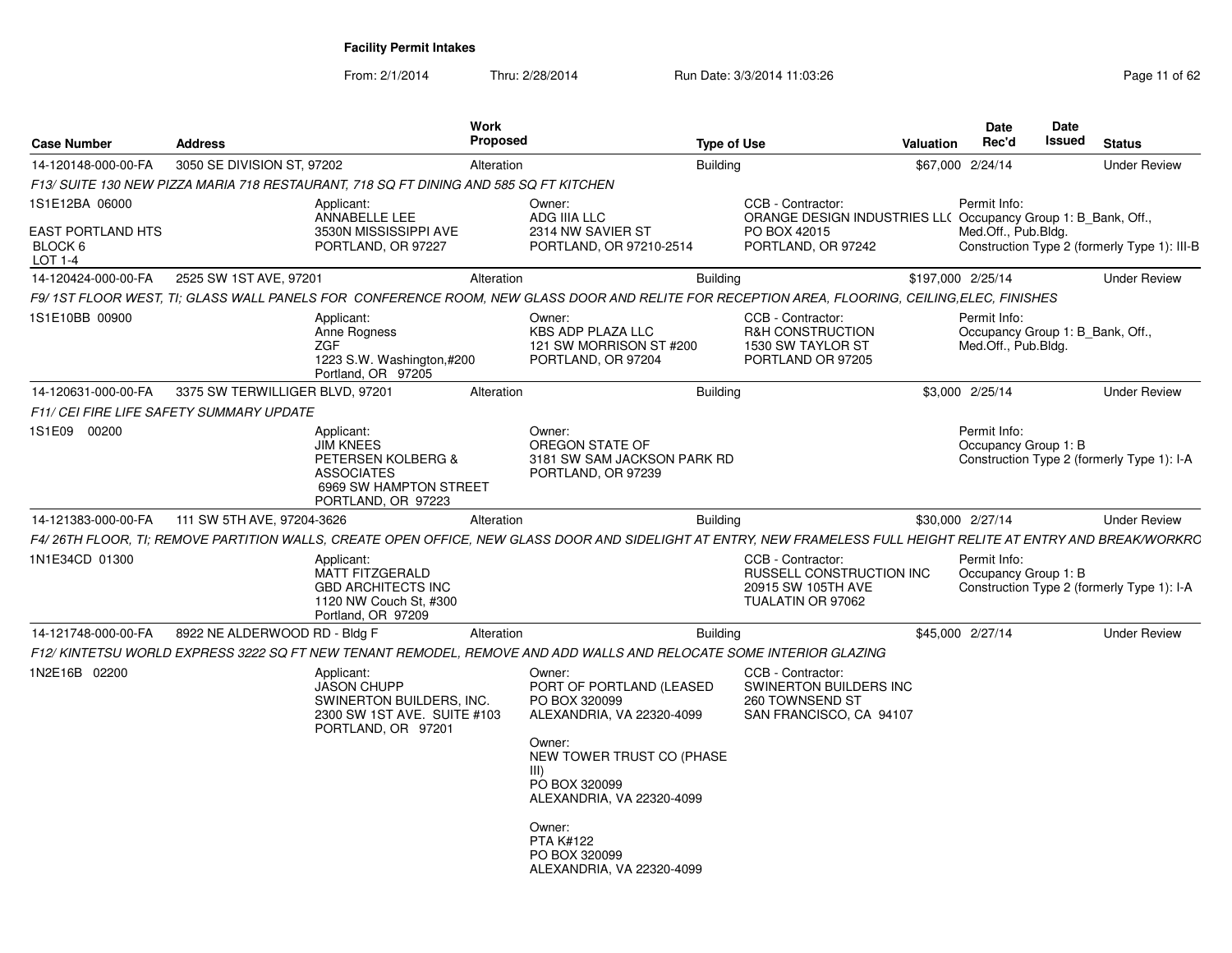| <b>Case Number</b>                                                                                                              | <b>Address</b>             |                                                                                                                                  | Work<br>Propose |                                                                                                                                                                              | <b>Type of Use</b>                                                                                                                                               | Valuation         | Date<br>Rec'd                          | Date<br>Issued<br><b>Status</b>            |
|---------------------------------------------------------------------------------------------------------------------------------|----------------------------|----------------------------------------------------------------------------------------------------------------------------------|-----------------|------------------------------------------------------------------------------------------------------------------------------------------------------------------------------|------------------------------------------------------------------------------------------------------------------------------------------------------------------|-------------------|----------------------------------------|--------------------------------------------|
| 14-121763-000-00-FA                                                                                                             | 7000 NE AIRPORT WAY, 97218 |                                                                                                                                  | Alteration      |                                                                                                                                                                              | <b>Building</b>                                                                                                                                                  | \$470,000 2/27/14 |                                        | <b>Under Review</b>                        |
|                                                                                                                                 |                            |                                                                                                                                  |                 |                                                                                                                                                                              | F13/ CONCOURSE 'D'; NEW RESTAURANT IN SPACE PREVIOUSLY OCCUPIED BY RESTAURANT USE, TERMINAL LEVEL; MAINTAIN MOST PLUMBING, NEW STEEL COUNTERS WITH SINKS, NEW SI |                   |                                        |                                            |
| 1N2E08B 00400<br>SECTION 08 1N 2E<br>TL 400 7.39 ACRES<br><b>TERMINAL BLDG</b><br><b>NONTAXABLE</b><br>SEE TAXABLE SUB ACCOUNTS |                            | Applicant:<br>JEFF LIGHTHEART<br><b>LLB ARCHITECTURE</b><br>1115 ESTHER ST. SUITE B<br>VANCOUVER, WA 98660                       |                 | Owner:<br>PORT OF PORTLAND<br>PO BOX 3529<br>PORTLAND, OR 97208-3529                                                                                                         | CCB - Contractor:<br><b>RSV CONSTRUCTION SERVICES</b><br><b>INC</b><br>1115 ESTHER ST SUITE A<br>VANCOUVER, WA 98660                                             |                   | Permit Info:<br>Occupancy Group 1: A-2 | Construction Type 2 (formerly Type 1): I-A |
| 14-121960-000-00-FA   621 SW JACKSON ST, 97201                                                                                  |                            |                                                                                                                                  | Alteration      |                                                                                                                                                                              | <b>Building</b>                                                                                                                                                  | \$5,000 2/28/14   |                                        | <b>Under Review</b>                        |
| B1/2ND FLOOR STAIR 203 ACCESS CONTROL                                                                                           |                            |                                                                                                                                  |                 |                                                                                                                                                                              |                                                                                                                                                                  |                   |                                        |                                            |
| 1S1E04DA 04000                                                                                                                  |                            | Applicant:<br><b>FRANCIS MCBRIDE</b><br>PORTLAND STATE UNIVERSITY<br>617 SW Montgomery St, Ste 202<br>Portland, OR 97201         |                 |                                                                                                                                                                              |                                                                                                                                                                  | I-FR              | Permit Info:<br>Occupancy Group 1: R1  | Construction Type 2 (formerly Type 1):     |
| 14-122010-000-00-FA 1225 NE 2ND AVE, 97232                                                                                      |                            |                                                                                                                                  | Alteration      |                                                                                                                                                                              | Building                                                                                                                                                         | \$40,000 2/28/14  |                                        | <b>Under Review</b>                        |
|                                                                                                                                 |                            | F4/ GROUND FLOOR, CEILING REPLACEMENT, HALLWAY, ROOMS G13 & 29                                                                   |                 |                                                                                                                                                                              |                                                                                                                                                                  |                   |                                        |                                            |
| 1N1E34AA 01700<br><b>HOLLADAYS ADD</b><br>BLOCK 57-60&63&64 TL 1700                                                             |                            | Applicant:<br>NATHAN VOX<br>KERRY W. VANDERZANDEN.<br><b>ARCHITECT</b><br>139181 N MAIN STREET, STE. A<br><b>BANKS, OR 97106</b> |                 | Owner:<br><b>LEGACY EMANUEL HOSPITAL</b><br>1919 NW LOVEJOY ST<br>PORTLAND, OR 97209-1503<br>Owner:<br><b>HEALTH CENTER</b><br>1919 NW LOVEJOY ST<br>PORTLAND, OR 97209-1503 | CCB - Contractor:<br>FIVE STAR BUILDERS INC<br><b>PO BOX 555</b><br><b>BANKS, OR 97106</b>                                                                       |                   | Permit Info:<br>Occupancy Group 1: B   | Construction Type 2 (formerly Type 1): I-B |
| 14-122011-000-00-FA 837 SW 11TH AVE, 97205                                                                                      |                            |                                                                                                                                  | Alteration      |                                                                                                                                                                              | Building                                                                                                                                                         | \$10,000 2/28/14  |                                        | <b>Under Review</b>                        |
|                                                                                                                                 |                            | B1/ SUITE 228 EASTERN WESTERN CORP TI, ADD WALLS & DOORS FOR PRIVATE OFFICE                                                      |                 |                                                                                                                                                                              |                                                                                                                                                                  |                   |                                        |                                            |
| 1S1E04AA 00400<br>PORTLAND<br>BLOCK 259<br>LOT 3&4                                                                              |                            | Applicant:<br>Melvnda Retallack<br><b>REDSIDE</b><br>PO Box 42310<br>Portland, OR 97242                                          |                 | Owner:<br><b>EASTERN WESTERN</b><br><b>CORPORATION</b><br>PO BOX 3228<br>PORTLAND, OR 97208-3228                                                                             | CCB - Contractor:<br>Kevin<br>BARTEL CONTRACTING INC<br>PO BOX 160<br>GLADSTONE, OR 97027                                                                        |                   |                                        |                                            |
| 14-122026-000-00-FA                                                                                                             | 538 SW 6TH AVE, 97204      |                                                                                                                                  | Alteration      |                                                                                                                                                                              | <b>Building</b>                                                                                                                                                  | \$178,034 2/28/14 |                                        | <b>Under Review</b>                        |
|                                                                                                                                 |                            |                                                                                                                                  |                 |                                                                                                                                                                              | F14/ SUITES 520 & 1130 LEGAL AID SERVICES OF OREGON TI, REMOVE AND ADD NEW PARTITION WALLS FOR OFFICE RECONFIGURATION                                            |                   |                                        |                                            |
| 1N1E34CC 07900<br><b>PORTLAND</b><br>BLOCK 174<br>LOT 5&6                                                                       |                            | Applicant:<br><b>JAKE MONEY</b><br>1265 SOUTH 35TH PLACE<br>RIDGEFIELD, WA 98642                                                 |                 | Owner:<br>PORTLAND CASCADE BUILDING<br>LLC.<br>166 KINGS HIGHWAY N<br>WESTPORT, CT 06880-2423                                                                                | CCB - Contractor<br>COMMERCIAL CONTRACTORS<br>1265 S 35TH PL<br>RIDGEFIELD WA 98642                                                                              |                   |                                        |                                            |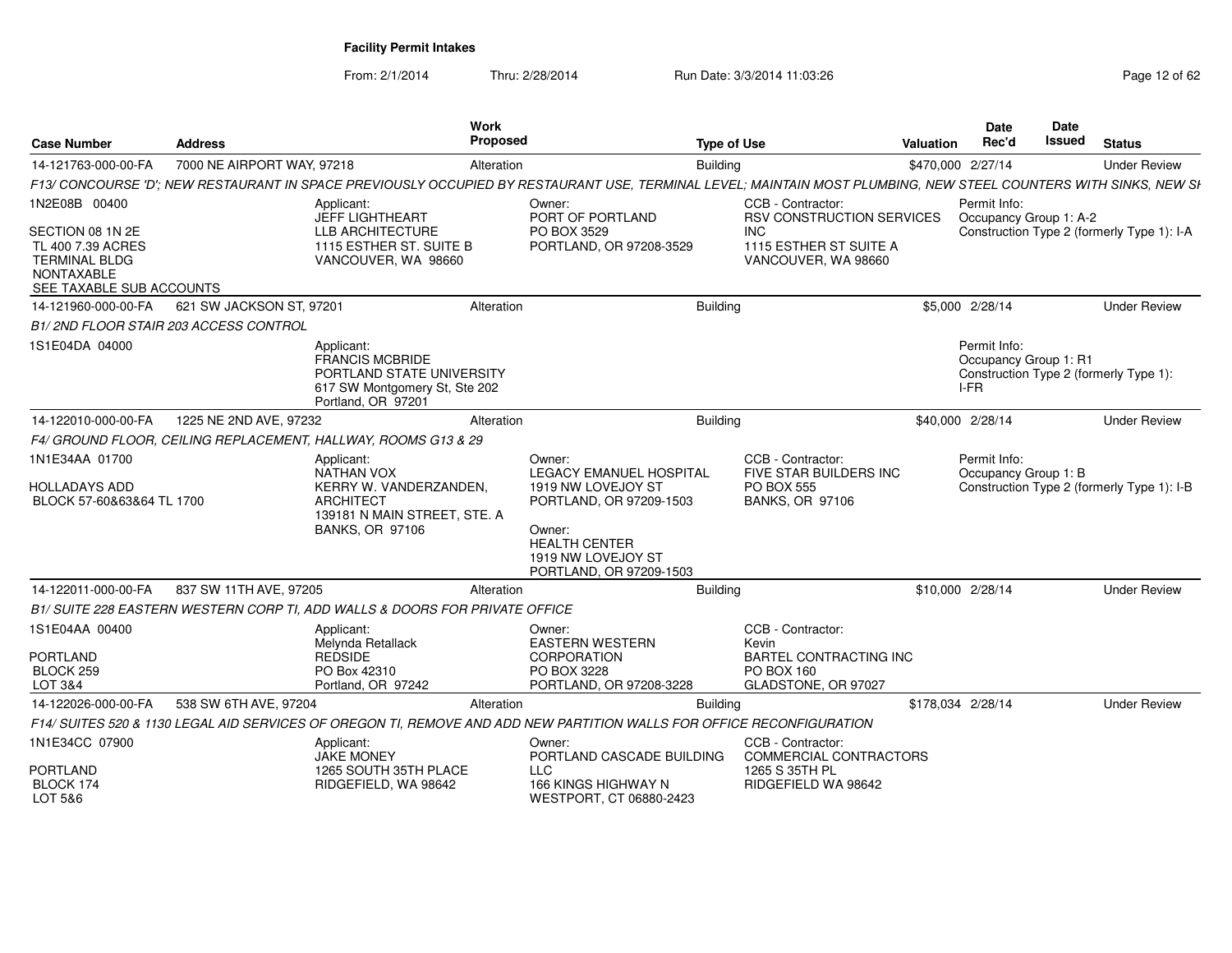| <b>Case Number</b><br><b>Address</b>                                                                                                                                                       |                                                             | Work<br><b>Proposed</b>                                                                                                                                                          |            | <b>Type of Use</b>                                                                                                                                                |                 | Valuation                                                                                                                                                                        | <b>Date</b><br>Rec'd                         | Date<br>Issued                                                          | <b>Status</b>                          |                         |
|--------------------------------------------------------------------------------------------------------------------------------------------------------------------------------------------|-------------------------------------------------------------|----------------------------------------------------------------------------------------------------------------------------------------------------------------------------------|------------|-------------------------------------------------------------------------------------------------------------------------------------------------------------------|-----------------|----------------------------------------------------------------------------------------------------------------------------------------------------------------------------------|----------------------------------------------|-------------------------------------------------------------------------|----------------------------------------|-------------------------|
| 14-122183-000-00-FA                                                                                                                                                                        | 601 SW 2ND AVE, 97204                                       |                                                                                                                                                                                  | Alteration |                                                                                                                                                                   | <b>Building</b> |                                                                                                                                                                                  |                                              | \$48,355 2/28/14                                                        |                                        | <b>Under Review</b>     |
|                                                                                                                                                                                            |                                                             |                                                                                                                                                                                  |            | F7/1ST FLOOR, REMODEL WOMENS LOCKER ROOM; NO LOSS OR GAIN OF FIXTURES, PATCH AND REPAIR, TILE, FLOORING, ELEC, PLBG                                               |                 |                                                                                                                                                                                  |                                              |                                                                         |                                        |                         |
| 1S1E03BA 05000                                                                                                                                                                             |                                                             | Applicant:<br><b>TONY SILVESTRINI</b>                                                                                                                                            |            | Owner:<br>MORRISON STREET CF LLC                                                                                                                                  |                 | CCB - Contractor:<br><b>MCKINSTRY CO LLC</b>                                                                                                                                     |                                              |                                                                         |                                        |                         |
| <b>PORTLAND</b><br>BLOCK <sub>20</sub><br>LOT 1-4 EXC PT IN ST & LOT 5-8                                                                                                                   |                                                             | <b>LANGLEY INVESTMENT</b><br>PROPERTIES, INC.<br>1211 SW 5TH AVE. SUITE L-17<br>PORTLAND, OR 97204                                                                               |            | 1211 SW 5TH AVE #2230<br>PORTLAND, OR 97204                                                                                                                       |                 | 16970 NE MASON ST, SUITE 100<br>PORTLAND OR 97230-7398<br>CCB - Contractor:<br><b>LANGLEY INVESTMENT</b><br>PROPERTIES INC<br>825 NE MULTNOMAH ST STE 1275<br>PORTLAND, OR 97232 |                                              |                                                                         |                                        |                         |
| 14-112622-000-00-FA                                                                                                                                                                        | 610 SW ALDER ST, 97205                                      |                                                                                                                                                                                  | Alteration |                                                                                                                                                                   | Electrical      |                                                                                                                                                                                  |                                              | \$2/3/14                                                                | 2/3/14 Final                           |                         |
|                                                                                                                                                                                            | Fire- horn/strobe - #205 TI Sprout TI pr# SELLING-A. SPROUT |                                                                                                                                                                                  |            |                                                                                                                                                                   |                 |                                                                                                                                                                                  |                                              |                                                                         |                                        |                         |
| 1N1E34CC 08000<br>PORTLAND<br>TL 8000 LOT 1-3 BLOCK 178                                                                                                                                    |                                                             | Applicant:<br><b>HUGHES ELECTRICAL</b><br>CONTRACTORS INC.<br>10490 NW JACKSON QUARRY RD<br>HILLSBORO, OR 97124-8184                                                             |            | Owner:<br>RALPH SCHLESINGER COMPANY<br><b>LLC</b><br>610 SW ALDER ST #1221<br>PORTLAND, OR 97205-3613                                                             |                 |                                                                                                                                                                                  |                                              | Permit Info:<br>Occupancy Group 1: B_Bank, Off.,<br>Med.Off., Pub.Bldg. |                                        |                         |
| 14-112703-000-00-FA                                                                                                                                                                        | 1631 NW THURMAN ST                                          |                                                                                                                                                                                  | Alteration |                                                                                                                                                                   | Electrical      |                                                                                                                                                                                  |                                              | \$2/3/14                                                                |                                        | 2/3/14 Under Inspection |
| power - 3rd & 4th floor CMD TI                                                                                                                                                             |                                                             |                                                                                                                                                                                  |            |                                                                                                                                                                   |                 |                                                                                                                                                                                  |                                              |                                                                         |                                        |                         |
| 1N1E28DD 03500<br>WATSONS ADD<br>BLOCK 17-19 & TERMINAL BLK TL 3500                                                                                                                        |                                                             | Applicant:<br>HILLSBORO ELECTRIC LLC.<br>21185 NW EVERGREEN PKWY.<br><b>STE 110</b><br>HILLSBORO OR 97124-7127                                                                   |            | Owner:<br>1631 NW THURMAN STREET LLC<br>111 SW COLUMBIA ST #1380<br>PORTLAND, OR 97201-5845                                                                       |                 |                                                                                                                                                                                  |                                              | Permit Info:<br>Occupancy Group 1: B Bank, Off.,<br>Med.Off., Pub.Bldg. |                                        |                         |
| 14-112736-000-00-FA                                                                                                                                                                        | 805 SW BROADWAY, 97205                                      |                                                                                                                                                                                  | Alteration |                                                                                                                                                                   | Electrical      |                                                                                                                                                                                  |                                              | \$2/3/14                                                                |                                        | $2/3/14$ Issued         |
|                                                                                                                                                                                            | Fiber - #1560 Troutman Sanders fiber installation to riser  |                                                                                                                                                                                  |            |                                                                                                                                                                   |                 |                                                                                                                                                                                  |                                              |                                                                         |                                        |                         |
| 1S1E03BB 04400<br><b>PORTLAND</b><br>BLOCK 210<br>$LOT 1-8$<br>DEFERRED ADDITIONAL TAX LIABILITY                                                                                           |                                                             | Applicant:<br>APPLIED TECHNICAL SYSTEMS<br>INC.<br>7015 SW McEWAN RD<br>LAKE OSWEGO OR 97035-7830                                                                                |            | Owner:<br>FOX TOWER L L C<br>805 SW BROADWAY #2020<br>PORTLAND, OR 97205                                                                                          |                 |                                                                                                                                                                                  |                                              |                                                                         |                                        |                         |
| 14-112952-000-00-FA                                                                                                                                                                        | 5050 NE HOYT ST, 97213                                      |                                                                                                                                                                                  | Alteration |                                                                                                                                                                   | Electrical      |                                                                                                                                                                                  |                                              | \$2/3/14                                                                | 2/11/14 Final                          |                         |
|                                                                                                                                                                                            |                                                             |                                                                                                                                                                                  |            | voice/data - PLAZA SUITE 256 - 7,712 SQ FT AND SUITE 257 - 958 SQ FT MEDICAL OFFICE REMODEL, ADD AND REMOVE WALLS FOR NEW OFFICES AND RESTROOMPR# PLAZA SUITE 257 |                 |                                                                                                                                                                                  |                                              |                                                                         |                                        |                         |
| 1N2E31BD 03800<br>Applicant:<br>PRAIRIE ELECTRIC INC.<br>CENTER ADD<br>6000 NE 88TH ST<br>BLOCK <sub>3</sub><br>VANCOUVER WA 98665-0958<br>LOT 1-7 INC PT VAC ST<br>LOT 20-26 EXC PT IN ST |                                                             | Owner:<br>PROVIDENCE HEALTH<br>4400 NE HALSEY ST BLDG 2 #190<br>PORTLAND, OR 97213-1545<br>Owner:<br>SERVICES-OREGON<br>4400 NE HALSEY ST BLDG 2 #190<br>PORTLAND, OR 97213-1545 |            |                                                                                                                                                                   |                 |                                                                                                                                                                                  | Permit Info:<br>Occupancy Group 1: B<br>I-FR |                                                                         | Construction Type 2 (formerly Type 1): |                         |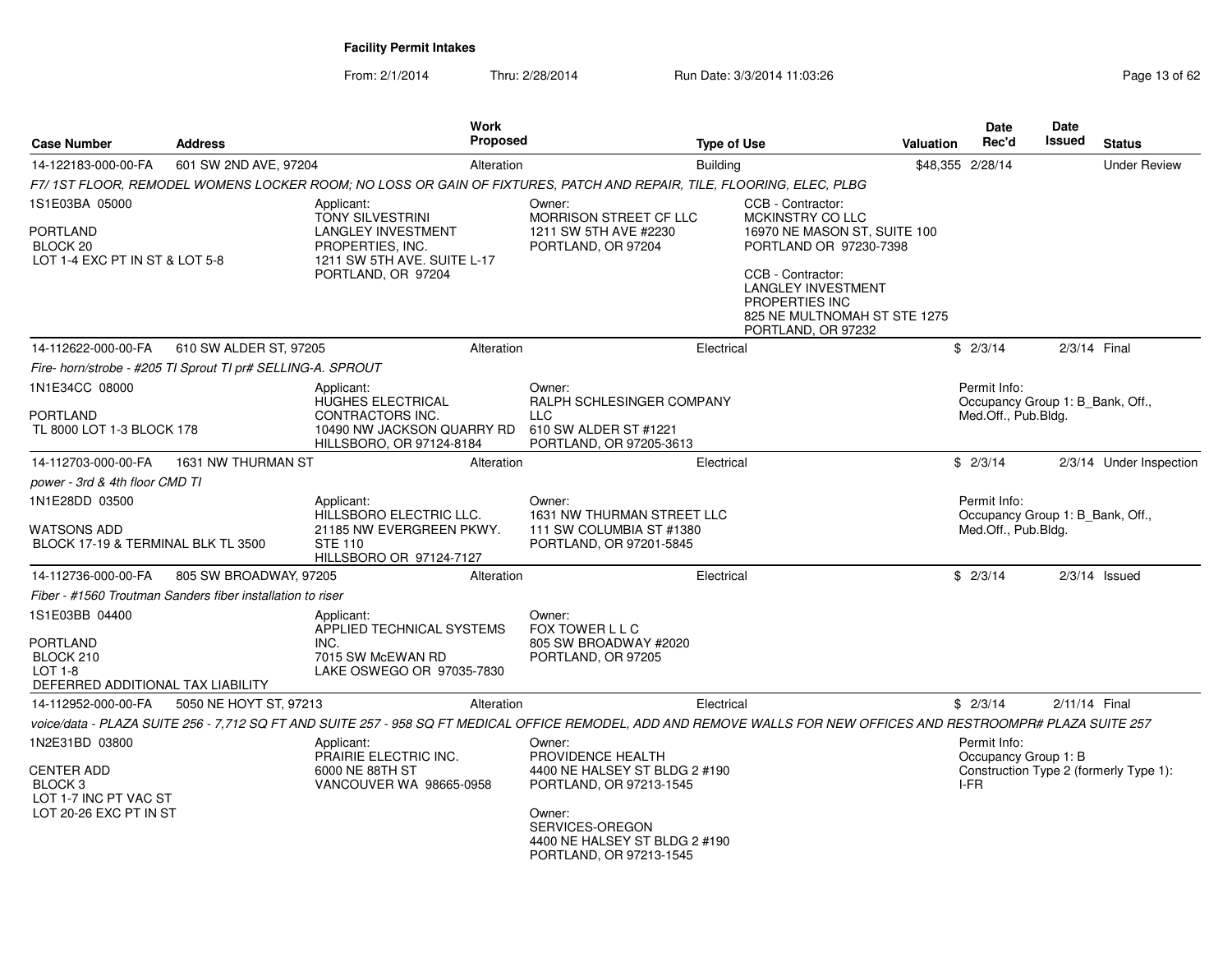| <b>Case Number</b>                                                                                               | <b>Address</b>                       | <b>Work</b><br>Proposed                                                                                                                                              | <b>Type of Use</b>        | Valuation | Date<br>Rec'd                                                           | <b>Date</b><br>Issued | <b>Status</b>            |
|------------------------------------------------------------------------------------------------------------------|--------------------------------------|----------------------------------------------------------------------------------------------------------------------------------------------------------------------|---------------------------|-----------|-------------------------------------------------------------------------|-----------------------|--------------------------|
| 14-112986-000-00-FA                                                                                              | 100 SW MAIN ST, 97204                | Alteration                                                                                                                                                           | Electrical                |           | \$2/3/14                                                                |                       | $2/22/14$ Issued         |
|                                                                                                                  |                                      | power - (c# 502511)PECI SUBLEASE 13TH, 14TH & 15TH FLOORS - MODIFY 13TH FLOOR BY ADDING SEVERAL WALLS TO CREATE A SUBLEASE SPACE, 14TH FLOOR ADD DOOR FOR NEW STORA( |                           |           |                                                                         |                       |                          |
| 1S1E03BD 00600<br>PORTLAND<br>BLOCK 10<br>LOT 1 EXC PT IN STS                                                    | Applicant:<br><b>ELECTRIC</b><br>220 | Owner:<br>COCHRAN INC. dba BROADWAY<br>AAT OREGON OFFICE I LLC<br>7550 SW TECH CENTER DR STE<br>SAN DIEGO, CA 92130-2047                                             | 11455 EL CAMINO REAL #200 |           |                                                                         |                       |                          |
| LOT 2-8 EXC PT IN ST                                                                                             |                                      | TIGARD OR 97223-8061                                                                                                                                                 |                           |           |                                                                         |                       |                          |
| 14-112994-000-00-FA                                                                                              | 530 SW 5TH AVE, 97204                | Alteration                                                                                                                                                           | Electrical                |           | \$2/3/14                                                                |                       | 2/19/14 Under Inspection |
|                                                                                                                  |                                      | power - 7TH FLOOR SUITE 725 RJL ENTERPRISES OFFICE REMODEL. RECONFIGURE OFFICE SPACE, ADD WALLS FOR BREAK ROOM AND OFFICE                                            |                           |           |                                                                         |                       |                          |
| 1N1E34CD 09600<br><b>PORTLAND</b><br>BLOCK 63<br>LOT 5&6<br><b>HISTORIC PROPERTY</b><br>POTENTIAL ADDITIONAL TAX |                                      | Owner:<br>RGOF YEON BUILDING LLC<br>551 FIFTH AVE 23RD FLOOR<br>NEW YORK, NY 10176                                                                                   |                           |           | Permit Info:<br>Occupancy Group 1: B_Bank, Off.,<br>Med.Off., Pub.Bldg. |                       |                          |
| 14-112995-000-00-FA                                                                                              | 530 SW 5TH AVE, 97204                | Alteration                                                                                                                                                           | Electrical                |           | \$2/3/14                                                                |                       | <b>Under Review</b>      |
|                                                                                                                  |                                      | hvac move - 7TH FLOOR SUITE 725 RJL ENTERPRISES OFFICE REMODEL, RECONFIGURE OFFICE SPACE, ADD WALLS FOR BREAK ROOM AND OFFICE                                        |                           |           |                                                                         |                       |                          |
| 1N1E34CD 09600<br><b>PORTLAND</b><br>BLOCK 63<br>LOT 5&6<br><b>HISTORIC PROPERTY</b>                             |                                      | Owner:<br>RGOF YEON BUILDING LLC<br>551 FIFTH AVE 23RD FLOOR<br>NEW YORK, NY 10176                                                                                   |                           |           | Permit Info:<br>Occupancy Group 1: B_Bank, Off.,<br>Med.Off., Pub.Bldg. |                       |                          |
| POTENTIAL ADDITIONAL TAX                                                                                         |                                      |                                                                                                                                                                      |                           |           |                                                                         |                       |                          |
| 14-113132-000-00-FA                                                                                              | 101 SW MAIN ST, 97204                | Alteration                                                                                                                                                           | Electrical                |           | \$2/4/14                                                                |                       | <b>Under Review</b>      |
|                                                                                                                  |                                      | power - SUITE 350; TI, REMOVE ALL PARTITION WALLS, INFILL ENTRY DOOR AND RELITE, CEILING, ELEC, FINISHES                                                             |                           |           |                                                                         |                       |                          |
| 1S1E03BD 00300<br>PORTLAND<br>BLOCK 11<br>LOT 1-4<br>LOT 5-8 EXC PT IN STS                                       |                                      | Owner:<br>KBSH ONE MAIN PLACE LLC<br>121 SW MORRISON ST #200<br>PORTLAND, OR 97204                                                                                   |                           |           |                                                                         |                       |                          |
| 14-113134-000-00-FA                                                                                              | 101 SW MAIN ST, 97204                | Alteration                                                                                                                                                           | Electrical                |           | \$2/4/14                                                                |                       | <b>Under Review</b>      |
|                                                                                                                  |                                      | power - SUITE 905: TI, REMOVE ALL PARTITION WALLS, ADD BACK ONE FOR CONFERENCE ROOM, DOOR, RELITE, CREATE OPEN OFFICE, CEILING, ELEC, FINISHES                       |                           |           |                                                                         |                       |                          |
| 1S1E03BD 00300<br><b>PORTLAND</b><br>BLOCK 11<br>LOT 1-4<br>LOT 5-8 FXC PT IN STS                                |                                      | Owner:<br>KBSH ONE MAIN PLACE LLC<br>121 SW MORRISON ST #200<br>PORTLAND, OR 97204                                                                                   |                           |           |                                                                         |                       |                          |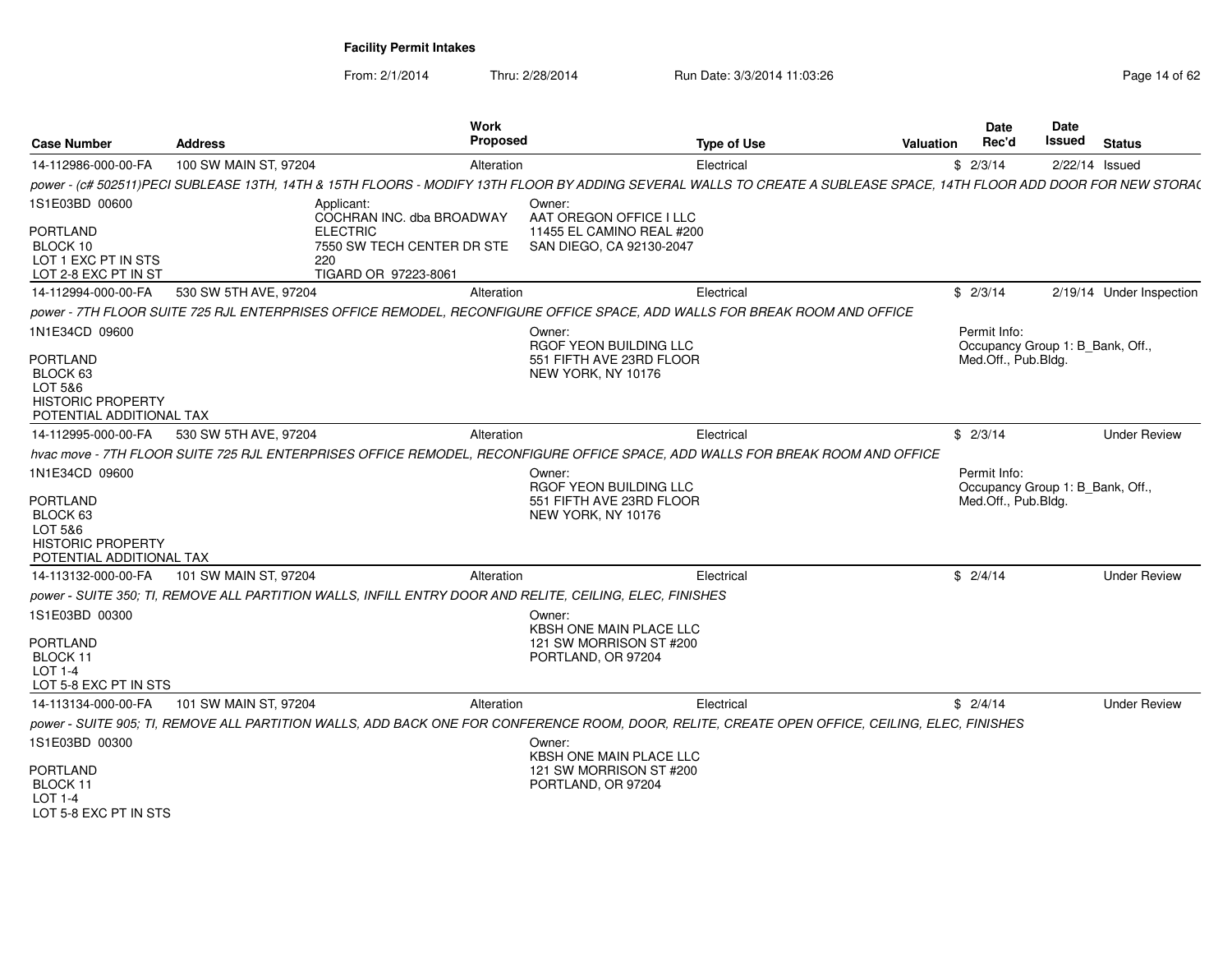From: 2/1/2014Thru: 2/28/2014 Run Date: 3/3/2014 11:03:26 Run Date: 3/3/2014 11:03:26

| <b>Case Number</b>                                                                                                      | <b>Address</b>                                      | Work<br><b>Proposed</b>                                                                                                 |                                                                                           | <b>Type of Use</b> | Valuation | <b>Date</b><br>Rec'd                                                    | <b>Date</b><br>Issued | <b>Status</b>                              |
|-------------------------------------------------------------------------------------------------------------------------|-----------------------------------------------------|-------------------------------------------------------------------------------------------------------------------------|-------------------------------------------------------------------------------------------|--------------------|-----------|-------------------------------------------------------------------------|-----------------------|--------------------------------------------|
| 14-113137-000-00-FA                                                                                                     | 421 SW 6TH AVE, 97205                               | Alteration                                                                                                              |                                                                                           | Electrical         |           | \$2/4/14                                                                |                       | $2/4/14$ Issued                            |
|                                                                                                                         |                                                     | power/voice/data - #1212 DLR Group work stations (voice/data added 2/5/14)                                              |                                                                                           |                    |           |                                                                         |                       |                                            |
| 1N1E34CC 04300<br><b>PORTLAND</b><br>BLOCK 176<br>LOT 1-4                                                               |                                                     | Applicant:<br>COCHRAN INC. dba BROADWAY<br><b>ELECTRIC</b><br>7550 SW TECH CENTER DR STE<br>220<br>TIGARD OR 97223-8061 | Owner:<br>UPI COMMONWEALTH LLC<br>1215 FOURTH AVE STE 600<br>SEATTLE, WA 98161            |                    |           |                                                                         |                       |                                            |
| 14-113139-000-00-FA                                                                                                     | 2311 NW NORTHRUP ST, 97210                          | Alteration                                                                                                              |                                                                                           | Electrical         |           | \$2/4/14                                                                |                       | 2/10/14 Under Inspection                   |
|                                                                                                                         | power & fire alarm wiring - #101 Pacific Medical TI |                                                                                                                         |                                                                                           |                    |           |                                                                         |                       |                                            |
| 1N1E33BB 04200                                                                                                          |                                                     | Applicant:<br>LEAR ELECTRIC COMPANY INC.<br>6002 NE 112TH AVE<br>PORTLAND, OR 97220-1012<br>5140 SE CIR AVE             | Owner:<br><b>EASTERN WESTERN</b><br>CORPORATION<br>PO BOX 3228<br>PORTLAND, OR 97208-3228 |                    |           | Permit Info:<br>Occupancy Group 1: B_Bank, Off.,<br>Med.Off., Pub.Bldg. |                       | Construction Type 2 (formerly Type 1): V-B |
| 14-113550-000-00-FA                                                                                                     | 101 SW MAIN ST, 97204                               | Alteration                                                                                                              |                                                                                           | Electrical         |           | \$2/4/14                                                                |                       | <b>Under Review</b>                        |
|                                                                                                                         |                                                     | power - SUITE 804 REMOVE PARTITION WALLS AND ADD WALLS FOR CONFERENCE ROOM AND RECEPTION AREA FOR OPEN OFFICE SPACE     |                                                                                           |                    |           |                                                                         |                       |                                            |
| 1S1E03BD 00300<br><b>PORTLAND</b><br>BLOCK 11<br>LOT 1-4<br>LOT 5-8 EXC PT IN STS                                       |                                                     |                                                                                                                         | Owner:<br><b>KBSH ONE MAIN PLACE LLC</b><br>121 SW MORRISON ST #200<br>PORTLAND, OR 97204 |                    |           |                                                                         |                       |                                            |
| 14-113822-000-00-FA                                                                                                     | 1221 SW YAMHILL ST                                  | Alteration                                                                                                              |                                                                                           | Electrical         |           | \$2/5/14                                                                | 2/5/14 Final          |                                            |
|                                                                                                                         |                                                     | voice/data - 747 SW 12TH; ADD THREE WALLS, DOORS, RELITE FOR OFFICE, STORAGE, CEILING, ELEC                             |                                                                                           |                    |           |                                                                         |                       |                                            |
| 1N1E33DD 06200A1<br><b>PORTLAND</b><br><b>BLOCK S1/2H</b><br><b>LOT 1-8</b><br>NON-HISTORIC<br>SEE R246865 FOR HISTORIC |                                                     | Applicant:<br>HEINS COMMUNICATIONS, INC                                                                                 | Owner:<br>WESTON INVESTMENT CO LLC<br>2154 NE BROADWAY RM 200<br>PORTLAND, OR 97232-1590  |                    |           | Permit Info:<br>Occupancy Group 1: B                                    |                       | Construction Type 2 (formerly Type 1): I-A |
| 14-113824-000-00-FA                                                                                                     | 101 SW MAIN ST, 97204                               | Alteration                                                                                                              |                                                                                           | Electrical         |           | \$2/5/14                                                                | 2/5/14 Final          |                                            |
|                                                                                                                         |                                                     | power - SUITE 1010 OFFICE REMODEL FOR NEW TENANT - vacancy space prep and minor TI alterations                          |                                                                                           |                    |           |                                                                         |                       |                                            |
| 1S1E03BD 00300                                                                                                          |                                                     | Applicant:<br>CAPITOL ELECTRIC CO INC.                                                                                  | Owner:<br>KBSH ONE MAIN PLACE LLC                                                         |                    |           | Permit Info:<br>Occupancy Group 1: B_Bank, Off.,                        |                       |                                            |
| <b>PORTLAND</b><br>BLOCK 11<br>LOT 1-4                                                                                  |                                                     | 11401 NE MARX ST.<br>PORTLAND OR 97220-1041                                                                             | 121 SW MORRISON ST #200<br>PORTLAND, OR 97204                                             |                    |           | Med.Off., Pub.Bldg.                                                     |                       |                                            |

LOT 5-8 EXC PT IN STS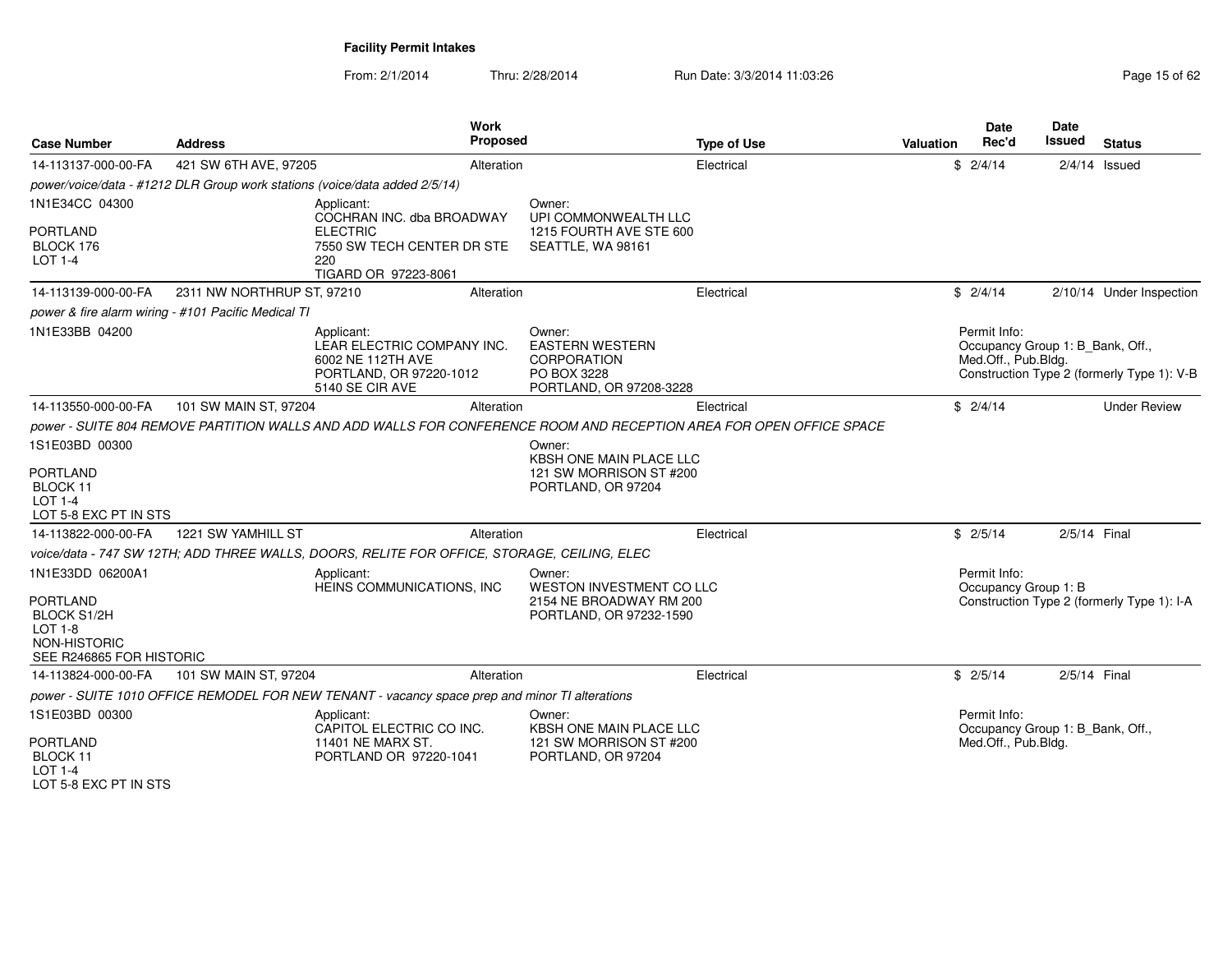| <b>Case Number</b>                                                                                                                                                                                                                                          | Address                                 |                                                                                                                                 | Work<br>Proposed |                                                                                                                | <b>Type of Use</b>                                                                                                      | Valuation | <b>Date</b><br>Rec'd                   | <b>Date</b><br>Issued | <b>Status</b>                              |
|-------------------------------------------------------------------------------------------------------------------------------------------------------------------------------------------------------------------------------------------------------------|-----------------------------------------|---------------------------------------------------------------------------------------------------------------------------------|------------------|----------------------------------------------------------------------------------------------------------------|-------------------------------------------------------------------------------------------------------------------------|-----------|----------------------------------------|-----------------------|--------------------------------------------|
| 14-113825-000-00-FA                                                                                                                                                                                                                                         | 1300 SW WASHINGTON ST, 97205            |                                                                                                                                 | Alteration       |                                                                                                                | Electrical                                                                                                              |           | \$2/5/14                               |                       | <b>Under Review</b>                        |
|                                                                                                                                                                                                                                                             |                                         |                                                                                                                                 |                  |                                                                                                                | power - RENOVATE BATHROOM AND LAUNDRY ROOMS ON 2ND AND 3RD FLOORS. SE AND SW, NEW WALLS, FIXTURES, CEILING, FINISHES    |           |                                        |                       |                                            |
| 1N1E33DD 03500                                                                                                                                                                                                                                              |                                         |                                                                                                                                 |                  | Owner:                                                                                                         |                                                                                                                         |           |                                        |                       |                                            |
| <b>PORTLAND</b><br>LOT 1&2 BLOCK S1/2J<br>E 15' OF LOT 7&8 BLOCK S1/2J                                                                                                                                                                                      |                                         |                                                                                                                                 |                  | DE PAUL TREATMENT<br>P O BOX 3007<br>PORTLAND, OR 97208-3007                                                   |                                                                                                                         |           |                                        |                       |                                            |
|                                                                                                                                                                                                                                                             |                                         |                                                                                                                                 |                  | Owner:<br><b>CENTERS INC</b><br>P O BOX 3007<br>PORTLAND, OR 97208-3007                                        |                                                                                                                         |           |                                        |                       |                                            |
| 14-113974-000-00-FA                                                                                                                                                                                                                                         | 2700 N HAYDEN ISLAND DR - Bldg B, 97217 |                                                                                                                                 | Alteration       |                                                                                                                | Electrical                                                                                                              |           | \$2/5/14                               | 2/5/14 Final          |                                            |
| power - #2700B New room & lab equipment                                                                                                                                                                                                                     |                                         |                                                                                                                                 |                  |                                                                                                                |                                                                                                                         |           |                                        |                       |                                            |
| 2N1E33B 00900                                                                                                                                                                                                                                               |                                         | Applicant:<br><b>VIKING ELECTRIC INC.</b><br>4326 SE WOODSTOCK BLVD<br>PORTLAND, OR 97206                                       |                  | Owner:<br><b>HAYDEN OPB PARTNERS LLC</b><br>111 SW COLUMBIA ST #1380<br>PORTLAND, OR 97201                     |                                                                                                                         |           |                                        |                       |                                            |
| 14-113987-000-00-FA                                                                                                                                                                                                                                         | 2801 N GANTENBEIN AVE, 97227            |                                                                                                                                 | Alteration       |                                                                                                                | Electrical                                                                                                              |           | \$2/5/14                               |                       | 2/12/14 Under Inspection                   |
|                                                                                                                                                                                                                                                             |                                         | power - WEST WING - LABOR & DELIVERY STORAGE EXPANSION AND RELOCATE A BIRTH TUB                                                 |                  |                                                                                                                |                                                                                                                         |           |                                        |                       |                                            |
| 1N1E27AC 01100<br>ABENDS ADD<br><b>BLOCK 4</b><br>LOT 1-18 TL 1100                                                                                                                                                                                          |                                         | Applicant:<br>OREGON ELECTRIC<br>CONSTRUCTION INC. /DBA<br>OREGON ELECTRIC GROUP.<br>1709 SE 3RD AVE.<br>PORTLAND OR 97214-4547 |                  | Owner:<br><b>EMANUEL HOSPITAL</b><br>1919 NW LOVEJOY ST<br>PORTLAND, OR 97209                                  |                                                                                                                         |           | Permit Info:<br>Occupancy Group 1: I-2 |                       | Construction Type 2 (formerly Type 1): I-A |
| 14-114010-000-00-FA                                                                                                                                                                                                                                         | 5700 NE HASSALO ST, 97213               |                                                                                                                                 | Alteration       |                                                                                                                | Electrical                                                                                                              |           | \$2/5/14                               | 2/5/14 Final          |                                            |
| voice/data - Bld C #910 NE 57th Java Jacket                                                                                                                                                                                                                 |                                         |                                                                                                                                 |                  |                                                                                                                |                                                                                                                         |           |                                        |                       |                                            |
| 1N2E31 00100                                                                                                                                                                                                                                                |                                         | Applicant:<br>BRY COM. (a dba for DENNIS J<br><b>BRYANT</b> )<br>14244 SE BUSH ST.<br>PORTLAND OR 97236-2734                    |                  | Owner:<br>PACIFIC REALTY ASSOCIATES<br>15115 SW SEQUOIA PKWY<br>#200-WMI<br>PORTLAND, OR 97224                 |                                                                                                                         |           |                                        |                       |                                            |
| 14-114138-000-00-FA                                                                                                                                                                                                                                         | 123 NE 3RD AVE, 97232                   |                                                                                                                                 | Alteration       |                                                                                                                | Electrical                                                                                                              |           | \$2/5/14                               |                       | 2/5/14 Under Inspection                    |
|                                                                                                                                                                                                                                                             |                                         |                                                                                                                                 |                  | pwr - SUITE 010; BUILD OUT FOR A PRODUCTION KITCHEN, TWO WALLS TO SEPARATE ENTRY FROM KITCHEN AREA, ELEC - pwr |                                                                                                                         |           |                                        |                       |                                            |
| 1N1E34DA 02800<br>Applicant:<br>STONER ELECTRIC, INC.<br><b>EAST PORTLAND</b><br>1904 SE OCHOCO ST.<br>BLOCK 68<br>MILWAUKIE OR 97222-7315<br>INC PT VAC ST LOT 1&8<br>LOT 2&3&6&7<br>INC PT VAC ST LOT 4&5: HISTORIC<br>PROPERTY; POTENTIAL ADDITIONAL TAX |                                         |                                                                                                                                 |                  | Owner:<br>BRIDGEHEAD DEVELOPMENT LLC<br>1001 SE WATER AVE #120<br>PORTLAND, OR 97214-2147                      | Permit Info:<br>Occupancy Group 1: B_Bank, Off.,<br>Med.Off., Pub.Bldg.<br>Construction Type 2 (formerly Type 1): III-A |           |                                        |                       |                                            |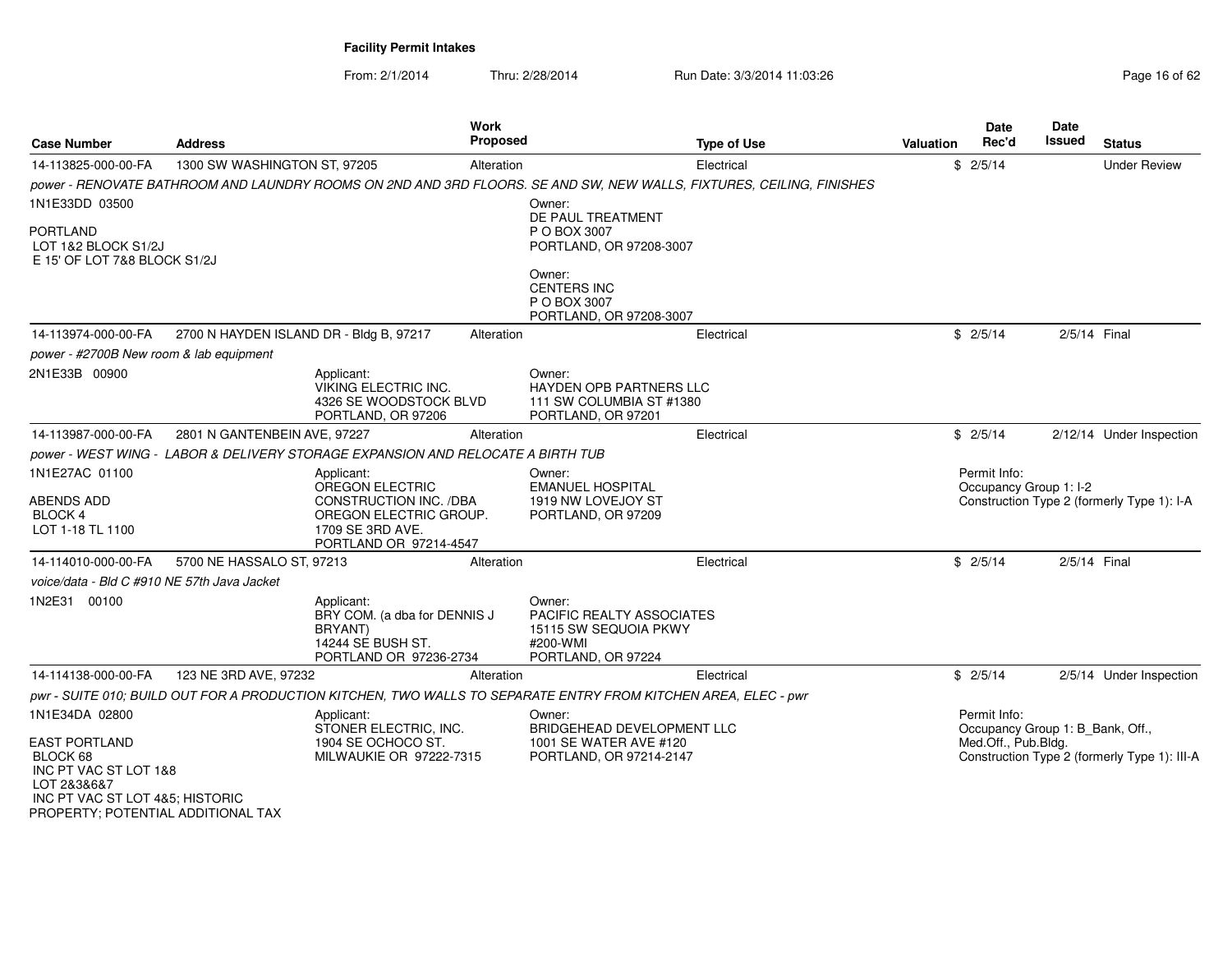| <b>Case Number</b>                        | <b>Address</b>                  |                                                                                                                                 | <b>Work</b><br>Proposed |                                                                                                                                                                                                                                         | <b>Type of Use</b> | <b>Valuation</b> | <b>Date</b><br>Rec'd                                                    | Date<br>Issued | <b>Status</b>                              |
|-------------------------------------------|---------------------------------|---------------------------------------------------------------------------------------------------------------------------------|-------------------------|-----------------------------------------------------------------------------------------------------------------------------------------------------------------------------------------------------------------------------------------|--------------------|------------------|-------------------------------------------------------------------------|----------------|--------------------------------------------|
| 14-114210-000-00-FA                       | 11815 NE GLENN WIDING DR, 97220 |                                                                                                                                 | Alteration              |                                                                                                                                                                                                                                         | Electrical         |                  | \$2/5/14                                                                |                | 2/5/14 Final                               |
| audio/video - Care Rx Inc. TI (MODA)      |                                 |                                                                                                                                 |                         |                                                                                                                                                                                                                                         |                    |                  |                                                                         |                |                                            |
| 1N2E15A 00201                             |                                 | Applicant:<br>OREGON ELECTRIC<br>CONSTRUCTION INC. /DBA<br>OREGON ELECTRIC GROUP.<br>1709 SE 3RD AVE.<br>PORTLAND OR 97214-4547 |                         | Owner:<br>PACIFIC REALTY ASSOCIATES L P<br>15350 SW SEQUOIA PKWY #300<br>TIGARD, OR 97224-7175                                                                                                                                          |                    |                  | Permit Info:<br>Occupancy Group 1: B_Bank, Off.,<br>Med.Off., Pub.Bldg. |                | Construction Type 2 (formerly Type 1): V-B |
| 14-114678-000-00-FA                       | 309 SW 6TH AVE, 97205           |                                                                                                                                 | Alteration              |                                                                                                                                                                                                                                         | Electrical         |                  | \$2/6/14                                                                |                | $2/12/14$ Issued                           |
| 6th fl ESRI TI - voice/datapr# 205-6      |                                 |                                                                                                                                 |                         |                                                                                                                                                                                                                                         |                    |                  |                                                                         |                |                                            |
| 1N1E34CC 03800                            |                                 | Applicant:<br>FREEDOM CUSTOM<br><b>COMMUNICATIONS LLC</b><br>6526 SW WINTERS RD<br>CORNELIUS OR 97113-6042                      |                         | Owner:<br>HISTORIC U S NATIONAL BANK<br><b>BLOCK LLC</b><br>115 SW ASH ST #500<br>PORTLAND, OR 97204                                                                                                                                    |                    |                  | Permit Info:<br>Occupancy Group 1: B                                    |                | Construction Type 2 (formerly Type 1): I-B |
| 14-114703-000-00-FA                       | 840 SW GAINES ST, 97201         |                                                                                                                                 | Alteration              |                                                                                                                                                                                                                                         | Electrical         |                  | \$2/6/14                                                                |                | 2/6/14 Final                               |
| power - #30C Projector                    |                                 |                                                                                                                                 |                         |                                                                                                                                                                                                                                         |                    |                  |                                                                         |                |                                            |
| 1S1E09DB 03200                            |                                 | Applicant:                                                                                                                      |                         | Owner:                                                                                                                                                                                                                                  |                    |                  |                                                                         |                |                                            |
| SECTION 09 1S 1E<br>TL 3200 1.63 ACRES    |                                 | DYNALECTRIC CO.<br>5711 SW HOOD AVE.<br>PORTLAND OR 97239-3716                                                                  |                         | OREGON STATE OF<br>(U OF O MEDICAL SCHOOL STATE<br><b>HIGHWAY</b><br>SALEM, OR 97310-0001                                                                                                                                               |                    |                  |                                                                         |                |                                            |
| 14-114705-000-00-FA                       | 3505 SW US VETERANS HOSPITAL RD |                                                                                                                                 | Alteration              |                                                                                                                                                                                                                                         | Electrical         |                  | \$2/6/14                                                                |                | 2/6/14 Final                               |
| power - #547 split receptacle circuit     |                                 |                                                                                                                                 |                         |                                                                                                                                                                                                                                         |                    |                  |                                                                         |                |                                            |
| 1S1E09 00200 A1                           |                                 | Applicant:<br>DYNALECTRIC CO.<br>5711 SW HOOD AVE.<br>PORTLAND OR 97239-3716                                                    |                         | Owner:<br>OREGON STATE OF (LEASED<br>3181 SW SAM JACKSON PK RD<br>PP <sub>22</sub> E<br>PORTLAND, OR 97239-3098<br>Owner:<br><b>OHSU - SPACE PLANNING</b><br>3181 SW SAM JACKSON PK RD<br>PP <sub>22</sub> E<br>PORTLAND, OR 97239-3098 |                    |                  |                                                                         |                |                                            |
|                                           |                                 |                                                                                                                                 |                         | Owner:<br><b>MGMT</b><br>3181 SW SAM JACKSON PK RD<br>PP <sub>22</sub> E<br>PORTLAND, OR 97239-3098                                                                                                                                     |                    |                  |                                                                         |                |                                            |
| 14-115026-000-00-FA                       |                                 | 3181 SW SAM JACKSON PARK RD - Bldg OHS, 9 Alteration                                                                            |                         |                                                                                                                                                                                                                                         | Electrical         |                  | \$2/11/14                                                               |                | $2/11/14$ Issued                           |
| 7C OHS remodel - Nurse Callpr# 14-OHS-167 |                                 |                                                                                                                                 |                         |                                                                                                                                                                                                                                         |                    |                  |                                                                         |                |                                            |
| 1S1E09 00200                              |                                 | Applicant:<br>OREGON ELECTRIC<br>CONSTRUCTION INC. /DBA<br>OREGON ELECTRIC GROUP.<br>1709 SE 3RD AVE.<br>PORTLAND OR 97214-4547 |                         | Owner:<br>OREGON STATE OF<br>3181 SW SAM JACKSON PARK RD<br>PORTLAND, OR 97239                                                                                                                                                          |                    |                  | Permit Info:<br>Occupancy Group 1: I-2                                  |                | Construction Type 2 (formerly Type 1): I-A |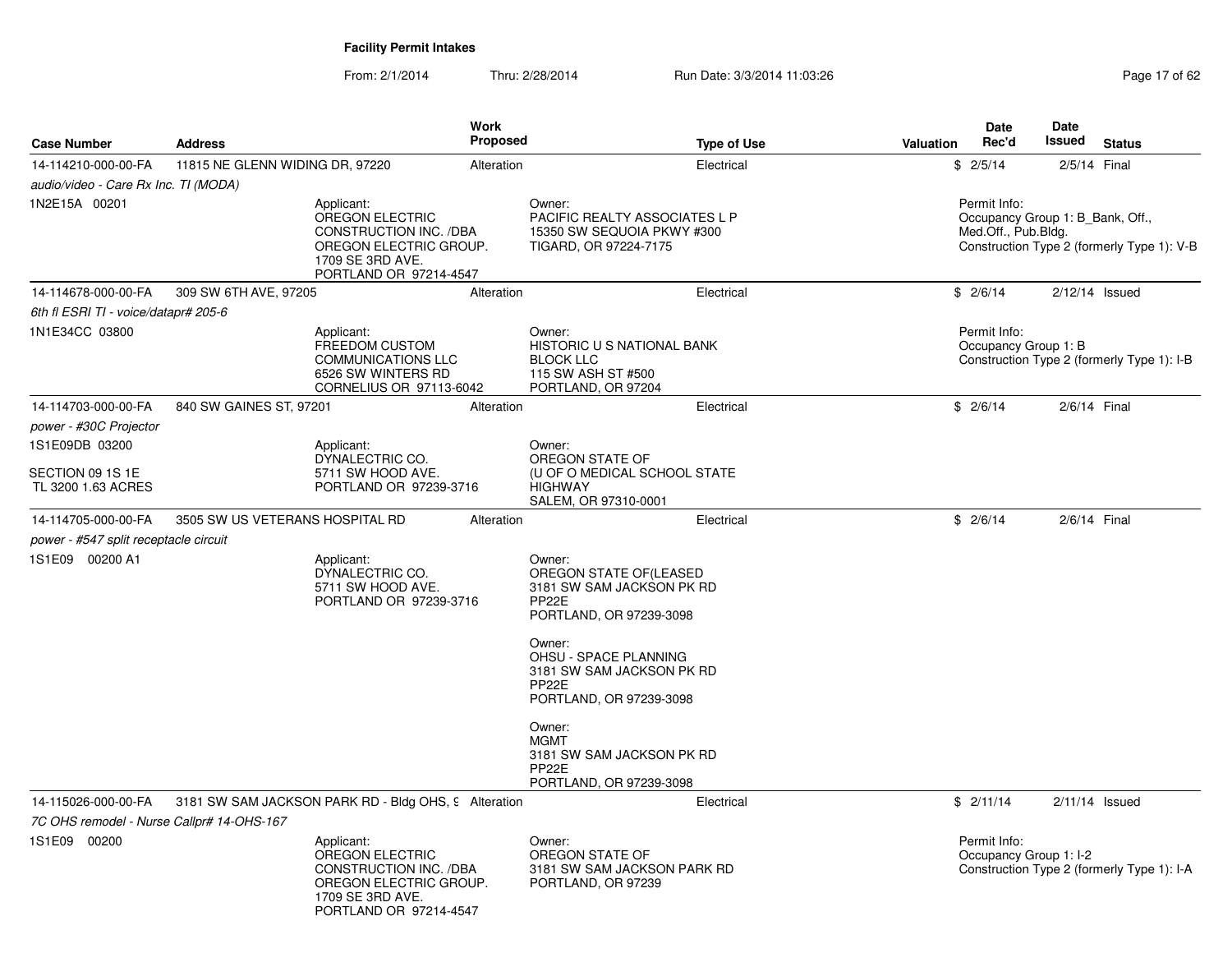| <b>Case Number</b>                                                                         | <b>Address</b>             | <b>Work</b><br><b>Proposed</b>                                                                                                                                    |                                                                                                                                                   | <b>Type of Use</b> | Valuation | Date<br>Rec'd                        | Date<br><b>Issued</b> | <b>Status</b>                               |
|--------------------------------------------------------------------------------------------|----------------------------|-------------------------------------------------------------------------------------------------------------------------------------------------------------------|---------------------------------------------------------------------------------------------------------------------------------------------------|--------------------|-----------|--------------------------------------|-----------------------|---------------------------------------------|
| 14-115031-000-00-FA                                                                        | 5550 SW MACADAM AVE, 97201 | Alteration                                                                                                                                                        |                                                                                                                                                   | Electrical         |           | \$2/11/14                            |                       | $2/11/14$ Issued                            |
| #303 ERICKSON AIR TI - fire alarm wiringpr# ERICKSON 303-1620                              |                            |                                                                                                                                                                   |                                                                                                                                                   |                    |           |                                      |                       |                                             |
| 1S1E15BD 01200                                                                             |                            | Applicant:                                                                                                                                                        | Owner:                                                                                                                                            |                    |           | Permit Info:                         |                       |                                             |
| SECTION 15 1S 1E<br>TL 1200 1.91 ACRES                                                     |                            | SAFE TECHNOLOGY GROUP INC.<br>6400 NE HWY 99 STE G375<br>VACOUVER WA 98665-8748                                                                                   | SRI EIGHT MACADAM LLC<br>235 MONTGOMERY ST 16TH<br><b>FLOOR</b><br>SAN FRANCISCO, CA 94104-3104                                                   |                    |           | Occupancy Group 1: B                 |                       | Construction Type 2 (formerly Type 1): II-A |
| 14-115430-000-00-FA                                                                        | 5050 NE HOYT ST, 97213     | Alteration                                                                                                                                                        |                                                                                                                                                   | Electrical         |           | \$2/11/14                            | 2/11/14 Final         |                                             |
|                                                                                            |                            | hvac contr - PLAZA SUITE 256 - 7,712 SQ FT AND SUITE 257 - 958 SQ FT MEDICAL OFFICE REMODEL, ADD AND REMOVE WALLS FOR NEW OFFICES AND RESTROOMPR# PLAZA SUITE 257 |                                                                                                                                                   |                    |           |                                      |                       |                                             |
| 1N2E31BD 03800                                                                             |                            | Applicant:<br>ESC AUTOMATION INC.                                                                                                                                 | Owner:<br>PROVIDENCE HEALTH                                                                                                                       |                    |           | Permit Info:<br>Occupancy Group 1: B |                       |                                             |
| <b>CENTER ADD</b><br>BLOCK <sub>3</sub><br>LOT 1-7 INC PT VAC ST<br>LOT 20-26 EXC PT IN ST |                            | 12064 SW GARDEN PL<br>TIGARD, OR 97223                                                                                                                            | 4400 NE HALSEY ST BLDG 2 #190<br>PORTLAND, OR 97213-1545<br>Owner:<br>SERVICES-OREGON<br>4400 NE HALSEY ST BLDG 2 #190<br>PORTLAND, OR 97213-1545 |                    | I-FR      |                                      |                       | Construction Type 2 (formerly Type 1):      |
| 14-115434-000-00-FA                                                                        | 3800 SE 22ND AVE, 97202    | Alteration                                                                                                                                                        |                                                                                                                                                   | Electrical         |           | \$2/11/14                            |                       | $2/12/14$ Issued                            |
|                                                                                            |                            | telecom/POS - REMODEL EXISTING COMMERCIAL CAFE SPACE AND RESTROOMSPR# 70100213 CO75950                                                                            |                                                                                                                                                   |                    |           |                                      |                       |                                             |
| 1S1E11DA 04300<br>SECTION 11 1S 1E                                                         |                            | Applicant:<br>STONER ELECTRIC, INC.<br>1904 SE OCHOCO ST.                                                                                                         | Owner:<br>FRED MEYER STORES INC<br>1014 VINE ST 7TH FLOOR                                                                                         |                    |           |                                      |                       |                                             |
| TL 4300 5.37 ACRES                                                                         |                            | MILWAUKIE OR 97222-7315                                                                                                                                           | CINCINNATI, OH 45202-1141                                                                                                                         |                    |           |                                      |                       |                                             |
| 14-115555-000-00-FA                                                                        | 1500 NE IRVING ST, 97232   | Alteration                                                                                                                                                        |                                                                                                                                                   | Electrical         |           | \$2/12/14                            |                       | $2/12/14$ Issued                            |
| RELOCATE SCONCE AND SWITCH - power                                                         |                            |                                                                                                                                                                   |                                                                                                                                                   |                    |           |                                      |                       |                                             |
| 1N1E35AC 01200<br><b>HOLLADAYS ADD</b><br>BLOCK 167&168 TL 1200                            |                            | Applicant:<br>CAPITOL ELECTRIC CO INC.<br>11401 NE MARX ST.<br>PORTLAND OR 97220-1041                                                                             | Owner:<br>WREH LLOYD PLAZA LLC<br>600 UNIVERSITY ST #2820<br>SEATTLE, WA 98101                                                                    |                    | I-FR      | Permit Info:<br>Occupancy Group 1: B |                       | Construction Type 2 (formerly Type 1):      |
| 14-115571-000-00-FA                                                                        | 3303 SW BOND AVE, 97201    | Alteration                                                                                                                                                        |                                                                                                                                                   | Electrical         |           | \$2/12/14                            | 2/12/14 Final         |                                             |
| #4165 OR #2 Nuboom installation - powerpr# 14-CCH-47739238                                 |                            |                                                                                                                                                                   |                                                                                                                                                   |                    |           |                                      |                       |                                             |
| 1S1E10AC 00500                                                                             |                            | Applicant:<br>DYNALECTRIC CO.<br>5711 SW HOOD AVE.<br>PORTLAND OR 97239-3716                                                                                      |                                                                                                                                                   |                    |           |                                      |                       |                                             |
| 14-115679-000-00-FA                                                                        | 5050 NE HOYT ST, 97213     | Alteration                                                                                                                                                        |                                                                                                                                                   | Electrical         |           | \$2/12/14                            | 2/12/14 Final         |                                             |
|                                                                                            |                            | SUITE 259, UROLOGY CLINIC REMODEL, 2ND FLOOR EAST; DEMO WALLS, DOORS, FLOORING, ADD BACK AND RECONFIGURE FOR EXAM ROOMS, BREAK ROOM, RECEPTION, WAITING ROOM, \   |                                                                                                                                                   |                    |           |                                      |                       |                                             |
| 1N2E31BD 03800<br><b>CENTER ADD</b><br>BLOCK <sub>3</sub><br>LOT 1-7 INC PT VAC ST         |                            | Applicant:<br>PRAIRIE ELECTRIC INC.<br>6000 NE 88TH ST<br>VANCOUVER WA 98665-0958                                                                                 | Owner:<br>PROVIDENCE HEALTH<br>4400 NE HALSEY ST BLDG 2 #190<br>PORTLAND, OR 97213-1545                                                           |                    | I-FR      | Permit Info:<br>Occupancy Group 1: B |                       | Construction Type 2 (formerly Type 1):      |
| LOT 20-26 EXC PT IN ST                                                                     |                            |                                                                                                                                                                   | Owner:<br>SERVICES-OREGON<br>4400 NE HALSEY ST BLDG 2 #190<br>PORTLAND, OR 97213-1545                                                             |                    |           |                                      |                       |                                             |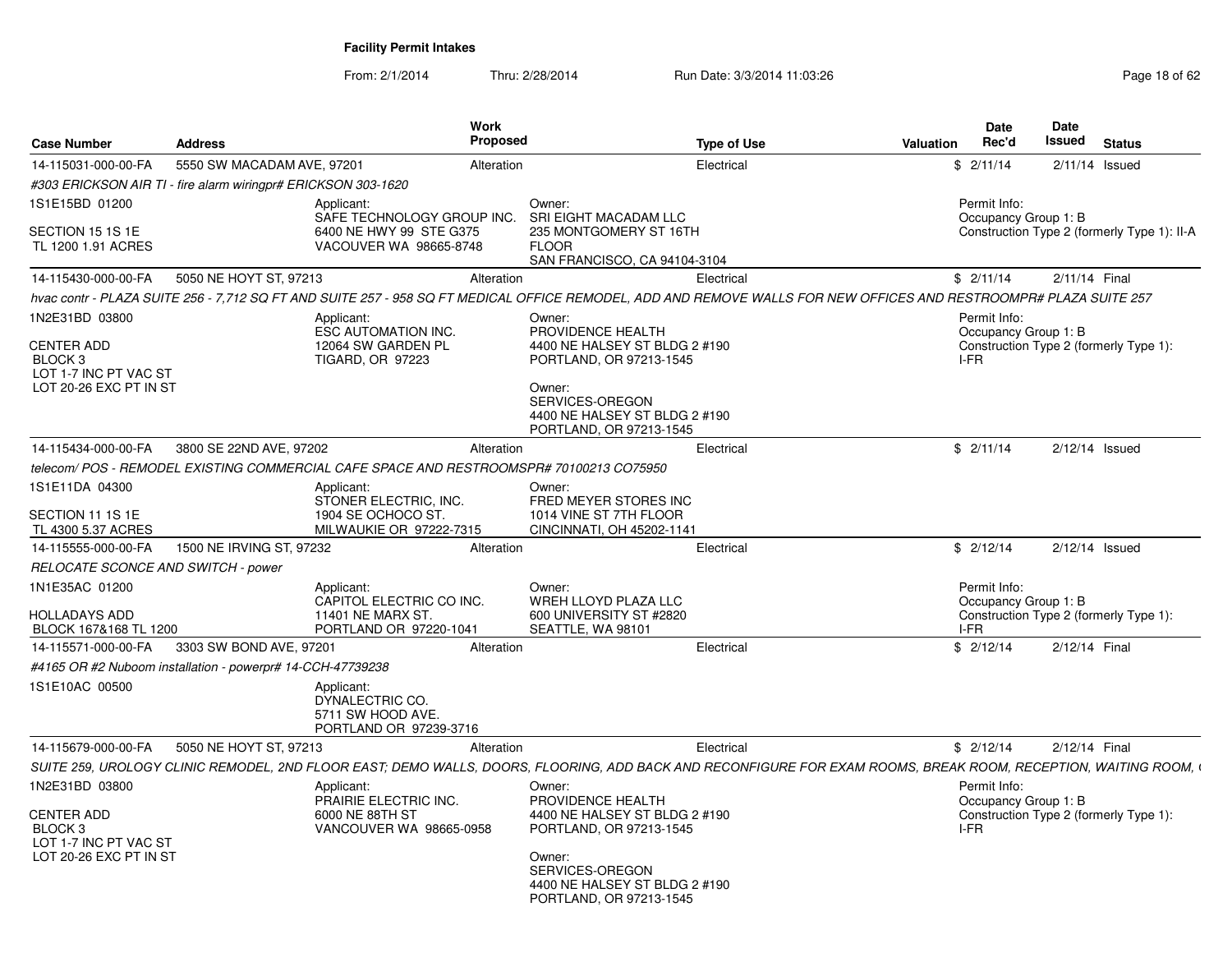| <b>Case Number</b>                                                  | <b>Address</b>                                                      | Work<br><b>Proposed</b>                                                         |                                                                                                  | <b>Type of Use</b><br>Valuation                                                                                                                                               | <b>Date</b><br>Rec'd                 | <b>Date</b><br>Issued | <b>Status</b>                              |
|---------------------------------------------------------------------|---------------------------------------------------------------------|---------------------------------------------------------------------------------|--------------------------------------------------------------------------------------------------|-------------------------------------------------------------------------------------------------------------------------------------------------------------------------------|--------------------------------------|-----------------------|--------------------------------------------|
| 14-115916-000-00-FA                                                 | 1 SW COLUMBIA ST, 97201                                             | Alteration                                                                      |                                                                                                  | Electrical                                                                                                                                                                    | \$2/12/14                            |                       | 2/12/14 Under Inspection                   |
|                                                                     | #1500 Mazama Capital Management - powerpr# UBP 1500                 |                                                                                 |                                                                                                  |                                                                                                                                                                               |                                      |                       |                                            |
| 1S1E03BD 01800                                                      |                                                                     | Applicant:<br>CAPITOL ELECTRIC CO INC.                                          | Owner:<br><b>UMPQUA PLAZA LLC</b>                                                                |                                                                                                                                                                               | Permit Info:<br>Occupancy Group 1: B |                       |                                            |
| <b>PORTLAND</b><br>BLOCK 114<br>LOT 1-8                             |                                                                     | 11401 NE MARX ST.<br>PORTLAND OR 97220-1041                                     | 555 CALIFORNIA ST 49TH FL<br>SAN FRANCISCO, CA 94104                                             |                                                                                                                                                                               |                                      |                       | Construction Type 2 (formerly Type 1): I-B |
| 14-115924-000-00-FA                                                 | 1 SW COLUMBIA ST, 97201                                             | Alteration                                                                      |                                                                                                  | Electrical                                                                                                                                                                    | \$2/12/14                            |                       | 2/12/14 Under Inspection                   |
| #1610 Paycom TI - powerpr# UBP 1610                                 |                                                                     |                                                                                 |                                                                                                  |                                                                                                                                                                               |                                      |                       |                                            |
| 1S1E03BD 01800                                                      |                                                                     | Applicant:<br>CAPITOL ELECTRIC CO INC.                                          | Owner:<br>UMPQUA PLAZA LLC                                                                       |                                                                                                                                                                               | Permit Info:<br>Occupancy Group 1: B |                       |                                            |
| PORTLAND<br>BLOCK 114<br>LOT 1-8                                    |                                                                     | 11401 NE MARX ST.<br>PORTLAND OR 97220-1041                                     | 555 CALIFORNIA ST 49TH FL<br>SAN FRANCISCO, CA 94104                                             |                                                                                                                                                                               |                                      |                       | Construction Type 2 (formerly Type 1): I-B |
| 14-116059-000-00-FA                                                 | 700 SW 5TH AVE                                                      | Alteration                                                                      |                                                                                                  | Electrical                                                                                                                                                                    | \$2/13/14                            |                       | <b>Under Review</b>                        |
|                                                                     |                                                                     |                                                                                 |                                                                                                  | power - SPACE 1225; TI FOR TEMPORARY OCCUPATION WHILE MAIN SPACE IS BEING REMODELED, REMOVE SOME PARTIAL WALLS, NEW CABINETRY, CEILING, FINISHES, ELEC - BID ESTIMATE         |                                      |                       |                                            |
| 1S1E03BB1 90001                                                     |                                                                     |                                                                                 | Owner:<br>PIONEER PLACE LIMITED<br><b>PARTNERSHIP</b><br>PO BOX 617905<br>CHICAGO, IL 60661-7905 |                                                                                                                                                                               | Permit Info:<br>Occupancy Group 1: M |                       | Construction Type 2 (formerly Type 1): I-A |
| 14-116069-000-00-FA                                                 | 805 SW BROADWAY, 97205                                              | Alteration                                                                      |                                                                                                  | Electrical                                                                                                                                                                    | \$2/13/14                            |                       | $2/13/14$ Issued                           |
|                                                                     | #610 Evergreen Capital - Cat 5 cablingpr# EVERGREEN CAPITAL STE 610 |                                                                                 |                                                                                                  |                                                                                                                                                                               |                                      |                       |                                            |
| 1S1E03BB 04400<br><b>PORTLAND</b><br>BLOCK 210                      |                                                                     | Applicant:<br>APPLIED TECHNICAL SYSTEMS<br>INC.<br>7015 SW McEWAN RD            | Owner:<br>FOX TOWER L L C<br>805 SW BROADWAY #2020<br>PORTLAND, OR 97205                         |                                                                                                                                                                               |                                      |                       |                                            |
| <b>LOT 1-8</b><br>DEFERRED ADDITIONAL TAX LIABILITY                 |                                                                     | LAKE OSWEGO OR 97035-7830                                                       |                                                                                                  |                                                                                                                                                                               |                                      |                       |                                            |
| 14-116084-000-00-FA                                                 | 1001 SW 5TH AVE, 97204                                              | Alteration                                                                      |                                                                                                  | Electrical                                                                                                                                                                    | \$2/13/14                            |                       | 2/13/14 Under Inspection                   |
|                                                                     |                                                                     |                                                                                 |                                                                                                  | voice/data - #300 ENTERPRISE COMMUNITY - CREATE OFFICES, BREAKROOM, CONFERENCES, RECEPTION AND OPEN OFFICES. NEW CEILING GRIDNOTE: A commercial electrical permit also exist. |                                      |                       |                                            |
| 1S1E03BB 00800                                                      |                                                                     | Applicant:<br>PAVELCOMM INC.                                                    | Owner:<br>OR-CONGRESS CENTER LP                                                                  |                                                                                                                                                                               | Permit Info:<br>Occupancy Group 1: B |                       |                                            |
| PORTLAND<br>BLOCK 169<br><b>LOT 1-8</b><br>SEE R246278 (R667717341) |                                                                     | 1640 NW 14TH AVE.<br>PORTLAND, OR 97209                                         | 235 MONTGOMERY ST 16TH<br><b>FLOOR</b><br>SAN FRANCISCO, CA 94104-3104                           |                                                                                                                                                                               |                                      |                       | Construction Type 2 (formerly Type 1): I-A |
| 14-116089-000-00-FA                                                 | 601 SW 2ND AVE, 97204                                               | Alteration                                                                      |                                                                                                  | Electrical                                                                                                                                                                    | \$2/13/14                            |                       | 2/13/14 Issued                             |
|                                                                     |                                                                     |                                                                                 |                                                                                                  | voice/data - TI, MODA EXPANSION ON 15TH & 17TH FLOORS; REMOVE PARTITION WALLS, CREATE OPEN OFFICE SPACE, NEW FLOOR ENTRY DOORS, WALLS FOR CONFERENCE ROOMS, WORK              |                                      |                       |                                            |
| 1S1E03BA 05000                                                      |                                                                     | Applicant:<br>TECHNOCOM INC. (dba:                                              | Owner:<br>MORRISON STREET CF LLC                                                                 |                                                                                                                                                                               |                                      |                       |                                            |
| PORTLAND<br>BLOCK 20<br>LOT 1-4 EXC PT IN ST & LOT 5-8              |                                                                     | CONNECTED TECHNOLOGIES)<br>7929 SW BURNS WAY STE F<br>WILSONVILLE OR 97070-7678 | 1211 SW 5TH AVE #2230<br>PORTLAND, OR 97204                                                      |                                                                                                                                                                               |                                      |                       |                                            |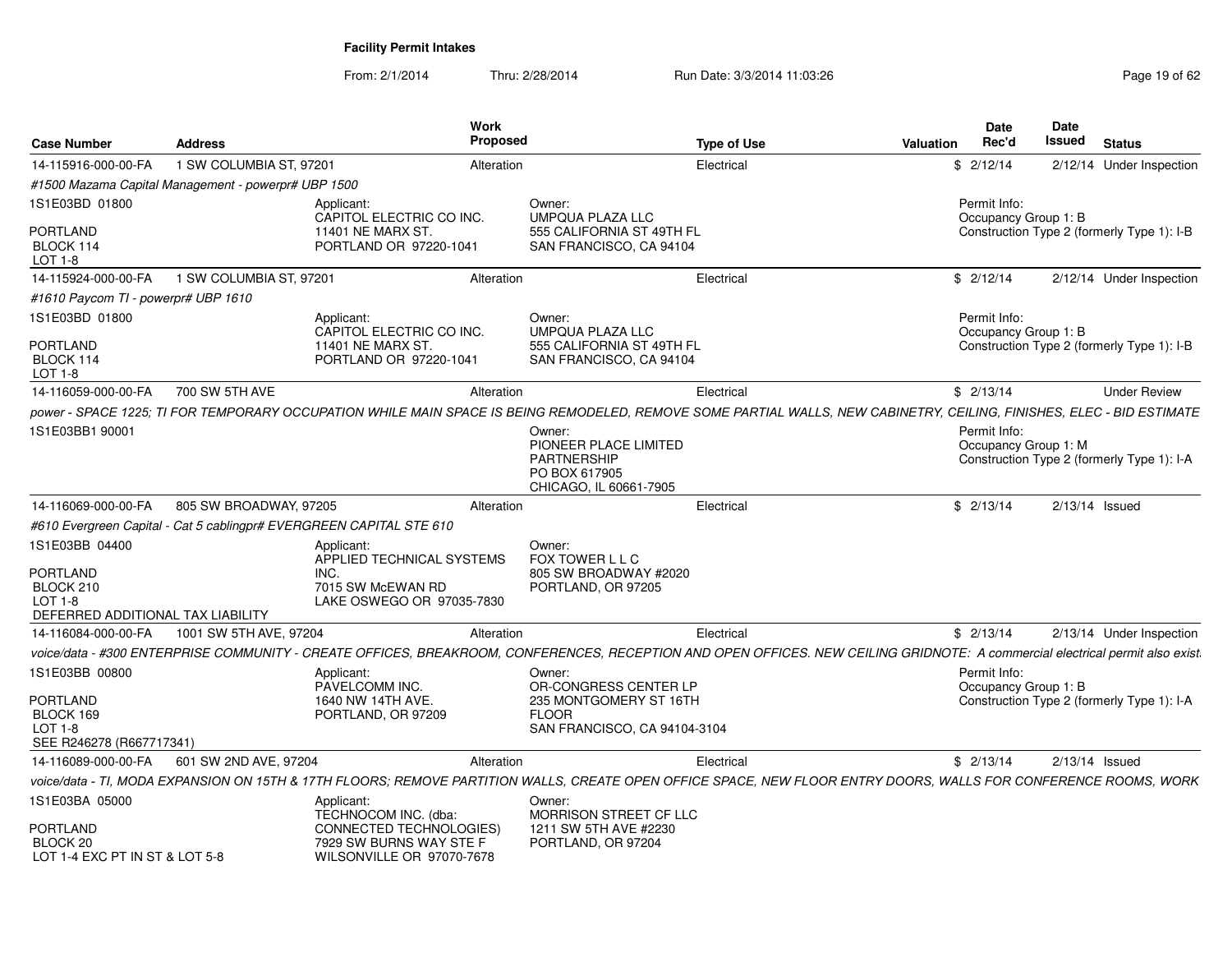| <b>Case Number</b>                                                                    | <b>Address</b>                                                  | <b>Work</b><br>Proposed                                                                                                 | <b>Type of Use</b>                                                                                                                                                            | <b>Valuation</b> | <b>Date</b><br>Rec'd                            | Date<br><b>Issued</b> | <b>Status</b>                              |
|---------------------------------------------------------------------------------------|-----------------------------------------------------------------|-------------------------------------------------------------------------------------------------------------------------|-------------------------------------------------------------------------------------------------------------------------------------------------------------------------------|------------------|-------------------------------------------------|-----------------------|--------------------------------------------|
| 14-116310-000-00-FA                                                                   | 1001 SW 5TH AVE, 97204                                          | Alteration                                                                                                              | Electrical                                                                                                                                                                    |                  | \$2/13/14                                       |                       | $2/13/14$ Issued                           |
|                                                                                       | #2000 Cable Houston R&R - power & fire strobespr# Cable Houston |                                                                                                                         |                                                                                                                                                                               |                  |                                                 |                       |                                            |
| 1S1E03BB 00800<br><b>PORTLAND</b><br>BLOCK 169<br>LOT 1-8<br>SEE R246278 (R667717341) |                                                                 | Applicant:<br>COCHRAN INC. dba BROADWAY<br><b>ELECTRIC</b><br>7550 SW TECH CENTER DR STE<br>220<br>TIGARD OR 97223-8061 | Owner:<br>OR-CONGRESS CENTER LP<br>235 MONTGOMERY ST 16TH<br><b>FLOOR</b><br>SAN FRANCISCO, CA 94104-3104                                                                     |                  | Permit Info:<br>Occupancy Group 1: B            |                       | Construction Type 2 (formerly Type 1): I-A |
| 14-116847-000-00-FA                                                                   | 10000 SE MAIN ST, 97216                                         | Alteration                                                                                                              | Electrical                                                                                                                                                                    |                  | \$2/13/14                                       |                       | $2/13/14$ Issued                           |
|                                                                                       |                                                                 |                                                                                                                         | pwr-1ST FLOOR, 3T MRI REMODEL; REMOVE WALLS DOORS, ADD SOME WALLS BACK, RECONFIGURE WORK AREA, GLAZING, CABINETS, REMODEL PATIENT RESTROOM, PATIENT LIFT SYSTEI               |                  |                                                 |                       |                                            |
| 1S2E04A 02400<br><b>EVERGLADE</b><br>LOT 6 TL 2400                                    |                                                                 | Applicant:<br>CHERRY CITY ELECTRIC INC.<br>8100 NE ST JOHNS RD STE, D101<br>VANCOUVER WA 98665-2014                     | Owner:<br>PORTLAND ADVENTIST MEDICAL<br>10123 SE MARKET ST<br>PORTLAND, OR 97216-2532<br>Owner:                                                                               |                  | Permit Info:<br>Occupancy Group 1: I-2 Hospital |                       |                                            |
|                                                                                       |                                                                 |                                                                                                                         | <b>CENTER</b><br>10123 SE MARKET ST<br>PORTLAND, OR 97216-2532                                                                                                                |                  |                                                 |                       |                                            |
| 14-116849-000-00-FA                                                                   | 500 NE MULTNOMAH ST, 97232                                      | Alteration                                                                                                              | Electrical                                                                                                                                                                    |                  | \$2/13/14                                       |                       | <b>Under Review</b>                        |
|                                                                                       | pwr - ONE NEW RTU, DISTRIBUTION DUCT, CONTROLS - pwr            |                                                                                                                         |                                                                                                                                                                               |                  |                                                 |                       |                                            |
| 1N1E35BB 02400                                                                        |                                                                 |                                                                                                                         | Owner:<br>KAISER FOUNDATION HEALTH                                                                                                                                            |                  |                                                 |                       |                                            |
| <b>HOLLADAYS ADD</b><br>BLOCK 73&80 TL 2400                                           |                                                                 |                                                                                                                         | 500 NE MULTNOMAH ST #100<br>PORTLAND, OR 97232-2099                                                                                                                           |                  |                                                 |                       |                                            |
|                                                                                       |                                                                 |                                                                                                                         | Owner:<br>PLAN OF THE NORTHWEST<br>500 NE MULTNOMAH ST #100<br>PORTLAND, OR 97232-2099                                                                                        |                  |                                                 |                       |                                            |
| 14-116852-000-00-FA                                                                   | 3500 N INTERSTATE AVE, 97227                                    | Alteration                                                                                                              | Electrical<br>pwr-2ND FLOOR, EYE PROCEDURE EXPANSION; REMOVE ALL WALLS, RESTROOMS, CEILING,, REPAIR, NEW WALLS, CURTAINS FOR PROCEDURE ROOMS, OFFICES, PRE/POST OP ROOMS, ST( |                  | \$2/13/14                                       |                       | $2/13/14$ Issued                           |
| 1N1E22CC 12100                                                                        |                                                                 | Applicant:<br>CHERRY CITY ELECTRIC INC.<br>8100 NE ST JOHNS RD STE, D101<br>VANCOUVER WA 98665-2014                     | Owner:<br>KAISER FOUNDATION HEALTH<br>500 NE MULTNOMAH ST #100<br>PORTLAND, OR 97232-2099<br>Owner:                                                                           |                  | Permit Info:<br>Occupancy Group 1: I-2          |                       | Construction Type 2 (formerly Type 1): I-A |
|                                                                                       |                                                                 |                                                                                                                         | PLAN OF THE NORTHWEST<br>500 NE MULTNOMAH ST #100<br>PORTLAND, OR 97232-2099                                                                                                  |                  |                                                 |                       |                                            |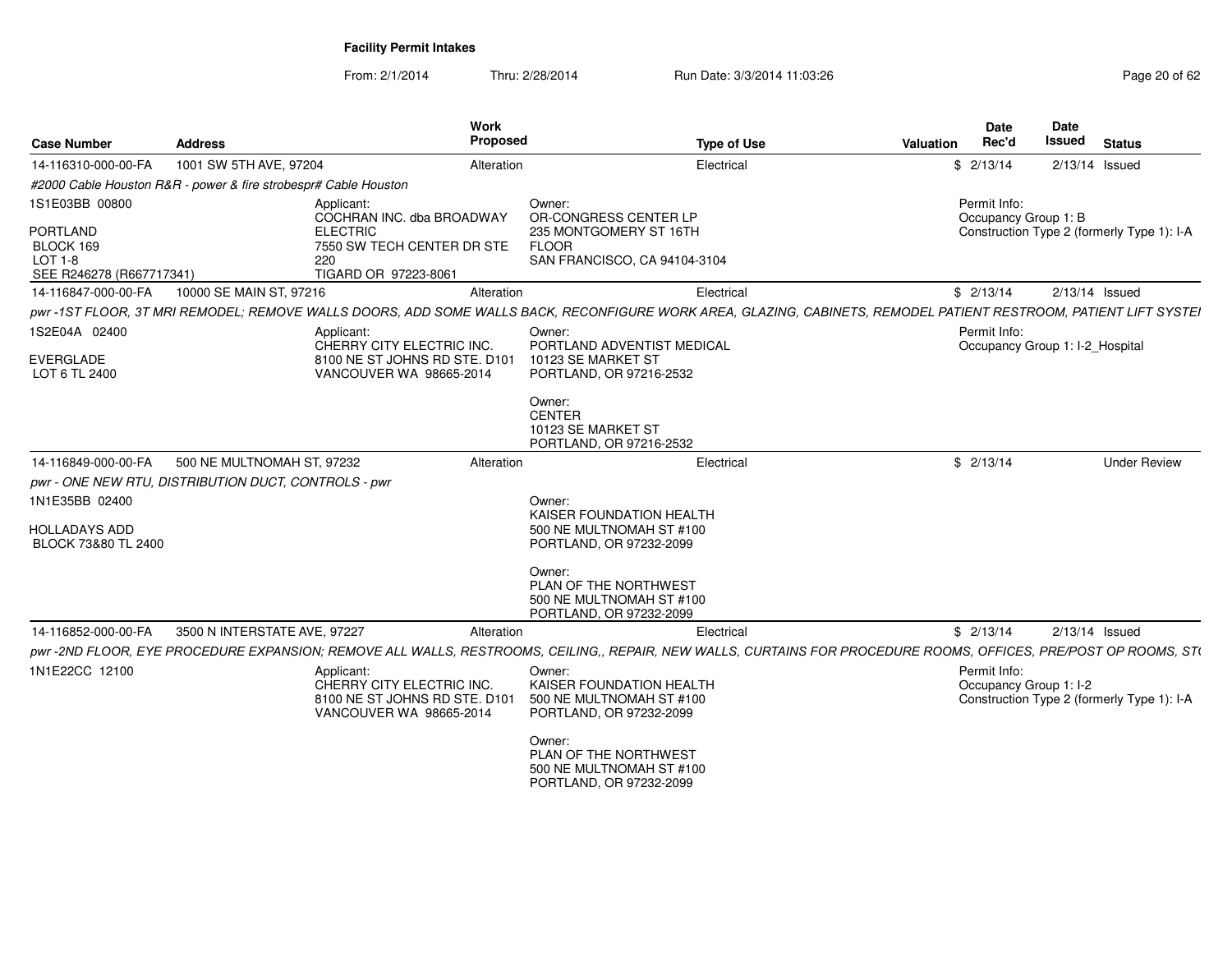| <b>Case Number</b>                                                                                                       | <b>Address</b>                          | Work<br>Proposed                                                                                                                                                   |                                                                                                                                                                  | <b>Type of Use</b> | <b>Valuation</b> | Date<br>Rec'd                          | Date<br>Issued | <b>Status</b>                                                                   |
|--------------------------------------------------------------------------------------------------------------------------|-----------------------------------------|--------------------------------------------------------------------------------------------------------------------------------------------------------------------|------------------------------------------------------------------------------------------------------------------------------------------------------------------|--------------------|------------------|----------------------------------------|----------------|---------------------------------------------------------------------------------|
| 14-116862-000-00-FA                                                                                                      | 527 SW HALL ST, 97201                   | Alteration                                                                                                                                                         |                                                                                                                                                                  | Electrical         |                  | \$2/14/14                              |                | $2/14/14$ Issued                                                                |
|                                                                                                                          |                                         | card reader - SHAC RENOVATION; 2ND & 3RD FLOORS; PART OF PARKING GARAGE CONVERT TO CONDITIONED OFFICE/CLASSROOM SPACE, WALLS, DOORS, RELITES, WAITING AREA, RECONF |                                                                                                                                                                  |                    |                  |                                        |                |                                                                                 |
| 1S1E04DA 00300                                                                                                           |                                         | Applicant:<br>ARONSON SECURITY GROUP INC. GEORGE PSU LEASE LLC ET AL<br>8089 SW CIRRUS DR.<br>BEAVERTON OR 97008-5989                                              | Owner:<br><b>PO BOX 751</b><br>PORTLAND, OR 97207-0751<br>Owner:<br><b>CAMPUS PLANNING OFFICE</b><br><b>PO BOX 751</b>                                           |                    |                  |                                        |                |                                                                                 |
|                                                                                                                          |                                         |                                                                                                                                                                    | PORTLAND, OR 97207-0751                                                                                                                                          |                    |                  |                                        |                |                                                                                 |
| 14-116879-000-00-FA                                                                                                      | 308 SW 2ND AVE, 97204                   | Alteration                                                                                                                                                         |                                                                                                                                                                  | Electrical         |                  | \$2/14/14                              |                | <b>Under Review</b>                                                             |
| 1st floor Mail Room - powerpr# MAILROOM                                                                                  |                                         |                                                                                                                                                                    |                                                                                                                                                                  |                    |                  |                                        |                |                                                                                 |
| 1N1E34CD 04600                                                                                                           |                                         |                                                                                                                                                                    | Owner:<br>NGP DUNCAN PLAZA<br>PO BOX 4900 DEPT #360<br>SCOTTSDALE, AZ 85261-4900<br>Owner:<br>PORTLAND LLC<br>PO BOX 4900 DEPT #360<br>SCOTTSDALE, AZ 85261-4900 |                    |                  | Permit Info:                           |                | Occupancy Group 1: A-2_Restaurant<br>Construction Type 2 (formerly Type 1): I-A |
| 14-116911-000-00-FA                                                                                                      | 7000 NE AIRPORT WAY, 97218              | Alteration                                                                                                                                                         |                                                                                                                                                                  | Electrical         |                  | \$2/14/14                              |                | <b>Under Review</b>                                                             |
|                                                                                                                          |                                         | pwr - REPLACE12 EXISTING ITM KIOSKS WITH NEW MACHINES; ADD 8 ITM KIOSKS (20 TOTAL)- pwr                                                                            |                                                                                                                                                                  |                    |                  |                                        |                |                                                                                 |
| 1N2E08B 00400<br>SECTION 08 1N 2E<br>TL 400 7.39 ACRES<br><b>TERMINAL BLDG</b><br>NONTAXABLE<br>SEE TAXABLE SUB ACCOUNTS |                                         |                                                                                                                                                                    | Owner:<br>PORT OF PORTLAND<br>PO BOX 3529<br>PORTLAND, OR 97208-3529                                                                                             |                    |                  | Permit Info:<br>Occupancy Group 1: A-2 |                | Construction Type 2 (formerly Type 1): I-A                                      |
| 14-116919-000-00-FA                                                                                                      | 4435 N CHANNEL AVE                      | Alteration                                                                                                                                                         |                                                                                                                                                                  | Electrical         |                  | \$2/14/14                              | 2/14/14 Final  |                                                                                 |
|                                                                                                                          |                                         | audio visual - 502598 Cascadia Conference Room - Install new projector and AV Cabiling                                                                             |                                                                                                                                                                  |                    |                  |                                        |                |                                                                                 |
| 1N1E20 00109A2<br>PARTITION PLAT 2003-38<br>LOT 2 TL 109<br>LAND                                                         | IMPS ONLY SEE R610375 (R64983-1511) FOR | Applicant:<br>COCHRAN INC. dba BROADWAY<br><b>ELECTRIC</b><br>7550 SW TECH CENTER DR STE<br>220<br>TIGARD OR 97223-8061                                            | Owner<br><b>DAIMLER TRUCKS NORTH</b><br><b>AMERICA LLC</b><br>PO BOX 3820<br>PORTLAND, OR 97208                                                                  |                    |                  |                                        |                |                                                                                 |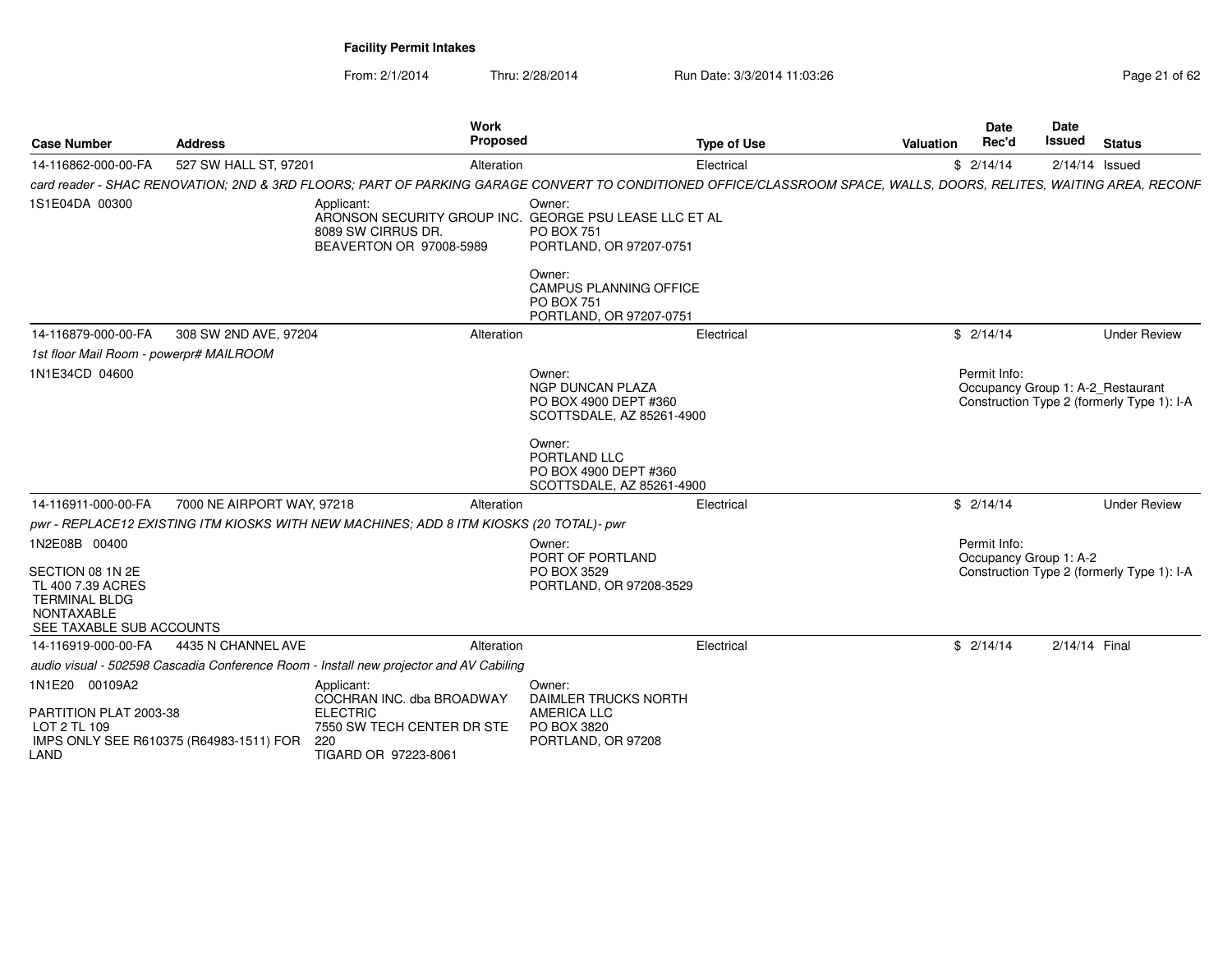| <b>Case Number</b>                                                  | <b>Address</b>                                             | Work<br>Proposed                                                                                                                                                   |                                                                                                  | <b>Type of Use</b> | <b>Valuation</b> | Date<br>Rec'd                        | <b>Date</b><br>Issued            | <b>Status</b>                               |
|---------------------------------------------------------------------|------------------------------------------------------------|--------------------------------------------------------------------------------------------------------------------------------------------------------------------|--------------------------------------------------------------------------------------------------|--------------------|------------------|--------------------------------------|----------------------------------|---------------------------------------------|
| 14-117081-000-00-FA                                                 | 3600 N INTERSTATE AVE, 97227                               | Alteration                                                                                                                                                         |                                                                                                  | Electrical         |                  | \$2/14/14                            |                                  | $2/14/14$ Issued                            |
|                                                                     |                                                            | voice/data - 1ST FLOOR, RELOCATE HEPATOLOGY FROM INTS 3RD FLOOR TO CIN 1ST FLOOR; LOWER LEVEL, REMOVE CASEWORK, ADD WALL TO ENLARGE WAITING AREA, REMODEL OFFICE   |                                                                                                  |                    |                  |                                      |                                  |                                             |
| 1N1E22CC 13200                                                      |                                                            | Applicant:<br>COCHRAN INC. dba BROADWAY                                                                                                                            | Owner:<br>KAISER FOUNDATION HEALTH                                                               |                    |                  | Permit Info:                         |                                  |                                             |
| MULTNOMAH<br>BLOCK 31<br>LOT 1-16 TL 13200                          |                                                            | <b>ELECTRIC</b><br>7550 SW TECH CENTER DR STE<br>220<br>TIGARD OR 97223-8061                                                                                       | 500 NE MULTNOMAH ST #100<br>PORTLAND, OR 97232-2031                                              |                    |                  | Med.Off., Pub.Bldg.                  | Occupancy Group 1: B Bank, Off., | Construction Type 2 (formerly Type 1): I-A  |
|                                                                     |                                                            |                                                                                                                                                                    | Owner:<br>PLAN OF THE NORTHWEST<br>500 NE MULTNOMAH ST #100<br>PORTLAND, OR 97232-2031           |                    |                  |                                      |                                  |                                             |
| 14-117091-000-00-FA                                                 | 1211 SW 5TH AVE, 97204                                     | Alteration                                                                                                                                                         |                                                                                                  | Electrical         |                  | \$2/14/14                            | 2/14/14 Final                    |                                             |
|                                                                     |                                                            | voice/data - 9TH FLOOR RV KUHNS & ASSOC. LOBBY, RECEPTION & CONFERENCE ROOM REMODEL                                                                                |                                                                                                  |                    |                  |                                      |                                  |                                             |
| 1S1E03BC 00900<br>PORTLAND<br>BLOCK 167<br>LOT $1-8$                |                                                            | Applicant:<br>OREGON ELECTRIC<br><b>CONSTRUCTION INC. /DBA</b><br>OREGON ELECTRIC GROUP.<br>1709 SE 3RD AVE.<br>PORTLAND OR 97214-4547                             | Owner:<br><b>PACWEST CENTER LLC</b><br>1211 SW 5TH AVE #2230<br>PORTLAND, OR 97204               |                    |                  |                                      |                                  |                                             |
| 14-117094-000-00-FA                                                 | 1631 NW THURMAN ST                                         | Alteration                                                                                                                                                         |                                                                                                  | Electrical         |                  | \$2/14/14                            |                                  | $2/14/14$ Issued                            |
| voice/data - 3rd & 4th floor CMD TI                                 |                                                            |                                                                                                                                                                    |                                                                                                  |                    |                  |                                      |                                  |                                             |
| 1N1E28DD 03500<br>WATSONS ADD<br>BLOCK 17-19 & TERMINAL BLK TL 3500 |                                                            | Applicant:<br>POINT MONITOR CORP.<br>5863 LAKEVIEW BLVD #100<br>LAKE OSWEGO, OR 97035-7058                                                                         | Owner:<br>1631 NW THURMAN STREET LLC<br>111 SW COLUMBIA ST #1380<br>PORTLAND, OR 97201-5845      |                    |                  | Permit Info:<br>Med.Off., Pub.Bldg.  | Occupancy Group 1: B_Bank, Off., |                                             |
| 14-117099-000-00-FA                                                 | 4380 SW MACADAM AVE, 97201                                 | Alteration                                                                                                                                                         |                                                                                                  | Electrical         |                  | \$2/14/14                            |                                  | $2/14/14$ Issued                            |
|                                                                     | #365 Resevoir Conference & Break room TIpr# RESERVOIR 1620 |                                                                                                                                                                    |                                                                                                  |                    |                  |                                      |                                  |                                             |
| 1S1E10DC 00800<br>SECTION 10 1S 1E                                  |                                                            | Applicant:<br>WILLAMETTE ELECTRIC INC.<br>P.O. BOX 230547                                                                                                          | Owner:<br><b>RIVER FORUM LLC</b><br>235 MONTGOMERY ST FL 16                                      |                    |                  | Permit Info:<br>Occupancy Group 1: B |                                  | Construction Type 2 (formerly Type 1): II-A |
| TL 800 3.18 ACRES<br>DEFERRAL-POTENTIAL ADDITIONAL TAX              |                                                            | TIGARD, OR 97281-0547                                                                                                                                              | SAN FRANCISCO, CA 94104                                                                          |                    |                  |                                      |                                  |                                             |
| 14-117120-000-00-FA                                                 | 3500 N INTERSTATE AVE, 97227                               | Alteration                                                                                                                                                         |                                                                                                  | Electrical         |                  | \$2/14/14                            | 2/14/14 Final                    |                                             |
|                                                                     |                                                            | voice/data - 1ST FLOOR, EAST END; SELECTED DEMO OF CASEWORK, COUNTER TOPS, ETC, FOR RELOCATION OF OCCUPATIONAL HEALTH TO INTS 1ST FLOOR FROM LOWER LEVEL, NEW PRI\ |                                                                                                  |                    |                  |                                      |                                  |                                             |
| 1N1E22CC 12100                                                      |                                                            | Applicant:<br>COCHRAN INC. dba BROADWAY<br><b>ELECTRIC</b><br>7550 SW TECH CENTER DR STE<br>220                                                                    | Owner:<br><b>KAISER FOUNDATION HEALTH</b><br>500 NE MULTNOMAH ST #100<br>PORTLAND, OR 97232-2099 |                    |                  | Permit Info:                         | Occupancy Group 1: I-2           | Construction Type 2 (formerly Type 1): I-A  |
|                                                                     |                                                            | TIGARD OR 97223-8061                                                                                                                                               | Owner:<br>PLAN OF THE NORTHWEST<br>500 NE MULTNOMAH ST #100<br>PORTLAND, OR 97232-2099           |                    |                  |                                      |                                  |                                             |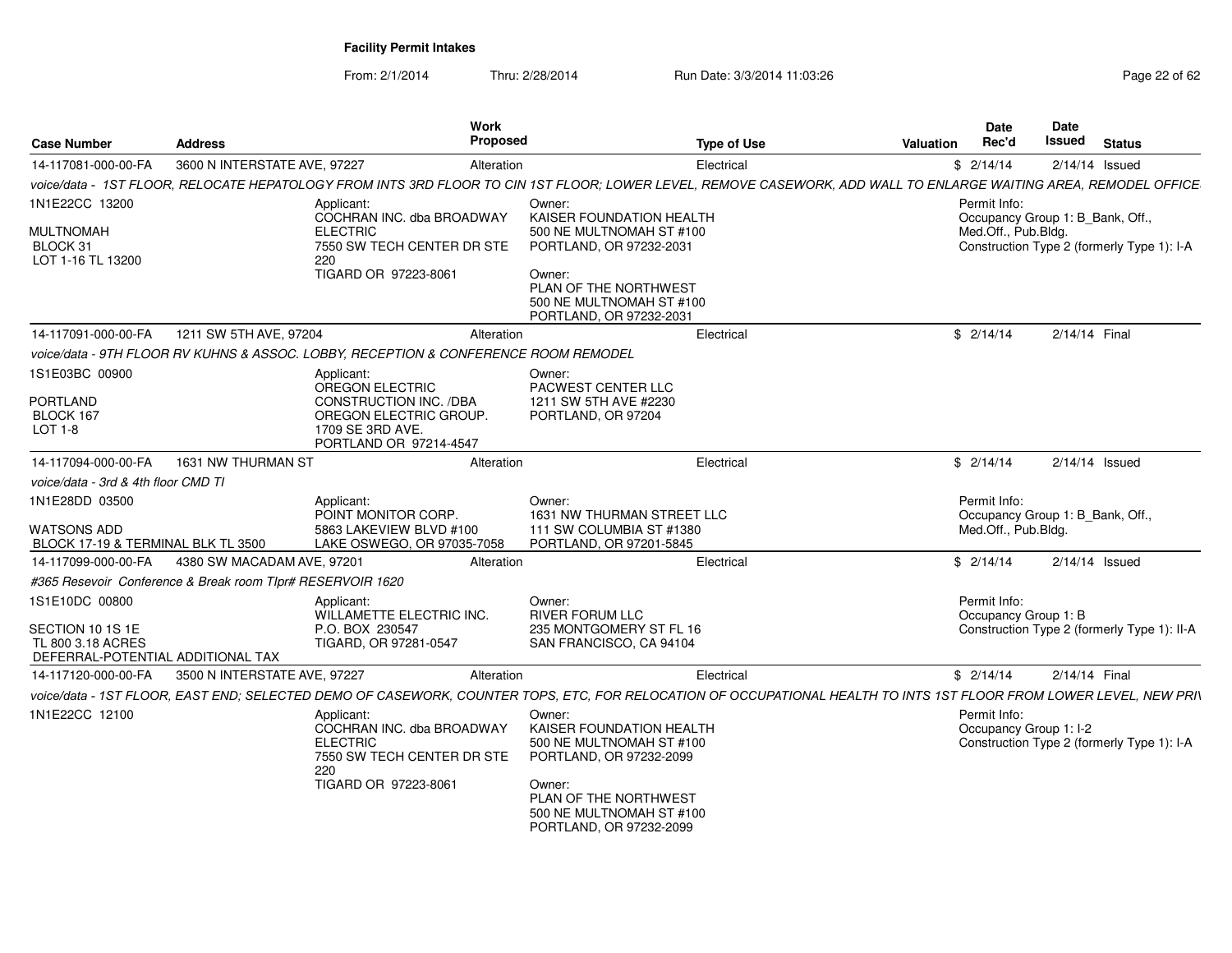| <b>Case Number</b>                                                                                                                                               | <b>Address</b>                          | <b>Work</b><br><b>Proposed</b>                                                                                                         |                                                                                                                                                                                       | <b>Type of Use</b> | Valuation | <b>Date</b><br>Rec'd                 | <b>Date</b><br>Issued | <b>Status</b>                               |
|------------------------------------------------------------------------------------------------------------------------------------------------------------------|-----------------------------------------|----------------------------------------------------------------------------------------------------------------------------------------|---------------------------------------------------------------------------------------------------------------------------------------------------------------------------------------|--------------------|-----------|--------------------------------------|-----------------------|---------------------------------------------|
| 14-117175-000-00-FA                                                                                                                                              | 3100 NW INDUSTRIAL ST, 97210            | Alteration                                                                                                                             |                                                                                                                                                                                       | Electrical         |           | \$2/14/14                            | 2/14/14 Final         |                                             |
|                                                                                                                                                                  |                                         | temp pwr - POWER FOR CONSTRUCTION TRAILER/ RV OUTLET - temp pwr                                                                        |                                                                                                                                                                                       |                    |           |                                      |                       |                                             |
| 1N1E29CA 00600<br><b>GUILDS ADD</b><br><b>BLOCK1</b><br>LOT 4-7 TL 600                                                                                           |                                         | Applicant:<br><b>OREGON ELECTRIC</b><br>CONSTRUCTION INC. /DBA<br>OREGON ELECTRIC GROUP.<br>1709 SE 3RD AVE.<br>PORTLAND OR 97214-4547 | Owner:<br>PORTLAND GENERAL ELECTRIC<br>& COMPANY<br>121 SW SALMON ST 3WTCBR07<br>PORTLAND, OR 97204-2901                                                                              |                    |           |                                      |                       |                                             |
| 14-117181-000-00-FA                                                                                                                                              | 614 SW 11TH AVE, 97205                  | Alteration                                                                                                                             |                                                                                                                                                                                       | Electrical         |           | \$2/14/14                            | $2/14/14$ Issued      |                                             |
|                                                                                                                                                                  |                                         | fire alarm - NEW EMPLOYEE BREAK ROOM--MAINTAIN CURRENT SPRINKLER AND ALARM COVERAGE - fire alarm                                       |                                                                                                                                                                                       |                    |           |                                      |                       |                                             |
| 1N1E33DD 04300<br><b>PORTLAND</b><br>BLOCK 252<br>HISTORIC PROPERTY 15 YR 2004<br>POTENTIAL ADDITIONAL TAX                                                       |                                         | Applicant:<br>PRAIRIE ELECTRIC INC.<br>6000 NE 88TH ST<br>VANCOUVER WA 98665-0958                                                      | Owner:<br>PORTLAND GOVERNOR HOTEL<br>1900 N AKARD ST<br>DALLAS, TX 75201-2300<br>Owner:<br><b>ACQUISITION LLC</b><br>1900 N AKARD ST<br>DALLAS, TX 75201-2300                         |                    |           | Permit Info:                         |                       | Occupancy Group 1: R-1_Hotel or Motel       |
| 14-117488-000-00-FA                                                                                                                                              | 4435 N CHANNEL AVE                      | Alteration                                                                                                                             |                                                                                                                                                                                       | Electrical         |           | \$2/18/14                            | 2/18/14 Final         |                                             |
|                                                                                                                                                                  |                                         | power - Install 120 volt outlet for ceiling projector Cascadia Conference roomPR# FL-4435-FTH-#15                                      |                                                                                                                                                                                       |                    |           |                                      |                       |                                             |
| 1N1E20 00109A2<br>PARTITION PLAT 2003-38<br>LOT 2 TL 109<br>LAND                                                                                                 | IMPS ONLY SEE R610375 (R64983-1511) FOR | Applicant:<br>HEIL ELECTRIC CO.<br>8425 SE STARK ST<br>PORTLAND OR 97216-1137                                                          | Owner:<br><b>DAIMLER TRUCKS NORTH</b><br><b>AMERICA LLC</b><br>PO BOX 3820<br>PORTLAND, OR 97208                                                                                      |                    |           |                                      |                       |                                             |
| 14-117493-000-00-FA                                                                                                                                              | 4747 N CHANNEL AVE                      | Alteration                                                                                                                             |                                                                                                                                                                                       | Electrical         |           | \$2/18/14                            | 2/18/14 Final         |                                             |
|                                                                                                                                                                  |                                         | power - STAND ALONE ELECTRICAL FOR DAIMLER CORP 1, CONFERENCE ROOM 3 GPR# FL-4747-C1-#66                                               |                                                                                                                                                                                       |                    |           |                                      |                       |                                             |
| 1N1E20 00109<br>PARTITION PLAT 2003-38<br>LOT 2 TL 109<br>LAND & IMPS SEE R540487 (R64983-1507)<br>R540481 (R64983-1503)<br>R540494 (R64983-1515) FOR OTHER IMPS |                                         | Applicant:<br>HEIL ELECTRIC CO.<br>8425 SE STARK ST<br>PORTLAND OR 97216-1137                                                          | Owner:<br>PORT OF PORTLAND (LEASED<br>PO BOX 3820<br>PORTLAND, OR 97208-3849<br>Owner:<br><b>DAIMLER TRUCKS NORTH</b><br><b>AMERICA LLC</b><br>PO BOX 3820<br>PORTLAND, OR 97208-3849 |                    |           | Permit Info:<br>Occupancy Group 1: B |                       | Construction Type 2 (formerly Type 1): II-B |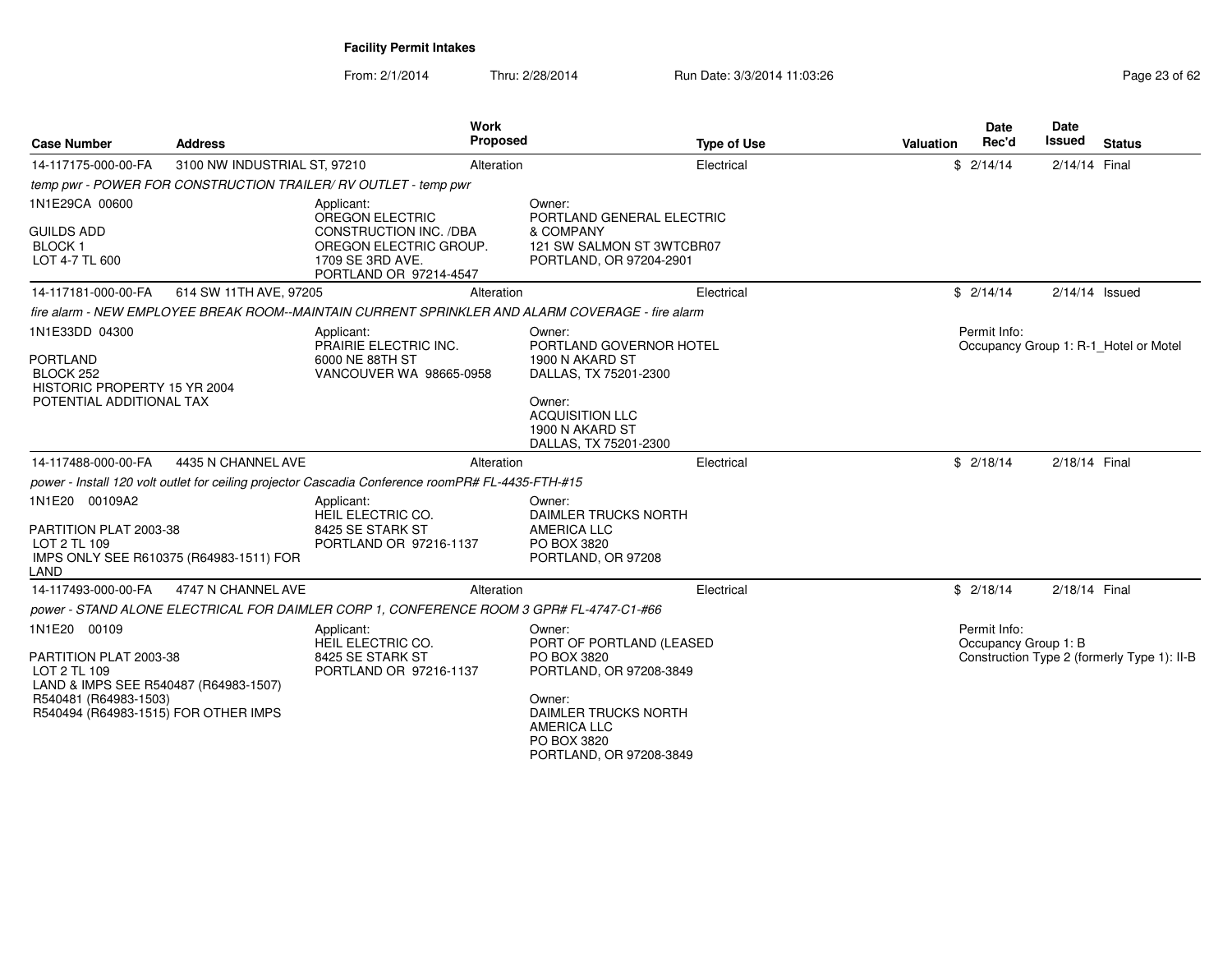| <b>Case Number</b>                                                                                                                               | <b>Address</b>                                                 | Work<br><b>Proposed</b>                                                                                                                                               |                                                                                                                                          | <b>Type of Use</b> | <b>Date</b><br>Rec'd<br>Valuation    | <b>Date</b><br><b>Issued</b><br><b>Status</b> |
|--------------------------------------------------------------------------------------------------------------------------------------------------|----------------------------------------------------------------|-----------------------------------------------------------------------------------------------------------------------------------------------------------------------|------------------------------------------------------------------------------------------------------------------------------------------|--------------------|--------------------------------------|-----------------------------------------------|
| 14-117497-000-00-FA                                                                                                                              | 4747 N CHANNEL AVE                                             | Alteration                                                                                                                                                            |                                                                                                                                          | Electrical         | \$2/18/14                            | 2/18/14 Final                                 |
|                                                                                                                                                  |                                                                | power - Two Mothers Rooms and one office - Install new LED LightsPR# FL-4747-C1-67                                                                                    |                                                                                                                                          |                    |                                      |                                               |
| 1N1E20 00109                                                                                                                                     |                                                                | Applicant:<br>HEIL ELECTRIC CO.                                                                                                                                       | Owner:<br>PORT OF PORTLAND (LEASED                                                                                                       |                    | Permit Info:<br>Occupancy Group 1: B |                                               |
| PARTITION PLAT 2003-38<br>LOT 2 TL 109<br>LAND & IMPS SEE R540487 (R64983-1507)<br>R540481 (R64983-1503)<br>R540494 (R64983-1515) FOR OTHER IMPS |                                                                | 8425 SE STARK ST<br>PORTLAND OR 97216-1137                                                                                                                            | PO BOX 3820<br>PORTLAND, OR 97208-3849<br>Owner:<br>DAIMLER TRUCKS NORTH<br><b>AMERICA LLC</b><br>PO BOX 3820<br>PORTLAND, OR 97208-3849 |                    |                                      | Construction Type 2 (formerly Type 1): II-B   |
| 14-118153-000-00-FA                                                                                                                              | 1130 NW 22ND AVE                                               | Alteration                                                                                                                                                            |                                                                                                                                          | Electrical         | \$2/19/14                            | 2/19/14 Issued                                |
|                                                                                                                                                  |                                                                | voice/data - KNIGHT CANCER CENTER; REMOVE ALL PARTITIONS FROM SUITES 100 & 101(AREA A&B), DOORS, CABINETRY, FLOORING, PATCH AND REPAIR; ADD PARTITIONS AND DOORS FOR( |                                                                                                                                          |                    |                                      |                                               |
| 1N1E33BA 04000A1                                                                                                                                 |                                                                | Applicant:<br>OREGON ELECTRIC                                                                                                                                         | Owner:<br><b>GOOD SAMARITAN HOSPITAL &amp;</b>                                                                                           |                    | Permit Info:                         | Occupancy Group 1: B_Bank, Off.,              |
| <b>COUCHS ADD</b><br>BLOCK 300<br>LOT 5-14&16-18 TL 4000<br>IMPS ONLY SEE R141330 (R180232300) FOR<br>_AND & IMPS                                |                                                                | CONSTRUCTION INC. /DBA<br>OREGON ELECTRIC GROUP.<br>1709 SE 3RD AVE.<br>PORTLAND OR 97214-4547                                                                        | <b>MEDICAL CENTER</b><br>1919 NW LOVEJOY ST<br>PORTLAND, OR 97209                                                                        |                    | Med.Off., Pub.Bldg.                  | Construction Type 2 (formerly Type 1): I-A    |
| 14-118256-000-00-FA                                                                                                                              | 5550 SW MACADAM AVE, 97201                                     | Alteration                                                                                                                                                            |                                                                                                                                          | Electrical         | \$2/19/14                            | 2/19/14 Under Inspection                      |
|                                                                                                                                                  | #303 ERICKSON AIR TI - voice/datapr# ERICKSON 303-1620         |                                                                                                                                                                       |                                                                                                                                          |                    |                                      |                                               |
| 1S1E15BD 01200                                                                                                                                   |                                                                | Applicant:<br>DENNIS J POULIN                                                                                                                                         | Owner:<br>SRI EIGHT MACADAM LLC                                                                                                          |                    | Permit Info:<br>Occupancy Group 1: B |                                               |
| SECTION 15 1S 1E<br>TL 1200 1.91 ACRES                                                                                                           |                                                                | TOUCHPOINT NETWORKS LLC.<br>1150 KNUTSON AV #10<br>MEDFORD, OR 97504                                                                                                  | 235 MONTGOMERY ST 16TH<br><b>FLOOR</b><br>SAN FRANCISCO, CA 94104-3104                                                                   |                    |                                      | Construction Type 2 (formerly Type 1): II-A   |
| 14-118410-000-00-FA                                                                                                                              | 1015 NW 22ND AVE, 97210                                        | Alteration                                                                                                                                                            |                                                                                                                                          | Electrical         | \$2/19/14                            | 2/19/14 Final                                 |
|                                                                                                                                                  | Master Electric Log Work Inspection - Log Jan 2013 to Jan 2014 |                                                                                                                                                                       |                                                                                                                                          |                    |                                      |                                               |
| 1N1E33BA 07800                                                                                                                                   |                                                                |                                                                                                                                                                       | Owner:<br><b>GOOD SAMARITAN HOSPITAL</b>                                                                                                 |                    |                                      |                                               |
| <b>COUCHS ADD</b><br>TL 7800 BLOCK 304                                                                                                           |                                                                |                                                                                                                                                                       | 1919 NW LOVEJOY ST<br>PORTLAND, OR 97209                                                                                                 |                    |                                      |                                               |
| 14-118444-000-00-FA                                                                                                                              | 700 SW 5TH AVE                                                 | Alteration                                                                                                                                                            |                                                                                                                                          | Electrical         | \$2/19/14                            | <b>Under Review</b>                           |
|                                                                                                                                                  |                                                                | power - SPACE 2065 LOUIS VUITTON 3,850 SQ FT REMODEL OF EXISTING TENANT SPACE, REMOVE AND RECONFIGURE PARTITION WALLS, REMODEL RESTROOMS AND EMPLOYEE AREA. REM-      |                                                                                                                                          |                    |                                      |                                               |
| 1S1E03BB1 90001                                                                                                                                  |                                                                |                                                                                                                                                                       | Owner:<br>PIONEER PLACE LIMITED<br>PARTNERSHIP<br>PO BOX 617905<br>CHICAGO, IL 60661-7905                                                |                    | Permit Info:<br>Occupancy Group 1: M | Construction Type 2 (formerly Type 1): I-A    |
| 14-118510-000-00-FA                                                                                                                              | 26 SW SALMON ST, 97204                                         | Alteration                                                                                                                                                            |                                                                                                                                          | Electrical         | \$2/19/14                            | 2/19/14 Under Inspection                      |
|                                                                                                                                                  |                                                                | pwr - 4TH & 5TH FLOOR, REMODEL; REMOVE WALLS, ADD BACK AND RECONFIGURE FOR CONFERENCE ROOMS, BREAKROOM, WORK ROOMS, OFFICES,WALL, CEILING, ELEC, : pwr                |                                                                                                                                          |                    |                                      |                                               |
| 1S1E03BD 00200<br>PORTLAND<br>BLOCK 6<br>$IOT 1-8$                                                                                               |                                                                | Applicant:<br>TICE ELECTRIC CO.<br>5405 N Lagoon Ave.<br>PORTLAND OR 97217-7637                                                                                       | Owner:<br>IEH PORTLAND LLC<br>121 SW SALMON ST<br>PORTLAND, OR 97204-2901                                                                |                    |                                      |                                               |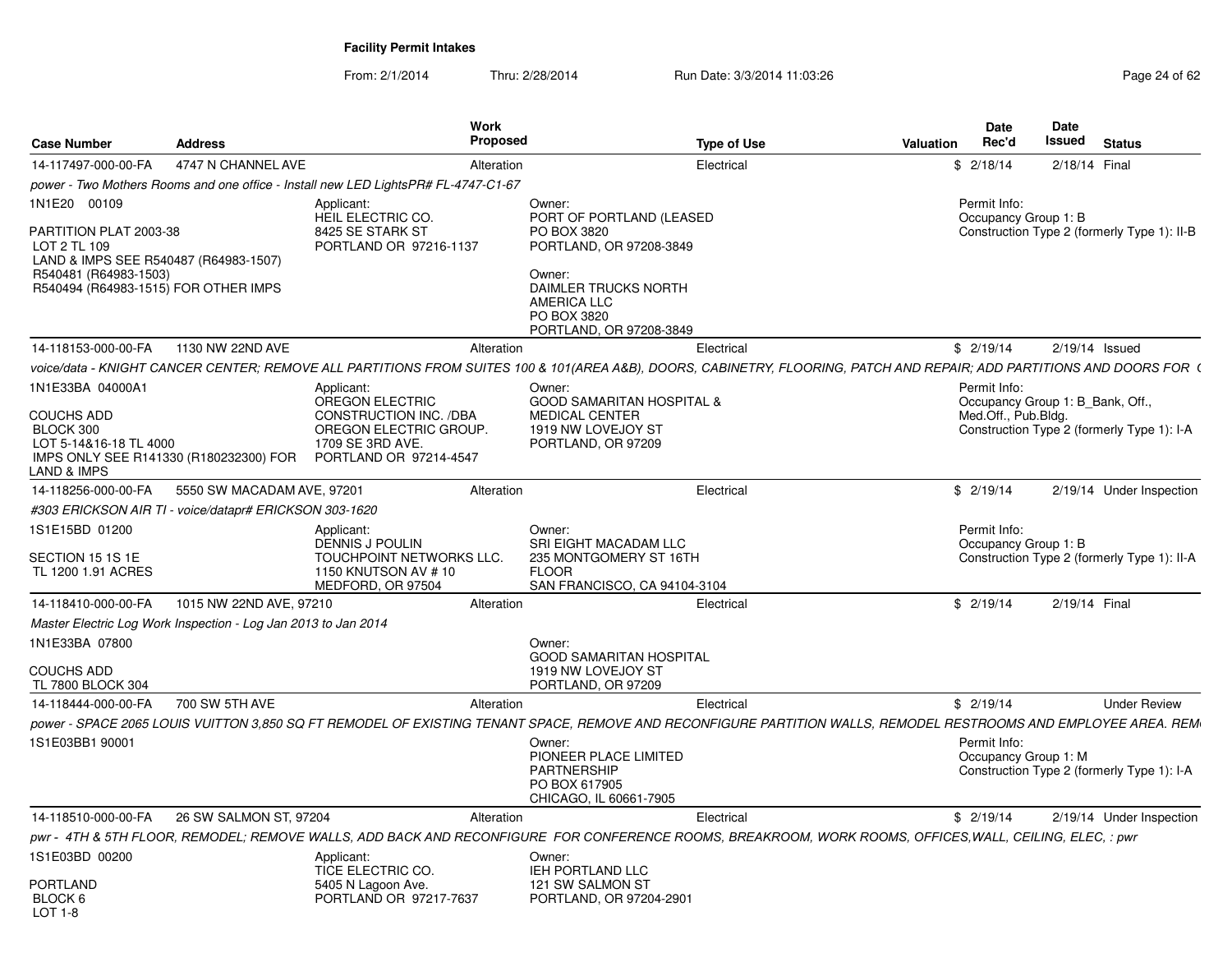| <b>Case Number</b>                                                       | <b>Address</b>                                               | Work<br>Proposed                                                                                                                                                        |                                                                                                                                                                                  | <b>Type of Use</b> | Valuation | <b>Date</b><br>Rec'd                 | Date<br>Issued<br><b>Status</b>                                   |
|--------------------------------------------------------------------------|--------------------------------------------------------------|-------------------------------------------------------------------------------------------------------------------------------------------------------------------------|----------------------------------------------------------------------------------------------------------------------------------------------------------------------------------|--------------------|-----------|--------------------------------------|-------------------------------------------------------------------|
| 14-118577-000-00-FA                                                      | 527 SW HALL ST, 97201                                        | Alteration                                                                                                                                                              |                                                                                                                                                                                  | Electrical         |           | \$2/20/14                            | 2/20/14 Issued                                                    |
|                                                                          |                                                              | fire alarm - SHAC RENOVATION; 2ND & 3RD FLOORS; PART OF PARKING GARAGE CONVERT TO CONDITIONED OFFICE/CLASSROOM SPACE, WALLS, DOORS, RELITES, WAITING AREA, RECONFIG     |                                                                                                                                                                                  |                    |           |                                      |                                                                   |
| 1S1E04DA 00300                                                           |                                                              | Applicant:<br>SIEMENS INDUSTRY INC<br>15201 NW Greenbriar Prkwy Suite A PO BOX 751<br>Beaverton, OR 97006                                                               | Owner:<br><b>GEORGE PSU LEASE LLC ET AL</b><br>PORTLAND, OR 97207-0751<br>Owner:<br>CAMPUS PLANNING OFFICE<br>PO BOX 751<br>PORTLAND, OR 97207-0751                              |                    |           |                                      |                                                                   |
| 14-118579-000-00-FA                                                      | 610 SW ALDER ST, 97205                                       | Alteration                                                                                                                                                              |                                                                                                                                                                                  | Electrical         |           | \$2/20/14                            | 2/20/14 Issued                                                    |
|                                                                          | #201 5D CONTRACTORS TI - fire alarm wiringpr# SELLING 2ND 5D |                                                                                                                                                                         |                                                                                                                                                                                  |                    |           |                                      |                                                                   |
| 1N1E34CC 08000<br><b>PORTLAND</b><br>TL 8000 LOT 1-3 BLOCK 178           |                                                              | Applicant:<br>HUGHES ELECTRICAL<br>CONTRACTORS INC.<br>10490 NW JACKSON QUARRY RD<br>HILLSBORO, OR 97124-8184                                                           | Owner:<br>RALPH SCHLESINGER COMPANY<br><b>LLC</b><br>610 SW ALDER ST #1221<br>PORTLAND, OR 97205-3613                                                                            |                    |           | Permit Info:<br>Med.Off., Pub.Bldg.  | Occupancy Group 1: B_Bank, Off.,                                  |
| 14-118609-000-00-FA                                                      | 4805 NE GLISAN ST, 97213                                     | Alteration                                                                                                                                                              |                                                                                                                                                                                  | Electrical         |           | \$2/20/14                            | 2/20/14 Issued                                                    |
|                                                                          |                                                              | power, fire alarm - 3RD FLOOR, UNIT 3G; DEMO EXISTING FLOOR SPACE, REMOVE WALLS, DOORS, FIXTURES, ADD BACK FOR BUILDOUT OF NEW MATERNITY NURSING UNIT, WALLS, DOORS, RE |                                                                                                                                                                                  |                    |           |                                      |                                                                   |
| 1N2E31BD 04100<br>SECTION 31 1N 2E<br>TL 4100 9.54 ACRES                 |                                                              | Applicant:<br>OREGON ELECTRIC<br>CONSTRUCTION INC. /DBA<br>OREGON ELECTRIC GROUP<br>1709 SE 3RD AVE.<br>PORTLAND OR 97214-4547                                          | Owner:<br>PROVIDENCE HEALTH<br>4400 NE HALSEY ST BLDG 2 #190<br>PORTLAND, OR 97213-1545<br>Owner:<br>SERVICES-OREGON<br>4400 NE HALSEY ST BLDG 2 #190<br>PORTLAND, OR 97213-1545 |                    |           | Permit Info:<br>I-FR                 | Occupancy Group 1: I1.1<br>Construction Type 2 (formerly Type 1): |
| 14-118622-000-00-FA                                                      | 601 SW 2ND AVE, 97204                                        | Alteration                                                                                                                                                              |                                                                                                                                                                                  | Electrical         |           | \$2/20/14                            | 2/20/14 Issued                                                    |
|                                                                          |                                                              | hvac - TI, MODA EXPANSION ON 15TH & 17TH FLOORS - REPLACE 2 EXISTING 17TH FLOOR COOLING ONLY VAV BOXES WITH NEW FAN POWERED BOXES                                       |                                                                                                                                                                                  |                    |           |                                      |                                                                   |
| 1S1E03BA 05000<br>PORTLAND<br>BLOCK 20<br>LOT 1-4 EXC PT IN ST & LOT 5-8 |                                                              | Applicant:<br>MCKINSTRY CO. LLC.<br>16790 NE MASON ST STE 100<br>PORTLAND OR 97230-7398                                                                                 | Owner:<br>MORRISON STREET CF LLC<br>1211 SW 5TH AVE #2230<br>PORTLAND, OR 97204                                                                                                  |                    |           |                                      |                                                                   |
| 14-119248-000-00-FA                                                      | 111 SW 5TH AVE, 97204-3626                                   | Alteration                                                                                                                                                              |                                                                                                                                                                                  | Electrical         |           | \$2/21/14                            | 2/21/14 Issued                                                    |
|                                                                          | T28/29 NEW RELIC - voice/dtapr# T-29 NEW RELIC               |                                                                                                                                                                         |                                                                                                                                                                                  |                    |           |                                      |                                                                   |
| 1N1E34CD 01300                                                           |                                                              | Applicant:<br>APPLIED TECHNICAL SYSTEMS<br>INC.<br>7015 SW McEWAN RD<br>LAKE OSWEGO OR 97035-7830                                                                       |                                                                                                                                                                                  |                    |           | Permit Info:<br>Occupancy Group 1: B | Construction Type 2 (formerly Type 1): I-A                        |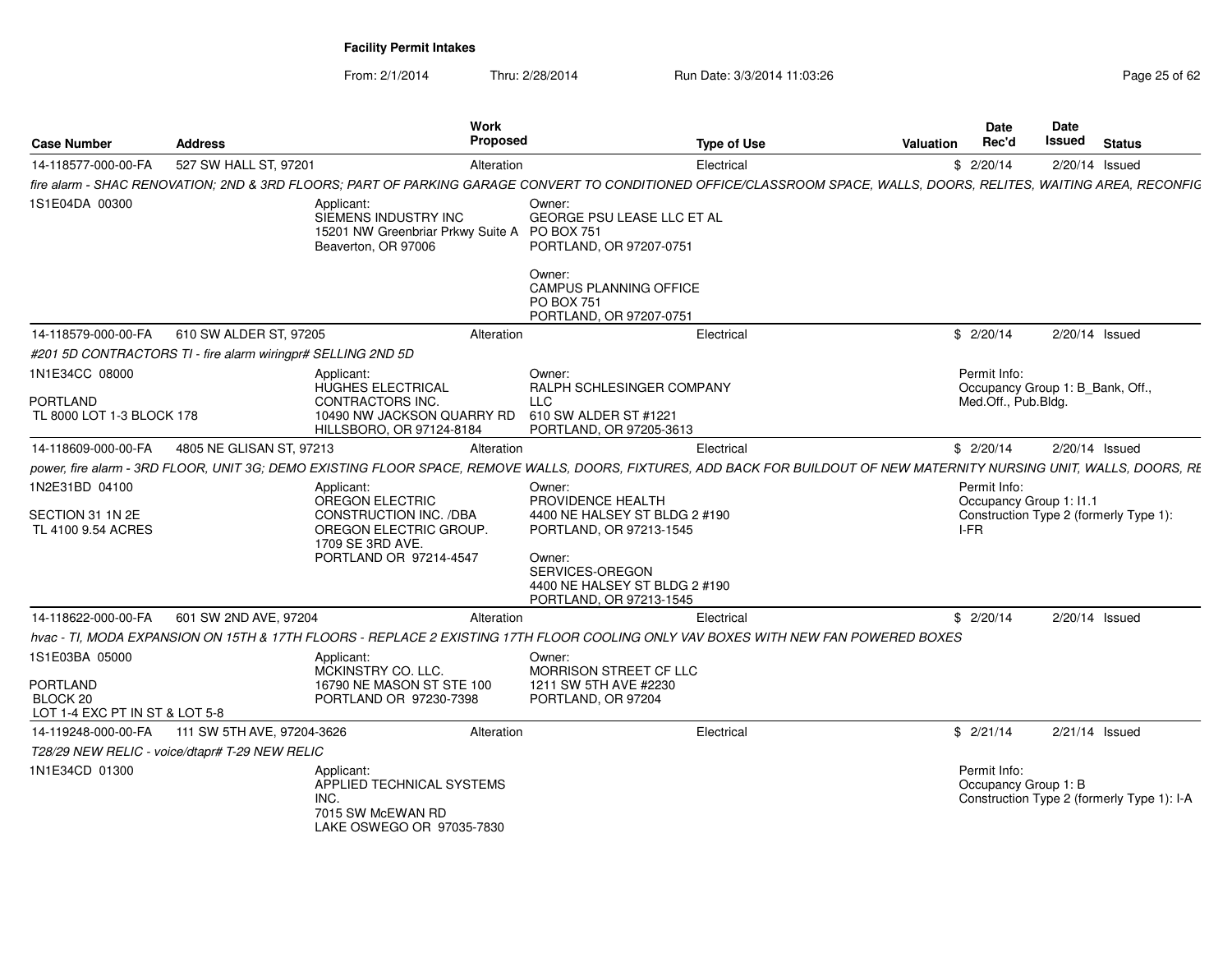| <b>Case Number</b>                                                                                                                                | <b>Address</b>                                                                | <b>Work</b><br><b>Proposed</b>                                                                                                                   | <b>Type of Use</b>                                                                                                      | <b>Valuation</b> | Date<br>Rec'd                                                           | Date<br>Issued   | <b>Status</b>                                |
|---------------------------------------------------------------------------------------------------------------------------------------------------|-------------------------------------------------------------------------------|--------------------------------------------------------------------------------------------------------------------------------------------------|-------------------------------------------------------------------------------------------------------------------------|------------------|-------------------------------------------------------------------------|------------------|----------------------------------------------|
| 14-119255-000-00-FA                                                                                                                               | 111 SW 5TH AVE, 97204-3626                                                    | Alteration                                                                                                                                       | Electrical                                                                                                              |                  | \$2/21/14                                                               | $2/21/14$ Issued |                                              |
|                                                                                                                                                   | 3rd fl Webtrends Tower & Plaza TI - voice/datapr# PL3-WEBTRENDS TI            |                                                                                                                                                  |                                                                                                                         |                  |                                                                         |                  |                                              |
| 1N1E34CD 01300                                                                                                                                    | Applicant:<br>INC.                                                            | APPLIED TECHNICAL SYSTEMS<br>7015 SW McEWAN RD<br>LAKE OSWEGO OR 97035-7830                                                                      |                                                                                                                         |                  | Permit Info:<br>Occupancy Group 1: B                                    |                  | Construction Type 2 (formerly Type 1): I-A   |
| 14-119368-000-00-FA                                                                                                                               | 123 NE 3RD AVE, 97232                                                         | Alteration                                                                                                                                       | Electrical                                                                                                              |                  | \$2/21/14                                                               |                  | <b>Under Review</b>                          |
|                                                                                                                                                   | pwr - 3RD FLOOR - SUITE 313 POP ART MECHANICAL UPGRADES, DAMPERS, ELEC: - pwr |                                                                                                                                                  |                                                                                                                         |                  |                                                                         |                  |                                              |
| 1N1E34DA 02800                                                                                                                                    |                                                                               | Owner:                                                                                                                                           |                                                                                                                         |                  | Permit Info:                                                            |                  |                                              |
| <b>EAST PORTLAND</b><br>BLOCK 68<br>INC PT VAC ST LOT 1&8<br>LOT 2&3&6&7<br>INC PT VAC ST LOT 4&5; HISTORIC<br>PROPERTY; POTENTIAL ADDITIONAL TAX |                                                                               |                                                                                                                                                  | <b>BRIDGEHEAD DEVELOPMENT LLC</b><br>1001 SE WATER AVE #120<br>PORTLAND, OR 97214-2147                                  |                  | Occupancy Group 1: B Bank, Off.,<br>Med.Off., Pub.Bldg.                 |                  | Construction Type 2 (formerly Type 1): III-A |
| 14-119407-000-00-FA                                                                                                                               | 7000 NE AIRPORT WAY, 97218                                                    | Alteration                                                                                                                                       | Electrical                                                                                                              |                  | \$2/21/14                                                               |                  | <b>Under Review</b>                          |
|                                                                                                                                                   |                                                                               |                                                                                                                                                  | pwr - COMMON USE GATE IMPROVEMENTS; CONCOURSE B,C,D,E, PODIUM, WALLS, DOORS, MONITOR ATTACHEMENTS, CASEWORK, ELEC:- pwr |                  |                                                                         |                  |                                              |
| 1N2E08B 00400<br>SECTION 08 1N 2E<br>TL 400 7.39 ACRES<br><b>TERMINAL BLDG</b><br><b>NONTAXABLE</b><br>SEE TAXABLE SUB ACCOUNTS                   |                                                                               | Owner:                                                                                                                                           | PORT OF PORTLAND<br>PO BOX 3529<br>PORTLAND, OR 97208-3529                                                              |                  | Permit Info:<br>Occupancy Group 1: A-3_Assembly -<br>General            |                  |                                              |
| 14-119757-000-00-FA                                                                                                                               | 26 SW SALMON ST, 97204                                                        | Alteration                                                                                                                                       | Electrical                                                                                                              |                  | \$2/21/14                                                               | 2/21/14 Final    |                                              |
|                                                                                                                                                   |                                                                               |                                                                                                                                                  | pwr-6TH FLOOR ADD A/C UNIT FOR SPRINT EQUIPMENT; WIRE MINI-PLITS ON 3 FLOORS, LINE VOLTAGE CONTROLS - pwr               |                  |                                                                         |                  |                                              |
| 1S1E03BD 00200<br><b>PORTLAND</b><br>BLOCK 6<br><b>LOT 1-8</b>                                                                                    | Applicant:                                                                    | Owner:<br>TICE ELECTRIC CO.<br>5405 N Lagoon Ave.<br>PORTLAND OR 97217-7637                                                                      | <b>IEH PORTLAND LLC</b><br>121 SW SALMON ST<br>PORTLAND, OR 97204-2901                                                  |                  |                                                                         |                  |                                              |
| 14-119773-000-00-FA                                                                                                                               | 319 SW WASHINGTON ST, 97204                                                   | Alteration                                                                                                                                       | Electrical                                                                                                              |                  | \$2/21/14                                                               |                  | 2/21/14 Under Inspection                     |
|                                                                                                                                                   |                                                                               |                                                                                                                                                  | pwr - SUITE 1020, TI; REMOVE A FEW WALLS, DOORS, ADD ONE BACK WITH DOOR, RELITE, FLOORING, CEILING, ELEC - pwr          |                  |                                                                         |                  |                                              |
| 1N1E34CD 07800                                                                                                                                    | Applicant:                                                                    | Owner:<br><b>OREGON ELECTRIC</b><br>CONSTRUCTION INC. /DBA<br><b>LLC</b><br>OREGON ELECTRIC GROUP.<br>1709 SE 3RD AVE.<br>PORTLAND OR 97214-4547 | THREE NINETEEN WASHINGTON<br><b>PO BOX 416</b><br>MANCHESTER, VT 05254                                                  |                  | Permit Info:<br>Occupancy Group 1: B_Bank, Off.,<br>Med.Off., Pub.Bldg. |                  |                                              |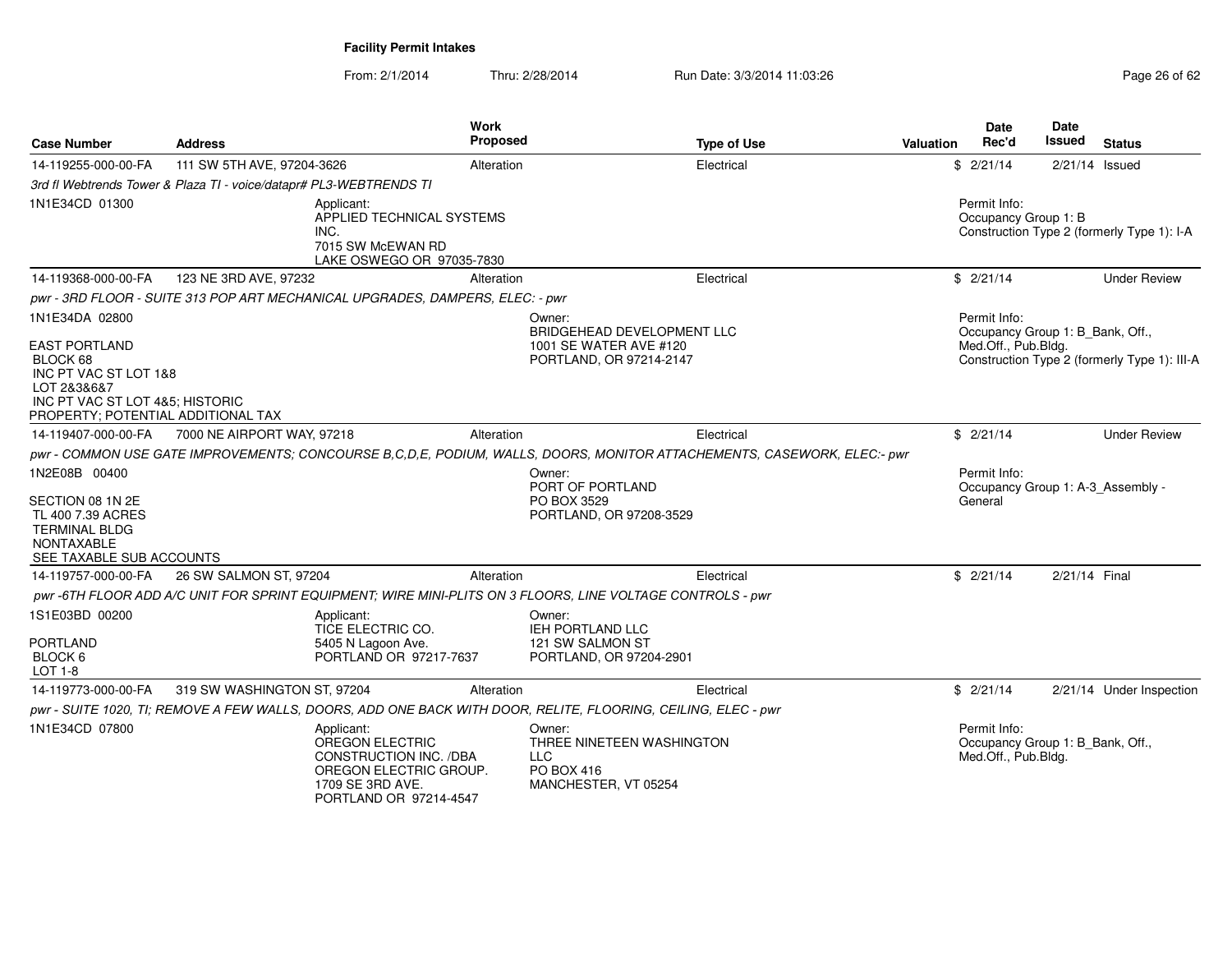From: 2/1/2014Thru: 2/28/2014 Run Date: 3/3/2014 11:03:26 Run Date: 3/3/2014 11:03:26

| <b>Case Number</b>                                                                                                                                | <b>Address</b>                                | Work<br>Proposed                                                                                |                                                                                           | <b>Type of Use</b>                                                                                                                                                 | Valuation | Date<br>Rec'd                                                           | <b>Date</b><br>Issued | <b>Status</b>                                |
|---------------------------------------------------------------------------------------------------------------------------------------------------|-----------------------------------------------|-------------------------------------------------------------------------------------------------|-------------------------------------------------------------------------------------------|--------------------------------------------------------------------------------------------------------------------------------------------------------------------|-----------|-------------------------------------------------------------------------|-----------------------|----------------------------------------------|
| 14-119794-000-00-FA                                                                                                                               | 123 NE 3RD AVE, 97232                         | Alteration                                                                                      |                                                                                           | Electrical                                                                                                                                                         |           | \$2/21/14                                                               |                       | <b>Under Review</b>                          |
|                                                                                                                                                   |                                               | 2ND FLOOR - SUITE 213 E-FINANCIAL MECHANICAL UPGRADES, GRILLES, DIFFUSERS, DAMPERS AND DUCTWORK |                                                                                           |                                                                                                                                                                    |           |                                                                         |                       |                                              |
| 1N1E34DA 02800<br><b>EAST PORTLAND</b><br>BLOCK 68<br>INC PT VAC ST LOT 1&8                                                                       |                                               |                                                                                                 | Owner:<br>BRIDGEHEAD DEVELOPMENT LLC<br>1001 SE WATER AVE #120<br>PORTLAND, OR 97214-2147 |                                                                                                                                                                    |           | Permit Info:<br>Occupancy Group 1: B_Bank, Off.,<br>Med.Off., Pub.Bldg. |                       | Construction Type 2 (formerly Type 1): III-A |
| LOT 2838687<br>INC PT VAC ST LOT 4&5; HISTORIC<br>PROPERTY; POTENTIAL ADDITIONAL TAX                                                              |                                               |                                                                                                 |                                                                                           |                                                                                                                                                                    |           |                                                                         |                       |                                              |
| 14-119797-000-00-FA                                                                                                                               | 123 NE 3RD AVE, 97232                         | Alteration                                                                                      |                                                                                           | Electrical                                                                                                                                                         |           | \$2/21/14                                                               |                       | <b>Under Review</b>                          |
|                                                                                                                                                   |                                               |                                                                                                 |                                                                                           | SUITE 119; NEW WALLS, DOORS, RELITES, FOR OFFICES, WORK ROOM, RECEPTION, CONFERENCE ROOM, BREAK ROOM, SERVER ROOM, OPEN OFFICE, CEILING, ELEC,                     |           |                                                                         |                       |                                              |
| 1N1E34DA 02800                                                                                                                                    |                                               |                                                                                                 | Owner:                                                                                    |                                                                                                                                                                    |           | Permit Info:                                                            |                       |                                              |
|                                                                                                                                                   |                                               |                                                                                                 | BRIDGEHEAD DEVELOPMENT LLC                                                                |                                                                                                                                                                    |           | Occupancy Group 1: B_Bank, Off.                                         |                       |                                              |
| <b>EAST PORTLAND</b><br>BLOCK 68<br>INC PT VAC ST LOT 1&8<br>LOT 2&3&6&7<br>INC PT VAC ST LOT 4&5; HISTORIC<br>PROPERTY; POTENTIAL ADDITIONAL TAX |                                               |                                                                                                 | 1001 SE WATER AVE #120<br>PORTLAND, OR 97214-2147                                         |                                                                                                                                                                    |           | Med.Off., Pub.Bldg.                                                     |                       | Construction Type 2 (formerly Type 1): III-A |
| 14-119798-000-00-FA                                                                                                                               | 26 SW SALMON ST, 97204                        | Alteration                                                                                      |                                                                                           | Electrical                                                                                                                                                         |           | \$2/21/14                                                               |                       | <b>Under Review</b>                          |
|                                                                                                                                                   | pwr - 3WTC BRIDGE INTERIOR REMODEL ELEC - pwr |                                                                                                 |                                                                                           |                                                                                                                                                                    |           |                                                                         |                       |                                              |
| 1S1E03BD 00200<br><b>PORTLAND</b><br>BLOCK 6<br><b>LOT 1-8</b>                                                                                    |                                               |                                                                                                 | Owner:<br><b>IEH PORTLAND LLC</b><br>121 SW SALMON ST<br>PORTLAND, OR 97204-2901          |                                                                                                                                                                    |           |                                                                         |                       |                                              |
| 14-119804-000-00-FA                                                                                                                               | 825 NE MULTNOMAH ST - Unit 1                  | Alteration                                                                                      |                                                                                           | Electrical                                                                                                                                                         |           | \$2/22/14                                                               |                       | $2/22/14$ Issued                             |
|                                                                                                                                                   |                                               |                                                                                                 |                                                                                           | power - 13TH & 14TH FLOORS, FAMILY CARE; REMOVE ALL PARTITIONS, DOORS, FIXTURES, FLOORING, RECONFIGURE WALLS, DOORS, FOR OFFICES, RECEPTION, CONFERENCE ROOM, LOUN |           |                                                                         |                       |                                              |
| 1N1E35BB 90002                                                                                                                                    |                                               | Applicant:<br>CHRISTENSON ELECTRIC INC.                                                         | Owner:<br><b>PACIFICORP</b>                                                               |                                                                                                                                                                    |           |                                                                         |                       |                                              |
| LLOYD CENTER TOWER CONDOMINIUM<br>LOT <sub>1</sub><br>DEPT OF REVENUE                                                                             |                                               | 111 SW COLUMBIA ST. STE 480<br>PORTLAND OR 97201-5838                                           | 700 NE MULTNOMAH ST 7TH FLR<br>PORTLAND, OR 97232                                         |                                                                                                                                                                    |           |                                                                         |                       |                                              |
| 14-119805-000-00-FA                                                                                                                               | 530 SW 5TH AVE, 97204                         | Alteration                                                                                      |                                                                                           | Electrical                                                                                                                                                         |           | \$2/22/14                                                               |                       | 2/22/14 Issued                               |
|                                                                                                                                                   |                                               |                                                                                                 |                                                                                           | power - SUITE 800 TI; ADD PARTITION WALLS, DOORS, RELITES FOR MULTIPLE OFFICES, CONFERENCE ROOM, BREAK ROOM, REMOVE PORTION OF WALL, REALIGN WALLS TO LENGTHEN COF |           |                                                                         |                       |                                              |
| 1N1E34CD 09600                                                                                                                                    |                                               | Applicant:<br>CAPITOL ELECTRIC CO INC.                                                          | Owner:<br>RGOF YEON BUILDING LLC                                                          |                                                                                                                                                                    |           | Permit Info:<br>Occupancy Group 1: B Bank, Off.,                        |                       |                                              |
| <b>PORTLAND</b><br>BLOCK 63<br>LOT 5&6<br><b>HISTORIC PROPERTY</b>                                                                                |                                               | 11401 NE MARX ST.<br>PORTLAND OR 97220-1041                                                     | 551 FIFTH AVE 23RD FLOOR<br>NEW YORK, NY 10176                                            |                                                                                                                                                                    |           | Med.Off., Pub.Bldg.                                                     |                       |                                              |

POTENTIAL ADDITIONAL TAX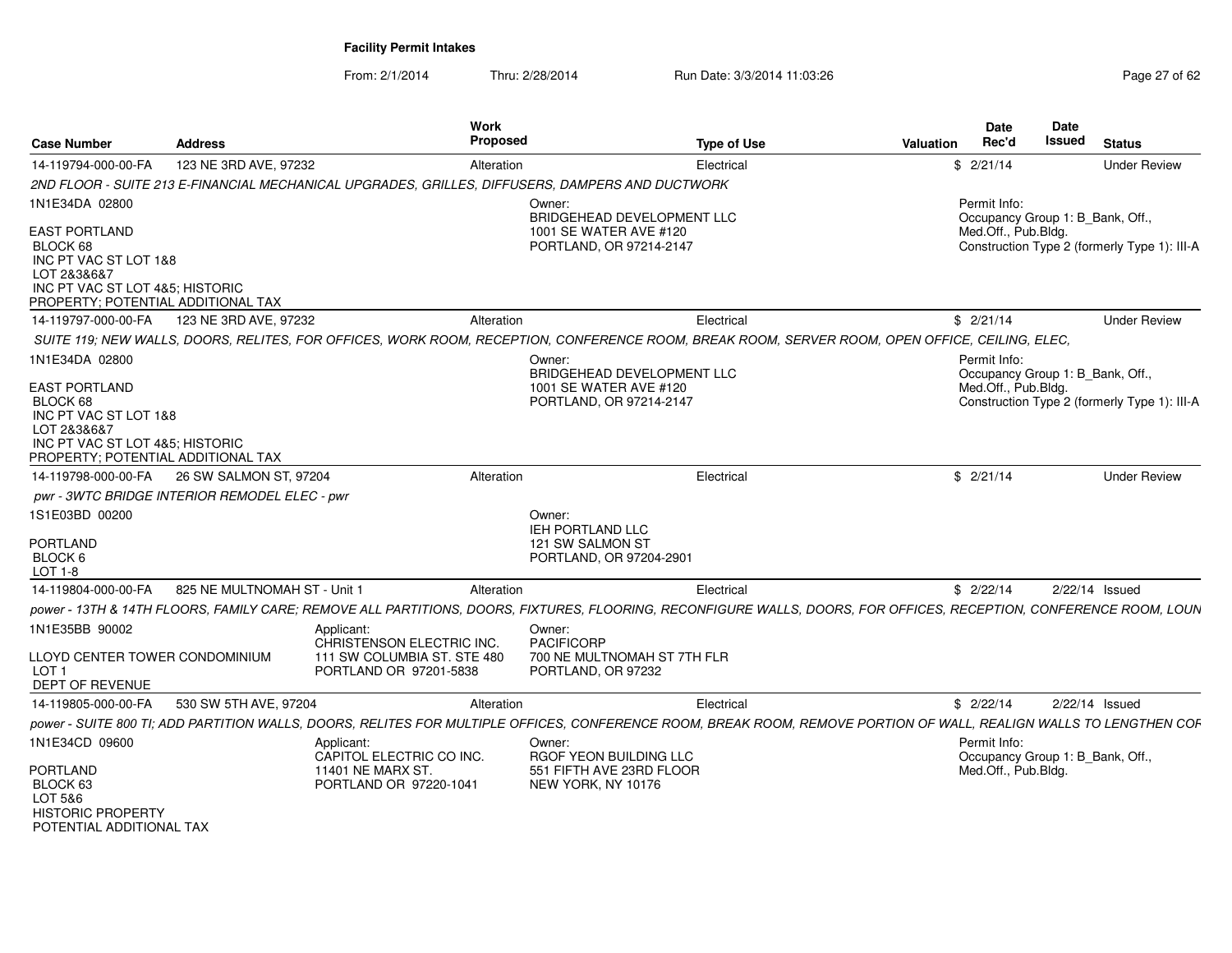| <b>Case Number</b>                                                                           | <b>Address</b>               | <b>Work</b><br><b>Proposed</b>                                                                                                                                      |                                                                                            | <b>Type of Use</b> | Valuation | <b>Date</b><br>Rec'd                   | Date<br>Issued<br><b>Status</b>                                                |
|----------------------------------------------------------------------------------------------|------------------------------|---------------------------------------------------------------------------------------------------------------------------------------------------------------------|--------------------------------------------------------------------------------------------|--------------------|-----------|----------------------------------------|--------------------------------------------------------------------------------|
| 14-119806-000-00-FA                                                                          | 501 N GRAHAM ST, 97227       | Alteration                                                                                                                                                          |                                                                                            | Electrical         |           | \$2/22/14                              | 2/22/14 Issued                                                                 |
|                                                                                              |                              | power - 1ST FLOOR, REMODEL PUBLIC RESTROOM; FLOORING, CEILING, ELEC, PLBG, FINISHES                                                                                 |                                                                                            |                    |           |                                        |                                                                                |
| 1N1E27AC 01000<br>ABENDS ADD<br><b>BLOCK 1 TL 1000</b>                                       |                              | Applicant:<br>CHRISTENSON ELECTRIC INC.<br>111 SW COLUMBIA ST. STE 480<br>PORTLAND OR 97201-5838                                                                    | Owner:<br><b>LEGACY HEALTH SYSTEM</b><br>1919 NW LOVEJOY ST<br>PORTLAND, OR 97209          |                    |           | Permit Info:<br>Med.Off., Pub.Bldg.    | Occupancy Group 1: B_Bank, Off.,<br>Construction Type 2 (formerly Type 1): I-A |
| 14-119807-000-00-FA                                                                          | 100 SW MAIN ST, 97204        | Alteration                                                                                                                                                          |                                                                                            | Electrical         |           | \$2/22/14                              | 2/22/14 Issued                                                                 |
|                                                                                              |                              | hvac contr - PECI SUBLEASE 13TH, 14TH & 15TH FLOORS - MODIFY 13TH FLOOR BY ADDING SEVERAL WALLS TO CREATE A SUBLEASE SPACE, 14TH FLOOR ADD DOOR FOR NEW STORAGE ROC |                                                                                            |                    |           |                                        |                                                                                |
| 1S1E03BD 00600<br><b>PORTLAND</b><br>BLOCK 10<br>LOT 1 EXC PT IN STS<br>LOT 2-8 EXC PT IN ST |                              | Applicant:<br>ALLIANT SYSTEMS LLC.<br>1600 NW 167TH PL, SUITE 330<br>BEAVERTON, OR 97005                                                                            | Owner:<br>AAT OREGON OFFICE I LLC<br>11455 EL CAMINO REAL #200<br>SAN DIEGO, CA 92130-2047 |                    |           |                                        |                                                                                |
| 14-119808-000-00-FA                                                                          | 3030 SW MOODY AVE, 97201     | Alteration                                                                                                                                                          |                                                                                            | Electrical         |           | \$2/22/14                              | <b>Under Review</b>                                                            |
|                                                                                              |                              | power - 1ST FLOOR & 2ND FLOOR TI WORK TO INCLUDE NEW DEMISING WALLS, WALLS TO UNDERSIDE OF GRID, DOORS, RELITES AND GENERAL REMODEL UPGRADES                        |                                                                                            |                    |           |                                        |                                                                                |
| 1S1E10 00400                                                                                 |                              |                                                                                                                                                                     | Owner:<br>3030 PROPERTY LLC                                                                |                    |           | Permit Info:                           | Occupancy Group 1: B Bank, Off.,                                               |
| SECTION 10 1S 1E<br>TL 400 2.77 ACRES                                                        |                              |                                                                                                                                                                     | 3121 SW MOODY AVE<br>PORTLAND, OR 97239                                                    |                    |           | Med.Off., Pub.Bldg.                    | Construction Type 2 (formerly Type 1): III-B                                   |
| 14-119809-000-00-FA                                                                          | 220 NW 2ND AVE, 97209        | Alteration                                                                                                                                                          |                                                                                            | Electrical         |           | \$2/22/14                              | $2/22/14$ Issued                                                               |
|                                                                                              |                              | power - SUITE 940; TI, REMOVE WALLS, ADD DEMISING WALL AT ENTRY, WALLS FOR CONFERENCE ROOMS, SERVER ROOM, BREAKROOM, STORAGE, WORK ROOM, CREATE OPEN OFFICE SPA     |                                                                                            |                    |           |                                        |                                                                                |
| 1N1E34CA 04500<br>COUCHS ADD<br>BLOCK 14<br>LOT 1-8 EXC PT IN ST                             |                              | Applicant:<br>CHRISTENSON ELECTRIC INC.<br>111 SW COLUMBIA ST. STE 480<br>PORTLAND OR 97201-5838                                                                    | Owner:<br>ONE PACIFIC SQUARE CF LLC<br>1211 SW 5TH AVE #2230<br>PORTLAND, OR 97204-3735    |                    |           |                                        |                                                                                |
| 14-119810-000-00-FA                                                                          | 700 NE MULTNOMAH ST, 97232   | Alteration                                                                                                                                                          |                                                                                            | Electrical         |           | \$2/22/14                              | 2/22/14 Issued                                                                 |
|                                                                                              |                              | power - LLOYD BUILDING CENTRAL UTILITY PLANT HEATING & COOLING PROJECT TO SERVE THIS BUILDING AND FUTURE BUILDINGS UNDER CONSTRUCTION - REPLACE EXISTING HEATING &  |                                                                                            |                    |           |                                        |                                                                                |
| 1N1E35BB 02600<br><b>HOLLADAYS ADD</b><br>BLOCK <sub>93</sub><br>LOT 1-3&6-8 TL 2600         |                              | Applicant:<br>BERGELECTRIC CORP.<br>13650 NE Whitaker Way<br>Portland, OR 97230                                                                                     | Owner:<br>AAT LLOYD DISTRICT LLC<br>11455 EL CAMINO REAL #200<br>SAN DIEGO, CA 92130-2047  |                    |           | Permit Info:<br>Med.Off., Pub.Bldg.    | Occupancy Group 1: B Bank, Off.,                                               |
| 14-119941-000-00-FA                                                                          | 2801 N GANTENBEIN AVE, 97227 | Alteration                                                                                                                                                          |                                                                                            | Electrical         |           | \$2/24/14                              | $2/24/14$ Issued                                                               |
|                                                                                              |                              | 000 power - 4TH FLOOR ROOM 4218 &4220. NEW TERMINAL UNIT ACTIVATING FIRE/SMOKE - MODIFY DUCTWORKPR#                                                                 |                                                                                            |                    |           |                                        |                                                                                |
| 1N1E27AC 01100                                                                               |                              | Applicant:<br>CHRISTENSON ELECTRIC INC.                                                                                                                             | Owner:<br><b>EMANUEL HOSPITAL</b>                                                          |                    |           | Permit Info:<br>Occupancy Group 1: I-2 |                                                                                |
| ABENDS ADD<br>BLOCK 4<br>LOT 1-18 TL 1100                                                    |                              | 111 SW COLUMBIA ST. STE 480<br>PORTLAND OR 97201-5838                                                                                                               | 1919 NW LOVEJOY ST<br>PORTLAND, OR 97209                                                   |                    |           |                                        | Construction Type 2 (formerly Type 1): I-A                                     |
| 14-120115-000-00-FA                                                                          | 1621 SW 1ST AVE, 97201       | Alteration                                                                                                                                                          |                                                                                            | Electrical         |           | \$2/24/14                              | 2/24/14 Issued                                                                 |
|                                                                                              |                              | Fire suppression sys - 6th fl Cambia Health TI #615 Server roompr# WOOLWORTH - 6                                                                                    |                                                                                            |                    |           |                                        |                                                                                |
| 1S1E03CB 00700                                                                               |                              | Applicant:<br>SUPPRESSION SYSTEMS INC<br>4417 PACIFIC HWY EAST<br>TACOMA, WA 98424-2611                                                                             |                                                                                            |                    |           | Permit Info:<br>Occupancy Group 1: B   | Construction Type 2 (formerly Type 1): I-B                                     |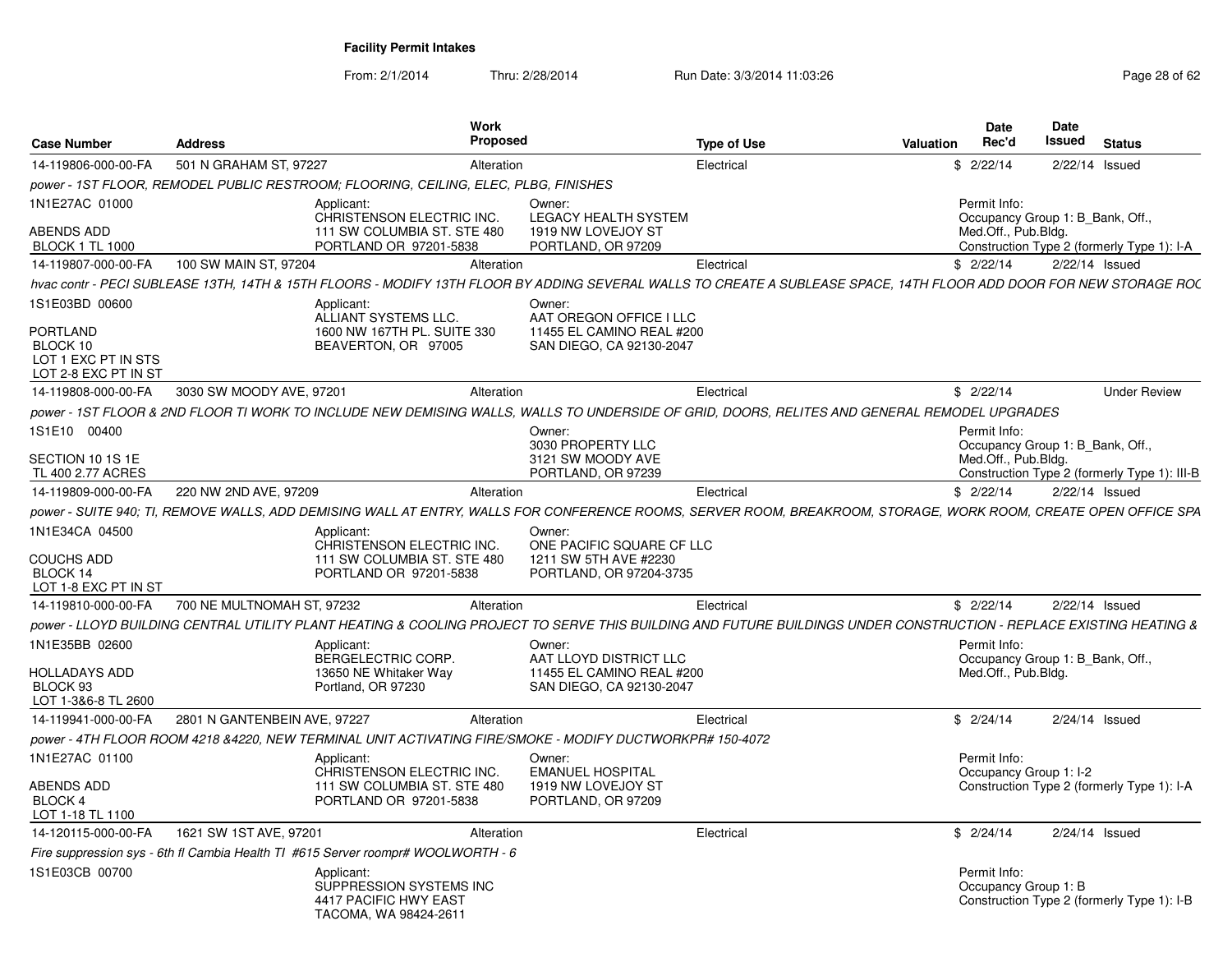| <b>Case Number</b>                                                | <b>Address</b>                                        | <b>Work</b><br><b>Proposed</b>                                                                                                                         |                                                                                                        | <b>Type of Use</b>                              | Valuation               | <b>Date</b><br>Rec'd                 | Date<br>Issued                   | <b>Status</b>                                                                   |
|-------------------------------------------------------------------|-------------------------------------------------------|--------------------------------------------------------------------------------------------------------------------------------------------------------|--------------------------------------------------------------------------------------------------------|-------------------------------------------------|-------------------------|--------------------------------------|----------------------------------|---------------------------------------------------------------------------------|
| 14-120155-000-00-FA                                               | 101 SW MAIN ST, 97204                                 | Alteration                                                                                                                                             |                                                                                                        | Electrical                                      |                         | \$2/24/14                            | 2/26/14 Final                    |                                                                                 |
|                                                                   | voice/data - SUITE 1010 OFFICE REMODEL FOR NEW TENANT |                                                                                                                                                        |                                                                                                        |                                                 |                         |                                      |                                  |                                                                                 |
| 1S1E03BD 00300                                                    |                                                       | Applicant:<br>CHRISTENSON ELECTRIC INC.                                                                                                                | Owner:<br><b>KBSH ONE MAIN PLACE LLC</b>                                                               |                                                 |                         | Permit Info:                         | Occupancy Group 1: B Bank, Off., |                                                                                 |
| <b>PORTLAND</b><br>BLOCK 11<br>$LOT 1-4$<br>LOT 5-8 EXC PT IN STS |                                                       | 111 SW COLUMBIA ST. STE 480<br>PORTLAND OR 97201-5838                                                                                                  | 121 SW MORRISON ST #200<br>PORTLAND, OR 97204                                                          |                                                 |                         | Med.Off., Pub.Bldg.                  |                                  |                                                                                 |
| 14-120168-000-00-FA                                               | 614 SW 11TH AVE, 97205                                | Alteration                                                                                                                                             |                                                                                                        | Electrical                                      |                         | \$2/24/14                            |                                  | 2/25/14 Under Inspection                                                        |
|                                                                   |                                                       | audio / security - BUILD-OUT FOR NEW RESTAURANT; WALLS FOR KITCHEN, DINING, CABINETRY, BAR, FLOORING, CEILING, ELEC, PLBG, FINISHES - audio / security |                                                                                                        |                                                 |                         |                                      |                                  |                                                                                 |
| 1N1E33DD 04300                                                    |                                                       | Applicant:<br>DESIGN ELECTRIC INC                                                                                                                      | Owner:<br>PORTLAND GOVERNOR HOTEL                                                                      | CCB - Contractor:<br><b>DESIGN ELECTRIC INC</b> |                         | Permit Info:                         |                                  | Occupancy Group 1: R-1 Hotel or Motel                                           |
| PORTLAND<br>BLOCK 252<br>HISTORIC PROPERTY 15 YR 2004             |                                                       | PO BOX 821616 VANCOUVER<br>WA 98682                                                                                                                    | 1900 N AKARD ST<br>DALLAS, TX 75201-2300                                                               | WA 98682                                        | PO BOX 821616 VANCOUVER |                                      |                                  |                                                                                 |
| POTENTIAL ADDITIONAL TAX                                          |                                                       |                                                                                                                                                        | Owner:<br><b>ACQUISITION LLC</b><br>1900 N AKARD ST<br>DALLAS, TX 75201-2300                           |                                                 |                         |                                      |                                  |                                                                                 |
| 14-120246-000-00-FA                                               | 1 SW COLUMBIA ST, 97201                               | Alteration                                                                                                                                             |                                                                                                        | Electrical                                      |                         | \$2/25/14                            |                                  | 2/25/14 Under Inspection                                                        |
| #650 Berry Wealth Strategies - power                              |                                                       |                                                                                                                                                        |                                                                                                        |                                                 |                         |                                      |                                  |                                                                                 |
| 1S1E03BD 01800<br><b>PORTLAND</b><br>BLOCK 114<br>LOT 1-8         |                                                       | Applicant:<br>COCHRAN INC. dba BROADWAY<br><b>ELECTRIC</b><br>7550 SW TECH CENTER DR STE<br>220<br>TIGARD OR 97223-8061                                | Owner:<br><b>UMPQUA PLAZA LLC</b><br>555 CALIFORNIA ST 49TH FL<br>SAN FRANCISCO, CA 94104              |                                                 |                         | Permit Info:<br>Occupancy Group 1: B |                                  | Construction Type 2 (formerly Type 1): I-B                                      |
| 14-120250-000-00-FA                                               | 308 SW 2ND AVE, 97204                                 | Alteration                                                                                                                                             |                                                                                                        | Electrical                                      |                         | \$2/25/14                            |                                  | 2/25/14 Under Inspection                                                        |
| Restrooms 3rd, 8th, 9th & 10th floors - power                     |                                                       |                                                                                                                                                        |                                                                                                        |                                                 |                         |                                      |                                  |                                                                                 |
| 1N1E34CD 04600                                                    |                                                       | Applicant:<br>CHRISTENSON ELECTRIC INC.<br>111 SW COLUMBIA ST. STE 480<br>PORTLAND OR 97201-5838                                                       | Owner:<br><b>NGP DUNCAN PLAZA</b><br>PO BOX 4900 DEPT #360<br>SCOTTSDALE, AZ 85261-4900                |                                                 |                         | Permit Info:                         |                                  | Occupancy Group 1: A-2 Restaurant<br>Construction Type 2 (formerly Type 1): I-A |
|                                                                   |                                                       |                                                                                                                                                        | Owner:<br>PORTLAND LLC<br>PO BOX 4900 DEPT #360<br>SCOTTSDALE, AZ 85261-4900                           |                                                 |                         |                                      |                                  |                                                                                 |
| 14-120539-000-00-FA                                               | 808 SW CAMPUS DR, 97201                               | Alteration                                                                                                                                             |                                                                                                        | Electrical                                      |                         | \$2/25/14                            | 2/25/14 Final                    |                                                                                 |
|                                                                   |                                                       | #9144 (room 1) UPGRADE EXISTING PATIENT LIFT TO A 1000 LBS BARIATRIC LIFT - power                                                                      |                                                                                                        |                                                 |                         |                                      |                                  |                                                                                 |
| 1S1E09 00600                                                      |                                                       | Applicant:<br>DYNALECTRIC CO.<br>5711 SW HOOD AVE.<br>PORTLAND OR 97239-3716                                                                           | Owner:<br>OREGON STATE OF (MEDICAL<br><b>DEPT</b><br>3181 SW SAM JACKSON PARK RD<br>PORTLAND, OR 97239 |                                                 |                         |                                      |                                  |                                                                                 |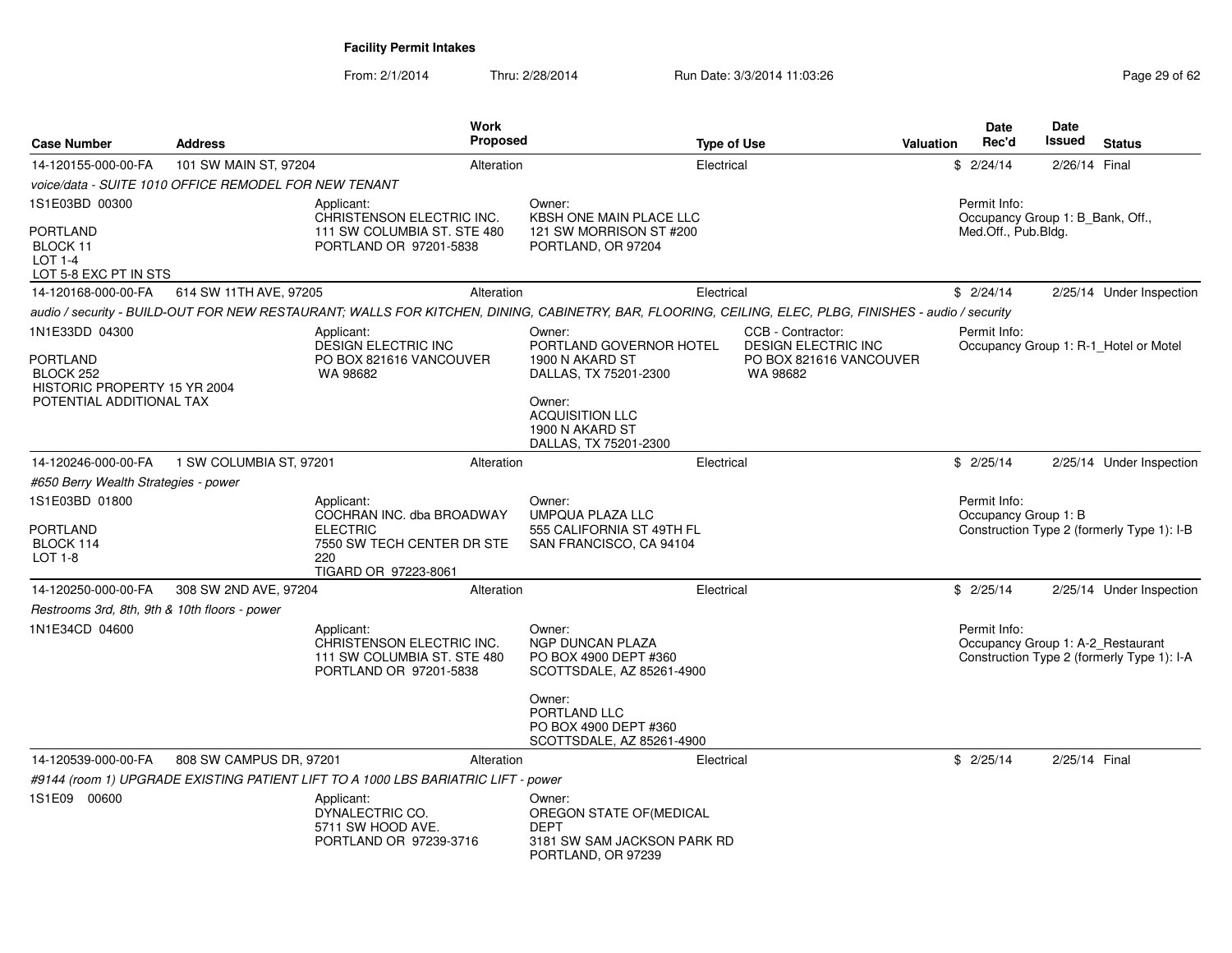| <b>Case Number</b>                                                  | <b>Address</b>                                                             | <b>Work</b><br><b>Proposed</b>                                                                                       |                                                                                                        | <b>Type of Use</b> | Valuation | <b>Date</b><br>Rec'd                         | Date<br>Issued | <b>Status</b>                          |
|---------------------------------------------------------------------|----------------------------------------------------------------------------|----------------------------------------------------------------------------------------------------------------------|--------------------------------------------------------------------------------------------------------|--------------------|-----------|----------------------------------------------|----------------|----------------------------------------|
| 14-120581-000-00-FA                                                 | 900 SW 5TH AVE, 97204                                                      | Alteration                                                                                                           |                                                                                                        | Electrical         |           | \$2/25/14                                    | 2/25/14 Issued |                                        |
|                                                                     | Plaza/Mezzanine Fidelity National Title remodel add 4 duct heaters - power |                                                                                                                      |                                                                                                        |                    |           |                                              |                |                                        |
| 1S1E03BB 00200<br><b>PORTLAND</b><br><b>BLOCK 59</b><br>LOT 1-8     |                                                                            | Applicant:<br>HUGHES ELECTRICAL<br><b>CONTRACTORS INC.</b><br>10490 NW JACKSON QUARRY RD<br>HILLSBORO, OR 97124-8184 | Owner:<br>STANDARD INS CO (LEASE MULT<br><b>LAW LIBRARY</b><br>PO BOX 711<br>PORTLAND, OR 97204        |                    |           | Permit Info:<br>Occupancy Group 1: B<br>I-FR |                | Construction Type 2 (formerly Type 1): |
| 14-120596-000-00-FA                                                 | 900 SW 5TH AVE, 97204                                                      | Alteration                                                                                                           |                                                                                                        | Electrical         |           | \$2/25/14                                    | 2/25/14 Issued |                                        |
|                                                                     |                                                                            | Plaza/Mezzanine Fidelity National Title remodel add 4 duct heaters - HVAC controls                                   |                                                                                                        |                    |           |                                              |                |                                        |
| 1S1E03BB 00200<br><b>PORTLAND</b><br><b>BLOCK 59</b><br>LOT 1-8     |                                                                            | Applicant:<br>NORTHWEST CONTROL CO.<br>P.O. BOX 22919<br>MILWAUKIE OR 97269                                          | Owner:<br>STANDARD INS CO (LEASE MULT<br><b>LAW LIBRARY</b><br><b>PO BOX 711</b><br>PORTLAND, OR 97204 |                    |           | Permit Info:<br>Occupancy Group 1: B<br>I-FR |                | Construction Type 2 (formerly Type 1): |
| 14-120600-000-00-FA                                                 | 1200 NW NAITO PKY                                                          | Alteration                                                                                                           |                                                                                                        | Electrical         |           | \$2/25/14                                    | 2/25/14 Issued |                                        |
|                                                                     | #310 Portland Plastic Surgery Group - voice/data                           |                                                                                                                      |                                                                                                        |                    |           |                                              |                |                                        |
| 1N1E34BA 00100<br><b>COUCHS ADD</b><br>BLOCK 318<br>LOT 2-15 TL 100 |                                                                            | Applicant:<br>AZIMUTH COMMUNICATIONS INC.<br>9500 SW TUALATIN SHERWOOD<br><b>RD</b><br>TUALATIN OR 97062-8586        | Owner:<br>ALBERS MILL BUILDING LLC<br>2701 NW VAUGHN ST #390<br>PORTLAND, OR 97210                     |                    |           |                                              |                |                                        |
| 14-120726-000-00-FA                                                 | 1 N CENTER COURT ST. 97227                                                 | Alteration                                                                                                           |                                                                                                        | Electrical         |           | \$2/25/14                                    |                | 2/25/14 Under Inspection               |
|                                                                     |                                                                            | pwr - MARKETING SUITE: COMBINE TWO SUITES INTO ONE, NEW WALLS, FINISHES, FLOORING, CEILING, ELEC.: - pwr             |                                                                                                        |                    |           |                                              |                |                                        |
| 1N1E34AB 00700                                                      |                                                                            | Applicant:<br>CHRISTENSON ELECTRIC INC.<br>111 SW COLUMBIA ST. STE 480<br>PORTLAND OR 97201-5838                     | Owner:<br>PORTLAND CITY OF(LEASED<br>1 CENTER CT #150<br>PORTLAND, OR 97227<br>Owner:                  |                    |           |                                              |                |                                        |
|                                                                     |                                                                            |                                                                                                                      | PORTLAND ARENA MGMT LLC<br>1 CENTER CT #150<br>PORTLAND, OR 97227                                      |                    |           |                                              |                |                                        |
| 14-120813-000-00-FA                                                 | 601 SW 2ND AVE, 97204                                                      | Alteration                                                                                                           |                                                                                                        | Electrical         |           | \$2/26/14                                    | 2/26/14 Issued |                                        |
|                                                                     |                                                                            | Corvel - Relocate 6 existing circuits for furniture feeds and install 5 new wall electrical outlets. PR# 2014-601    |                                                                                                        |                    |           |                                              |                |                                        |
| 1S1E03BA 05000                                                      |                                                                            | Applicant:<br>CHRISTENSON ELECTRIC INC.                                                                              | Owner:<br>MORRISON STREET CF LLC                                                                       |                    |           |                                              |                |                                        |
| <b>PORTLAND</b><br>BLOCK 20<br>LOT 1-4 EXC PT IN ST & LOT 5-8       |                                                                            | 111 SW COLUMBIA ST. STE 480<br>PORTLAND OR 97201-5838                                                                | 1211 SW 5TH AVE #2230<br>PORTLAND, OR 97204                                                            |                    |           |                                              |                |                                        |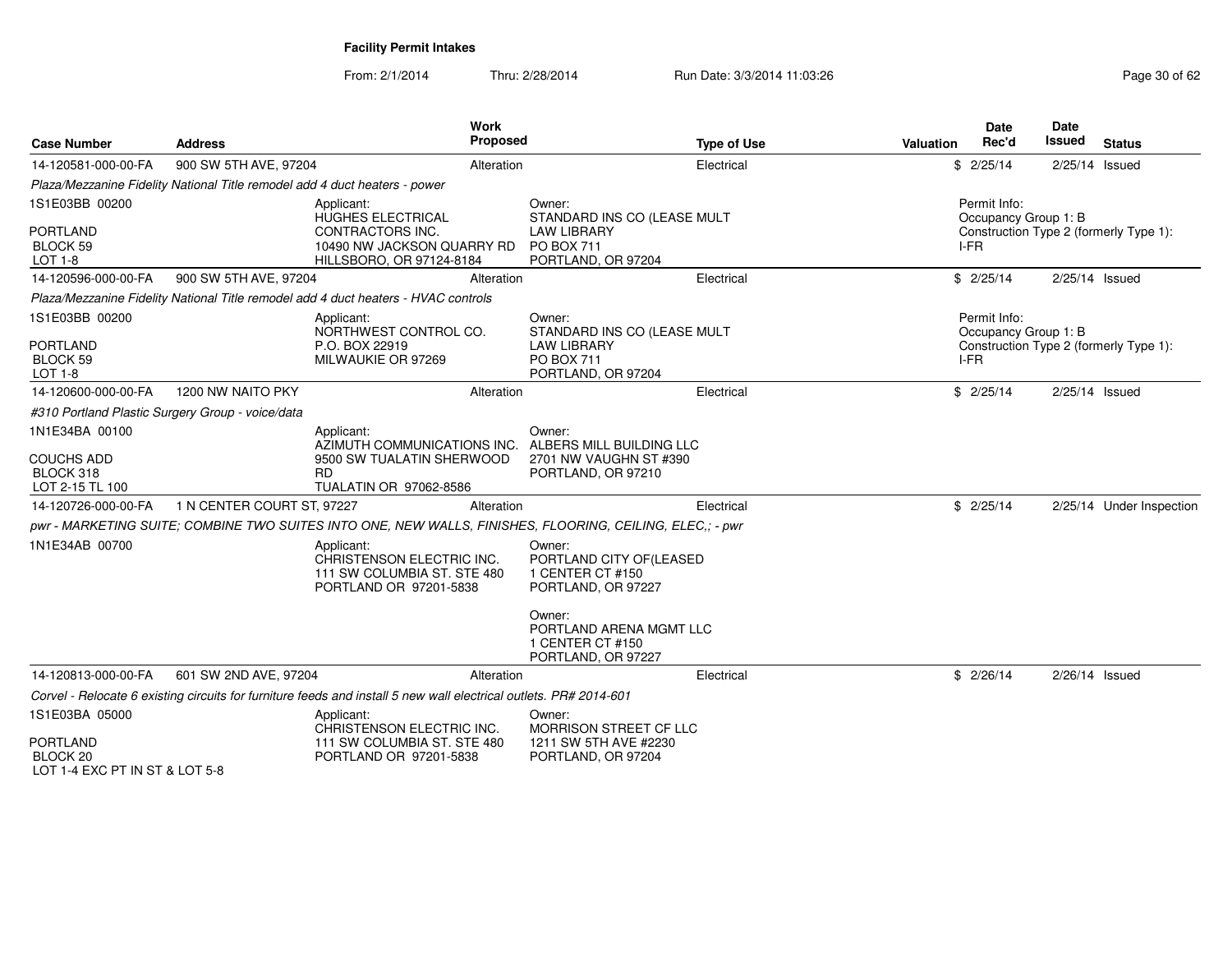| <b>Case Number</b>                                             | <b>Address</b>              | Work                                                                                                                            | Proposed                                                                                                                                                            | <b>Type of Use</b> | Valuation | <b>Date</b><br><b>Rec'd</b>         | <b>Date</b><br>Issued<br><b>Status</b>                                             |
|----------------------------------------------------------------|-----------------------------|---------------------------------------------------------------------------------------------------------------------------------|---------------------------------------------------------------------------------------------------------------------------------------------------------------------|--------------------|-----------|-------------------------------------|------------------------------------------------------------------------------------|
| 14-120823-000-00-FA                                            | 2421 SE 11TH AVE, 97214     |                                                                                                                                 | Alteration                                                                                                                                                          | Electrical         | \$2/26/14 |                                     | 2/26/14 Issued                                                                     |
|                                                                |                             | hvac stat - TENANT 4, ADD DEMISING WALL FOR CREATION OF 2 SUITES (3 & 4), ADD ADA TOILET ROOM                                   |                                                                                                                                                                     |                    |           |                                     |                                                                                    |
| 1S1E02CD 09200                                                 |                             | Applicant:<br>PHILLIS CONSTRUCTION CO<br>9409 NE COLFAX ST<br>PORTLAND OR 97220                                                 | Owner:<br>JAMES R ALLAN<br>2770 NW IMPERIAL TER<br>PORTLAND, OR 97210-3316                                                                                          |                    |           |                                     |                                                                                    |
|                                                                |                             |                                                                                                                                 | Owner:<br><b>MARILYN M ALLAN</b><br>2770 NW IMPERIAL TER<br>PORTLAND, OR 97210-3316                                                                                 |                    |           |                                     |                                                                                    |
| 14-120846-000-00-FA                                            | 610 SW ALDER ST, 97205      |                                                                                                                                 | Alteration                                                                                                                                                          | Electrical         | \$2/26/14 |                                     | 2/26/14 Under Inspection                                                           |
|                                                                |                             | SUITE #220 Demo vacant space adjacent to space #201 5D contracting - power                                                      |                                                                                                                                                                     |                    |           |                                     |                                                                                    |
| 1N1E34CC 08000<br><b>PORTLAND</b><br>TL 8000 LOT 1-3 BLOCK 178 |                             | Applicant:<br>OREGON ELECTRIC<br>CONSTRUCTION INC. /DBA<br>OREGON ELECTRIC GROUP.<br>1709 SE 3RD AVE.<br>PORTLAND OR 97214-4547 | Owner:<br>RALPH SCHLESINGER COMPANY<br><b>LLC</b><br>610 SW ALDER ST #1221<br>PORTLAND, OR 97205-3613                                                               |                    |           | Permit Info:<br>Med.Off., Pub.Bldg. | Occupancy Group 1: B_Bank, Off.,                                                   |
| 14-120864-000-00-FA                                            | 501 N GRAHAM ST, 97227      |                                                                                                                                 | Alteration                                                                                                                                                          | Electrical         | \$2/26/14 |                                     | 2/26/14 Issued                                                                     |
|                                                                |                             |                                                                                                                                 | power - SUITES 500,565,580, TI; REMOVE SOME WALLS, DOORS, CABINETRY, FIXTURES, RECONFIGURE FOR SURGICAL EXPANSION, ENLARGE WAITING ROOM, CREATE OFFICES, EXAM ROOM: |                    |           |                                     |                                                                                    |
| 1N1E27AC 01000<br>ABENDS ADD<br><b>BLOCK 1 TL 1000</b>         |                             | Applicant:<br>STONER ELECTRIC, INC.<br>1904 SE OCHOCO ST.<br>MILWAUKIE OR 97222-7315                                            | Owner:<br>LEGACY HEALTH SYSTEM<br>1919 NW LOVEJOY ST<br>PORTLAND, OR 97209                                                                                          |                    |           |                                     |                                                                                    |
| 14-121182-000-00-FA                                            | 2201 NE LLOYD BLVD, 97232   |                                                                                                                                 | Alteration                                                                                                                                                          | Electrical         | \$2/26/14 |                                     | <b>Under Review</b>                                                                |
|                                                                |                             | INSTALL PRE-WIRED 2.450 LBS NEW KIOSK INSIDE LLOYD CENTER ****BID ESTIMATE****                                                  |                                                                                                                                                                     |                    |           |                                     |                                                                                    |
| 1N1E35BA 00101                                                 |                             |                                                                                                                                 | Owner:                                                                                                                                                              |                    |           | Permit Info:                        |                                                                                    |
|                                                                |                             |                                                                                                                                 | CAPREF LLOYD CENTER LLC<br>2201 LLOYD CENTER<br>PORTLAND, OR 97232                                                                                                  |                    | Station   |                                     | Occupancy Group 1: M_Store, Service<br>Construction Type 2 (formerly Type 1): II-A |
| 14-121191-000-00-FA                                            | 720 SW WASHINGTON ST, 97205 |                                                                                                                                 | Alteration                                                                                                                                                          | Electrical         | \$2/26/14 |                                     | 2/26/14 Issued                                                                     |
|                                                                |                             |                                                                                                                                 | voice/data - SUITE 720 CONVERGENT WEALTH ADVISORS NEW 2,769 SQ FT NEW TENANT REMODELPR# 13-382                                                                      |                    |           |                                     |                                                                                    |
| 1N1E34CC 06600                                                 |                             | Applicant:                                                                                                                      | Owner:                                                                                                                                                              |                    |           |                                     |                                                                                    |
| <b>PORTLAND</b><br>BLOCK 213<br>LOT 1&2&7&8                    |                             | HATFIELD COMMUNICATIONS<br>LLC.<br>P.O. BOX 83825<br>PORTLAND OR 97283-0825                                                     | <b>GPO MORGAN LLC</b><br>522 SW 5TH AVE #1105<br>PORTLAND, OR 97204                                                                                                 |                    |           |                                     |                                                                                    |
| 14-121315-000-00-FA                                            | 2525 SW 1ST AVE, 97201      |                                                                                                                                 | Alteration                                                                                                                                                          | Electrical         | \$2/27/14 |                                     | <b>Under Review</b>                                                                |
|                                                                |                             |                                                                                                                                 | power - 1ST FLOOR WEST, TI; GLASS WALL PANELS FOR CONFERENCE ROOM, NEW GLASS DOOR AND RELITE FOR RECEPTION AREA, FLOORING, CEILING,ELEC, FINISHES                   |                    |           |                                     |                                                                                    |
| 1S1E10BB 00900                                                 |                             |                                                                                                                                 | Owner:<br>KBS ADP PLAZA LLC<br>121 SW MORRISON ST #200<br>PORTLAND, OR 97204                                                                                        |                    |           | Permit Info:<br>Med.Off., Pub.Bldg. | Occupancy Group 1: B_Bank, Off.,                                                   |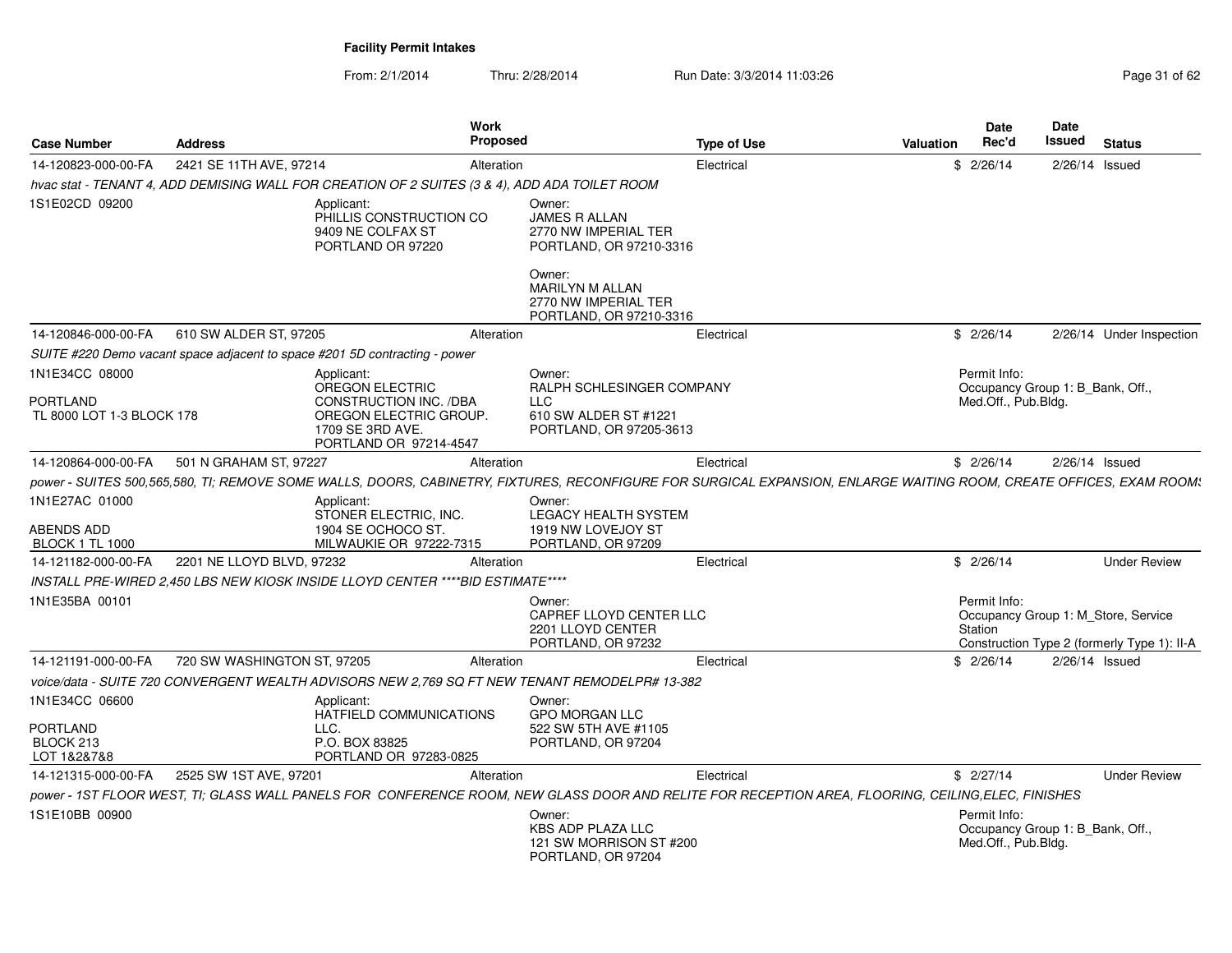| <b>Case Number</b>                      | <b>Address</b>                             |                                                                                      | Work<br><b>Proposed</b> |                                                                                                                                                                   | <b>Type of Use</b> |                                                                                              | <b>Valuation</b> | <b>Date</b><br>Rec'd                         | <b>Date</b><br>Issued | <b>Status</b>                                                                   |
|-----------------------------------------|--------------------------------------------|--------------------------------------------------------------------------------------|-------------------------|-------------------------------------------------------------------------------------------------------------------------------------------------------------------|--------------------|----------------------------------------------------------------------------------------------|------------------|----------------------------------------------|-----------------------|---------------------------------------------------------------------------------|
| 14-121316-000-00-FA                     | 1210 NW COUCH ST, 97209                    |                                                                                      | Alteration              |                                                                                                                                                                   | Electrical         |                                                                                              |                  | \$2/27/14                                    |                       | 2/27/14 Issued                                                                  |
| Whole Foods remodel - power             |                                            |                                                                                      |                         |                                                                                                                                                                   |                    |                                                                                              |                  |                                              |                       |                                                                                 |
| 1N1E33DA 05000                          |                                            | Applicant:<br>STONER ELECTRIC. INC.<br>1904 SE OCHOCO ST.<br>MILWAUKIE OR 97222-7315 |                         | Owner:<br>SPF BREWERY BLOCKS LLC<br>351 NW 12TH AVE<br>PORTLAND, OR 97209-2905                                                                                    |                    |                                                                                              |                  | Permit Info:<br>Occupancy Group 1: B<br>I-FR |                       | Construction Type 2 (formerly Type 1):                                          |
| 14-121331-000-00-FA                     | 7507 N LEADBETTER RD, 97203                |                                                                                      | Alteration              |                                                                                                                                                                   | Electrical         |                                                                                              |                  | \$2/27/14                                    |                       | 2/27/14 Issued                                                                  |
| Media Vault - power                     |                                            |                                                                                      |                         |                                                                                                                                                                   |                    |                                                                                              |                  |                                              |                       |                                                                                 |
| 2N1W25A 01100                           |                                            | Applicant:<br>TEAM ELECTRIC CO.<br>9400 SE CLACKAMAS RD<br>CLACKAMAS OR 97015-9703   |                         | Owner:<br>LIT INDUSTRIAL LTD<br><b>PARTNERSHIP</b><br>1717 MCKINNEY AVE #1900<br>DALLAS, TX 75202-1253                                                            |                    |                                                                                              |                  |                                              |                       |                                                                                 |
| 14-121338-000-00-FA                     | 7507 N LEADBETTER RD, 97203                |                                                                                      | Alteration              |                                                                                                                                                                   | Electrical         |                                                                                              |                  | \$2/27/14                                    |                       | 2/27/14 Issued                                                                  |
|                                         | Media Vault - INSTALL FIRE ALARM EQUIPMENT |                                                                                      |                         |                                                                                                                                                                   |                    |                                                                                              |                  |                                              |                       |                                                                                 |
| 2N1W25A 01100                           |                                            | Applicant:<br>ALARM SOLUTIONS INC<br>6286 FERNHILL LOOP<br>SPRINGFIELD, OR 97478     |                         | Owner:<br>LIT INDUSTRIAL LTD<br><b>PARTNERSHIP</b><br>1717 MCKINNEY AVE #1900<br>DALLAS, TX 75202-1253                                                            |                    | CCB - Contractor:<br>ALARM SOLUTIONS INC<br>6286 FERNHILL LOOP<br>SPRINGFIELD, OR 97478-7732 |                  |                                              |                       |                                                                                 |
| 14-121407-000-00-FA                     | 7507 N LEADBETTER RD. 97203                |                                                                                      | Alteration              |                                                                                                                                                                   | Electrical         |                                                                                              |                  | \$2/27/14                                    |                       | 2/27/14 Issued                                                                  |
| Media Vault - HVAC control wiring       |                                            |                                                                                      |                         |                                                                                                                                                                   |                    |                                                                                              |                  |                                              |                       |                                                                                 |
| 2N1W25A 01100                           |                                            | Applicant:<br>HUNTER-DAVISSON INC.<br>1800 SE PERSHING ST.<br>PORTLAND OR 97202-2338 |                         | Owner:<br>LIT INDUSTRIAL LTD<br><b>PARTNERSHIP</b><br>1717 MCKINNEY AVE #1900<br>DALLAS, TX 75202-1253                                                            |                    |                                                                                              |                  |                                              |                       |                                                                                 |
| 14-121532-000-00-FA                     | 920 SW 6TH AVE, 97204                      |                                                                                      | Alteration              |                                                                                                                                                                   | Electrical         |                                                                                              |                  | \$2/27/14                                    |                       | <b>Under Review</b>                                                             |
|                                         |                                            |                                                                                      |                         | cctv - BUILD OUT FOR NEW RESTAURANT; BASEMENT, WALLS FOR RESTROOMS, LOCKER ROOM, TRASH ROOM, STORAGE; FIRST FLOOR, WALLS FOR PRIVATE DINING, KITCHEN, SERVICE BAF |                    |                                                                                              |                  |                                              |                       |                                                                                 |
| 1S1E03BB 01000<br><b>PORTLAND</b>       |                                            |                                                                                      |                         | Owner:<br>PUBLIC SERVICE BUILDING LLC<br>920 SW 6TH AVE STE 223                                                                                                   |                    |                                                                                              |                  | Permit Info:                                 |                       | Occupancy Group 1: A-2_Restaurant<br>Construction Type 2 (formerly Type 1): I-A |
| BLOCK 170<br>LOT 5-8                    |                                            |                                                                                      |                         | PORTLAND, OR 97204                                                                                                                                                |                    |                                                                                              |                  |                                              |                       |                                                                                 |
| 14-121535-000-00-FA                     | 920 SW 6TH AVE, 97204                      |                                                                                      | Alteration              |                                                                                                                                                                   | Electrical         |                                                                                              |                  | \$2/27/14                                    |                       | <b>Under Review</b>                                                             |
|                                         |                                            |                                                                                      |                         | security - BUILD OUT FOR NEW RESTAURANT; BASEMENT, WALLS FOR RESTROOMS, LOCKER ROOM, TRASH ROOM, STORAGE; FIRST FLOOR, WALLS FOR PRIVATE DINING, KITCHEN, SERVICE |                    |                                                                                              |                  |                                              |                       |                                                                                 |
| 1S1E03BB 01000                          |                                            |                                                                                      |                         | Owner:<br>PUBLIC SERVICE BUILDING LLC                                                                                                                             |                    |                                                                                              |                  | Permit Info:                                 |                       | Occupancy Group 1: A-2_Restaurant                                               |
| <b>PORTLAND</b><br>BLOCK 170<br>LOT 5-8 |                                            |                                                                                      |                         | 920 SW 6TH AVE STE 223<br>PORTLAND, OR 97204                                                                                                                      |                    |                                                                                              |                  |                                              |                       | Construction Type 2 (formerly Type 1): I-A                                      |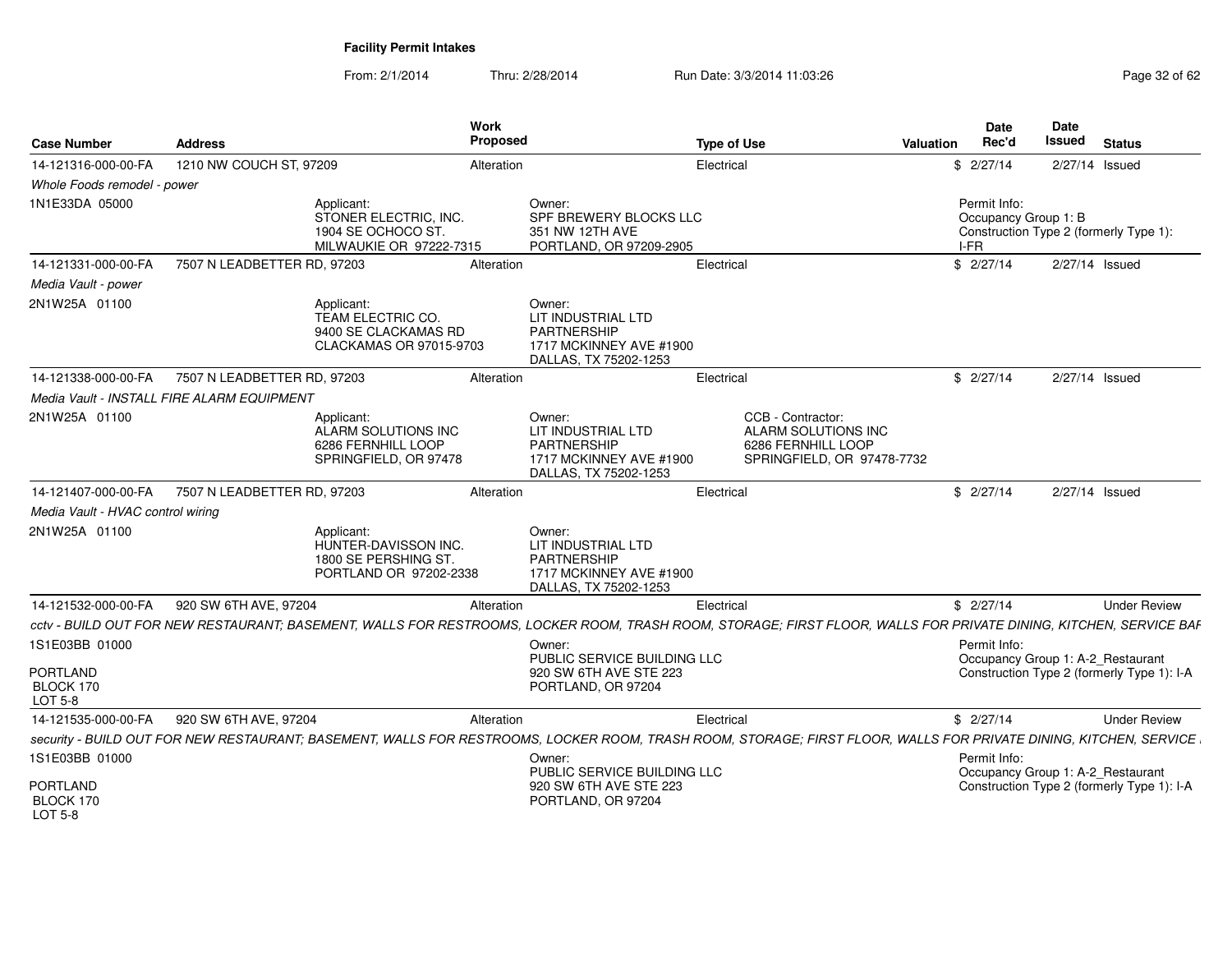| <b>Case Number</b>                             | <b>Address</b>                                      | Work<br>Proposed                                                                                                                                                   |                                                                                    | <b>Type of Use</b> | Valuation | <b>Date</b><br>Rec'd                 | Date<br><b>Issued</b> | <b>Status</b>                              |
|------------------------------------------------|-----------------------------------------------------|--------------------------------------------------------------------------------------------------------------------------------------------------------------------|------------------------------------------------------------------------------------|--------------------|-----------|--------------------------------------|-----------------------|--------------------------------------------|
| 14-121538-000-00-FA                            | 920 SW 6TH AVE, 97204                               | Alteration                                                                                                                                                         |                                                                                    | Electrical         |           | \$2/27/14                            |                       | <b>Under Review</b>                        |
|                                                |                                                     | speakers - BUILD OUT FOR NEW RESTAURANT; BASEMENT, WALLS FOR RESTROOMS, LOCKER ROOM, TRASH ROOM, STORAGE; FIRST FLOOR, WALLS FOR PRIVATE DINING, KITCHEN, SERVICE  |                                                                                    |                    |           |                                      |                       |                                            |
| 1S1E03BB 01000<br><b>PORTLAND</b>              |                                                     |                                                                                                                                                                    | Owner:<br>PUBLIC SERVICE BUILDING LLC<br>920 SW 6TH AVE STE 223                    |                    |           | Permit Info:                         |                       | Occupancy Group 1: A-2_Restaurant          |
| BLOCK 170<br><b>LOT 5-8</b>                    |                                                     |                                                                                                                                                                    | PORTLAND, OR 97204                                                                 |                    |           |                                      |                       | Construction Type 2 (formerly Type 1): I-A |
| 14-121540-000-00-FA                            | 920 SW 6TH AVE, 97204                               | Alteration                                                                                                                                                         |                                                                                    | Electrical         |           | \$2/27/14                            |                       | <b>Under Review</b>                        |
|                                                |                                                     | hood - BUILD OUT FOR NEW RESTAURANT; BASEMENT, WALLS FOR RESTROOMS, LOCKER ROOM, TRASH ROOM, STORAGE; FIRST FLOOR, WALLS FOR PRIVATE DINING, KITCHEN, SERVICE BA   |                                                                                    |                    |           |                                      |                       |                                            |
| 1S1E03BB 01000                                 |                                                     |                                                                                                                                                                    | Owner:<br>PUBLIC SERVICE BUILDING LLC                                              |                    |           | Permit Info:                         |                       | Occupancy Group 1: A-2 Restaurant          |
| <b>PORTLAND</b><br>BLOCK 170<br>LOT 5-8        |                                                     |                                                                                                                                                                    | 920 SW 6TH AVE STE 223<br>PORTLAND, OR 97204                                       |                    |           |                                      |                       | Construction Type 2 (formerly Type 1): I-A |
| 14-121543-000-00-FA                            | 920 SW 6TH AVE, 97204                               | Alteration                                                                                                                                                         |                                                                                    | Electrical         |           | \$2/27/14                            |                       | <b>Under Review</b>                        |
|                                                |                                                     | voice/data - BUILD OUT FOR NEW RESTAURANT; BASEMENT, WALLS FOR RESTROOMS, LOCKER ROOM, TRASH ROOM, STORAGE; FIRST FLOOR, WALLS FOR PRIVATE DINING, KITCHEN, SERVIC |                                                                                    |                    |           |                                      |                       |                                            |
| 1S1E03BB 01000                                 |                                                     |                                                                                                                                                                    | Owner:<br>PUBLIC SERVICE BUILDING LLC                                              |                    |           | Permit Info:                         |                       | Occupancy Group 1: A-2_Restaurant          |
| <b>PORTLAND</b><br>BLOCK 170<br><b>LOT 5-8</b> |                                                     |                                                                                                                                                                    | 920 SW 6TH AVE STE 223<br>PORTLAND, OR 97204                                       |                    |           |                                      |                       | Construction Type 2 (formerly Type 1): I-A |
| 14-113234-000-00-FA                            | 1500 SW 1ST AVE, 97201                              | Alteration                                                                                                                                                         |                                                                                    | <b>Fire Alarms</b> |           | $$1 \t2/4/14$                        |                       | 2/4/14 Final                               |
|                                                | moved 3 strobes add 3 new strobes---2 sets of plans |                                                                                                                                                                    |                                                                                    |                    |           |                                      |                       |                                            |
| 1S1E03CA 00600                                 |                                                     | Applicant:<br><b>CHRISTENSEN ELECTRIC</b>                                                                                                                          | Owner:<br><b>URBAN OFFICE</b>                                                      |                    |           | Permit Info:<br>Occupancy Group 1: B |                       |                                            |
| <b>PORTLAND</b><br><b>BLOCK 116 TL 600</b>     |                                                     | 111 SW COLUMBIA, STE 480<br>PORTLAND, OR 97201-5886                                                                                                                | 111 SW COLUMBIA ST #1380<br>PORTLAND, OR 97201-5845                                |                    |           |                                      |                       | Construction Type 2 (formerly Type 1): I-A |
|                                                |                                                     |                                                                                                                                                                    | Owner:<br><b>PARKING</b><br>111 SW COLUMBIA ST #1380<br>PORTLAND, OR 97201-5845    |                    |           |                                      |                       |                                            |
|                                                |                                                     |                                                                                                                                                                    | Owner:<br><b>FACILITIES</b><br>111 SW COLUMBIA ST #1380<br>PORTLAND, OR 97201-5845 |                    |           |                                      |                       |                                            |
|                                                |                                                     |                                                                                                                                                                    |                                                                                    |                    |           |                                      |                       |                                            |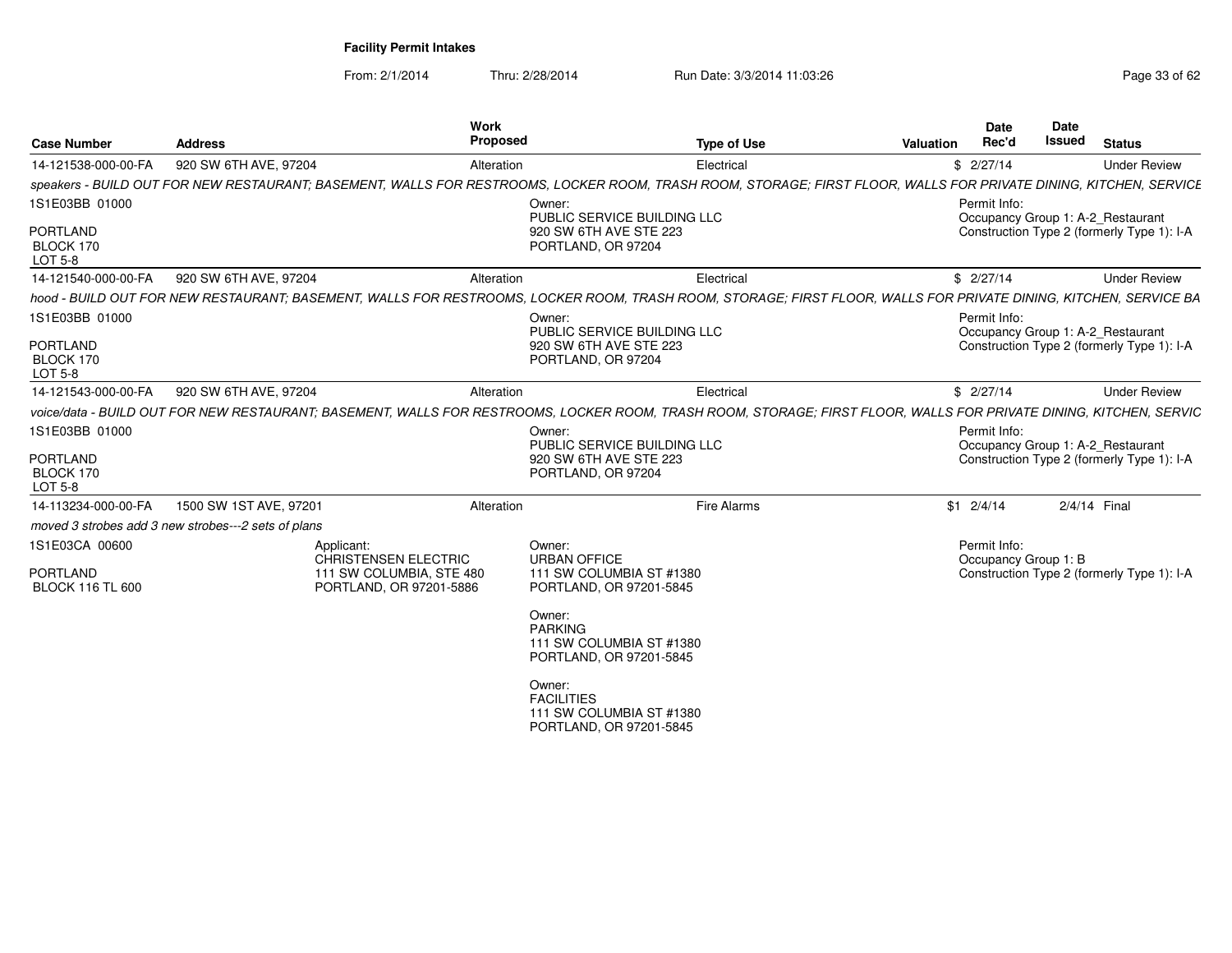| <b>Case Number</b>                                                                  | <b>Address</b>                                     | <b>Work</b><br><b>Proposed</b>                                                                                    |                                                                                                              | <b>Type of Use</b> | <b>Valuation</b>                                                   | <b>Date</b><br>Rec'd                                                    | <b>Date</b><br><b>Issued</b> | <b>Status</b>                               |
|-------------------------------------------------------------------------------------|----------------------------------------------------|-------------------------------------------------------------------------------------------------------------------|--------------------------------------------------------------------------------------------------------------|--------------------|--------------------------------------------------------------------|-------------------------------------------------------------------------|------------------------------|---------------------------------------------|
| 14-113256-000-00-FA<br>moved 8 strobes---2 sets of plans                            | 1500 SW 1ST AVE, 97201                             | Alteration                                                                                                        |                                                                                                              | <b>Fire Alarms</b> |                                                                    | $$1 \t2/4/14$                                                           |                              | 2/4/14 Final                                |
| 1S1E03CA 00600                                                                      |                                                    | Applicant:<br>CHRISTENSON ELECTRIC INC                                                                            | Owner:<br><b>URBAN OFFICE</b>                                                                                |                    |                                                                    | Permit Info:                                                            |                              |                                             |
| <b>PORTLAND</b><br><b>BLOCK 116 TL 600</b>                                          |                                                    | 111 SW COLUMBIA, SUITE 480<br>PORTLAND, OR 97201                                                                  | 111 SW COLUMBIA ST #1380<br>PORTLAND, OR 97201-5845                                                          |                    | Occupancy Group 1: B<br>Construction Type 2 (formerly Type 1): I-A |                                                                         |                              |                                             |
|                                                                                     |                                                    |                                                                                                                   | Owner:<br><b>PARKING</b><br>111 SW COLUMBIA ST #1380<br>PORTLAND, OR 97201-5845                              |                    |                                                                    |                                                                         |                              |                                             |
|                                                                                     |                                                    |                                                                                                                   | Owner:<br><b>FACILITIES</b><br>111 SW COLUMBIA ST #1380<br>PORTLAND, OR 97201-5845                           |                    |                                                                    |                                                                         |                              |                                             |
| 14-113573-000-00-FA                                                                 | 12000 SW 49TH AVE, 97219                           | Alteration                                                                                                        |                                                                                                              | <b>Fire Alarms</b> |                                                                    | $$1 \t2/4/14$                                                           |                              | $2/5/14$ Issued                             |
|                                                                                     | <b>FIRE ALARMS-FIRE ALARM IMPROVEMENTS</b>         |                                                                                                                   |                                                                                                              |                    |                                                                    |                                                                         |                              |                                             |
| 1S1E31D 00200                                                                       |                                                    | Applicant:<br><b>EC COMPANY</b><br>PO BOX 10286<br>PORTLAND OR 97296                                              | Owner:<br>PORTLAND COMMUNITY<br><b>COLLEGE DIST</b><br>PO BOX 6119<br>ALOHA, OR 97007-0119                   |                    |                                                                    | Permit Info:<br>Occupancy Group 1: B                                    |                              | Construction Type 2 (formerly Type 1): II-B |
| 14-113610-000-00-FA                                                                 | 3147 SW SAM JACKSON PARK RD, 97201                 | Alteration                                                                                                        |                                                                                                              | <b>Fire Alarms</b> |                                                                    | \$402 2/4/14                                                            |                              | 2/4/14 Final                                |
|                                                                                     | 4th fl- Wound and OstomyInstall 2 strobes for T.I. |                                                                                                                   |                                                                                                              |                    |                                                                    |                                                                         |                              |                                             |
| 1S1E09AD 00100<br>SECTION 09 1S 1E<br>TL 100 0.65 ACRES                             |                                                    | Applicant:<br>Scott Sullivan<br>ADVANCED ALARM SYSTEMS INC 3181 SW SAM JACKSON PARK RD<br>1030 NW Corporate Drive | Owner:<br>OREGON STATE OF (LEASED<br>PORTLAND, OR 97239                                                      |                    |                                                                    | Permit Info:<br>Occupancy Group 1: B_Bank, Off.,<br>Med.Off., Pub.Bldg. |                              |                                             |
| <b>LAND &amp; IMPS</b><br>SEE R327835 (R991091601) FOR IMPS AND<br><b>AIR SPACE</b> |                                                    | Troutdale, OR 97060                                                                                               | Owner:<br><b>BRIM OHSU</b><br>3181 SW SAM JACKSON PARK RD<br>PORTLAND, OR 97239                              |                    |                                                                    |                                                                         |                              |                                             |
|                                                                                     |                                                    |                                                                                                                   | Owner:<br>MAIL STOP PP E<br>3181 SW SAM JACKSON PARK RD<br>PORTLAND, OR 97239                                |                    |                                                                    |                                                                         |                              |                                             |
| 14-113628-000-00-FA                                                                 | 2282 NW NORTHRUP ST, 97210                         | Alteration                                                                                                        |                                                                                                              | <b>Fire Alarms</b> | \$14,400 2/4/14                                                    |                                                                         |                              | 2/4/14 Final                                |
| upgrade exisiting fire alarm to Simplex system                                      |                                                    |                                                                                                                   |                                                                                                              |                    |                                                                    |                                                                         |                              |                                             |
| 1N1E33BA 07600                                                                      |                                                    | Applicant:<br><b>CHRISTENSON ELECTRIC</b><br>111 SW COLUMBIA ST #480<br>PORTLAND, OR 97201                        | Owner:<br><b>GOOD SAMARITAN HOSPITAL &amp;</b><br>MEDICAL CENTER<br>1919 NW LOVEJOY ST<br>PORTLAND, OR 97209 |                    |                                                                    |                                                                         |                              |                                             |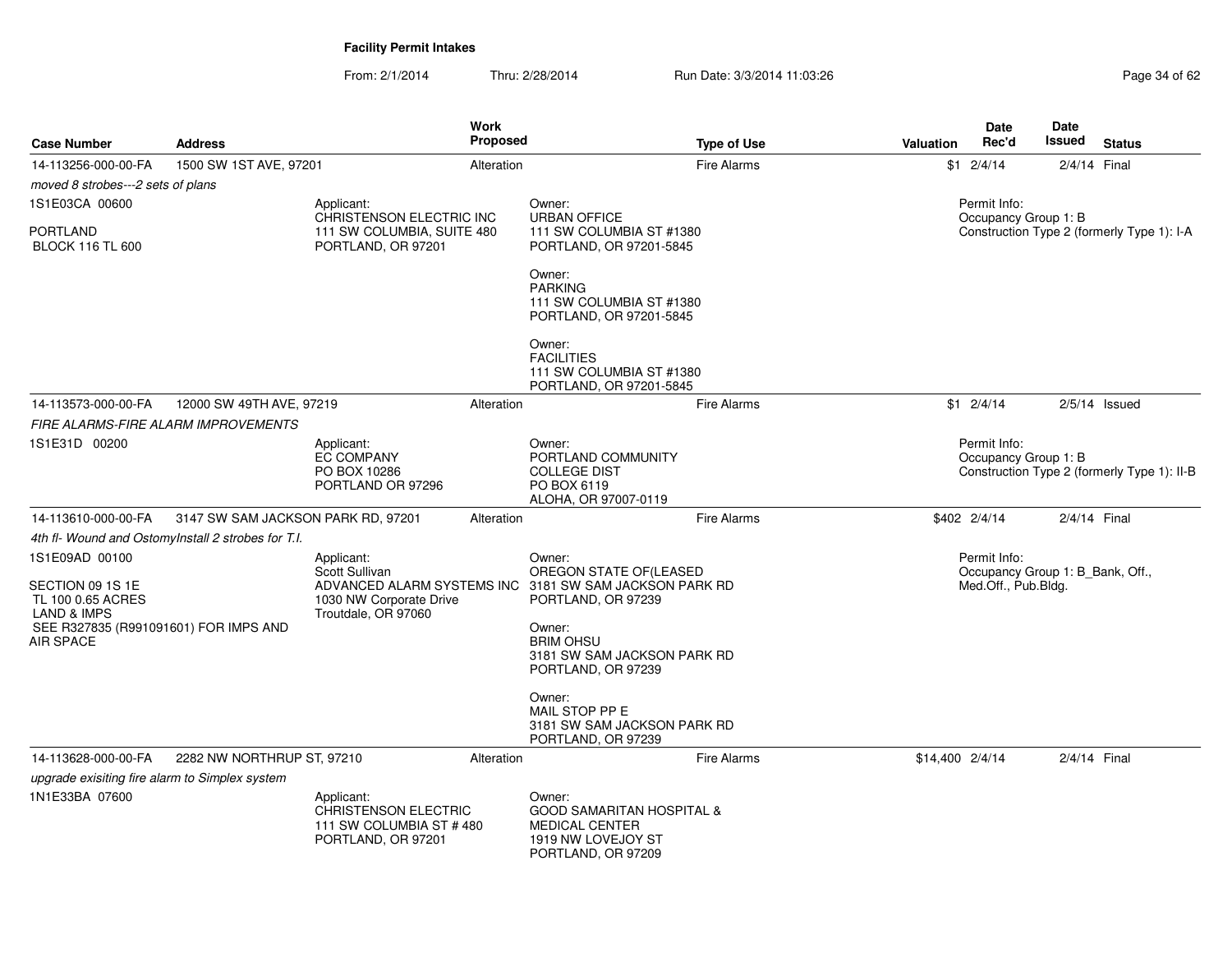| <b>Case Number</b>                                                                                           | <b>Address</b>                                                             | Work<br><b>Proposed</b>                                                                                                  |                                                                                                                                                                                  | <b>Type of Use</b><br><b>Valuation</b> | Date<br>Rec'd                                    | Date<br><b>Issued</b><br><b>Status</b>                                          |
|--------------------------------------------------------------------------------------------------------------|----------------------------------------------------------------------------|--------------------------------------------------------------------------------------------------------------------------|----------------------------------------------------------------------------------------------------------------------------------------------------------------------------------|----------------------------------------|--------------------------------------------------|---------------------------------------------------------------------------------|
| 14-113709-000-00-FA                                                                                          | 1136 SW MONTGOMERY ST, 97201                                               | Alteration                                                                                                               |                                                                                                                                                                                  | <b>Fire Alarms</b>                     | \$200 2/4/14                                     | 2/4/14 Final                                                                    |
| Moving notification for T.I.                                                                                 |                                                                            |                                                                                                                          |                                                                                                                                                                                  |                                        |                                                  |                                                                                 |
| 1S1E04AC 02100<br><b>PORTLAND</b><br>BLOCK 269<br>LOT 1-8 TL 2100                                            |                                                                            | Applicant:<br>STAR FIRE & SECURITY INC<br>38954 PROCTOR BLVD#306<br>SANDY, OR 97055                                      | Owner:<br>OREGON STATE OF (BD OF<br><b>HIGHER EDUCATION</b><br><b>PO BOX 751</b><br>PORTLAND, OR 97207                                                                           |                                        | Permit Info:<br>Occupancy Group 1: R1<br>$V-1HR$ | Construction Type 2 (formerly Type 1):                                          |
|                                                                                                              |                                                                            |                                                                                                                          | Owner:<br>CAMPUS PLANNING OFFICE<br><b>PO BOX 751</b><br>PORTLAND, OR 97207                                                                                                      |                                        |                                                  |                                                                                 |
| 14-114030-000-00-FA                                                                                          | 610 SW ALDER ST, 97205                                                     | Alteration                                                                                                               |                                                                                                                                                                                  | <b>Fire Alarms</b>                     | \$750 2/5/14                                     | $2/5/14$ Issued                                                                 |
|                                                                                                              | Suite #205 Install new notification for Action Sprout T.I.1 device total   |                                                                                                                          |                                                                                                                                                                                  |                                        |                                                  |                                                                                 |
| 1N1E34CC 08000<br><b>PORTLAND</b><br>TL 8000 LOT 1-3 BLOCK 178                                               |                                                                            | Applicant:<br>Hughes Electric<br>10490 SW Jackson Quarry Rd.<br>Hillsboro, OR 97124                                      | Owner:<br>RALPH SCHLESINGER COMPANY<br>LLC<br>610 SW ALDER ST #1221<br>PORTLAND, OR 97205-3613                                                                                   |                                        | Permit Info:<br>Med.Off., Pub.Bldg.              | Occupancy Group 1: B_Bank, Off.,                                                |
| 14-114046-000-00-FA                                                                                          | 2 N CENTER COURT ST, 97227                                                 | Alteration                                                                                                               |                                                                                                                                                                                  | <b>Fire Alarms</b>                     | \$600 2/5/14                                     | $2/5/14$ Issued                                                                 |
|                                                                                                              | The Game Restaurant- Add and relcoate notification for T.I.2 devices total |                                                                                                                          |                                                                                                                                                                                  |                                        |                                                  |                                                                                 |
| 1N1E34AB 01400                                                                                               |                                                                            | Applicant:<br>CHRISTENSON ELECTRIC<br>111 SW COLUMBIA ST #480<br>PORTLAND, OR 97201                                      | Owner:<br>PORTLAND CITY OF(LEASED<br>1 CENTER CT #150<br>PORTLAND, OR 97227                                                                                                      |                                        | Permit Info:                                     | Occupancy Group 1: A-2_Restaurant<br>Construction Type 2 (formerly Type 1): I-B |
|                                                                                                              |                                                                            |                                                                                                                          | Owner:<br>PORTLAND ARENA MGMT LLC<br>1 CENTER CT #150<br>PORTLAND, OR 97227                                                                                                      |                                        |                                                  |                                                                                 |
| 14-114065-000-00-FA                                                                                          | 5050 NE HOYT ST, 97213                                                     | Alteration                                                                                                               |                                                                                                                                                                                  | <b>Fire Alarms</b>                     | \$10,330 2/5/14                                  | 2/5/14 Final                                                                    |
|                                                                                                              | Suite #256/257- Add devices for T.I.9 devices total                        |                                                                                                                          |                                                                                                                                                                                  |                                        |                                                  |                                                                                 |
| 1N2E31BD 03800<br><b>CENTER ADD</b><br>BLOCK <sub>3</sub><br>LOT 1-7 INC PT VAC ST<br>LOT 20-26 EXC PT IN ST |                                                                            | Applicant:<br><b>TICE ELECT</b><br>5405 N LAGOON AVENUE<br>PORTLAND, OR 97217                                            | Owner:<br>PROVIDENCE HEALTH<br>4400 NE HALSEY ST BLDG 2 #190<br>PORTLAND, OR 97213-1545<br>Owner:<br>SERVICES-OREGON<br>4400 NE HALSEY ST BLDG 2 #190<br>PORTLAND, OR 97213-1545 |                                        | Permit Info:<br>Occupancy Group 1: B<br>I-FR     | Construction Type 2 (formerly Type 1):                                          |
| 14-115486-000-00-FA                                                                                          | 1001 SW 5TH AVE, 97204                                                     | Alteration                                                                                                               |                                                                                                                                                                                  | <b>Fire Alarms</b>                     | $$1 \t2/11/14$                                   | $2/11/14$ Issued                                                                |
|                                                                                                              |                                                                            | Suite #300-add new detection and notification for T.I.1 smoke, 6 strobes, 8 HS-15 devices total                          |                                                                                                                                                                                  |                                        |                                                  |                                                                                 |
| 1S1E03BB 00800<br><b>PORTLAND</b><br>BLOCK 169<br>$LOT 1-8$<br>SEE R246278 (R667717341)                      |                                                                            | Applicant:<br>COCHRAN INC. dba COCHRAN<br>TECHNOLOGIES INC.<br>7550 SW TECH CENTER DR STE<br>220<br>TIGARD OR 97223-8061 | Owner:<br>OR-CONGRESS CENTER LP<br>235 MONTGOMERY ST 16TH<br><b>FLOOR</b><br>SAN FRANCISCO, CA 94104-3104                                                                        |                                        | Permit Info:<br>Occupancy Group 1: B             | Construction Type 2 (formerly Type 1): I-A                                      |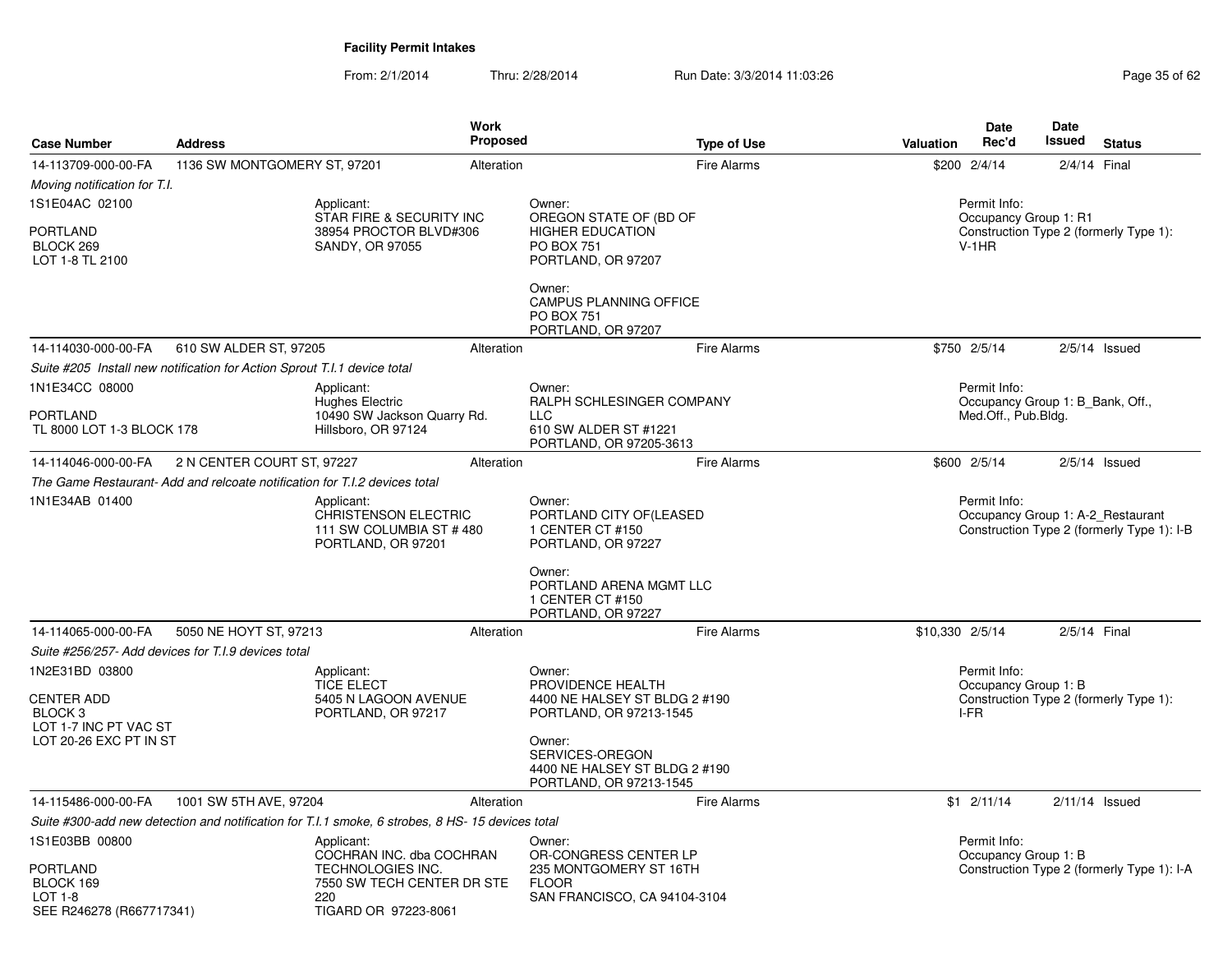| <b>Case Number</b>                                                                                         | <b>Address</b>                                                       |                                                                                                                                                                     | Work<br><b>Proposed</b> |                                                                                                                                                               | <b>Type of Use</b>                                                                 | <b>Valuation</b>                                      | <b>Date</b><br>Rec'd                                                    | <b>Date</b><br>Issued | <b>Status</b>                               |
|------------------------------------------------------------------------------------------------------------|----------------------------------------------------------------------|---------------------------------------------------------------------------------------------------------------------------------------------------------------------|-------------------------|---------------------------------------------------------------------------------------------------------------------------------------------------------------|------------------------------------------------------------------------------------|-------------------------------------------------------|-------------------------------------------------------------------------|-----------------------|---------------------------------------------|
| 14-115661-000-00-FA                                                                                        | 111 SW 5TH AVE, 97204-3626                                           |                                                                                                                                                                     | Alteration              |                                                                                                                                                               | Fire Alarms                                                                        |                                                       | $$1 \t2/12/14$                                                          | 2/12/14               | Issued                                      |
|                                                                                                            | adding nac devices and smoke detectors to TI---4 sets of plans       |                                                                                                                                                                     |                         |                                                                                                                                                               |                                                                                    |                                                       |                                                                         |                       |                                             |
| 1N1E34CD 01300                                                                                             |                                                                      | Applicant:<br>SIEMENS INDUSTRY INC.<br>15201 NW GREENBRIER PKWY<br>STE A4<br>BEAVERTON OR 97006-5720                                                                |                         |                                                                                                                                                               |                                                                                    |                                                       | Permit Info:<br>Occupancy Group 1: B                                    |                       | Construction Type 2 (formerly Type 1): I-A  |
| 14-115719-000-00-FA                                                                                        | 211 SE CARUTHERS ST, 97214                                           |                                                                                                                                                                     | Alteration              |                                                                                                                                                               | <b>Fire Alarms</b>                                                                 | \$10,500 2/12/14                                      |                                                                         |                       | $2/12/14$ Issued                            |
|                                                                                                            |                                                                      | 2nd fl T.I.- Fire alarm alteration and upgrade for new tenant.31 devices total                                                                                      |                         |                                                                                                                                                               |                                                                                    |                                                       |                                                                         |                       |                                             |
| 1S1E03DD 00600<br>PORTLAND GENERAL ELEC STA L<br>LOT 1 TL 600                                              |                                                                      | Applicant:<br>CAPITOL ELECTRIC CO<br><b>11401 NE MARX</b><br>PORTLAND OR 97220                                                                                      |                         | Owner:<br>PORTLAND OPERA ASSOCIATION<br><b>INC</b><br><b>211 SE CARUTHERS ST</b><br>PORTLAND, OR 97214                                                        |                                                                                    |                                                       | Permit Info:<br>Occupancy Group 1: B_Bank, Off.,<br>Med.Off., Pub.Bldg. |                       | Construction Type 2 (formerly Type 1): II-A |
| 14-115727-000-00-FA                                                                                        | 851 SW 6TH AVE, 97205                                                |                                                                                                                                                                     | Alteration              |                                                                                                                                                               | <b>Fire Alarms</b>                                                                 | \$18,184 2/12/14                                      |                                                                         |                       | $2/12/14$ Issued                            |
|                                                                                                            |                                                                      | 7th-11th floor Fire Alarm upgrades. 125 smoke detectors, 92 speaker/strobes                                                                                         |                         |                                                                                                                                                               |                                                                                    |                                                       |                                                                         |                       |                                             |
| 1S1E03BB 02100                                                                                             |                                                                      | Owner:<br>Applicant:<br>PLI PORTLAND LLC<br>ADVANCED ALARM SYSTEMS<br>1030 NW CORPORATE DR<br>1825 S GRANT ST STE 700<br>TROUTDALE, OR 97060<br>SAN MATEO, CA 94402 |                         |                                                                                                                                                               | Permit Info:<br>Occupancy Group 1: B<br>Construction Type 2 (formerly Type 1): I-A |                                                       |                                                                         |                       |                                             |
| 14-116884-000-00-FA                                                                                        | 614 SW 11TH AVE, 97205                                               |                                                                                                                                                                     | Alteration              |                                                                                                                                                               | <b>Fire Alarms</b>                                                                 |                                                       | $$1 \t2/14/14$                                                          |                       | $2/14/14$ Issued                            |
| extend voice and visual notification for break room T.I---3 sets of plans                                  |                                                                      |                                                                                                                                                                     |                         |                                                                                                                                                               |                                                                                    |                                                       |                                                                         |                       |                                             |
| 1N1E33DD 04300<br><b>PORTLAND</b><br>BLOCK 252<br>HISTORIC PROPERTY 15 YR 2004<br>POTENTIAL ADDITIONAL TAX |                                                                      | Applicant:<br>PRAIRIE ELECTRIC INC<br>6000 NE 88TH ST<br>VANCOUVER, WA 98665                                                                                        |                         | Owner:<br>PORTLAND GOVERNOR HOTEL<br>1900 N AKARD ST<br>DALLAS, TX 75201-2300<br>Owner:<br><b>ACQUISITION LLC</b><br>1900 N AKARD ST<br>DALLAS, TX 75201-2300 |                                                                                    | Permit Info:<br>Occupancy Group 1: R-1_Hotel or Motel |                                                                         |                       |                                             |
| 14-117058-000-00-FA                                                                                        | 1025 NW LOVEJOY ST                                                   |                                                                                                                                                                     | Alteration              |                                                                                                                                                               | <b>Fire Alarms</b>                                                                 |                                                       | \$4,000 2/14/14                                                         |                       | $2/14/14$ Issued                            |
|                                                                                                            | Ground floor retail- Fire Alarm alteration for T.I.- 5 devices total |                                                                                                                                                                     |                         |                                                                                                                                                               |                                                                                    |                                                       |                                                                         |                       |                                             |
| 1N1E34BB 02605                                                                                             |                                                                      | Applicant:<br>T&L COMMUNICATIONS.<br>PO BOX 87387<br>Vancouver, WA 98687                                                                                            |                         | Owner:<br>RIVERSTONE CONDOMINIUM<br><b>OWNERS' ASSN</b><br>798 NW 11TH AVE<br>PORTLAND, OR 97209-3205                                                         |                                                                                    |                                                       |                                                                         |                       |                                             |
| 14-117060-000-00-FA                                                                                        | 1631 NW THURMAN ST                                                   |                                                                                                                                                                     | Alteration              |                                                                                                                                                               | <b>Fire Alarms</b>                                                                 |                                                       | $$1 \quad 2/14/14$                                                      |                       | $2/14/14$ Issued                            |
| 3rd & 4th floor- Alteration of Fire Alarm for T.I. - 6 devices total                                       |                                                                      |                                                                                                                                                                     |                         |                                                                                                                                                               |                                                                                    |                                                       |                                                                         |                       |                                             |
| 1N1E28DD 03500<br>WATSONS ADD<br>BLOCK 17-19 & TERMINAL BLK TL 3500                                        |                                                                      | Applicant:<br>POINT MONITOR CORP<br>5863 LAKEVIEW BLVD #100<br>LAKE OSWEGO OR 97035-7058                                                                            |                         | Owner:<br>1631 NW THURMAN STREET LLC<br>111 SW COLUMBIA ST #1380<br>PORTLAND, OR 97201-5845                                                                   |                                                                                    |                                                       | Permit Info:<br>Occupancy Group 1: B Bank, Off.,<br>Med.Off., Pub.Bldg. |                       |                                             |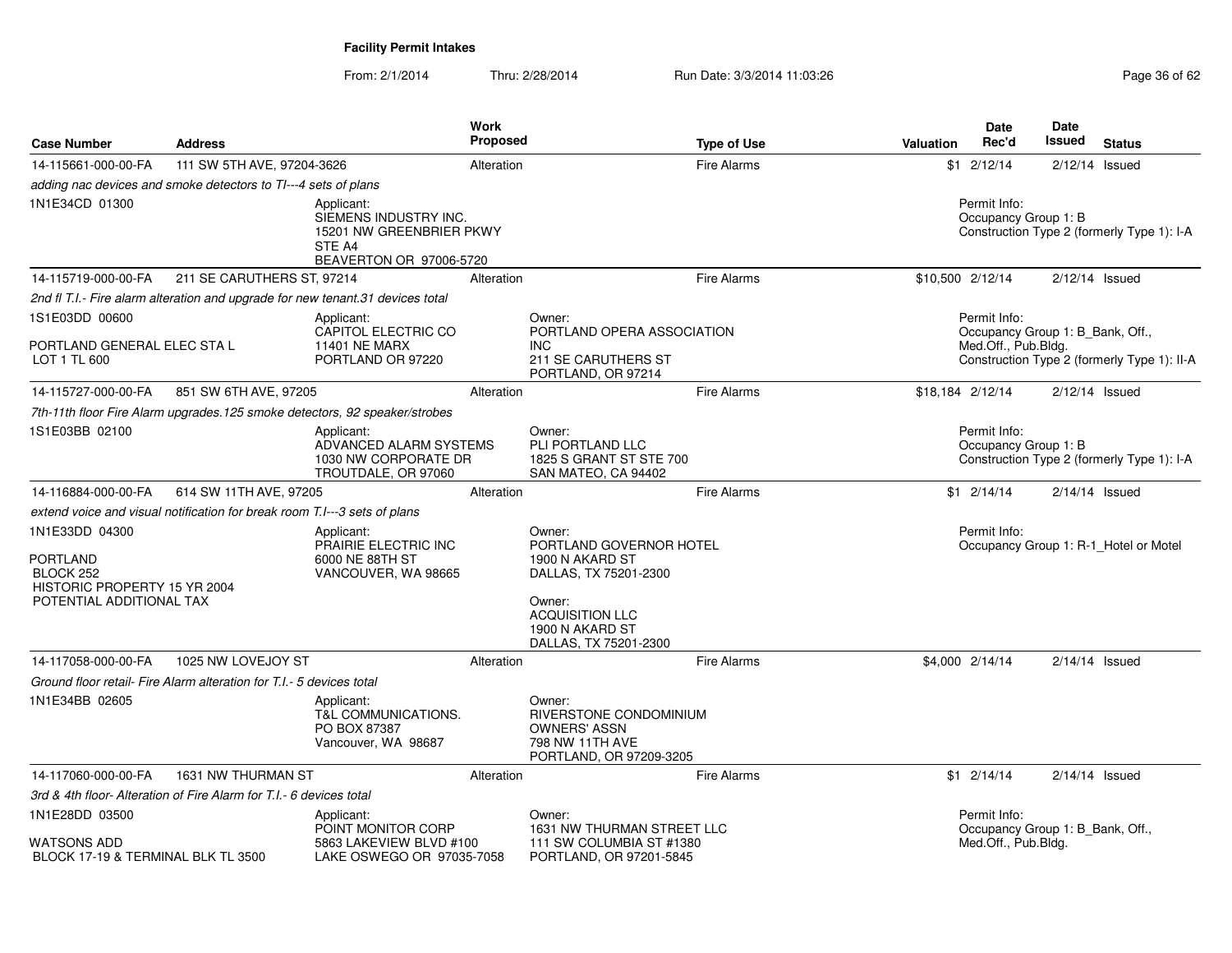|                                                                                                |                                                                                                                      | <b>Work</b><br><b>Proposed</b>                    |                                                                               | Date<br>Rec'd                        | <b>Date</b><br><b>Issued</b>                                                   |
|------------------------------------------------------------------------------------------------|----------------------------------------------------------------------------------------------------------------------|---------------------------------------------------|-------------------------------------------------------------------------------|--------------------------------------|--------------------------------------------------------------------------------|
| <b>Case Number</b>                                                                             | <b>Address</b>                                                                                                       |                                                   | <b>Type of Use</b>                                                            | Valuation                            | <b>Status</b>                                                                  |
| 14-117563-000-00-FA                                                                            | 309 SW 6TH AVE, 97205                                                                                                | Alteration                                        | <b>Fire Alarms</b>                                                            | $$1 \t2/18/14$                       | $2/18/14$ Issued                                                               |
|                                                                                                | add and relocate horn and smoke detectors due to ceiling modifications f0r tenant---4 sets of plans                  |                                                   |                                                                               |                                      |                                                                                |
| 1N1E34CC 03800                                                                                 | Applicant:<br>JOHN SULLIVAN<br><b>ECT</b><br>5263 NE CORRAL CT<br>HILLSBORO, OR 97124                                | Owner:<br><b>BLOCK LLC</b>                        | <b>HISTORIC U S NATIONAL BANK</b><br>115 SW ASH ST #500<br>PORTLAND, OR 97204 | Permit Info:<br>Occupancy Group 1: B | Construction Type 2 (formerly Type 1): I-B                                     |
| 14-117650-000-00-FA                                                                            | 400 SW 6TH AVE, 97204                                                                                                | Alteration                                        | <b>Fire Alarms</b>                                                            | $$1$ 2/18/14                         | $2/18/14$ Issued                                                               |
|                                                                                                | upgrade from conventional top addressable w/ emergency communication---silant night-- IFP-2000 ecs-- 3 sets of plans |                                                   |                                                                               |                                      |                                                                                |
| 1N1E34CC 04000                                                                                 | Applicant:<br>PROTEC INC                                                                                             | Owner:<br>400 SIXTH AVE LLC                       |                                                                               | Permit Info:<br>Occupancy Group 1: B |                                                                                |
| <b>PORTLAND</b><br>LOT 5-8 BLOCK 175                                                           |                                                                                                                      | 720 NE FLANDERS STREET<br>PORTLAND, OR 97232-2763 | 520 SW 6TH AVE #610<br>PORTLAND, OR 97204                                     |                                      | Construction Type 2 (formerly Type 1): II-B                                    |
| 14-118393-000-00-FA                                                                            | 10000 SE MAIN ST, 97216                                                                                              | Alteration                                        | <b>Fire Alarms</b>                                                            | \$4,658 2/19/14                      | $2/19/14$ Issued                                                               |
|                                                                                                | Kitchen- Add notification to Fire Alarm for T.I.- 5 devices total                                                    |                                                   |                                                                               |                                      |                                                                                |
| 1S2E04A 02400                                                                                  | Applicant:<br>STONER ELECTRIC                                                                                        | Owner:                                            | PORTLAND ADVENTIST MEDICAL                                                    | Permit Info:                         | Occupancy Group 1: B_Bank, Off.,                                               |
| <b>EVERGLADE</b><br>LOT 6 TL 2400                                                              | 1904 SE Ochoco St<br>Portland, OR 972222-7315                                                                        |                                                   | 10123 SE MARKET ST<br>PORTLAND, OR 97216-2532                                 | Med.Off., Pub.Bldg.                  | Construction Type 2 (formerly Type 1): I-A                                     |
|                                                                                                |                                                                                                                      | Owner:<br><b>CENTER</b>                           | 10123 SE MARKET ST<br>PORTLAND, OR 97216-2532                                 |                                      |                                                                                |
| 14-118757-000-00-FA                                                                            | 2311 NW NORTHRUP ST, 97210                                                                                           | Alteration                                        | <b>Fire Alarms</b>                                                            | $$1$ 2/20/14                         | 2/21/14 Issued                                                                 |
|                                                                                                | ALARM - PROVIDE NOTIFICATION DEVICES FOR TI                                                                          |                                                   |                                                                               |                                      |                                                                                |
| 1N1E33BB 04200                                                                                 | Applicant:<br><b>LEAR ELECTRIC</b><br>6002 NE 112th Ave<br>Portland, OR                                              | Owner:<br><b>CORPORATION</b><br>PO BOX 3228       | <b>EASTERN WESTERN</b><br>PORTLAND, OR 97208-3228                             | Permit Info:<br>Med.Off., Pub.Bldg.  | Occupancy Group 1: B_Bank, Off.,<br>Construction Type 2 (formerly Type 1): V-B |
| 14-119473-000-00-FA                                                                            | 530 SW 5TH AVE, 97204                                                                                                | Alteration                                        | <b>Fire Alarms</b>                                                            | \$950 2/21/14                        | $2/21/14$ Issued                                                               |
|                                                                                                | Suite #725-Install Fire Evacuation alarms per plans- 3 devices total.                                                |                                                   |                                                                               |                                      |                                                                                |
| 1N1E34CD 09600                                                                                 | Applicant:<br><b>CAPITOL ELECTRIC</b>                                                                                | Owner:                                            | RGOF YEON BUILDING LLC                                                        | Permit Info:                         | Occupancy Group 1: B_Bank, Off.,                                               |
| <b>PORTLAND</b><br>BLOCK 63<br>LOT 5&6<br><b>HISTORIC PROPERTY</b><br>POTENTIAL ADDITIONAL TAX | 11401 NE MARX STREET<br>PORTLAND, OR 97220-                                                                          |                                                   | 551 FIFTH AVE 23RD FLOOR<br>NEW YORK, NY 10176                                | Med.Off., Pub.Bldg.                  |                                                                                |
| 14-119705-000-00-FA                                                                            | 2801 N GANTENBEIN AVE, 97227                                                                                         | Alteration                                        | <b>Fire Alarms</b>                                                            | \$2,950 2/21/14                      | $2/21/14$ Issued                                                               |
| Labor and Delivery- Add 1 heat detector-                                                       |                                                                                                                      |                                                   |                                                                               |                                      |                                                                                |
| 1N1E27AC 01100                                                                                 | Applicant:<br>OREGON ELECTRIC                                                                                        | Owner:                                            | <b>EMANUEL HOSPITAL</b>                                                       | Permit Info:                         | Occupancy Group 1: I-2                                                         |
| <b>ABENDS ADD</b><br>BLOCK 4<br>LOT 1-18 TL 1100                                               | 1709 SE 3RD AV<br>PORTLAND, OR 97214                                                                                 |                                                   | 1919 NW LOVEJOY ST<br>PORTLAND, OR 97209                                      |                                      | Construction Type 2 (formerly Type 1): I-A                                     |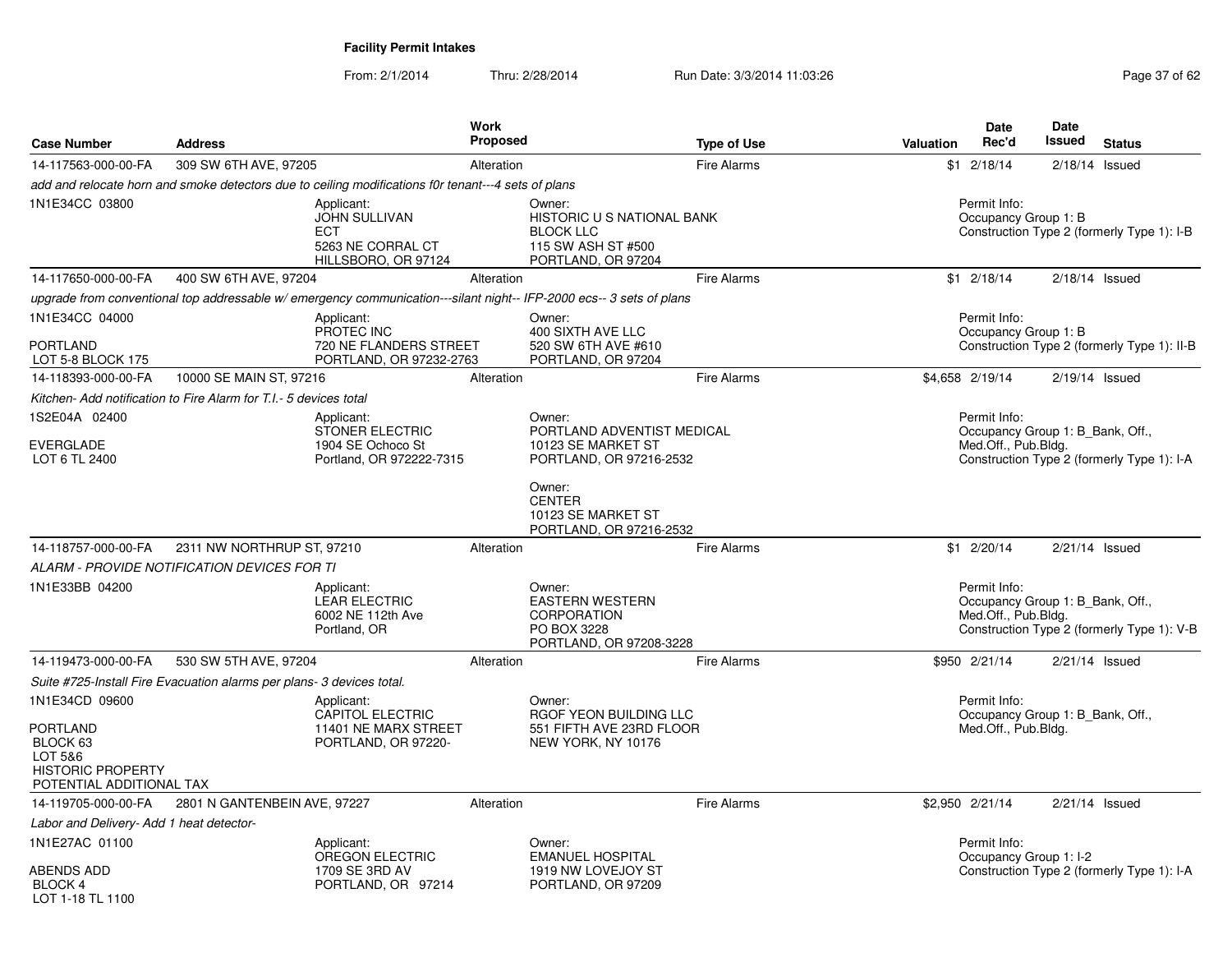| <b>Case Number</b>                                           | <b>Address</b>                          |                                                                                               | <b>Work</b><br><b>Proposed</b> | <b>Type of Use</b>                                                                                                                                                 | Valuation |                                                                         | <b>Date</b><br>Rec'd                 | <b>Date</b><br><b>Issued</b> | <b>Status</b>                              |  |
|--------------------------------------------------------------|-----------------------------------------|-----------------------------------------------------------------------------------------------|--------------------------------|--------------------------------------------------------------------------------------------------------------------------------------------------------------------|-----------|-------------------------------------------------------------------------|--------------------------------------|------------------------------|--------------------------------------------|--|
| 14-120043-000-00-FA                                          | 2525 SW 3RD AVE, 97201                  |                                                                                               | Alteration                     | Fire Alarms                                                                                                                                                        |           |                                                                         | $$1 \t2/24/14$                       | $2/28/14$ Issued             |                                            |  |
|                                                              |                                         | ALARM - ALTERATIONS TO THE EXISTING FIRE ALARM SYSTEM TO SUPPORT TI FOR ROOM 105              |                                |                                                                                                                                                                    |           |                                                                         |                                      |                              |                                            |  |
| 1S1E10BB 01000<br>SOUTH AUDITORIUM ADD<br>BLOCK E EXC S 200' |                                         | Applicant:<br>Gary Hatch<br>DYNALECTRIC CO<br>5805 SW Hood Ave<br>Portland, OR 97239          |                                | Owner:<br>OREGON STATE OF<br>3181 SW SAM JACKSON PARK RD<br>PORTLAND, OR 97239                                                                                     |           | Permit Info:<br>Occupancy Group 1: B_Bank, Off.,<br>Med.Off., Pub.Bldg. |                                      |                              |                                            |  |
| 14-120178-000-00-FA                                          |                                         | 3181 SW SAM JACKSON PARK RD - Bldg OHS, 9 Alteration                                          |                                | <b>Fire Alarms</b>                                                                                                                                                 |           |                                                                         | $$1 \t2/24/14$                       | $2/28/14$ Issued             |                                            |  |
|                                                              | ALARM - ADD SMOKE DETECTOR TO ROOM 3B15 |                                                                                               |                                |                                                                                                                                                                    |           |                                                                         |                                      |                              |                                            |  |
| 1S1E09 00200                                                 |                                         | Applicant:<br>Gary Hatch<br>DYNALECTRIC CO<br>5805 SW Hood Ave<br>Portland, OR 97239          |                                | Owner:<br>OREGON STATE OF<br>3181 SW SAM JACKSON PARK RD<br>PORTLAND, OR 97239                                                                                     |           |                                                                         | Permit Info:                         | Occupancy Group 1: I-2       | Construction Type 2 (formerly Type 1): I-A |  |
| 14-120183-000-00-FA                                          | 3930 SW MACADAM AVE, 97201              |                                                                                               | Alteration                     | <b>Fire Alarms</b>                                                                                                                                                 |           |                                                                         | $$1 \t2/24/14$                       | 2/28/14 Issued               |                                            |  |
|                                                              |                                         | ALARM - STAND ALONE PERMIT TO ADD (1) FIRE ALARM STROBE IN ROOM 0064                          |                                |                                                                                                                                                                    |           |                                                                         |                                      |                              |                                            |  |
| 1S1E10CA 00500                                               |                                         | Applicant:                                                                                    |                                | Owner:                                                                                                                                                             |           |                                                                         | Permit Info:                         |                              |                                            |  |
| <b>CARUTHERS ADD</b><br>BLOCK 175                            |                                         | Gary Hatch<br>DYNALECTRIC CO<br>5805 SW Hood Ave<br>Portland, OR 97239                        |                                | OREGON STATE OF<br>3181 SW SAM JACKSON PARK RD<br>PORTLAND, OR 97239                                                                                               |           |                                                                         |                                      | Occupancy Group 1: S2        | Construction Type 2 (formerly Type 1): V-N |  |
| 14-120196-000-00-FA                                          |                                         | 3310 SW US VETERANS HOSPITAL RD, 97201                                                        | Alteration                     | <b>Fire Alarms</b>                                                                                                                                                 |           |                                                                         | $$1 \t2/24/14$                       | $2/28/14$ Issued             |                                            |  |
|                                                              |                                         |                                                                                               |                                | ALARM - STAND ALONE PERMIT FOR ALTERATIONS TO THE EXISTING FIRE ALARM SYSTEM - ADD STROBE IN ROOM 5186A                                                            |           |                                                                         |                                      |                              |                                            |  |
| 1S1E09 00600                                                 |                                         | Applicant:<br>Gary Hatch<br>DYNALECTRIC CO<br>5805 SW Hood Ave<br>Portland, OR 97239          |                                | Owner:<br>OREGON STATE OF (MEDICAL<br><b>DEPT</b><br>3181 SW SAM JACKSON PARK RD<br>PORTLAND, OR 97239                                                             |           |                                                                         |                                      |                              |                                            |  |
| 14-120989-000-00-FA                                          | 1500 NE IRVING ST, 97232                |                                                                                               | Alteration                     | <b>Fire Alarms</b>                                                                                                                                                 |           |                                                                         | $$1 \t2/26/14$                       | $2/26/14$ Issued             |                                            |  |
|                                                              |                                         | install newada synchronized notification devices in tenant space per plans.---2 sets of plans |                                |                                                                                                                                                                    |           |                                                                         |                                      |                              |                                            |  |
| 1N1E35AC 01200                                               |                                         | Applicant:<br>CAPITOL ELECTRIC CO INC                                                         |                                | Owner:<br>WREH LLOYD PLAZA LLC                                                                                                                                     |           |                                                                         | Permit Info:<br>Occupancy Group 1: B |                              |                                            |  |
| <b>HOLLADAYS ADD</b><br>BLOCK 167&168 TL 1200                |                                         | 11401 NE MARX ST<br>PORTLAND OR 97220-1041                                                    |                                | 600 UNIVERSITY ST #2820<br>SEATTLE, WA 98101                                                                                                                       |           | I-FR                                                                    |                                      |                              | Construction Type 2 (formerly Type 1):     |  |
| 14-121167-000-00-FA                                          | 5208 NE 122ND AVE                       |                                                                                               | Alteration                     | <b>Fire Alarms</b>                                                                                                                                                 |           |                                                                         | $$1 \t2/26/14$                       | $2/28/14$ Issued             |                                            |  |
|                                                              |                                         |                                                                                               |                                | ALARM - INSTALL FIRE ALARM SYSTEM (VOLUNTARY). FULL HORN/STROBE ANNUNCIATION, PULL STATION BY ALL EXITS, CONNECTED TO BUILDING SPRINKLER WATER FLOW FIRE ALARM SYS |           |                                                                         |                                      |                              |                                            |  |
| 1N2E23BB 01300                                               |                                         | Applicant:<br>ADVANCED SECURITY AND FIRE<br>14140 SW LINDA LANE<br>BEAVERTON OR 97006         |                                | Owner:<br>PACIFIC REALTY ASSOCIATES<br>15350 SW SEQUOIA PKWY #300<br>TIGARD, OR 97224-7175                                                                         |           |                                                                         |                                      |                              |                                            |  |
|                                                              |                                         |                                                                                               |                                | Owner:<br><b>LTD PARTNERSHIP</b><br>15350 SW SEQUOIA PKWY #300<br>TIGARD, OR 97224-7175                                                                            |           |                                                                         |                                      |                              |                                            |  |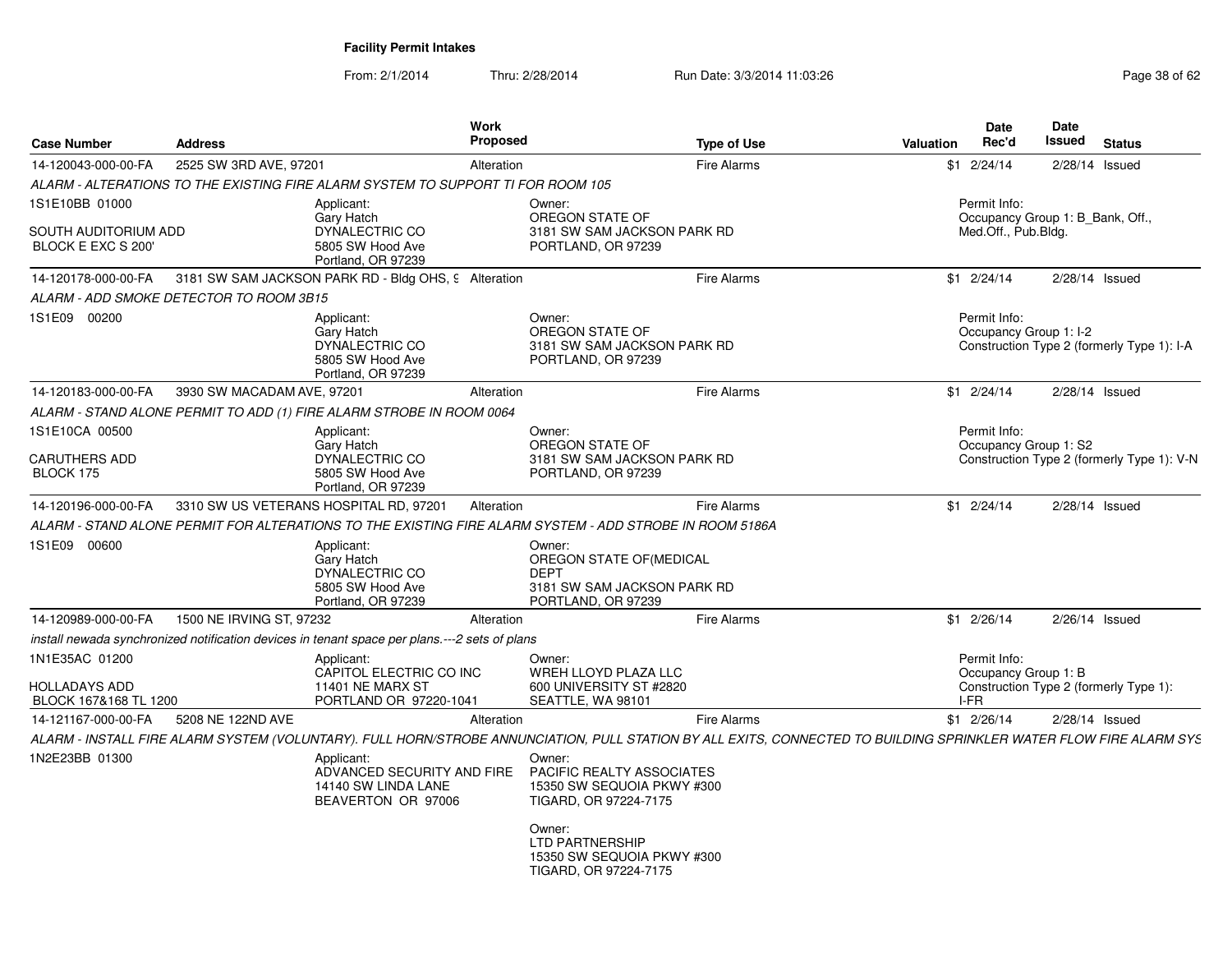| <b>Case Number</b>                                                                | <b>Address</b>                                                                                      | Work<br><b>Proposed</b> |                                                                                              | <b>Type of Use</b>     | Valuation                                   | <b>Date</b><br>Rec'd                                                    | Date<br><b>Issued</b> | <b>Status</b>                               |
|-----------------------------------------------------------------------------------|-----------------------------------------------------------------------------------------------------|-------------------------|----------------------------------------------------------------------------------------------|------------------------|---------------------------------------------|-------------------------------------------------------------------------|-----------------------|---------------------------------------------|
| 14-121914-000-00-FA                                                               | 620 N FREMONT ST, 97227                                                                             | Alteration              |                                                                                              | <b>Fire Alarms</b>     |                                             | $$1 \t2/28/14$                                                          | 2/28/14               | Issued                                      |
|                                                                                   | install new addressable fire alarm system and remove existing system--3 sets of plans               |                         |                                                                                              |                        |                                             |                                                                         |                       |                                             |
| 1N1E27BA 00100                                                                    | Applicant:<br>DC ELECTRIC INC.                                                                      |                         | Owner:<br>SCHOOL DISTRICT NO 1                                                               |                        |                                             |                                                                         |                       |                                             |
| SECTION 27 1N 1E<br>TL 100 3.71 ACRES                                             | DALLAS, OR                                                                                          |                         | PO BOX 3107<br>PORTLAND, OR 97208-3107                                                       |                        |                                             |                                                                         |                       |                                             |
| 14-122162-000-00-FA                                                               | 650 NE HOLLADAY ST, 97232                                                                           | Alteration              |                                                                                              | <b>Fire Alarms</b>     | \$15,000 2/28/14                            |                                                                         | $2/28/14$ Issued      |                                             |
|                                                                                   | Suite #1600- Relocate and add detection and notification for T.I.- 38 devices total                 |                         |                                                                                              |                        |                                             |                                                                         |                       |                                             |
| 1N1E35BC 00400                                                                    | Applicant:                                                                                          |                         | Owner:                                                                                       |                        |                                             |                                                                         |                       |                                             |
| <b>HOLLADAYS ADD</b><br>BLOCK 82<br>$LOT 1-3$<br>INC PT VAC ST LOT 4&5<br>LOT 6-8 | <b>CHRISTENSON ELECTRIC</b><br>111 SW COLUMBIA ST #480<br>PORTLAND, OR 97201                        |                         | 600 HOLLADAY LIMITED<br><b>PARTNERSHIP</b><br>1211 SW 5TH AVE STE 2230<br>PORTLAND, OR 97204 |                        |                                             |                                                                         |                       |                                             |
| 14-122165-000-00-FA                                                               | 5550 SW MACADAM AVE, 97201                                                                          | Alteration              |                                                                                              | <b>Fire Alarms</b>     |                                             | \$3,700 2/28/14                                                         | 2/28/14 Issued        |                                             |
|                                                                                   | Suite #303- Install notification as per plan for T.I.- 13 devices total                             |                         |                                                                                              |                        |                                             |                                                                         |                       |                                             |
| 1S1E15BD 01200                                                                    | Applicant:<br>SAFE TECHNOLOGY GROUP                                                                 |                         | Owner:<br>SRI EIGHT MACADAM LLC                                                              |                        |                                             | Permit Info:<br>Occupancy Group 1: B                                    |                       |                                             |
| SECTION 15 1S 1E<br>TL 1200 1.91 ACRES                                            | 6400 NE HWY 99 G#375<br>VANCOUVER WA 98665                                                          |                         | 235 MONTGOMERY ST 16TH<br><b>FLOOR</b><br>SAN FRANCISCO, CA 94104-3104                       |                        | Construction Type 2 (formerly Type 1): II-A |                                                                         |                       |                                             |
| 14-122170-000-00-FA                                                               | 5100 SW MACADAM AVE, 97201                                                                          | Alteration              |                                                                                              | <b>Fire Alarms</b>     |                                             | \$1,150 2/28/14                                                         | 2/28/14 Issued        |                                             |
|                                                                                   | Suite #250/270- Add and relocate as needed for T.I.- 2 devices total                                |                         |                                                                                              |                        |                                             |                                                                         |                       |                                             |
| 1S1E15BD 00200                                                                    | Applicant:<br>SAFE TECHNOLOGY GROUP                                                                 |                         | Owner:<br>SRI EIGHT RIVERSIDE LLC                                                            |                        |                                             | Permit Info:<br>Occupancy Group 1: B                                    |                       |                                             |
| SECTION 15 1S 1E<br>TRACT TL 200<br><b>ACRES 1.80</b>                             | 6400 NE HWY 99 G#375<br>VANCOUVER WA 98665                                                          |                         | 235 MONTGOMERY ST 14TH FLR<br>SAN FRANCISCO, CA 94104                                        |                        |                                             |                                                                         |                       | Construction Type 2 (formerly Type 1): II-A |
| 14-114053-000-00-FA                                                               | 2 N CENTER COURT ST, 97227                                                                          | Alteration              |                                                                                              | <b>Fire Sprinklers</b> | \$5,000 2/5/14                              |                                                                         | 2/5/14 Final          |                                             |
|                                                                                   | The Blazers Restaurant- relocate and add spriklers for T.I.17 heads total                           |                         |                                                                                              |                        |                                             |                                                                         |                       |                                             |
| 1N1E34AB 01400                                                                    | Applicant:<br><b>EXPRESS FIRE SYSTEMS INC</b><br>1913 41ST ST<br>WASHOUGAL, WA 98671                |                         | Owner:<br>PORTLAND CITY OF (LEASED<br>1 CENTER CT #150<br>PORTLAND, OR 97227                 |                        |                                             | Permit Info:<br>Occupancy Group 1: A-2 Restaurant                       |                       | Construction Type 2 (formerly Type 1): I-B  |
|                                                                                   |                                                                                                     |                         | Owner:<br>PORTLAND ARENA MGMT LLC<br>1 CENTER CT #150<br>PORTLAND, OR 97227                  |                        |                                             |                                                                         |                       |                                             |
| 14-115474-000-00-FA                                                               | 851 SW 6TH AVE, 97205                                                                               | Alteration              |                                                                                              | Fire Sprinklers        |                                             | \$3,500 2/11/14                                                         | 2/11/14 Final         |                                             |
|                                                                                   | 9th floor- Remove exisiting drops and intall new sprinklers for demo to shell space.103 heads total |                         |                                                                                              |                        |                                             |                                                                         |                       |                                             |
| 1S1E03BB 02100                                                                    | Applicant:<br>AFP SYSTEMS<br>19435 SW 129TH AVE<br>TUALATIN, OR 97062                               |                         | Owner:<br>PLI PORTLAND LLC<br>1825 S GRANT ST STE 700<br>SAN MATEO, CA 94402                 |                        |                                             | Permit Info:<br>Occupancy Group 1: B_Bank, Off.,<br>Med.Off., Pub.Bldg. |                       | Construction Type 2 (formerly Type 1): I-A  |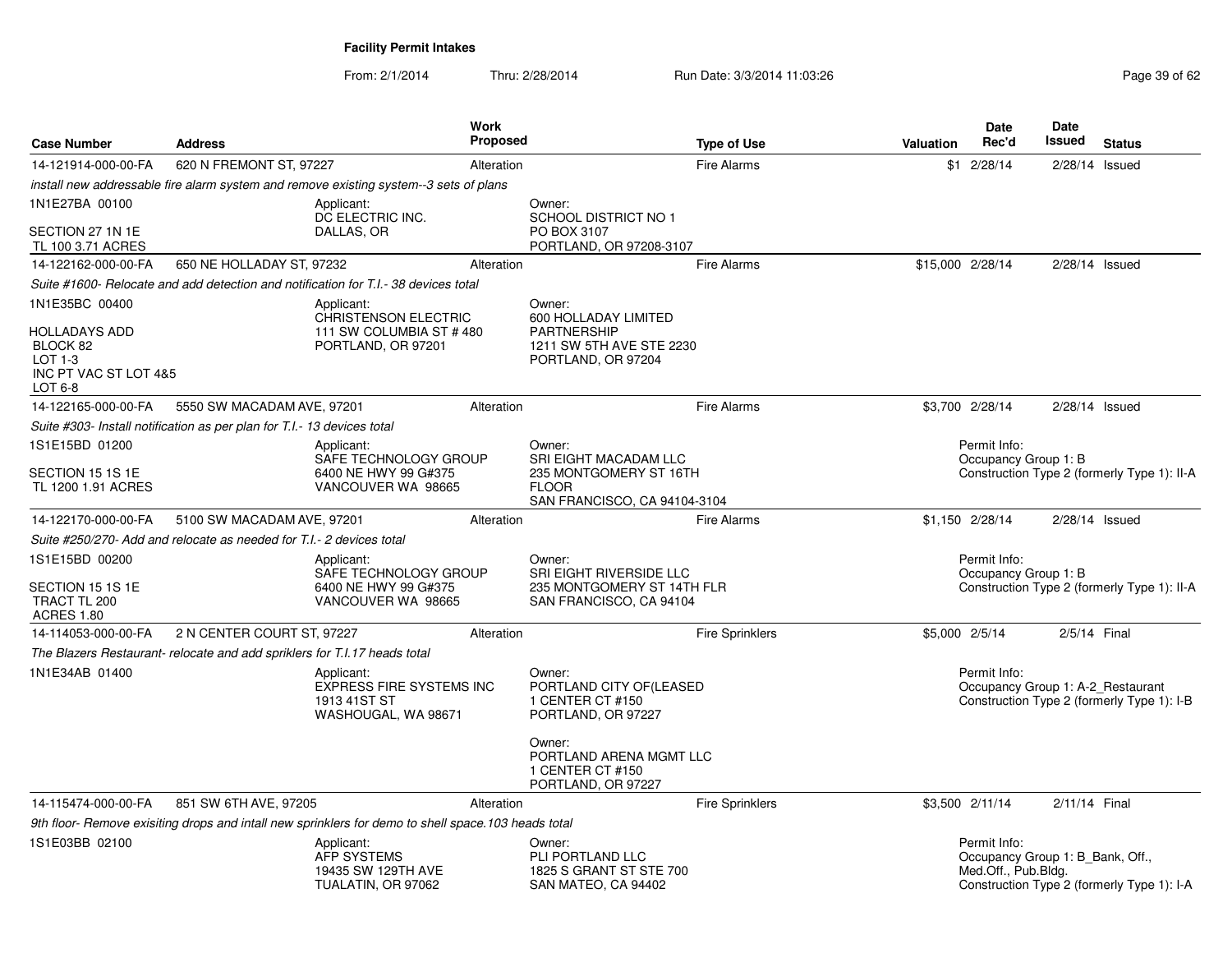| <b>Case Number</b>                                                                                                                                       | <b>Address</b>                                                                        |                                                                                            | Work<br><b>Proposed</b> | <b>Type of Use</b>                                                                                                             | <b>Valuation</b> | Date<br>Rec'd                        | <b>Date</b><br>Issued<br><b>Status</b>     |  |
|----------------------------------------------------------------------------------------------------------------------------------------------------------|---------------------------------------------------------------------------------------|--------------------------------------------------------------------------------------------|-------------------------|--------------------------------------------------------------------------------------------------------------------------------|------------------|--------------------------------------|--------------------------------------------|--|
| 14-115635-000-00-FA                                                                                                                                      | 3201 NW YEON AVE, 97210                                                               |                                                                                            | Alteration              | <b>Fire Sprinklers</b>                                                                                                         |                  | $$1 \t2/12/14$                       | $2/12/14$ Issued                           |  |
| 1N1E29AA 02200                                                                                                                                           | Applicant:<br>WYATT FIRE PROTECTION INC<br>9095 SW BURNHAM ST<br>TIGARD, OR 972236104 |                                                                                            |                         | Owner:<br>PACIFIC REALTY ASSOCIATES<br>15350 SW SEQUOIA PKWY #300<br>TIGARD, OR 97224-7175<br>Owner:<br><b>LTD PARTNERSHIP</b> |                  |                                      |                                            |  |
|                                                                                                                                                          |                                                                                       |                                                                                            |                         | 15350 SW SEQUOIA PKWY #300<br>TIGARD, OR 97224-7175                                                                            |                  |                                      |                                            |  |
| 14-115902-000-00-FA                                                                                                                                      | 3181 SW SAM JACKSON PARK RD, 97201                                                    |                                                                                            | Alteration              | <b>Fire Sprinklers</b>                                                                                                         |                  | $$1 \quad 2/12/14$                   | $2/14/14$ Issued                           |  |
|                                                                                                                                                          |                                                                                       | Upgrade and install new fire sprinkler system throughout entire building. 141 heads total  |                         |                                                                                                                                |                  |                                      |                                            |  |
| 1S1E09 00200<br>SECTION 09 1S 1E<br>TL 200 26.24 ACRES<br>LAND & IMPS SEE R327745 (R991090552)<br>FOR AIRSPACE & IMPS & R327746<br>(R991090555) FOR IMPS |                                                                                       | Applicant:<br><b>BASIC FIRE PROTECTION</b><br>8135 NE MLK Jr Blvd<br>PORTLAND, OR 97211    |                         | Owner:<br>OREGON STATE OF<br>3181 SW SAM JACKSON PARK RD<br>PORTLAND, OR 97239                                                 |                  | Permit Info:<br>Occupancy Group 1: B | Construction Type 2 (formerly Type 1): I-A |  |
| 14-116948-000-00-FA                                                                                                                                      | 319 SW WASHINGTON ST, 97204                                                           |                                                                                            | Alteration              | <b>Fire Sprinklers</b>                                                                                                         |                  | \$3,100 2/14/14                      | $2/14/14$ Issued                           |  |
|                                                                                                                                                          | Suite #614- Revise Fire sprinklers for T.I.- 14 heads total                           |                                                                                            |                         |                                                                                                                                |                  |                                      |                                            |  |
| 1N1E34CD 07800                                                                                                                                           |                                                                                       | Applicant:<br>PATRIOT FIRE PROTECTION<br>4708 NE MINNEHAHA ST<br>VANCOUVER, WA 98661       |                         | Owner:<br>THREE NINETEEN WASHINGTON<br><b>LLC</b><br>PO BOX 416<br>MANCHESTER, VT 05254                                        |                  |                                      |                                            |  |
| 14-116960-000-00-FA                                                                                                                                      | 1120 NW COUCH ST, 97209                                                               |                                                                                            | Alteration              | <b>Fire Sprinklers</b>                                                                                                         |                  | \$2,700 2/14/14                      | $2/14/14$ Issued                           |  |
|                                                                                                                                                          | Madewell Store #294- Modify Fire Sprinklers for T.I.- 17 heads total                  |                                                                                            |                         |                                                                                                                                |                  |                                      |                                            |  |
| 1N1E33DA 04900                                                                                                                                           |                                                                                       | Applicant:<br>PATRIOT FIRE PROTECTION<br>4708 NE MINNEHAHA ST<br>VANCOUVER, WA 98661       |                         | Owner:<br>MEPT BREWERY BLOCK 2 LLC<br>PO BOX 320099<br>ALEXANDRIA, VA 22320-0156                                               |                  | Permit Info:<br>Med.Off., Pub.Bldg.  | Occupancy Group 1: B Bank, Off.,           |  |
| 14-117054-000-00-FA                                                                                                                                      | 2055 NW SAVIER ST, 97209                                                              |                                                                                            | Alteration              | <b>Fire Sprinklers</b>                                                                                                         |                  | $$1$ 2/14/14                         | 2/14/14 Final                              |  |
| Relocate 1 sprinkler for T.I.                                                                                                                            |                                                                                       |                                                                                            |                         |                                                                                                                                |                  |                                      |                                            |  |
| 1N1E28CD 02300                                                                                                                                           |                                                                                       | Applicant:<br>SOUND FIRE                                                                   |                         | Owner:<br>CON-WAY PROPERTIES INC                                                                                               |                  |                                      |                                            |  |
| <b>COUCHS ADD</b><br>BLOCK 293 TL 2300<br>LAND & IMPS SEE R529517 (R180230571)<br>FOR OTHER IMPS                                                         |                                                                                       | 10756 SE HWY 212<br>CLACKAMAS, OR 97015                                                    |                         | PO BOX 4138<br>PORTLAND, OR 97208-4138                                                                                         |                  |                                      |                                            |  |
| 14-117542-000-00-FA                                                                                                                                      | 111 SW 5TH AVE, 97204-3626                                                            |                                                                                            | Alteration              | <b>Fire Sprinklers</b>                                                                                                         |                  | $$1 \t2/18/14$                       | $2/18/14$ Issued                           |  |
|                                                                                                                                                          | preaction panel for preaction system--3 sets of plans                                 |                                                                                            |                         |                                                                                                                                |                  |                                      |                                            |  |
| 1N1E34CD 01300                                                                                                                                           |                                                                                       | Applicant:<br>Fire Systems West<br>600 SE Maritime Ave<br>Suite 300<br>Vancouver, WA 98661 |                         |                                                                                                                                |                  | Permit Info:<br>Occupancy Group 1: B | Construction Type 2 (formerly Type 1): I-A |  |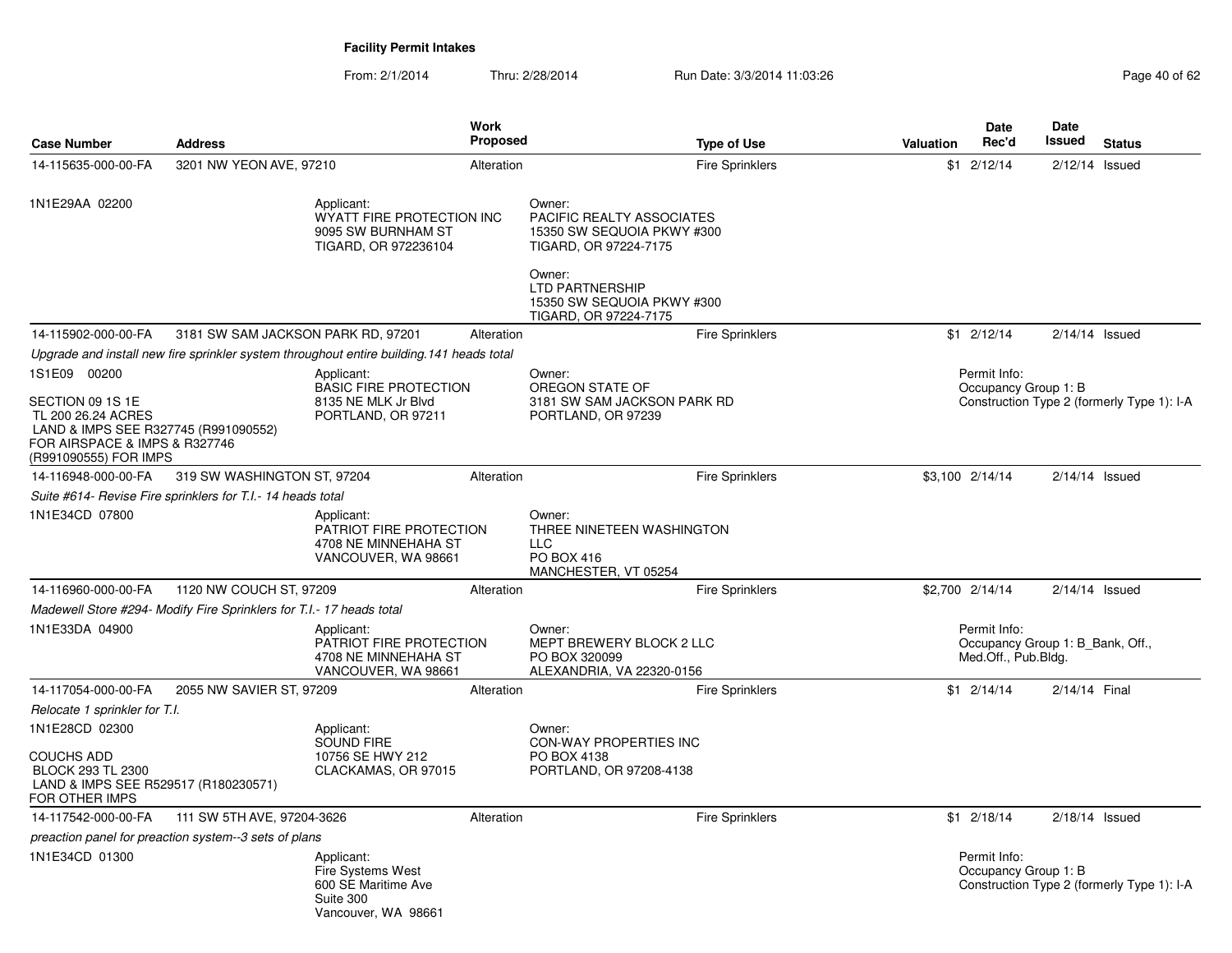| <b>Case Number</b>                                        | <b>Address</b>                                                        |                                                                                         | Work<br>Proposed |                                                                                    | <b>Type of Use</b>     | Valuation | Date<br>Rec'd                          | Date<br>Issued   | <b>Status</b>                               |
|-----------------------------------------------------------|-----------------------------------------------------------------------|-----------------------------------------------------------------------------------------|------------------|------------------------------------------------------------------------------------|------------------------|-----------|----------------------------------------|------------------|---------------------------------------------|
| 14-118257-000-00-FA                                       | 1410 SW MORRISON ST, 97205                                            |                                                                                         | Alteration       |                                                                                    | <b>Fire Sprinklers</b> |           | $$1 \t2/19/14$                         | 2/19/14 Final    |                                             |
| 3 new added heads---3 sets of plans                       |                                                                       |                                                                                         |                  |                                                                                    |                        |           |                                        |                  |                                             |
| 1N1E33DD 07400                                            |                                                                       | Applicant:<br>VANPORT FIRE SPRINKLERS INC                                               |                  | Owner:<br>WESTON INVESTMENT CO LLC                                                 |                        |           | Permit Info:<br>Occupancy Group 1: B   |                  |                                             |
| <b>PORTLAND</b><br>BLOCK 310<br>LOT 1&2<br>N 40' OF LOT 3 |                                                                       | 6101 NE 127TH AVE<br>VANCOUVER, WA 98682                                                |                  | 2154 NE BROADWAY RM 200<br>PORTLAND, OR 97232-1590                                 |                        |           |                                        |                  | Construction Type 2 (formerly Type 1): I-B  |
| 14-118270-000-00-FA                                       | 1 SW COLUMBIA ST, 97201                                               |                                                                                         | Alteration       |                                                                                    | Fire Sprinklers        |           | $$1 \t2/19/14$                         | $2/19/14$ Issued |                                             |
|                                                           | relocate 1 sprinkler head and plug 3 heads---3 sets of plans          |                                                                                         |                  |                                                                                    |                        |           |                                        |                  |                                             |
| 1S1E03BD 01800                                            |                                                                       | Applicant:<br>MCKINSTRY CO                                                              |                  | Owner:<br><b>UMPQUA PLAZA LLC</b>                                                  |                        |           | Permit Info:<br>Occupancy Group 1: B   |                  |                                             |
| <b>PORTLAND</b><br>BLOCK 114<br>$LOT 1-8$                 |                                                                       | 16790 NE MASON ST. STE 100<br>PORTLAND, OR 97230                                        |                  | 555 CALIFORNIA ST 49TH FL<br>SAN FRANCISCO, CA 94104                               |                        |           |                                        |                  | Construction Type 2 (formerly Type 1): I-B  |
| 14-118383-000-00-FA                                       | 5550 SW MACADAM AVE, 97201                                            |                                                                                         | Alteration       |                                                                                    | Fire Sprinklers        |           | $$1$ 2/19/14                           |                  | 2/19/14 Under Inspection                    |
|                                                           | Suite #303- add and relocate Fire Sprinklers for T.I.- 11 heads total |                                                                                         |                  |                                                                                    |                        |           |                                        |                  |                                             |
| 1S1E15BD 01200                                            |                                                                       | Applicant:<br>MCKINSTRY CO                                                              |                  | Owner:<br>SRI EIGHT MACADAM LLC                                                    |                        |           | Permit Info:<br>Occupancy Group 1: B   |                  |                                             |
| SECTION 15 1S 1E<br>TL 1200 1.91 ACRES                    |                                                                       | 16790 NE MASON ST. STE 100<br>PORTLAND, OR 97230                                        |                  | 235 MONTGOMERY ST 16TH<br><b>FLOOR</b><br>SAN FRANCISCO, CA 94104-3104             |                        |           |                                        |                  | Construction Type 2 (formerly Type 1): II-A |
| 14-118761-000-00-FA                                       | 2801 N GANTENBEIN AVE, 97227                                          |                                                                                         | Alteration       |                                                                                    | Fire Sprinklers        |           | $$1 \t2/20/14$                         |                  | $2/21/14$ Issued                            |
|                                                           |                                                                       | SPRINKLER- RELOCATE (4) EXISTING SPRINKLERS FOR NEW FLOOR PLAN                          |                  |                                                                                    |                        |           |                                        |                  |                                             |
| 1N1E27AC 01100                                            |                                                                       | Applicant:<br><b>BASIC FIRE PROTECTION</b>                                              |                  | Owner:<br><b>EMANUEL HOSPITAL</b>                                                  |                        |           | Permit Info:<br>Occupancy Group 1: I-2 |                  |                                             |
| <b>ABENDS ADD</b><br><b>BLOCK 4</b><br>LOT 1-18 TL 1100   |                                                                       | 8135 N.E. MLK JR. BLVD<br>PORTLAND, OR 97211                                            |                  | 1919 NW LOVEJOY ST<br>PORTLAND, OR 97209                                           |                        |           |                                        |                  | Construction Type 2 (formerly Type 1): I-A  |
| 14-118778-000-00-FA                                       | 720 SW WASHINGTON ST, 97205                                           |                                                                                         | Alteration       |                                                                                    | <b>Fire Sprinklers</b> |           | $$1 \t2/20/14$                         |                  | $2/21/14$ Issued                            |
|                                                           | SPRINKLER - RELOCATE (7) SSP AND ADD (3) NEW SSP FOR TI               |                                                                                         |                  |                                                                                    |                        |           |                                        |                  |                                             |
| 1N1E34CC 06600                                            |                                                                       | Applicant:<br><b>BASIC FIRE PROTECTION</b>                                              |                  | Owner:<br><b>GPO MORGAN LLC</b>                                                    |                        |           |                                        |                  |                                             |
| <b>PORTLAND</b><br>BLOCK 213<br>LOT 1&2&7&8               |                                                                       | 8135 NE MARTIN LUTHER KING JR 522 SW 5TH AVE #1105<br><b>BLVD</b><br>PORTLAND, OR 97211 |                  | PORTLAND, OR 97204                                                                 |                        |           |                                        |                  |                                             |
| 14-119068-000-00-FA                                       | 1 SW COLUMBIA ST, 97201                                               |                                                                                         | Alteration       |                                                                                    | <b>Fire Sprinklers</b> |           | $$1 \t2/20/14$                         |                  | $2/21/14$ Issued                            |
| SPRINKLER - RELOCATE (1) SSP FOR TI                       |                                                                       |                                                                                         |                  |                                                                                    |                        |           |                                        |                  |                                             |
| 1S1E03BD 01800                                            |                                                                       | Applicant:<br><b>BASIC FIRE PROTECTION</b>                                              |                  | Owner:<br><b>UMPQUA PLAZA LLC</b>                                                  |                        |           | Permit Info:<br>Occupancy Group 1: B   |                  |                                             |
| <b>PORTLAND</b><br>BLOCK 114<br>LOT 1-8                   |                                                                       | <b>BLVD</b><br>PORTLAND, OR 97211                                                       |                  | 8135 NE MARTIN LUTHER KING JR 555 CALIFORNIA ST 49TH FL<br>SAN FRANCISCO, CA 94104 |                        |           |                                        |                  | Construction Type 2 (formerly Type 1): I-B  |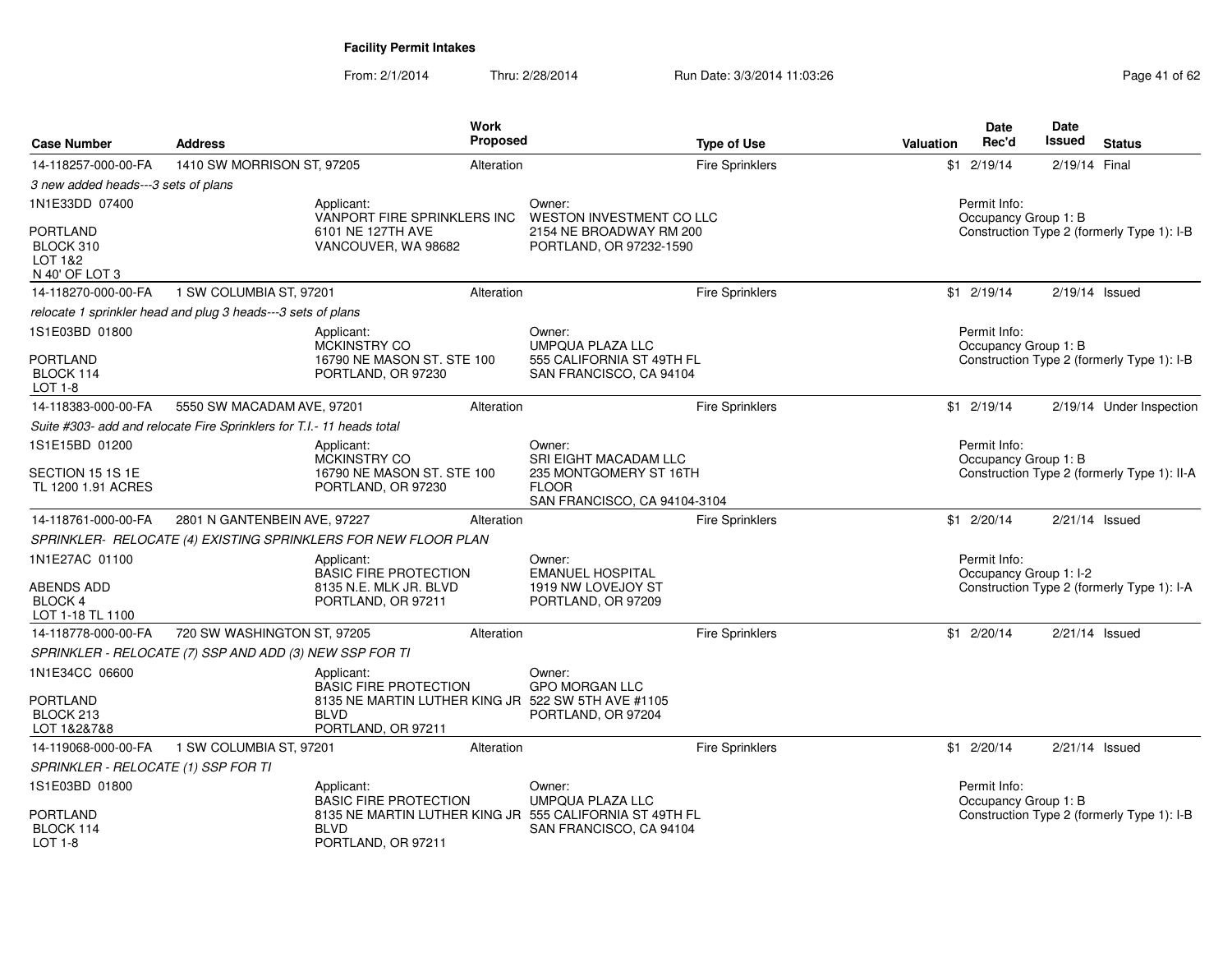| <b>Case Number</b>                                                                                  | <b>Address</b>                     |                                                                                                           | Work<br>Proposed |                                                                                                                                                               | <b>Type of Use</b>                                                                                                                                                 | <b>Valuation</b> | Date<br>Rec'd                                                           | <b>Date</b><br><b>Issued</b> | <b>Status</b>                               |
|-----------------------------------------------------------------------------------------------------|------------------------------------|-----------------------------------------------------------------------------------------------------------|------------------|---------------------------------------------------------------------------------------------------------------------------------------------------------------|--------------------------------------------------------------------------------------------------------------------------------------------------------------------|------------------|-------------------------------------------------------------------------|------------------------------|---------------------------------------------|
| 14-119952-000-00-FA                                                                                 | 3171 SW SAM JACKSON PARK RD, 97201 |                                                                                                           | Alteration       |                                                                                                                                                               | <b>Fire Sprinklers</b>                                                                                                                                             |                  | $$1 \t2/24/14$                                                          | $2/28/14$ Issued             |                                             |
|                                                                                                     |                                    | SPRINKLER - STORAGE ROOM 1600, ADD (7) MISSING UPRIGHT FIRE SPRINKLER PROTECTION                          |                  |                                                                                                                                                               |                                                                                                                                                                    |                  |                                                                         |                              |                                             |
| 1S1E09 00500<br>SECTION 09 1S 1E<br>TL 500 7.41 ACRES                                               |                                    | Applicant:<br><b>BASIC FIRE PROTECTION</b><br>8135 N.E. MLK JR. BLVD<br>PORTLAND, OR 97211                |                  | Owner:<br>OREGON STATE OF<br>3181 SW SAM JACKSON PARK RD<br>PORTLAND, OR 97239                                                                                |                                                                                                                                                                    |                  |                                                                         |                              |                                             |
| 14-120999-000-00-FA                                                                                 | 614 SW 11TH AVE, 97205             |                                                                                                           | Alteration       |                                                                                                                                                               | <b>Fire Sprinklers</b>                                                                                                                                             |                  | $$1 \t2/26/14$                                                          | $2/26/14$ Issued             |                                             |
| install 3 new fire sprinklker heads and pipe a new supply--- 3 sets of plans                        |                                    |                                                                                                           |                  |                                                                                                                                                               |                                                                                                                                                                    |                  |                                                                         |                              |                                             |
| 1N1E33DD 04300<br>PORTLAND<br>BLOCK 252<br>HISTORIC PROPERTY 15 YR 2004<br>POTENTIAL ADDITIONAL TAX |                                    | Applicant:<br>MCKINSTRY CO<br>16790 NE MASON ST. STE 100<br>PORTLAND, OR 97230                            |                  | Owner:<br>PORTLAND GOVERNOR HOTEL<br>1900 N AKARD ST<br>DALLAS, TX 75201-2300<br>Owner:<br><b>ACQUISITION LLC</b><br>1900 N AKARD ST<br>DALLAS, TX 75201-2300 |                                                                                                                                                                    |                  | Permit Info:                                                            |                              | Occupancy Group 1: R-1 Hotel or Motel       |
| 14-121009-000-00-FA                                                                                 | 919 NE 19TH AVE, 97232             |                                                                                                           | Alteration       |                                                                                                                                                               | <b>Fire Sprinklers</b>                                                                                                                                             |                  | $$1 \t2/26/14$                                                          | $2/26/14$ Issued             |                                             |
|                                                                                                     |                                    |                                                                                                           |                  |                                                                                                                                                               | 34 cut head drops, 12 heads relocated, 2 plug off heads, 15 added sprinkler heads with mech. tee, and 8 added sprinkler heads to existing plugs.---2 sets of plans |                  |                                                                         |                              |                                             |
| 1N1E35AC 00100<br>SULLIVANS ADD<br><b>BLOCK 36 TL 100</b>                                           |                                    | Applicant:<br>VANPORT FIRE SPRINKLERS INC<br>6101 NE 127TH AVE<br>VANCOUVER, WA 98682                     |                  | Owner:<br>WESTON INVESTMENT CO LLC<br>2154 NE BROADWAY RM 200<br>PORTLAND, OR 97232-1590                                                                      |                                                                                                                                                                    |                  | Permit Info:<br>Occupancy Group 1: B                                    |                              | Construction Type 2 (formerly Type 1): II-A |
| 14-121029-000-00-FA                                                                                 | 26 SW SALMON ST, 97204             |                                                                                                           | Alteration       |                                                                                                                                                               | <b>Fire Sprinklers</b>                                                                                                                                             |                  | $$1 \t2/26/14$                                                          | $2/26/14$ Issued             |                                             |
| add/relocate as needed for tenate improvement.---3 sets of plans                                    |                                    |                                                                                                           |                  |                                                                                                                                                               |                                                                                                                                                                    |                  |                                                                         |                              |                                             |
| 1S1E03BD 00200<br><b>PORTLAND</b><br>BLOCK 6<br>LOT 1-8                                             |                                    | Applicant:<br>VIKING AUTOMATIC SPRINKLER<br><b>COMPANY</b><br>3245 NW FRONT AVE<br>PORTLAND, OR 972101580 |                  | Owner:<br><b>IEH PORTLAND LLC</b><br>121 SW SALMON ST<br>PORTLAND, OR 97204-2901                                                                              |                                                                                                                                                                    |                  |                                                                         |                              |                                             |
| 14-121563-000-00-FA                                                                                 | 555 SW OAK ST                      |                                                                                                           | Alteration       |                                                                                                                                                               | <b>Fire Sprinklers</b>                                                                                                                                             |                  | \$1 2/27/14                                                             | $2/27/14$ Issued             |                                             |
| add, relocate and plug sprinklers for new addition---2 seta of plans                                |                                    |                                                                                                           |                  |                                                                                                                                                               |                                                                                                                                                                    |                  |                                                                         |                              |                                             |
| 1N1E34CD 80000<br>ONE ELEVEN TOWER CONDOMINIUM<br><b>GENERAL COMMON ELEMENTS</b>                    |                                    | Applicant:<br><b>MCKINSTRY CO</b><br>16790 NE MASON ST. STE 100<br>PORTLAND, OR 97230                     |                  | Owner:<br>ASSOCIATION OF UNIT OWNERS<br>OF<br>ONE ELEVEN TOWER<br>CONDOMINIUM 111 SW 5TH<br>PORTLAND, OR 97204                                                |                                                                                                                                                                    |                  | Permit Info:<br>Occupancy Group 1: B_Bank, Off.,<br>Med.Off., Pub.Bldg. |                              |                                             |
| 14-121582-000-00-FA                                                                                 | 555 SW OAK ST                      |                                                                                                           | Alteration       |                                                                                                                                                               | <b>Fire Sprinklers</b>                                                                                                                                             |                  | $$1 \t2/27/14$                                                          | 2/27/14 Issued               |                                             |
| add relocate or plug sprinkler heads for new wall layout---2 sets of plans                          |                                    |                                                                                                           |                  |                                                                                                                                                               |                                                                                                                                                                    |                  |                                                                         |                              |                                             |
| 1N1E34CD 80000<br>ONE ELEVEN TOWER CONDOMINIUM<br><b>GENERAL COMMON ELEMENTS</b>                    |                                    | Applicant:<br><b>MCKINSTRY CO</b><br>16790 NE MASON ST. STE 100<br>PORTLAND, OR 97230                     |                  | Owner:<br>ASSOCIATION OF UNIT OWNERS<br>OF<br>ONE ELEVEN TOWER<br>CONDOMINIUM 111 SW 5TH<br>PORTLAND, OR 97204                                                |                                                                                                                                                                    |                  |                                                                         |                              |                                             |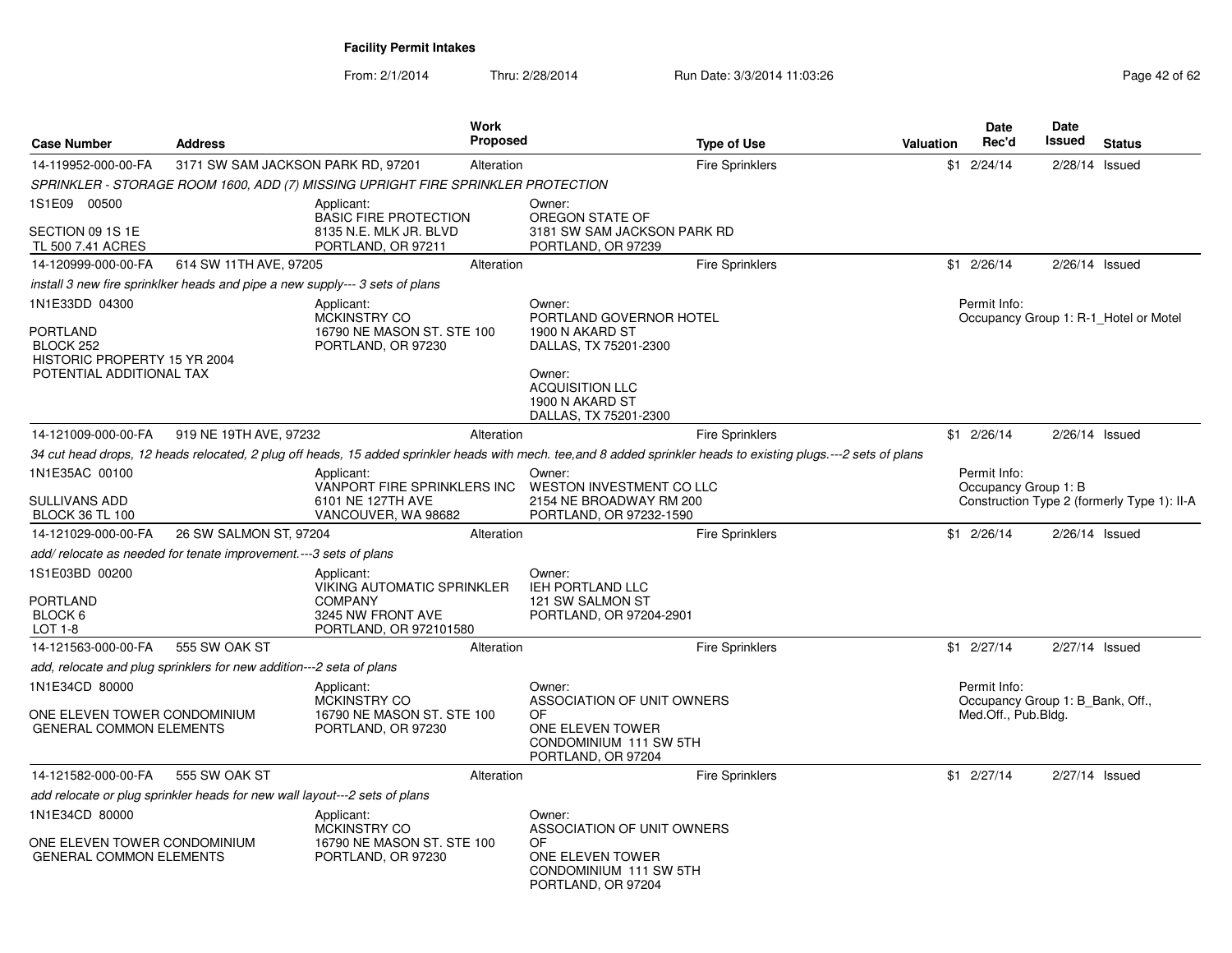| <b>Case Number</b>                                                                       | <b>Address</b>                                                       |                                                                                                | <b>Work</b><br><b>Proposed</b> |                                                                                                                                       | <b>Type of Use</b>                                                                                                                                                                                     | <b>Valuation</b> | <b>Date</b><br>Rec'd                                                    | <b>Date</b><br>Issued | <b>Status</b>                                |
|------------------------------------------------------------------------------------------|----------------------------------------------------------------------|------------------------------------------------------------------------------------------------|--------------------------------|---------------------------------------------------------------------------------------------------------------------------------------|--------------------------------------------------------------------------------------------------------------------------------------------------------------------------------------------------------|------------------|-------------------------------------------------------------------------|-----------------------|----------------------------------------------|
| 14-122146-000-00-FA                                                                      | 1 N CENTER COURT ST, 97227                                           |                                                                                                | Alteration                     |                                                                                                                                       | <b>Fire Sprinklers</b>                                                                                                                                                                                 |                  | \$1,040 2/28/14                                                         |                       | 2/28/14 Issued                               |
|                                                                                          |                                                                      | Moda Center Marketing-Suite #101- Relocate, add and plug heads as needed for T.I.5 heads total |                                |                                                                                                                                       |                                                                                                                                                                                                        |                  |                                                                         |                       |                                              |
| 1N1E34AB 00700                                                                           |                                                                      | Applicant:<br><b>EXPRESS FIRE SYSTEMS INC</b><br>1913 41ST ST<br>WASHOUGAL, WA 98671           |                                | Owner:<br>PORTLAND CITY OF (LEASED<br>1 CENTER CT #150<br>PORTLAND, OR 97227<br>Owner:<br>PORTLAND ARENA MGMT LLC<br>1 CENTER CT #150 |                                                                                                                                                                                                        |                  |                                                                         |                       |                                              |
| 14-122155-000-00-FA                                                                      | 2311 NW NORTHRUP ST, 97210                                           |                                                                                                | Alteration                     | PORTLAND, OR 97227                                                                                                                    | <b>Fire Sprinklers</b>                                                                                                                                                                                 |                  | \$785 2/28/14                                                           |                       | 2/28/14 Under Inspection                     |
|                                                                                          | Suite #101- Add and Relocate heads as needed for T.I.- 3 heads total |                                                                                                |                                |                                                                                                                                       |                                                                                                                                                                                                        |                  |                                                                         |                       |                                              |
| 1N1E33BB 04200                                                                           |                                                                      | Applicant:<br><b>EXPRESS FIRE SYSTEMS INC</b><br>1913 41ST ST<br>WASHOUGAL, WA 98671           |                                | Owner:<br><b>EASTERN WESTERN</b><br><b>CORPORATION</b><br>PO BOX 3228<br>PORTLAND, OR 97208-3228                                      |                                                                                                                                                                                                        |                  | Permit Info:<br>Occupancy Group 1: B Bank, Off.,<br>Med.Off., Pub.Bldg. |                       | Construction Type 2 (formerly Type 1): V-B   |
| 14-122176-000-00-FA                                                                      | 2545 SW TERWILLIGER BLVD, 97201                                      |                                                                                                | Alteration                     |                                                                                                                                       | <b>Fire Sprinklers</b>                                                                                                                                                                                 |                  | \$1,950 2/28/14                                                         |                       | $2/28/14$ Issued                             |
|                                                                                          | Room #710- Relocate sprinklers for T.I.- 14 heads total              |                                                                                                |                                |                                                                                                                                       |                                                                                                                                                                                                        |                  |                                                                         |                       |                                              |
| 1S1E09AA 00200<br>SECTION 09 1S 1E<br>TL 200 3.09 ACRES                                  |                                                                      | Applicant:<br><b>RISER FIRE PROTECTION LLC</b><br>PO BOX 2319<br>BATTLE GROUND WA 98604        |                                | Owner:<br>TERWILLIGER PLAZA INC<br>2545 SW TERWILLIGER BLVD<br>PORTLAND, OR 97201-6302                                                |                                                                                                                                                                                                        |                  | Permit Info:<br>Occupancy Group 1: R1                                   |                       | Construction Type 2 (formerly Type 1): I-A   |
| 14-122180-000-00-FA                                                                      | 101 SW MAIN ST, 97204                                                |                                                                                                | Alteration                     |                                                                                                                                       | Fire Sprinklers                                                                                                                                                                                        |                  | \$2,176 2/28/14                                                         |                       | $2/28/14$ Issued                             |
|                                                                                          | Suite #1010- Relocate sprinklers for T.I.- 7 heads total             |                                                                                                |                                |                                                                                                                                       |                                                                                                                                                                                                        |                  |                                                                         |                       |                                              |
| 1S1E03BD 00300<br><b>PORTLAND</b><br>BLOCK 11<br><b>LOT 1-4</b><br>LOT 5-8 EXC PT IN STS |                                                                      | Applicant:<br>FIRE SYSTEMS WEST<br>600 SE MARITIME AVE #300<br>VANCOUVER, WA 98661             |                                | Owner:<br><b>KBSH ONE MAIN PLACE LLC</b><br>121 SW MORRISON ST #200<br>PORTLAND, OR 97204                                             |                                                                                                                                                                                                        |                  | Permit Info:<br>Occupancy Group 1: B_Bank, Off.,<br>Med.Off., Pub.Bldg. |                       |                                              |
| 14-117520-000-00-FA                                                                      | 1621 SW 1ST AVE, 97201                                               |                                                                                                | Alteration                     |                                                                                                                                       | <b>Fixed Extinguishing Systems</b>                                                                                                                                                                     |                  | $$1 \t2/18/14$                                                          |                       | $2/18/14$ Issued                             |
|                                                                                          |                                                                      |                                                                                                |                                |                                                                                                                                       | install Novec clean agent in server room 615W/ coverage above T-bar, in room and below 1" raised floor. Addressable detection and controls and air sampling for return air on 2 CRAC---3 sets of plans |                  |                                                                         |                       |                                              |
| 1S1E03CB 00700                                                                           |                                                                      | Applicant:<br>SUPPRESSION SYSTEMS INC<br>4417 PACIFIC HWY EAST<br>TACOMA, WA 98424             |                                |                                                                                                                                       |                                                                                                                                                                                                        |                  | Permit Info:<br>Occupancy Group 1: B                                    |                       | Construction Type 2 (formerly Type 1): I-B   |
| 14-121041-000-00-FA                                                                      | 3050 SE DIVISION ST, 97202                                           |                                                                                                | Alteration                     |                                                                                                                                       | <b>Fixed Extinguishing Systems</b>                                                                                                                                                                     |                  | \$1,300 2/26/14                                                         |                       | $2/26/14$ Issued                             |
|                                                                                          |                                                                      | new installation of UL-300 Ansul R-102 fire suppression system---3 sets of plans               |                                |                                                                                                                                       |                                                                                                                                                                                                        |                  |                                                                         |                       |                                              |
| 1S1E12BA 06000<br><b>EAST PORTLAND HTS</b>                                               |                                                                      | Applicant:<br>METRO SAFETY AND FIRE INC.<br>14324 SE STARK                                     |                                | Owner:<br><b>ADG IIIA LLC</b><br>2314 NW SAVIER ST                                                                                    |                                                                                                                                                                                                        |                  | Permit Info:<br>Occupancy Group 1: B_Bank, Off.,<br>Med.Off., Pub.Bldg. |                       |                                              |
| BLOCK 6<br>LOT 1-4                                                                       |                                                                      | PORTLAND OR 97233                                                                              |                                | PORTLAND, OR 97210-2514                                                                                                               |                                                                                                                                                                                                        |                  |                                                                         |                       | Construction Type 2 (formerly Type 1): III-B |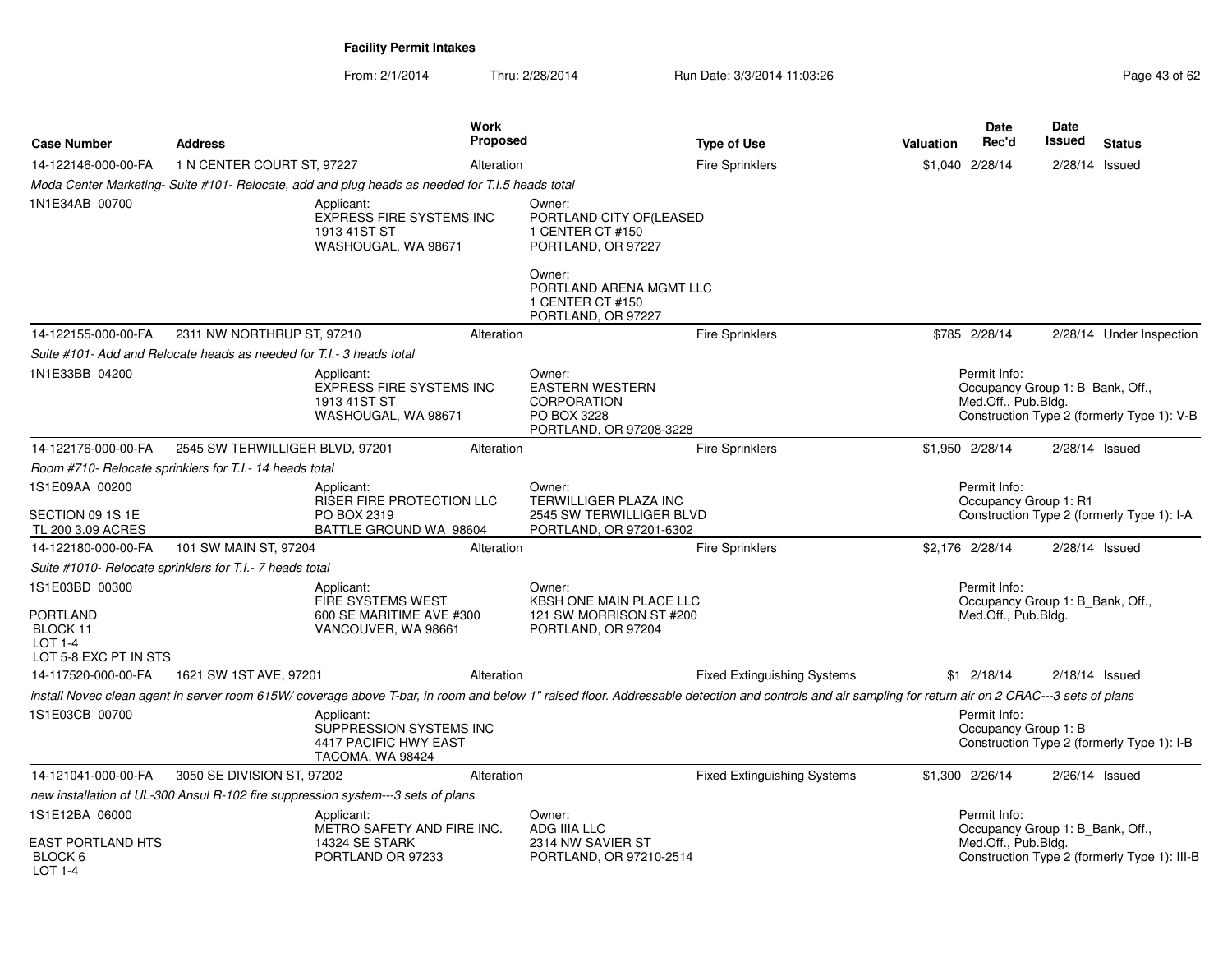| <b>Case Number</b>                                                                                                                    | <b>Address</b>                                        |                                                                                                             | <b>Work</b><br><b>Proposed</b> |                                                                                                                     | <b>Type of Use</b> |                                                                                                                        | Valuation | <b>Date</b><br>Rec'd                                                    | <b>Date</b><br>Issued | <b>Status</b>                                                                   |
|---------------------------------------------------------------------------------------------------------------------------------------|-------------------------------------------------------|-------------------------------------------------------------------------------------------------------------|--------------------------------|---------------------------------------------------------------------------------------------------------------------|--------------------|------------------------------------------------------------------------------------------------------------------------|-----------|-------------------------------------------------------------------------|-----------------------|---------------------------------------------------------------------------------|
| 14-122195-000-00-FA                                                                                                                   | 2 N CENTER COURT ST, 97227                            |                                                                                                             | Alteration                     |                                                                                                                     |                    | <b>Fixed Extinguishing Systems</b>                                                                                     |           | \$2,465 2/28/14                                                         | 2/28/14 Final         |                                                                                 |
| Add fixed system to rolling cart-                                                                                                     |                                                       |                                                                                                             |                                |                                                                                                                     |                    |                                                                                                                        |           |                                                                         |                       |                                                                                 |
| 1N1E34AB 01400                                                                                                                        |                                                       | Applicant:<br><b>METRO FIRE SAFETY</b>                                                                      |                                | Owner:<br>PORTLAND CITY OF(LEASED<br>1 CENTER CT #150<br>PORTLAND, OR 97227<br>Owner:                               |                    |                                                                                                                        |           | Permit Info:                                                            |                       | Occupancy Group 1: A-2 Restaurant<br>Construction Type 2 (formerly Type 1): I-B |
|                                                                                                                                       |                                                       |                                                                                                             |                                | PORTLAND ARENA MGMT LLC<br>1 CENTER CT #150<br>PORTLAND, OR 97227                                                   |                    |                                                                                                                        |           |                                                                         |                       |                                                                                 |
| 13-209348-REV-01-FA                                                                                                                   | 1130 NW 22ND AVE                                      |                                                                                                             | Alteration                     |                                                                                                                     | Mechanical         |                                                                                                                        |           | \$2/20/14                                                               |                       | <b>Under Review</b>                                                             |
|                                                                                                                                       |                                                       |                                                                                                             |                                | F14/ REVISIONS FOR NEW WORK, EXHAUST FANS FROM PENTHOUSE TO ROOF, SOME ADDITIONAL MODIFICATIONS                     |                    |                                                                                                                        |           |                                                                         |                       |                                                                                 |
| 1N1E33BA 04000A1<br><b>COUCHS ADD</b><br>BLOCK 300<br>LOT 5-14&16-18 TL 4000<br>IMPS ONLY SEE R141330 (R180232300) FOR<br>LAND & IMPS |                                                       | Applicant:<br><b>WARREN TYLER</b><br><b>PKA ARCHITECTS</b><br>6969 SW HAMPTON ST<br>PORTLAND, OR 97210      |                                | Owner:<br><b>GOOD SAMARITAN HOSPITAL &amp;</b><br><b>MEDICAL CENTER</b><br>1919 NW LOVEJOY ST<br>PORTLAND, OR 97209 |                    | CCB - Contractor:<br><b>SKANSKA USA</b><br>222 SW Columbia St., Suite 300<br>Portland, OR 97201                        |           | Permit Info:<br>Occupancy Group 1: B_Bank, Off.,<br>Med.Off., Pub.Bldg. |                       | Construction Type 2 (formerly Type 1): I-A                                      |
| 13-212601-REV-01-FA                                                                                                                   | 3500 N INTERSTATE AVE, 97227                          |                                                                                                             | Alteration                     |                                                                                                                     | Mechanical         |                                                                                                                        |           | \$2/14/14                                                               |                       | <b>Under Review</b>                                                             |
|                                                                                                                                       |                                                       | B1/ BOILER PLANT UPGRADE - REVISE STRUCTURAL DESIGN FOR FOR PIPE AND AIR SEPARATOR                          |                                |                                                                                                                     |                    |                                                                                                                        |           |                                                                         |                       |                                                                                 |
| 1N1E22CC 12100                                                                                                                        |                                                       | Applicant:<br>John Downing<br><b>Total Mechanical</b><br>1498 SE TechCenter PI, #180<br>Vancouver, WA 98683 |                                | Owner:<br>KAISER FOUNDATION HEALTH<br>500 NE MULTNOMAH ST #100<br>PORTLAND, OR 97232-2099<br>Owner:                 |                    | CCB - Contractor:<br>TOTAL MECHANICAL INC<br>1498 SE TECH CENTER PLACE<br><b>STE 180</b><br>VANCOUVER WA 98683         |           | Permit Info:<br>Occupancy Group 1: I-2                                  |                       | Construction Type 2 (formerly Type 1): I-A                                      |
|                                                                                                                                       |                                                       |                                                                                                             |                                | PLAN OF THE NORTHWEST<br>500 NE MULTNOMAH ST #100<br>PORTLAND, OR 97232-2099                                        |                    |                                                                                                                        |           |                                                                         |                       |                                                                                 |
|                                                                                                                                       | 13-212787-REV-01-FA   1621 SW 1ST AVE, 97201          |                                                                                                             | Alteration                     |                                                                                                                     | Mechanical         |                                                                                                                        |           | \$5,000 2/13/14                                                         |                       | <b>Under Review</b>                                                             |
|                                                                                                                                       | F11/ REVISION TO HVAC FOR REVISIONS TO REMODELED CAFE |                                                                                                             |                                |                                                                                                                     |                    |                                                                                                                        |           |                                                                         |                       |                                                                                 |
| 1S1E03CB 00700                                                                                                                        |                                                       | Applicant:<br>DINA RADZWILLOWICZ<br><b>MACKENZIE</b><br>1515 SE WATER AVE. SUITE#100<br>PORTLAND, OR 97214  |                                |                                                                                                                     |                    | CCB - Contractor:<br>SWINERTON BUILDERS INC<br>260 TOWNSEND ST<br>SAN FRANCISCO, CA 94107                              |           | Permit Info:<br>Occupancy Group 1: B_Bank, Off.,<br>Med.Off., Pub.Bldg. |                       | Construction Type 2 (formerly Type 1): I-B                                      |
| 14-112762-000-00-FA                                                                                                                   | 5700 NE HASSALO ST, 97213                             |                                                                                                             | Alteration                     |                                                                                                                     | Mechanical         |                                                                                                                        |           | \$1,700 2/3/14                                                          | 2/11/14 Final         |                                                                                 |
|                                                                                                                                       |                                                       | B2/ ADD ONE SUPPLY AND RETURN GRILLE TO SYSTEM, RELOCATE UNIT HEATER                                        |                                |                                                                                                                     |                    |                                                                                                                        |           |                                                                         |                       |                                                                                 |
| 1N2E31 00100                                                                                                                          |                                                       | Applicant:<br>Drew Gohman<br>GOHMAN MECHANICAL INC<br>14505 SE Hwy 212<br>Clackamas, OR 97015               |                                | Owner:<br>PACIFIC REALTY ASSOCIATES<br>15115 SW SEQUOIA PKWY<br>#200-WMI<br>PORTLAND, OR 97224                      |                    | CCB - Contractor:<br><b>DREW GOHMAN</b><br><b>GOHMAN MECHANICAL INC</b><br>14505 SE HWY 212<br>CLACKAMAS OR 97015-8918 |           |                                                                         |                       |                                                                                 |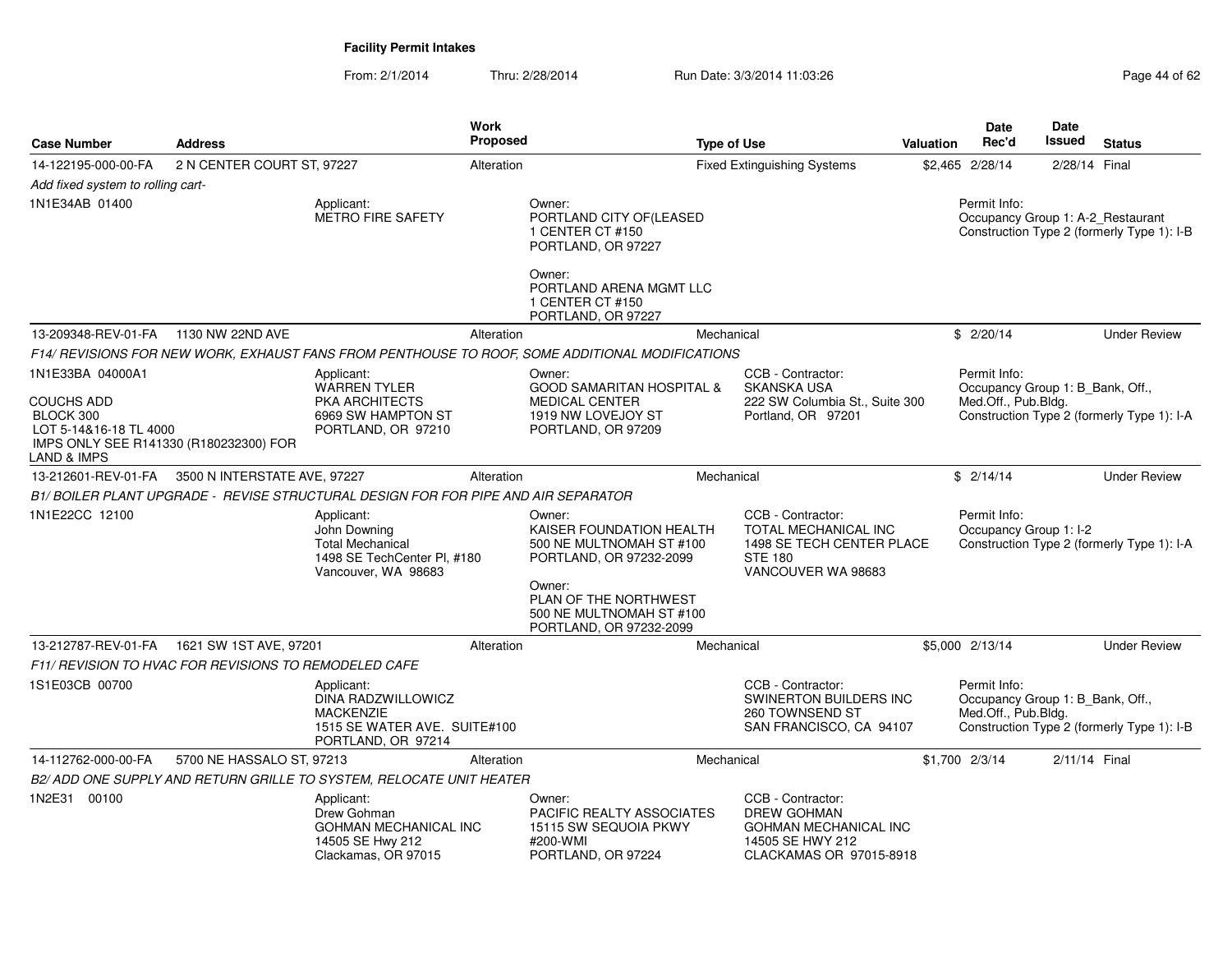| <b>Case Number</b>                                                                                                                                                  | <b>Address</b>                                               | <b>Work</b><br><b>Proposed</b>                                                                                                        |                                                                                                               | <b>Type of Use</b> |                                                                                                                                       | <b>Valuation</b> | Date<br>Rec'd                                                           | Date<br><b>Issued</b> | <b>Status</b>                                |
|---------------------------------------------------------------------------------------------------------------------------------------------------------------------|--------------------------------------------------------------|---------------------------------------------------------------------------------------------------------------------------------------|---------------------------------------------------------------------------------------------------------------|--------------------|---------------------------------------------------------------------------------------------------------------------------------------|------------------|-------------------------------------------------------------------------|-----------------------|----------------------------------------------|
| 14-113240-000-00-FA                                                                                                                                                 | 920 SW 6TH AVE, 97204                                        | Alteration                                                                                                                            |                                                                                                               | Mechanical         |                                                                                                                                       |                  | \$9,100 2/4/14                                                          | $2/11/14$ Issued      |                                              |
|                                                                                                                                                                     | <b>B2/ INSTALL CUSTOMER SUPPLIED REFRIGERATION EQUIPMENT</b> |                                                                                                                                       |                                                                                                               |                    |                                                                                                                                       |                  |                                                                         |                       |                                              |
| 1S1E03BB 01000<br><b>PORTLAND</b><br>BLOCK 170<br><b>LOT 5-8</b>                                                                                                    |                                                              | Applicant:<br><b>JERRY MCCORMICK</b><br><b>COMMERCIAL REFRIGERATION</b><br><b>INC</b><br>5920 NE GLISAN ST<br>PORTLAND, OR 97213-3790 | Owner:<br>PUBLIC SERVICE BUILDING LLC<br>920 SW 6TH AVE STE 223<br>PORTLAND, OR 97204                         |                    | CCB - Contractor:<br><b>JERRY MCCORMICK</b><br>COMMERCIAL REFRIGERATION<br><b>INC</b><br>5920 NE GLISAN ST<br>PORTLAND, OR 97213-3790 |                  |                                                                         |                       |                                              |
| 14-114492-000-00-FA                                                                                                                                                 | 12000 SW 49TH AVE, 97219                                     | Alteration                                                                                                                            |                                                                                                               | Mechanical         |                                                                                                                                       | \$292,776 2/6/14 |                                                                         |                       | <b>Under Review</b>                          |
|                                                                                                                                                                     |                                                              | F5/BALANCING, COMMISSIONING, EQUIPMENT, LAYOUT MODIFICATIONS                                                                          |                                                                                                               |                    |                                                                                                                                       |                  |                                                                         |                       |                                              |
| 1S1E31D 00200                                                                                                                                                       |                                                              | Applicant:<br><b>RYAN BURT</b><br><b>GBD ARCITECTS</b><br>1120 NW COUCH ST SUITE 300<br>PORTLAND, OR 97209                            | Owner:<br>PORTLAND COMMUNITY<br><b>COLLEGE DIST</b><br>PO BOX 6119<br>ALOHA, OR 97007-0119                    |                    | CCB - Contractor:<br><b>HOWARD S WRIGHT</b><br><b>CONSTRUCTORS LP</b><br>P. O. BOX 3764<br>SEATTLE, WA 98124                          |                  |                                                                         |                       |                                              |
| 14-114558-000-00-FA                                                                                                                                                 | 1919 NW LOVEJOY ST, 97209                                    | Alteration                                                                                                                            |                                                                                                               | Mechanical         |                                                                                                                                       | \$22,000 2/6/14  |                                                                         | 2/12/14 Issued        |                                              |
|                                                                                                                                                                     |                                                              | B1/LEGACY COMMUNICATIONS ROOM - ADD 2 NEW RTU SPLIT SYSTEMS                                                                           |                                                                                                               |                    |                                                                                                                                       |                  |                                                                         |                       |                                              |
| 1N1E33AB 07800                                                                                                                                                      |                                                              | Applicant:<br><b>ANTHONY HARNISH</b><br>DeTEMPLE COMPANY, INC.<br>1951 NW OVERTON ST.<br>PORTLAND, OR 97209                           | Owner:<br><b>LEGACY HEALTH</b><br>1919 NW LOVEJOY ST<br>PORTLAND, OR 97209                                    |                    | CCB - Contractor:<br>DETEMPLE CO INC<br>1951 NW OVERTON ST<br>PORTLAND, OR 972091686                                                  |                  |                                                                         |                       |                                              |
| 14-114824-000-00-FA                                                                                                                                                 | 2801 N GANTENBEIN AVE, 97227                                 | Alteration                                                                                                                            |                                                                                                               | Mechanical         |                                                                                                                                       |                  | \$27,831 2/10/14                                                        | $2/10/14$ Issued      |                                              |
|                                                                                                                                                                     | B1/BASEMENT LEVEL - EAST CHILLED WATER LOOP UPGRADE          |                                                                                                                                       |                                                                                                               |                    |                                                                                                                                       |                  |                                                                         |                       |                                              |
| 1N1E27AC 01100<br><b>ABENDS ADD</b><br>BLOCK 4<br>LOT 1-18 TL 1100                                                                                                  |                                                              | Applicant:<br><b>NOLAN DOYLE</b><br>1498 SE TECH CENTER PL SUITE<br>180<br>VANCOUVER, WA98683                                         | Owner:<br><b>EMANUEL HOSPITAL</b><br>1919 NW LOVEJOY ST<br>PORTLAND, OR 97209                                 |                    | CCB - Contractor:<br><b>TOTAL MECHANICAL INC</b><br>1498 SE TECH CENTER PLACE<br><b>STE 180</b><br>VANCOUVER WA 98683                 |                  | Permit Info:<br>Occupancy Group 1: I-2                                  |                       | Construction Type 2 (formerly Type 1): I-A   |
| 14-114877-000-00-FA                                                                                                                                                 | 123 NE 3RD AVE, 97232                                        | Alteration                                                                                                                            |                                                                                                               | Mechanical         |                                                                                                                                       |                  | \$62,300 2/10/14                                                        | $2/12/14$ Issued      |                                              |
|                                                                                                                                                                     |                                                              | F8/3RD FLOOR - SUITE 313 POP ART MECHANICAL UPGRADES, GRILLES, DIFFUSERS, DAMPERS AND DUCTWORK                                        |                                                                                                               |                    |                                                                                                                                       |                  |                                                                         |                       |                                              |
| 1N1E34DA 02800<br><b>EAST PORTLAND</b><br>BLOCK 68<br>INC PT VAC ST LOT 1&8<br>LOT 2&3&6&7<br>INC PT VAC ST LOT 4&5; HISTORIC<br>PROPERTY; POTENTIAL ADDITIONAL TAX |                                                              | Applicant:<br><b>Eddie Stovan</b><br>ALLIANT SYSTEMS LLC<br>1600 NW 167th Pl, #330<br>Portland, OR 97006                              | Owner:<br>BRIDGEHEAD DEVELOPMENT LLC ALLIANT SYSTEMS LLC<br>1001 SE WATER AVE #120<br>PORTLAND, OR 97214-2147 |                    | CCB - Contractor:<br>1600 NW 167TH PL SUITE 330<br>BEAVERTON OR 97005                                                                 |                  | Permit Info:<br>Occupancy Group 1: B Bank, Off.,<br>Med.Off., Pub.Bldg. |                       | Construction Type 2 (formerly Type 1): III-A |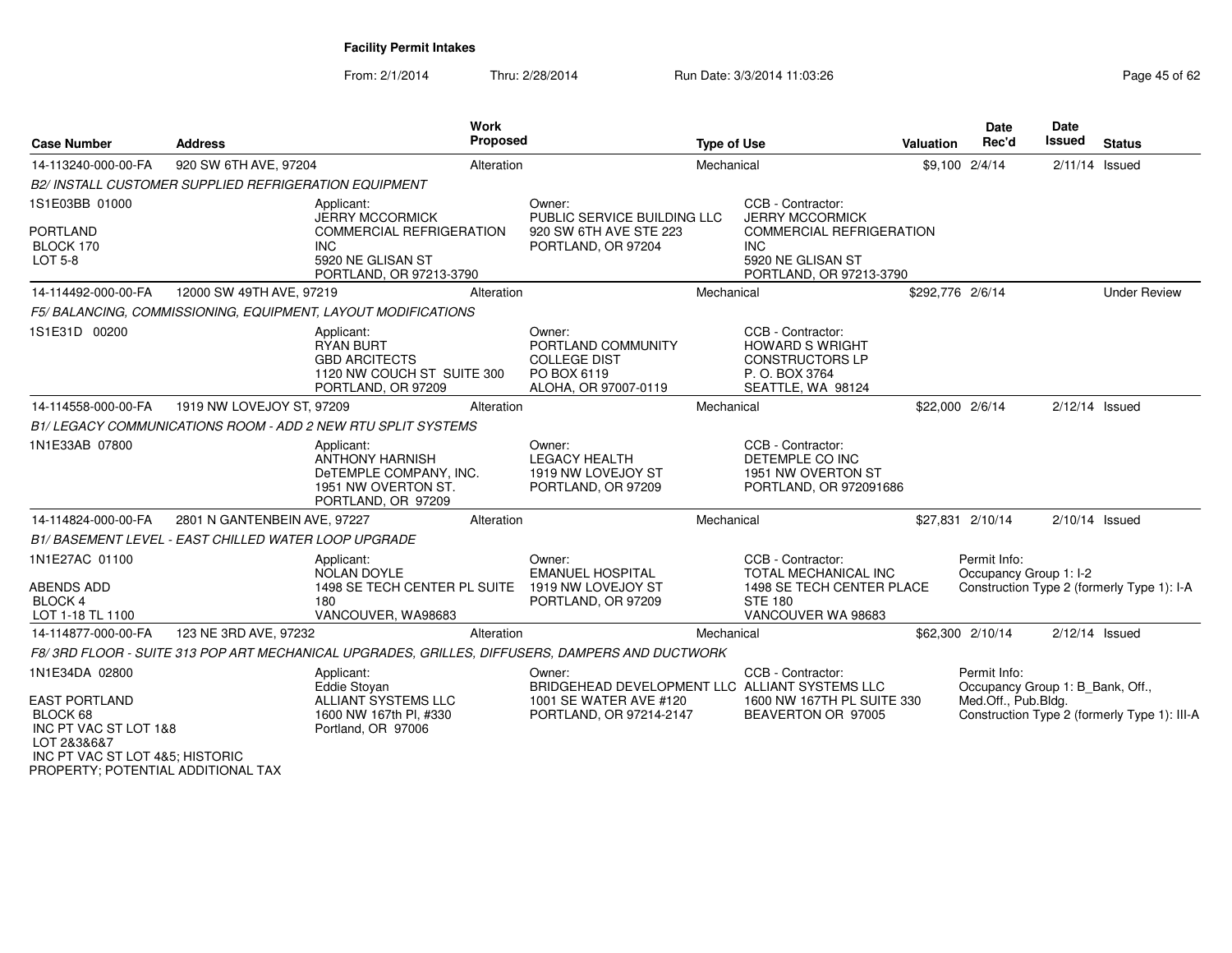| <b>Case Number</b>                                                                                                                                                  | <b>Address</b>           |                                                                                                           | <b>Work</b><br><b>Proposed</b> |                                                                                                                                 | <b>Type of Use</b> |                                                                                                 | Valuation | <b>Date</b><br>Rec'd                                                    | <b>Date</b><br>Issued | <b>Status</b>                                |
|---------------------------------------------------------------------------------------------------------------------------------------------------------------------|--------------------------|-----------------------------------------------------------------------------------------------------------|--------------------------------|---------------------------------------------------------------------------------------------------------------------------------|--------------------|-------------------------------------------------------------------------------------------------|-----------|-------------------------------------------------------------------------|-----------------------|----------------------------------------------|
| 14-114942-000-00-FA                                                                                                                                                 | 123 NE 3RD AVE, 97232    |                                                                                                           | Alteration                     |                                                                                                                                 | Mechanical         |                                                                                                 |           | \$29,800 2/10/14                                                        | 2/12/14               | Issued                                       |
|                                                                                                                                                                     |                          |                                                                                                           |                                | F8/ 2ND FLOOR - SUITE 213 E-FINANCIAL MECHANICAL UPGRADES, GRILLES, DIFFUSERS, DAMPERS AND DUCTWORK                             |                    |                                                                                                 |           |                                                                         |                       |                                              |
| 1N1E34DA 02800<br><b>EAST PORTLAND</b><br>BLOCK 68<br>INC PT VAC ST LOT 1&8<br>LOT 2&3&6&7<br>INC PT VAC ST LOT 4&5; HISTORIC<br>PROPERTY; POTENTIAL ADDITIONAL TAX |                          | Applicant:<br>Eddie Stoyan<br>ALLIANT SYSTEMS LLC<br>1600 NW 167th Pl. #330<br>Portland, OR 97006         |                                | Owner:<br>BRIDGEHEAD DEVELOPMENT LLC ALLIANT SYSTEMS LLC<br>1001 SE WATER AVE #120<br>PORTLAND, OR 97214-2147                   |                    | CCB - Contractor:<br>1600 NW 167TH PL SUITE 330<br>BEAVERTON OR 97005                           |           | Permit Info:<br>Occupancy Group 1: B_Bank, Off.,<br>Med.Off., Pub.Bldg. |                       | Construction Type 2 (formerly Type 1): III-A |
| 14-114961-000-00-FA                                                                                                                                                 | 135 SW ASH ST, 97204     |                                                                                                           | Alteration                     |                                                                                                                                 | Mechanical         |                                                                                                 |           | \$62,000 2/10/14                                                        |                       | 2/11/14 Under Inspection                     |
| B1/ INSTALL NEW BOILER IN BASEMENT                                                                                                                                  |                          |                                                                                                           |                                |                                                                                                                                 |                    |                                                                                                 |           |                                                                         |                       |                                              |
| 1N1E34DC 01200                                                                                                                                                      |                          | Applicant:<br><b>TINA TORRES</b><br>1935 SILVERTON RD NE<br><b>SALEM, OR 97301</b>                        |                                | Owner:<br><b>PORTLAND</b><br>135 SW ASH ST<br>PORTLAND, OR 97204-3540<br>Owner:<br><b>HOUSING AUTHORITY OF</b><br>135 SW ASH ST |                    | CCB - Contractor:<br><b>JET HEATING</b><br>1935 SILVERTON ROAD<br><b>SALEM, OR 97301</b>        |           | Permit Info:<br>Occupancy Group 1: B                                    |                       | Construction Type 2 (formerly Type 1): V-N   |
|                                                                                                                                                                     |                          |                                                                                                           |                                | PORTLAND, OR 97204-3540                                                                                                         |                    |                                                                                                 |           |                                                                         |                       |                                              |
| 14-114977-000-00-FA                                                                                                                                                 | 10000 SE MAIN ST, 97216  |                                                                                                           | Alteration                     |                                                                                                                                 | Mechanical         |                                                                                                 |           | \$105,000 2/10/14                                                       |                       | <b>Under Review</b>                          |
| <i>F8/ HVAC RECONFIGURATE FOR REMODEL</i>                                                                                                                           |                          |                                                                                                           |                                |                                                                                                                                 |                    |                                                                                                 |           |                                                                         |                       |                                              |
| 1S2E04A 02400<br>EVERGLADE<br>LOT 6 TL 2400                                                                                                                         |                          | Applicant:<br><b>MICHAEL THIEL</b><br>PKA ARCHITECTS<br>6969 SW HAMPTON ST<br>PORTLAND, OR 97223          |                                | Owner:<br>PORTLAND ADVENTIST MEDICAL<br>10123 SE MARKET ST<br>PORTLAND, OR 97216-2532                                           |                    | <b>Primary Contractor:</b><br>TO BID                                                            |           | Permit Info:<br>Occupancy Group 1: I-2 Hospital                         |                       |                                              |
|                                                                                                                                                                     |                          |                                                                                                           |                                | Owner:<br><b>CENTER</b><br>10123 SE MARKET ST<br>PORTLAND, OR 97216-2532                                                        |                    |                                                                                                 |           |                                                                         |                       |                                              |
| 14-115241-000-00-FA                                                                                                                                                 | 1500 NE IRVING ST, 97232 |                                                                                                           | Alteration                     |                                                                                                                                 | Mechanical         |                                                                                                 |           | \$1,943 2/11/14                                                         |                       | <b>Under Review</b>                          |
|                                                                                                                                                                     |                          | B1/ BIKE ROOM INSTALL NEW EXHAUST FAN VENTED INTO ADJACENT STORAGE AREA                                   |                                |                                                                                                                                 |                    |                                                                                                 |           |                                                                         |                       |                                              |
| 1N1E35AC 01200<br>HOLLADAYS ADD<br>BLOCK 167&168 TL 1200                                                                                                            |                          | Applicant:<br>ANTONIJA KRIZANAC<br><b>MCKINSTRY</b><br>16790 NE MASON ST. SUITE 100<br>PORTLAND, OR 97230 |                                | Owner:<br>WREH LLOYD PLAZA LLC<br>600 UNIVERSITY ST #2820<br>SEATTLE, WA 98101                                                  |                    | CCB - Contractor:<br>MCKINSTRY CO LLC<br>16970 NE MASON ST, SUITE 100<br>PORTLAND OR 97230-7398 |           | Permit Info:<br>Occupancy Group 1: B<br>I-FR                            |                       | Construction Type 2 (formerly Type 1):       |
| 14-115598-000-00-FA                                                                                                                                                 | 101 SW MAIN ST, 97204    |                                                                                                           | Alteration                     |                                                                                                                                 | Mechanical         |                                                                                                 |           | \$3,623 2/12/14                                                         | 2/21/14 Final         |                                              |
|                                                                                                                                                                     |                          | B2/ RELOCATE SIX SUPPLY DIFFUSERS. THREE NEW RETURN AIR GRILLES.                                          |                                |                                                                                                                                 |                    |                                                                                                 |           |                                                                         |                       |                                              |
| 1S1E03BD 00300<br>PORTLAND<br>BLOCK 11<br>$LOT 1-4$                                                                                                                 |                          | Applicant:<br>AMERICAN HEATING INC<br>5035 SE 24TH<br>PORTLAND, OR 97202-4765                             |                                | Owner:<br>KBSH ONE MAIN PLACE LLC<br>121 SW MORRISON ST #200<br>PORTLAND, OR 97204                                              |                    | CCB - Contractor:<br>AMERICAN HEATING INC<br>5035 SE 24TH<br>PORTLAND, OR 97202-4765            |           | Permit Info:<br>Occupancy Group 1: B_Bank, Off.,<br>Med.Off., Pub.Bldg. |                       |                                              |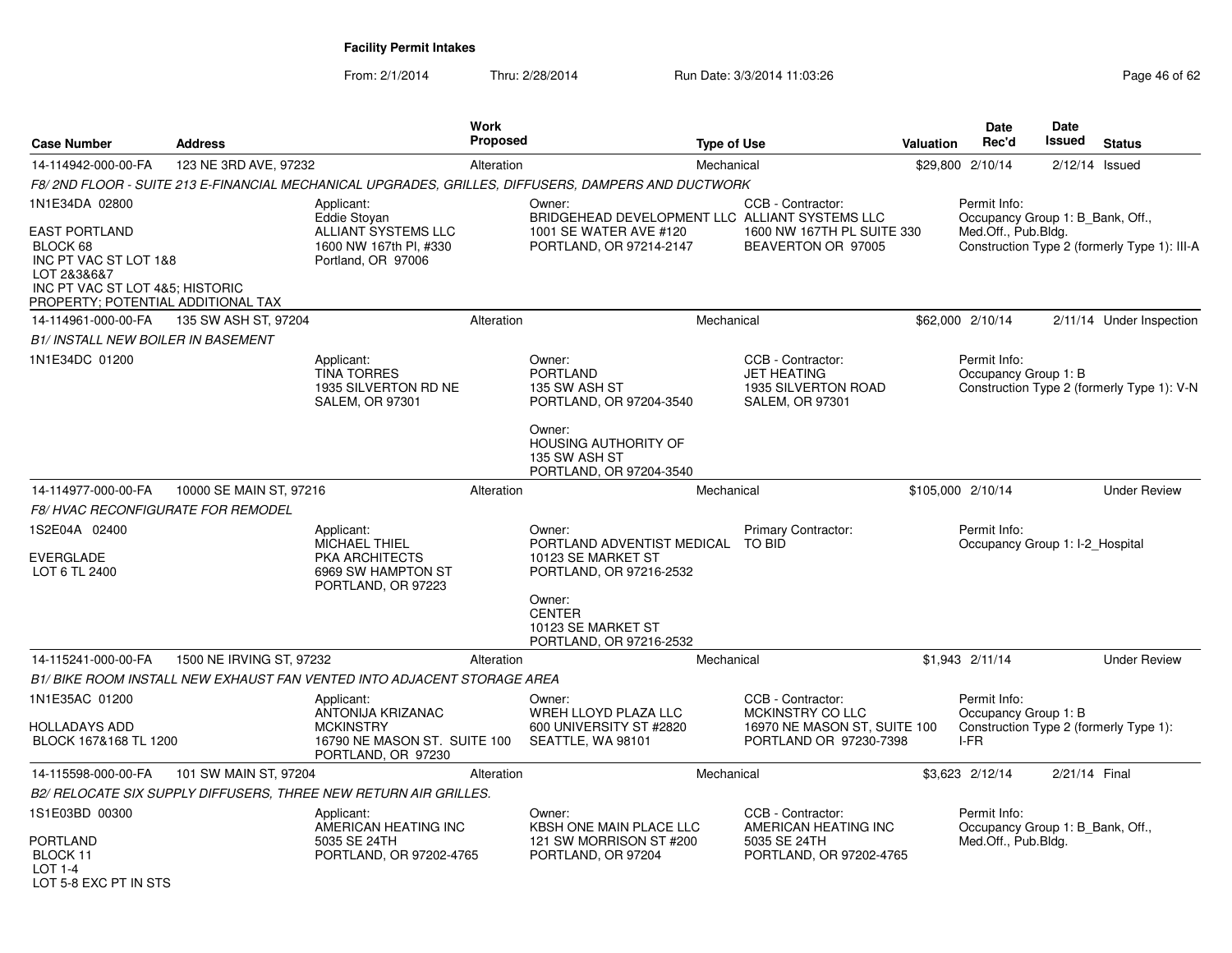| <b>Case Number</b>                                             | <b>Address</b>              | Work<br><b>Proposed</b>                                                                                                                            |                                                                                                  | <b>Type of Use</b> |                                                                                                        | <b>Valuation</b> | <b>Date</b><br>Rec'd                                    | <b>Date</b><br><b>Issued</b> | <b>Status</b>                              |
|----------------------------------------------------------------|-----------------------------|----------------------------------------------------------------------------------------------------------------------------------------------------|--------------------------------------------------------------------------------------------------|--------------------|--------------------------------------------------------------------------------------------------------|------------------|---------------------------------------------------------|------------------------------|--------------------------------------------|
| 14-115776-000-00-FA                                            | 720 SW WASHINGTON ST, 97205 | Alteration                                                                                                                                         |                                                                                                  | Mechanical         |                                                                                                        |                  | \$2,500 2/12/14                                         |                              | 2/18/14 Under Inspection                   |
|                                                                |                             | B2/ 728 SW WASHINGTON ADD TO EXISTING DUCTWORK including minor grille reconfig                                                                     |                                                                                                  |                    |                                                                                                        |                  |                                                         |                              |                                            |
| 1N1E34CC 06600<br><b>PORTLAND</b>                              |                             | Applicant:<br><b>IGOR MIRONICHENKO</b><br>TONY & SONS CONSTRUCTION                                                                                 | Owner:<br><b>GPO MORGAN LLC</b><br>522 SW 5TH AVE #1105                                          |                    | CCB - Contractor:<br>TONY & SONS CONSTUCTION LLC<br>13942 SE 114TH CT                                  |                  |                                                         |                              |                                            |
| BLOCK 213<br>LOT 1&2&7&8                                       |                             | 16261 SE MERGANSER COURT<br>MILWAUKIE, OR 97267                                                                                                    | PORTLAND, OR 97204                                                                               |                    | CLACKAMAS OR 97015                                                                                     |                  |                                                         |                              |                                            |
| 14-115978-000-00-FA                                            | 555 SW OAK ST               | Alteration                                                                                                                                         |                                                                                                  | Mechanical         |                                                                                                        |                  | \$505,000 2/12/14                                       |                              | <b>Under Review</b>                        |
|                                                                |                             | F6/HVAC RECONFIGURATION, EQUIPMENT, ETC. INCLUDES APPROXIMATELY 11 FAN POWERED BOXES WEIGHTING 155 # EACH AND ONE FAN COIL UNIT WEIGHTING 132.5 #. |                                                                                                  |                    |                                                                                                        |                  |                                                         |                              |                                            |
| 1N1E34CD 80000                                                 |                             | Applicant:<br>SABINE O'HALLORAN                                                                                                                    | Owner:<br>ASSOCIATION OF UNIT OWNERS                                                             |                    | CCB - Contractor:<br>MCKINSTRY CO LLC                                                                  |                  | Permit Info:<br>Occupancy Group 1: B_Bank, Off.,        |                              |                                            |
| ONE ELEVEN TOWER CONDOMINIUM<br><b>GENERAL COMMON ELEMENTS</b> |                             | ANKROM MOISAN ARCHITECTS<br>6720 SW MACADAM, STE 100<br>PORTLAND OR 97219                                                                          | OF<br>ONE ELEVEN TOWER<br>CONDOMINIUM 111 SW 5TH<br>PORTLAND, OR 97204                           |                    | 16970 NE MASON ST, SUITE 100<br>PORTLAND OR 97230-7398                                                 |                  | Med.Off., Pub.Bldg.                                     |                              |                                            |
| 14-116012-000-00-FA                                            | 700 SW 5TH AVE              | Alteration                                                                                                                                         |                                                                                                  | Mechanical         |                                                                                                        |                  | \$30,000 2/12/14                                        |                              | <b>Under Review</b>                        |
|                                                                |                             | F16/ SPACE 2065 LOUIS VUITTON 3.850 SQ FT REMODEL OF EXISTING TENANT SPACE - MECHANICAL WORK                                                       |                                                                                                  |                    |                                                                                                        |                  |                                                         |                              |                                            |
| 1S1E03BB1 90001                                                |                             | Applicant:<br><b>ERICA OBERTELLI</b><br><b>WINICK ARCHITECTURE</b><br>404 GARDEN STREET<br>SANTA BARBARA CA 93101                                  | Owner:<br>PIONEER PLACE LIMITED<br><b>PARTNERSHIP</b><br>PO BOX 617905<br>CHICAGO, IL 60661-7905 |                    | Primary Contractor:<br>TO BID                                                                          |                  | Permit Info:<br>Occupancy Group 1: M                    |                              | Construction Type 2 (formerly Type 1): I-A |
| 14-116128-000-00-FA                                            | 4805 NE GLISAN ST, 97213    | Alteration                                                                                                                                         |                                                                                                  | Mechanical         |                                                                                                        |                  | \$829,000 2/13/14                                       |                              | <b>Under Review</b>                        |
|                                                                |                             | F7/COMPLETE REPLACEMENT OF ALL HVAC FOR NEW PATIENT CARE SPACE, MED GAS                                                                            |                                                                                                  |                    |                                                                                                        |                  |                                                         |                              |                                            |
| 1N2E31BD 04100                                                 |                             | Applicant:<br><b>JOE WEBB</b>                                                                                                                      | Owner:<br>PROVIDENCE HEALTH                                                                      |                    | CCB - Contractor:<br>AMERICAN HEATING INC                                                              |                  | Permit Info:<br>Occupancy Group 1: I1.1                 |                              |                                            |
| SECTION 31 1N 2E<br>TL 4100 9.54 ACRES                         |                             | PROVIDENCE HEALTH<br>4400 NE Halsey, Suite #160<br>PORTLAND, OR 97213                                                                              | 4400 NE HALSEY ST BLDG 2 #190<br>PORTLAND, OR 97213-1545                                         |                    | 5035 SE 24TH<br>PORTLAND, OR 97202-4765                                                                |                  | I-FR                                                    |                              | Construction Type 2 (formerly Type 1):     |
|                                                                |                             |                                                                                                                                                    | Owner:<br>SERVICES-OREGON<br>4400 NE HALSEY ST BLDG 2 #190<br>PORTLAND, OR 97213-1545            |                    | CCB - Contractor:<br>ANDERSEN CONSTRUCTION<br><b>COMPANY</b><br>PO BOX 6712<br>PORTLAND, OR 97228-6712 |                  |                                                         |                              |                                            |
| 14-116574-000-00-FA                                            | 1631 NW THURMAN ST          | Alteration                                                                                                                                         |                                                                                                  | Mechanical         |                                                                                                        |                  | \$2,200 2/13/14                                         | $2/19/14$ Issued             |                                            |
|                                                                |                             | B1/ CMD 3RD & 4TH FLOORS TENANT REMODEL - NEW DUCTWORK AND GRILLES                                                                                 |                                                                                                  |                    |                                                                                                        |                  |                                                         |                              |                                            |
| 1N1E28DD 03500                                                 |                             | Applicant:<br><b>Heath Burmeister</b>                                                                                                              | Owner:<br>1631 NW THURMAN STREET LLC                                                             |                    | CCB - Contractor:<br>ARJAE SHEET METAL COMPANY                                                         |                  | Permit Info:                                            |                              |                                            |
| WATSONS ADD<br>BLOCK 17-19 & TERMINAL BLK TL 3500              |                             | <b>ARJAE HVACR</b><br>8545 SE McLoughlin Blvd.<br>Portland, OR 97222-6368                                                                          | 111 SW COLUMBIA ST #1380<br>PORTLAND, OR 97201-5845                                              |                    | <b>INC</b><br>8545 SE MCLOUGHLIN BLVD<br>PORTLAND, OR 97222-6368                                       |                  | Occupancy Group 1: B_Bank, Off.,<br>Med.Off., Pub.Bldg. |                              |                                            |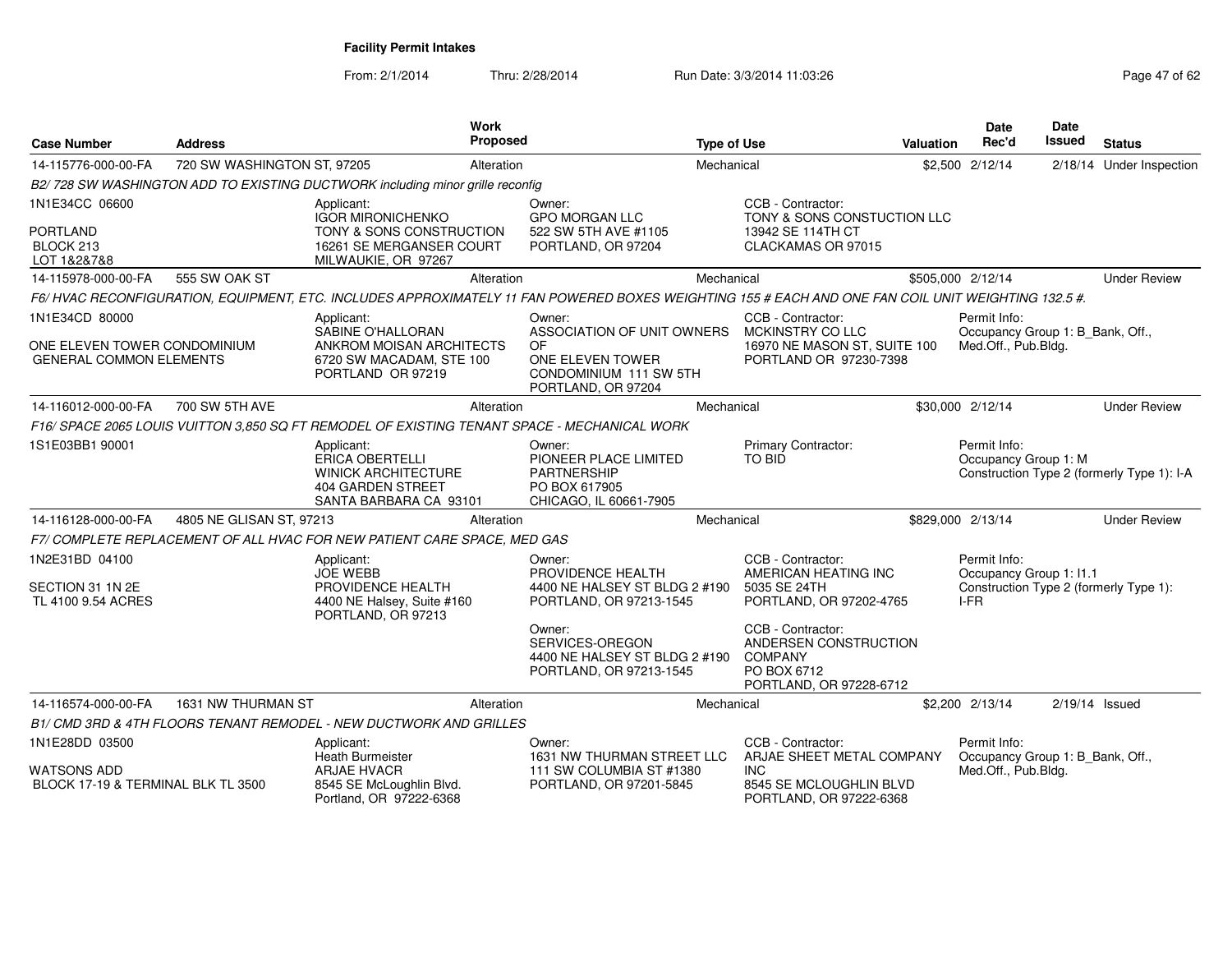| <b>Case Number</b>                                                                                                                                           | <b>Address</b>               |                                                                                                                   | <b>Work</b><br>Proposed |                                                                                                                               | <b>Type of Use</b> |                                                                                                               | Valuation | Date<br>Rec'd                        | Date<br>Issued | <b>Status</b>                                                                             |
|--------------------------------------------------------------------------------------------------------------------------------------------------------------|------------------------------|-------------------------------------------------------------------------------------------------------------------|-------------------------|-------------------------------------------------------------------------------------------------------------------------------|--------------------|---------------------------------------------------------------------------------------------------------------|-----------|--------------------------------------|----------------|-------------------------------------------------------------------------------------------|
| 14-116583-000-00-FA                                                                                                                                          | 308 SW 2ND AVE, 97204        |                                                                                                                   | Alteration              |                                                                                                                               | Mechanical         |                                                                                                               |           | \$5,000 2/13/14                      |                | <b>Under Review</b>                                                                       |
| F1/EXHAUST GRILLE, DIFFUSER, ETC                                                                                                                             |                              |                                                                                                                   |                         |                                                                                                                               |                    |                                                                                                               |           |                                      |                |                                                                                           |
| 1N1E34CD 04600                                                                                                                                               |                              | Applicant:<br><b>JASON CHUPP</b><br>SWINERTON BUILDERS, INC.<br>2300 SW 1ST AVE. SUITE #103<br>PORTLAND, OR 97201 |                         | Owner:<br>NGP DUNCAN PLAZA<br>PO BOX 4900 DEPT #360<br>SCOTTSDALE, AZ 85261-4900<br>Owner:                                    |                    | CCB - Contractor:<br>SWINERTON BUILDERS INC<br>260 TOWNSEND ST<br>SAN FRANCISCO, CA 94107                     |           | Permit Info:                         |                | Occupancy Group 1: A-2_Restaurant<br>Construction Type 2 (formerly Type 1): I-A           |
|                                                                                                                                                              |                              |                                                                                                                   |                         | PORTLAND LLC<br>PO BOX 4900 DEPT #360<br>SCOTTSDALE, AZ 85261-4900                                                            |                    |                                                                                                               |           |                                      |                |                                                                                           |
| 14-117057-000-00-FA                                                                                                                                          | 1 SW COLUMBIA ST, 97201      |                                                                                                                   | Alteration              |                                                                                                                               | Mechanical         |                                                                                                               |           | \$3,020 2/14/14                      |                | 2/19/14 Under Inspection                                                                  |
|                                                                                                                                                              |                              | B1/ SUITE 1610 RELOCATE 5 SUPPLY DIFFUSERS, 2 NEW SUPPLY DIFFUSERS AND 1 NEW EXHAUST FAN                          |                         |                                                                                                                               |                    |                                                                                                               |           |                                      |                |                                                                                           |
| 1S1E03BD 01800                                                                                                                                               |                              | Applicant:<br><b>Brad Manchester</b>                                                                              |                         | Owner:<br><b>UMPQUA PLAZA LLC</b>                                                                                             |                    | CCB - Contractor:<br>AMERICAN HEATING INC                                                                     |           | Permit Info:<br>Occupancy Group 1: B |                |                                                                                           |
| PORTLAND<br>BLOCK 114<br>$LOT 1-8$                                                                                                                           |                              | American Heating<br>5035 SE 24th ave<br>Portland OR, 97202                                                        |                         | 555 CALIFORNIA ST 49TH FL<br>SAN FRANCISCO, CA 94104                                                                          |                    | 5035 SE 24TH<br>PORTLAND, OR 97202-4765                                                                       |           |                                      |                | Construction Type 2 (formerly Type 1): I-B                                                |
| 14-118012-000-00-FA                                                                                                                                          | 601 SW 2ND AVE, 97204        |                                                                                                                   | Alteration              |                                                                                                                               | Mechanical         |                                                                                                               |           | \$5,000 2/18/14                      |                | $2/25/14$ Issued                                                                          |
|                                                                                                                                                              |                              |                                                                                                                   |                         | B1/TI, MODA EXPANSION ON 15TH & 17TH FLOORS - REPLACE 2 EXISTING 17TH FLOOR COOLING ONLY VAV BOXES WITH NEW FAN POWERED BOXES |                    |                                                                                                               |           |                                      |                |                                                                                           |
| 1S1E03BA 05000<br><b>PORTLAND</b><br>BLOCK <sub>20</sub><br>LOT 1-4 EXC PT IN ST & LOT 5-8                                                                   |                              | Applicant:<br>ANTONIJA KRIZANAC<br><b>MCKINSTRY</b><br>16790 NE MASON ST. SUITE 100<br>PORTLAND, OR 97230         |                         | Owner:<br>MORRISON STREET CF LLC<br>1211 SW 5TH AVE #2230<br>PORTLAND, OR 97204                                               |                    | CCB - Contractor:<br>MCKINSTRY CO LLC<br>16970 NE MASON ST, SUITE 100<br>PORTLAND OR 97230-7398               |           |                                      |                |                                                                                           |
| 14-118065-000-00-FA                                                                                                                                          | 10280 NE CASCADES PKY, 97220 |                                                                                                                   | Alteration              |                                                                                                                               | Mechanical         |                                                                                                               |           | \$4,500 2/18/14                      |                | $2/19/14$ Issued                                                                          |
|                                                                                                                                                              |                              | B2/INSTALL STAINLESS EXHAUST DUCTING FOR OWNER SUPPLIED DISHWASHER IN KITCHEN AREA.                               |                         |                                                                                                                               |                    |                                                                                                               |           |                                      |                |                                                                                           |
| 1N2E15 00100                                                                                                                                                 |                              | Applicant:<br><b>JODY DEPEW</b><br><b>HVAC INC</b><br>5188 SE INTERNATIONAL<br>MILWAUKIE OR 97222                 |                         | Owner:<br>PORT OF PORTLAND<br>PO BOX 3529<br>PORTLAND, OR 97208-3529                                                          |                    | CCB - Contractor:<br><b>JODY DEPEW</b><br><b>HVAC INC</b><br>5188 SE INTERNATIONAL WAY<br>MILWAUKIE, OR 97222 |           |                                      |                |                                                                                           |
| 14-118623-000-00-FA                                                                                                                                          | 123 NE 3RD AVE, 97232        |                                                                                                                   | Alteration              |                                                                                                                               | Mechanical         |                                                                                                               |           | \$2,865 2/20/14                      |                | 2/27/14 Issued                                                                            |
|                                                                                                                                                              |                              | B2/ TWO SUPPLY GRILLES, DUCTING, FRESH AIR, DAMPER AND CO2 SENSOR.                                                |                         |                                                                                                                               |                    |                                                                                                               |           |                                      |                |                                                                                           |
| 1N1E34DA 02800<br>EAST PORTLAND<br>BLOCK 68<br>INC PT VAC ST LOT 1&8<br>LOT 2&3&6&7<br>INC PT VAC ST LOT 4&5: HISTORIC<br>PROPERTY; POTENTIAL ADDITIONAL TAX |                              | Applicant:<br><b>DALE MORSE</b><br>3809 N BORTHWICK AVE<br>PORTLAND, OR 97227                                     |                         | Owner:<br>BRIDGEHEAD DEVELOPMENT LLC BRIAN ADAMS<br>1001 SE WATER AVE #120<br>PORTLAND, OR 97214-2147                         |                    | CCB - Contractor:<br><b>COMFORT SOLUTIONS</b><br>PO BOX 1233<br>CLACKAMAS, OR 97015                           |           | Permit Info:<br>Factory, Low Hazard  |                | Occupancy Group 1: F-2_Industrial Plant -<br>Construction Type 2 (formerly Type 1): III-A |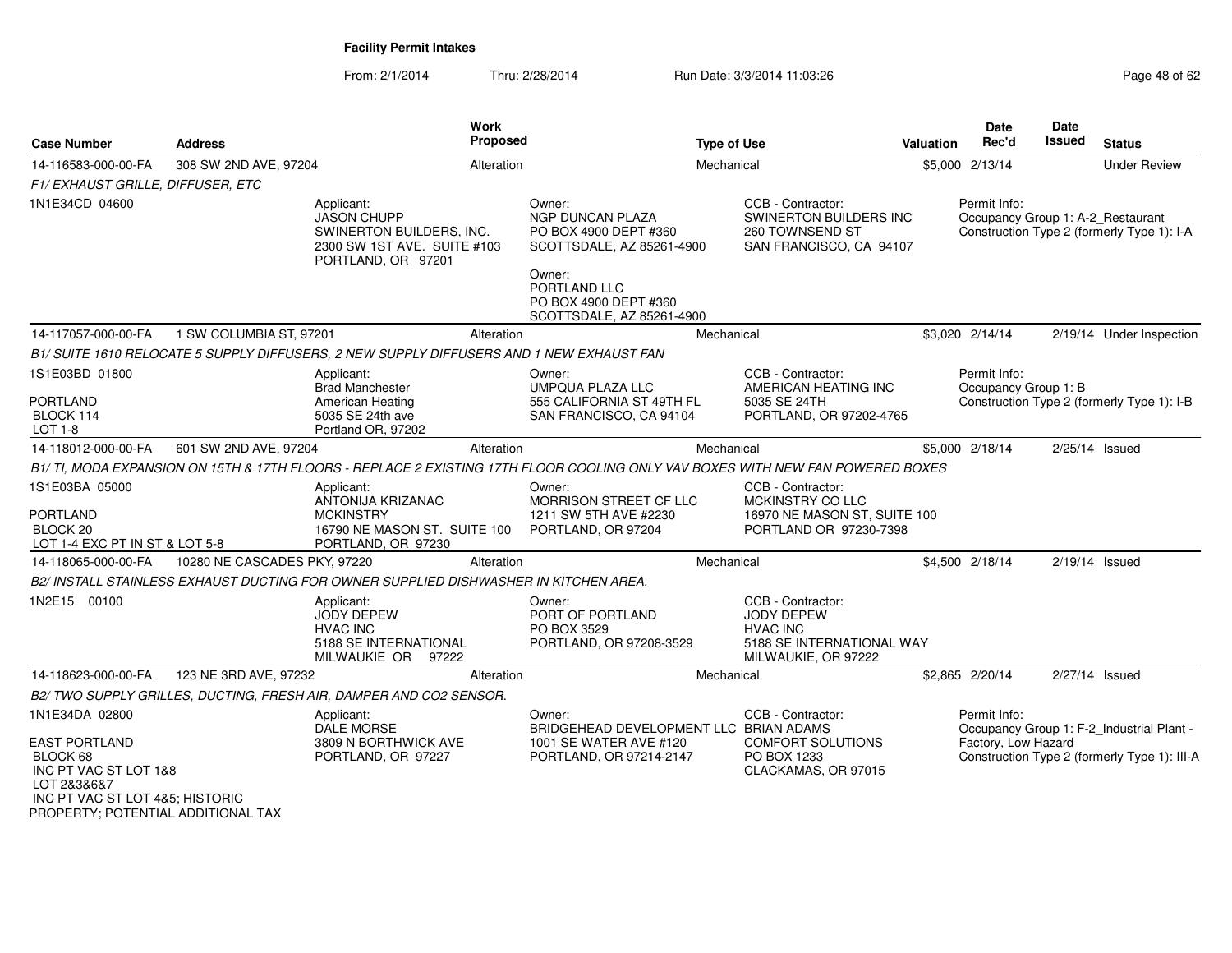| <b>Case Number</b>                                                                | <b>Address</b>                                         |                                                                                                                                       | <b>Work</b><br><b>Proposed</b> |                                                                                                 | <b>Type of Use</b> |                                                                                                                                       | Valuation | Date<br>Rec'd                                    | Date<br>Issued   | <b>Status</b>                                |
|-----------------------------------------------------------------------------------|--------------------------------------------------------|---------------------------------------------------------------------------------------------------------------------------------------|--------------------------------|-------------------------------------------------------------------------------------------------|--------------------|---------------------------------------------------------------------------------------------------------------------------------------|-----------|--------------------------------------------------|------------------|----------------------------------------------|
| 14-118960-000-00-FA                                                               | 7507 N LEADBETTER RD, 97203                            |                                                                                                                                       | Alteration                     |                                                                                                 | Mechanical         |                                                                                                                                       |           | \$12,560 2/20/14                                 |                  | <b>Under Review</b>                          |
|                                                                                   |                                                        | B1/ MEDIA VAULT INSTALLATION - DUCTLESS SPLIT SYSTEM AND HUMIDIFIER                                                                   |                                |                                                                                                 |                    |                                                                                                                                       |           |                                                  |                  |                                              |
| 2N1W25A 01100                                                                     |                                                        | Applicant:<br><b>DENNIS LAWRENCE</b><br>1800 SE PERSHING CT<br>PORTLAND, OR 97202                                                     |                                | Owner:<br>LIT INDUSTRIAL LTD<br>PARTNERSHIP<br>1717 MCKINNEY AVE #1900<br>DALLAS, TX 75202-1253 |                    | CCB - Contractor:<br>HUNTER DAVISSON INC<br>1800 SE PERSHING ST<br>PORTLAND, OR 97202-2338                                            |           |                                                  |                  |                                              |
| 14-119681-000-00-FA                                                               | 2421 SE 11TH AVE, 97214                                |                                                                                                                                       | Alteration                     |                                                                                                 | Mechanical         |                                                                                                                                       |           | \$3,400 2/21/14                                  | 2/25/14 Issued   |                                              |
|                                                                                   |                                                        | B1/ TENANT SPACE #4 - ADD SUPPLY GRILLES AND EXTEND RETURN INTO CONDITIONED SPACE                                                     |                                |                                                                                                 |                    |                                                                                                                                       |           |                                                  |                  |                                              |
| 1S1E02CD 09200                                                                    |                                                        | Applicant:<br>Dave Salholm<br>9409 NE Colfax<br>Portland, OR 97220                                                                    |                                | Owner:<br><b>JAMES R ALLAN</b><br>2770 NW IMPERIAL TER<br>PORTLAND, OR 97210-3316               |                    | CCB - Contractor:<br>PYRAMID HEATING dba PHILLIS<br><b>CONSTRUCTION CO</b><br>9409 NE COLFAX ST<br>PORTLAND OR 97220                  |           |                                                  |                  |                                              |
|                                                                                   |                                                        |                                                                                                                                       |                                | Owner:<br><b>MARILYN M ALLAN</b><br>2770 NW IMPERIAL TER<br>PORTLAND, OR 97210-3316             |                    |                                                                                                                                       |           |                                                  |                  |                                              |
| 14-119688-000-00-FA                                                               | 2801 N GANTENBEIN AVE, 97227                           |                                                                                                                                       | Alteration                     |                                                                                                 | Mechanical         |                                                                                                                                       |           | \$1,360,000 2/21/14                              |                  | <b>Under Review</b>                          |
|                                                                                   | F13/ REPLACE EXISTING AHU UNITS WITH NEW, DUCTING, ETC |                                                                                                                                       |                                |                                                                                                 |                    |                                                                                                                                       |           |                                                  |                  |                                              |
| 1N1E27AC 01100<br>ABENDS ADD<br>BLOCK 4<br>LOT 1-18 TL 1100                       |                                                        | Applicant:<br><b>CHRIS THORN</b><br>222 SW COLUMBIA ST STE 300<br>PORTLAND, OR 97201                                                  |                                | Owner:<br><b>EMANUEL HOSPITAL</b><br>1919 NW LOVEJOY ST<br>PORTLAND, OR 97209                   |                    | CCB - Contractor:<br>ARCTIC SHEET METAL INC<br>2310 NE COLUMBIA BLVD<br>PORTLAND, OR 97211-1965                                       |           | Permit Info:<br>Occupancy Group 1: I-2           |                  | Construction Type 2 (formerly Type 1): I-A   |
|                                                                                   |                                                        |                                                                                                                                       |                                |                                                                                                 |                    | CCB - Contractor:<br><b>SKANSKA USA</b><br>222 SW Columbia St., Suite 300<br>Portland, OR 97201                                       |           |                                                  |                  |                                              |
| 14-119711-000-00-FA                                                               | 777 NE M L KING BLVD, 97232                            |                                                                                                                                       | Alteration                     |                                                                                                 | Mechanical         |                                                                                                                                       |           | \$6,800 2/21/14                                  | $2/25/14$ Issued |                                              |
|                                                                                   |                                                        | B1/ OCC - INSTALL REFRIGERATION EQUIPMENT FOR WALK-IN COOLER                                                                          |                                |                                                                                                 |                    |                                                                                                                                       |           |                                                  |                  |                                              |
| 1N1E34AD 00100<br>WHEELERS ADD<br>TL 100 BLOCK 28<br>BLKS 10-12&20&22&27-29&40-42 |                                                        | Applicant:<br><b>JERRY MCCORMICK</b><br><b>COMMERCIAL REFRIGERATION</b><br><b>INC</b><br>5920 NE GLISAN ST<br>PORTLAND, OR 97213-3790 |                                | Owner:<br><b>METRO</b><br>600 NE GRAND AVE<br>PORTLAND, OR 97232-2736                           |                    | CCB - Contractor:<br><b>JERRY MCCORMICK</b><br>COMMERCIAL REFRIGERATION<br><b>INC</b><br>5920 NE GLISAN ST<br>PORTLAND, OR 97213-3790 |           |                                                  |                  |                                              |
| 14-119763-000-00-FA                                                               | 516 SW 3RD AVE, 97204                                  |                                                                                                                                       | Alteration                     |                                                                                                 | Mechanical         |                                                                                                                                       |           | \$2,985 2/21/14                                  | 2/24/14 Final    |                                              |
|                                                                                   |                                                        |                                                                                                                                       |                                | B2/ RECONFIGURE DUCTWORK. ADDRESS IS 222 SW WASHINGTON, PUBLIC MARKET OFFICE TI; GROUND FLOOR.  |                    |                                                                                                                                       |           |                                                  |                  |                                              |
| 1S1E03BA 05300                                                                    |                                                        | Applicant:<br>ANDERSEN HEATING                                                                                                        |                                | Owner:<br>LOYALTY HOLDINGS LLC                                                                  |                    | CCB - Contractor:<br>ANDERSEN HEATING                                                                                                 |           | Permit Info:<br>Occupancy Group 1: B_Bank, Off., |                  |                                              |
| <b>PORTLAND</b><br>BLOCK 19<br>LOT 7&8                                            |                                                        |                                                                                                                                       |                                | <b>3657 MAIN ST</b><br>MANCHESTER, VT 05254                                                     |                    |                                                                                                                                       |           | Med.Off., Pub.Bldg.                              |                  | Construction Type 2 (formerly Type 1): III-B |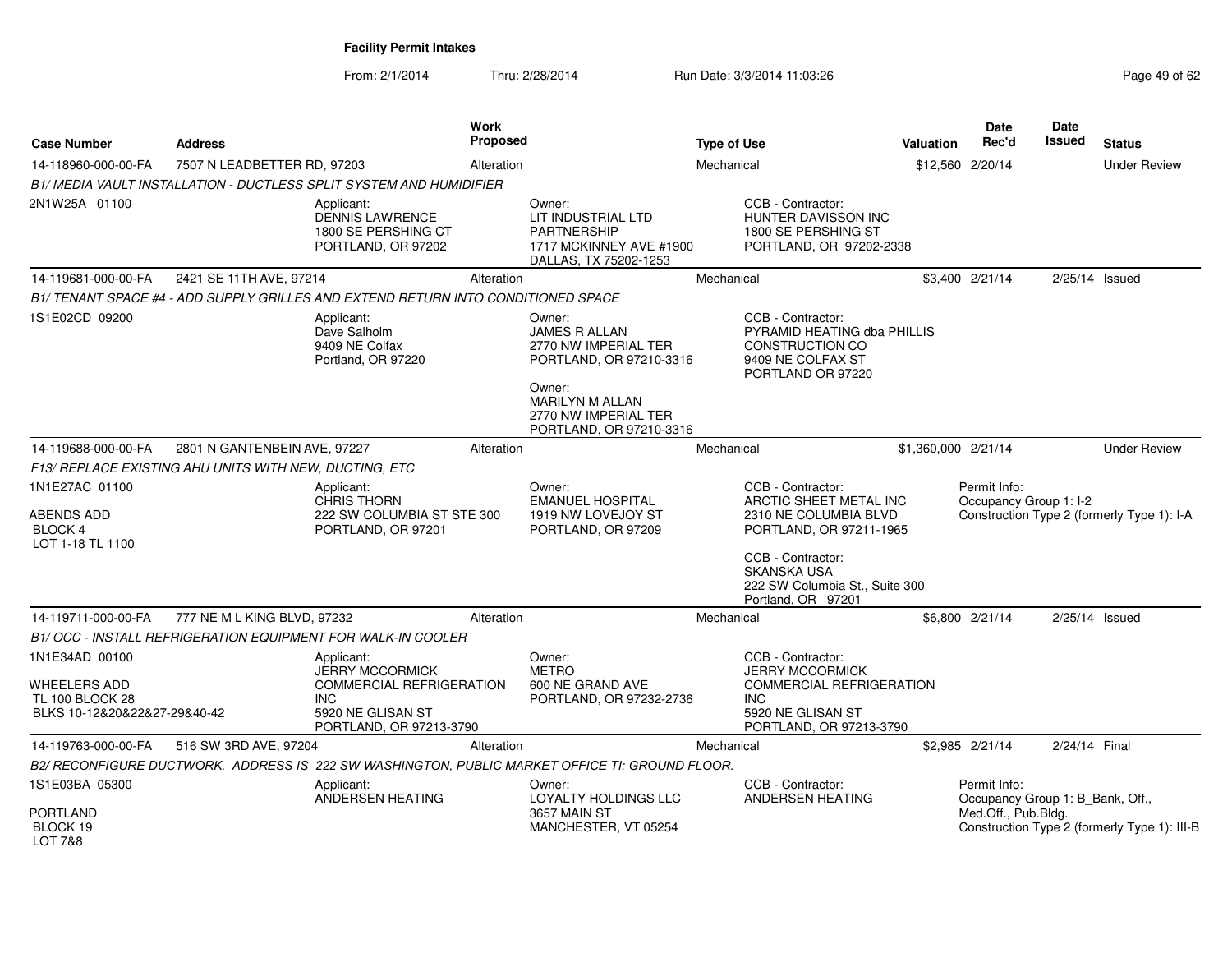| <b>Case Number</b>                                                                                                       | <b>Address</b>              |                                                                                                            | <b>Work</b><br><b>Proposed</b> |                                                                                                                                                            | <b>Type of Use</b> |                                                                                                                                              | <b>Valuation</b> | Date<br>Rec'd                          | <b>Date</b><br>Issued | <b>Status</b>                                                                   |
|--------------------------------------------------------------------------------------------------------------------------|-----------------------------|------------------------------------------------------------------------------------------------------------|--------------------------------|------------------------------------------------------------------------------------------------------------------------------------------------------------|--------------------|----------------------------------------------------------------------------------------------------------------------------------------------|------------------|----------------------------------------|-----------------------|---------------------------------------------------------------------------------|
| 14-120041-000-00-FA                                                                                                      | 2 N CENTER COURT ST, 97227  |                                                                                                            | Alteration                     |                                                                                                                                                            | Mechanical         |                                                                                                                                              |                  | \$5,928 2/24/14                        |                       | <b>Under Review</b>                                                             |
|                                                                                                                          |                             | B1/ BLAZERS RESTAURANT - INSTALL CLASS A CHIMNEY SYSTEM FOR NEW PIZZA OVEN                                 |                                |                                                                                                                                                            |                    |                                                                                                                                              |                  |                                        |                       |                                                                                 |
| 1N1E34AB 01400                                                                                                           |                             | Applicant:<br>ERIC T CAMP<br>31422 SE DIVISION DR<br>TROUTDALE, OR 97060                                   |                                | Owner:<br>PORTLAND CITY OF(LEASED<br>1 CENTER CT #150<br>PORTLAND, OR 97227<br>Owner:<br>PORTLAND ARENA MGMT LLC<br>1 CENTER CT #150<br>PORTLAND, OR 97227 |                    |                                                                                                                                              |                  | Permit Info:                           |                       | Occupancy Group 1: A-2_Restaurant<br>Construction Type 2 (formerly Type 1): I-B |
| 14-120045-000-00-FA                                                                                                      | 5550 SW MACADAM AVE, 97201  |                                                                                                            | Alteration                     |                                                                                                                                                            | Mechanical         |                                                                                                                                              |                  | \$3,900 2/24/14                        | 2/27/14 Final         |                                                                                 |
|                                                                                                                          |                             | B1/ERICKSON AIR, SUITE 303; NEW DUCTWORK AND GRILLES AND RELOCATE OTHER EXISTING GRILLES                   |                                |                                                                                                                                                            |                    |                                                                                                                                              |                  |                                        |                       |                                                                                 |
| 1S1E15BD 01200<br>SECTION 15 1S 1E<br>TL 1200 1.91 ACRES                                                                 |                             | Applicant:<br><b>SEAN DYER</b><br>AMERICAN HEATING INC<br>5035 SE 24TH AVE<br>PORTLAND, OR 97202           |                                | Owner:<br>SRI EIGHT MACADAM LLC<br>235 MONTGOMERY ST 16TH<br><b>FLOOR</b><br>SAN FRANCISCO, CA 94104-3104                                                  |                    | CCB - Contractor:<br>AMERICAN HEATING INC<br>5035 SE 24TH<br>PORTLAND, OR 97202-4765                                                         |                  | Permit Info:<br>Occupancy Group 1: B   |                       | Construction Type 2 (formerly Type 1): II-A                                     |
| 14-120059-000-00-FA                                                                                                      | 300 N WINNING ST, 97227     |                                                                                                            | Alteration                     |                                                                                                                                                            | Mechanical         |                                                                                                                                              |                  | \$40,000 2/24/14                       |                       | 2/28/14 Issued                                                                  |
|                                                                                                                          |                             |                                                                                                            |                                | B1/VMC - INSTALL NEW DOMESTIC WATER BOILER NEXT TO EXISTING DOMESTIC WATER BOILER IN MECHANICAL ROOM                                                       |                    |                                                                                                                                              |                  |                                        |                       |                                                                                 |
| 1N1E34AB 01200<br><b>MC MILLENS ADD</b><br>BLOCK 7&8&10-12&16 TL 1200                                                    |                             | Applicant:<br>ANTONIJA KRIZANAC<br><b>MCKINSTRY</b><br>16790 NE MASON ST. SUITE 100<br>PORTLAND, OR 97230  |                                | Owner:<br>PORTLAND CITY OF<br>1120 SW 5TH AVE #1204<br>PORTLAND, OR 97204-1912                                                                             |                    | CCB - Contractor:<br>MCKINSTRY CO LLC<br>16970 NE MASON ST, SUITE 100<br>PORTLAND OR 97230-7398                                              |                  |                                        |                       |                                                                                 |
| 14-120111-000-00-FA                                                                                                      | 777 NE M L KING BLVD, 97232 |                                                                                                            | Alteration                     |                                                                                                                                                            | Mechanical         |                                                                                                                                              |                  | \$12,000 2/24/14                       |                       | <b>Under Review</b>                                                             |
|                                                                                                                          |                             | B1/KITCHEN AREA - REPLACE 3 COMPRESSORS AND 3 EVAPARATORS IN EXISTING WALK-IN COOLERS                      |                                |                                                                                                                                                            |                    |                                                                                                                                              |                  |                                        |                       |                                                                                 |
| 1N1E34AD 00100<br><b>WHEELERS ADD</b><br><b>TL 100 BLOCK 28</b><br>BLKS 10-12&20&22&27-29&40-42                          |                             | Applicant:<br><b>JOSH LIPSCOMB</b><br><b>METRO</b><br>600 NE GRAND AVE<br>PORTLAND OR 97232                |                                | Owner:<br><b>METRO</b><br>600 NE GRAND AVE<br>PORTLAND, OR 97232-2736                                                                                      |                    | CCB - Contractor:<br><b>JERRY MCCORMICK</b><br><b>COMMERCIAL REFRIGERATION</b><br><b>INC</b><br>5920 NE GLISAN ST<br>PORTLAND, OR 97213-3790 |                  |                                        |                       |                                                                                 |
| 14-121768-000-00-FA                                                                                                      | 7000 NE AIRPORT WAY, 97218  |                                                                                                            | Alteration                     |                                                                                                                                                            | Mechanical         |                                                                                                                                              |                  | \$10,000 2/27/14                       |                       | <b>Under Review</b>                                                             |
|                                                                                                                          |                             | F13/DIFFUSERS, RECONFIGURE FOR NEW LAYOUT++++++++++++BID ESTIMATE+++++++++++                               |                                |                                                                                                                                                            |                    |                                                                                                                                              |                  |                                        |                       |                                                                                 |
| 1N2E08B 00400<br>SECTION 08 1N 2E<br>TL 400 7.39 ACRES<br><b>TERMINAL BLDG</b><br>NONTAXABLE<br>SEE TAXABLE SUB ACCOUNTS |                             | Applicant:<br>JEFF LIGHTHEART<br><b>LLB ARCHITECTURE</b><br>1115 ESTHER ST. SUITE B<br>VANCOUVER, WA 98660 |                                | Owner:<br>PORT OF PORTLAND<br>PO BOX 3529<br>PORTLAND, OR 97208-3529                                                                                       |                    | CCB - Contractor:<br><b>RSV CONSTRUCTION SERVICES</b><br><b>INC</b><br>1115 ESTHER ST SUITE A<br>VANCOUVER, WA 98660                         |                  | Permit Info:<br>Occupancy Group 1: A-2 |                       | Construction Type 2 (formerly Type 1): I-A                                      |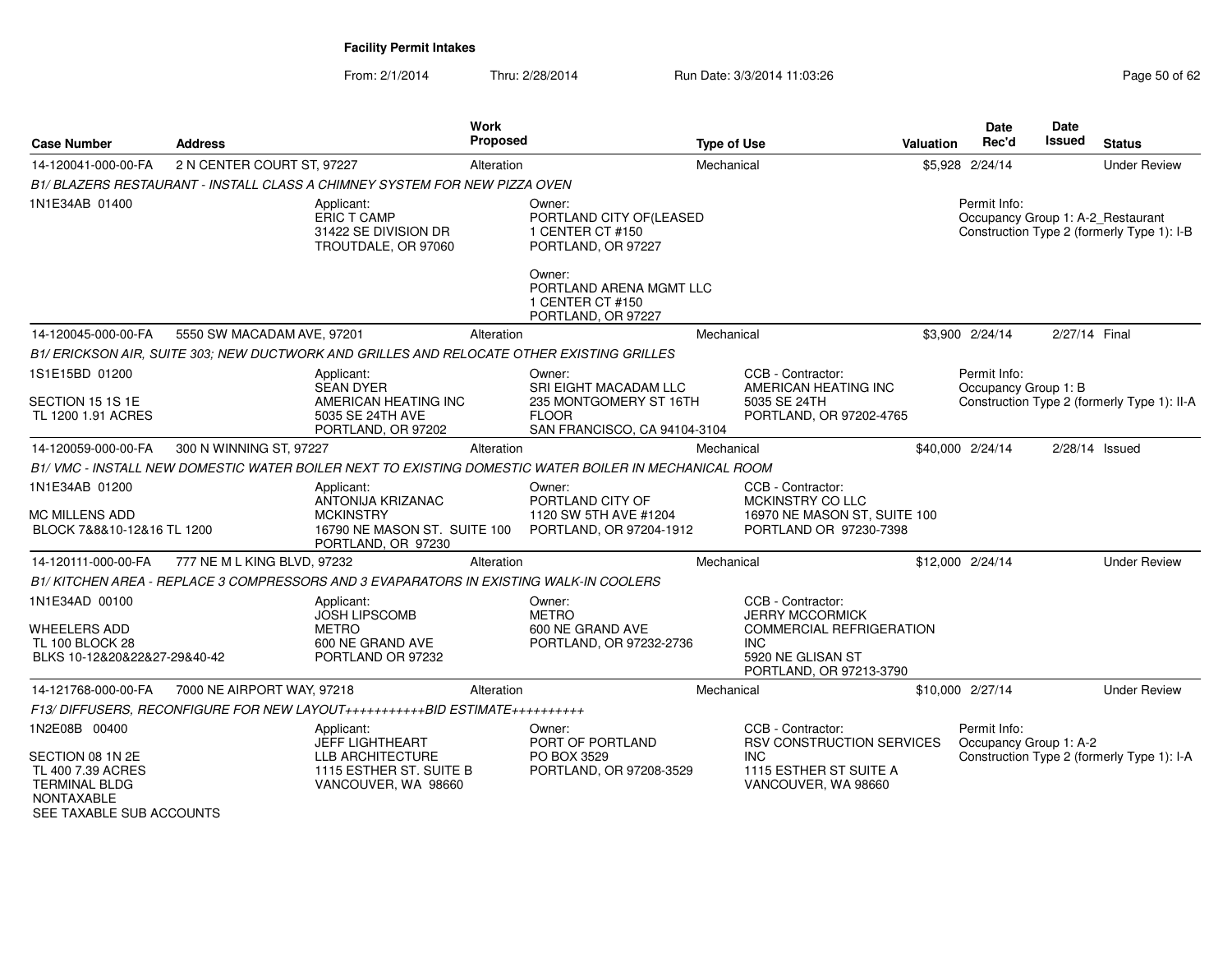| <b>Case Number</b>                                                                          | <b>Address</b>                                                           | Work<br>Proposed                                                                                                                | <b>Type of Use</b>                                                                                  |                                                                                                                | Valuation           | <b>Date</b><br>Rec'd                                                    | Date<br><b>Issued</b> | <b>Status</b>                              |
|---------------------------------------------------------------------------------------------|--------------------------------------------------------------------------|---------------------------------------------------------------------------------------------------------------------------------|-----------------------------------------------------------------------------------------------------|----------------------------------------------------------------------------------------------------------------|---------------------|-------------------------------------------------------------------------|-----------------------|--------------------------------------------|
| 14-121883-000-00-FA                                                                         | 3500 N INTERSTATE AVE, 97227                                             | Alteration                                                                                                                      | Mechanical                                                                                          |                                                                                                                | \$1,338,000 2/28/14 |                                                                         |                       | <b>Under Review</b>                        |
|                                                                                             |                                                                          | F4/NEW RTU'S, CURBING, ROOF SLAB PENETRATIONS, CONTROLS, RECONFIGURE PIPING, ETC IN CONJUNCTION WITH 2ND FLOOR TI(14-114292-FA) |                                                                                                     |                                                                                                                |                     |                                                                         |                       |                                            |
| 1N1E22CC 12100                                                                              |                                                                          | Applicant:<br>TOM SODERSTROM<br><b>PKA Architects</b><br>6969 SW Hampton<br>Portland, OR 97223                                  | Owner:<br>KAISER FOUNDATION HEALTH<br>500 NE MULTNOMAH ST #100<br>PORTLAND, OR 97232-2099<br>Owner: | CCB - Contractor:<br>TOTAL MECHANICAL INC<br>1498 SE TECH CENTER PLACE<br><b>STE 180</b><br>VANCOUVER WA 98683 |                     | Permit Info:<br>Occupancy Group 1: I-2                                  |                       | Construction Type 2 (formerly Type 1): I-A |
|                                                                                             |                                                                          |                                                                                                                                 | PLAN OF THE NORTHWEST<br>500 NE MULTNOMAH ST #100<br>PORTLAND, OR 97232-2099                        | CCB - Contractor:<br><b>HOWARD S WRIGHT</b><br><b>CONSTRUCTORS LP</b><br>P.O. BOX 3764<br>SEATTLE, WA 98124    |                     |                                                                         |                       |                                            |
| 14-121940-000-00-FA                                                                         |                                                                          | 3181 SW SAM JACKSON PARK RD - Bldg OPC, 9 Alteration                                                                            | Mechanical                                                                                          |                                                                                                                |                     | \$42,500 2/28/14                                                        |                       | <b>Under Review</b>                        |
|                                                                                             |                                                                          | B1/ JOSLYN SWITCH - INSTALL NEW DUCTLESS SPLIT SYSTEM FOR ELECTRICAL ROOM                                                       |                                                                                                     |                                                                                                                |                     |                                                                         |                       |                                            |
| 1S1E09 00200                                                                                |                                                                          | Applicant:<br><b>ANTHONY HARNISH</b><br>DeTEMPLE COMPANY, INC.<br>1951 NW OVERTON ST.<br>PORTLAND, OR 97209                     | Owner:<br>OREGON STATE OF<br>3181 SW SAM JACKSON PARK RD<br>PORTLAND, OR 97239                      | CCB - Contractor:<br>DETEMPLE CO INC<br>1951 NW OVERTON ST<br>PORTLAND, OR 972091686                           |                     | Permit Info:<br>Occupancy Group 1: I-2                                  |                       | Construction Type 2 (formerly Type 1): I-A |
| 14-122248-000-00-FA                                                                         | 1 SW COLUMBIA ST, 97201                                                  | Alteration                                                                                                                      | Mechanical                                                                                          |                                                                                                                |                     | \$2,350 2/28/14                                                         |                       | <b>Under Review</b>                        |
|                                                                                             | <b>B2/ SUITE 650; NEW DUCTWORK AND GRILLES</b>                           |                                                                                                                                 |                                                                                                     |                                                                                                                |                     |                                                                         |                       |                                            |
| 1S1E03BD 01800<br><b>PORTLAND</b><br>BLOCK 114<br>LOT 1-8                                   |                                                                          | Applicant:<br><b>SEAN DYER</b><br>AMERICAN HEATING INC<br>5035 SE 24TH AVE<br>PORTLAND, OR 97202                                | Owner:<br><b>UMPQUA PLAZA LLC</b><br>555 CALIFORNIA ST 49TH FL<br>SAN FRANCISCO, CA 94104           | CCB - Contractor:<br>AMERICAN HEATING INC<br>5035 SE 24TH<br>PORTLAND, OR 97202-4765                           |                     | Permit Info:<br>Occupancy Group 1: B                                    |                       | Construction Type 2 (formerly Type 1): I-B |
| 14-112528-000-00-FA                                                                         | 1040 SE MORRISON ST, 97214                                               | Alteration                                                                                                                      | Plumbing                                                                                            |                                                                                                                |                     | \$2/1/14                                                                |                       | $2/1/14$ Issued                            |
|                                                                                             | Plumbing Renovation at Election Building to add sink in Yellow Breakroom |                                                                                                                                 |                                                                                                     |                                                                                                                |                     |                                                                         |                       |                                            |
| 1S1E02BA 05000<br><b>EAST PORTLAND</b><br>BLOCK 218<br><b>LOT 5-7</b><br>LOT 8 EXC PT IN ST |                                                                          | Applicant:<br>LIVING WATER PLUMBING<br>39234 CASCADIA VILLAGE DR<br><b>SANDY OR 97055</b>                                       | Owner:<br>MULTNOMAH COUNTY<br>401 N DIXON ST<br>PORTLAND, OR 97227-1865                             |                                                                                                                |                     | Permit Info:<br>Occupancy Group 1: B                                    |                       |                                            |
| 14-112529-000-00-FA                                                                         | 1120 NW COUCH ST, 97209                                                  | Alteration                                                                                                                      | Plumbing                                                                                            |                                                                                                                |                     | \$2/1/14                                                                |                       | 2/1/14 Under Inspection                    |
|                                                                                             | plumbing Renovation at Brewery Blocks 2 for Madewell TI                  |                                                                                                                                 |                                                                                                     |                                                                                                                |                     |                                                                         |                       |                                            |
| 1N1E33DA 04900                                                                              |                                                                          | Applicant:<br>ALLIANT SYSTEMS LLC<br>1600 NW 167TH PL STE 330<br>BEAVERTON, OR 97006                                            | Owner:<br>MEPT BREWERY BLOCK 2 LLC<br>PO BOX 320099<br>ALEXANDRIA, VA 22320-0156                    |                                                                                                                |                     | Permit Info:<br>Occupancy Group 1: B Bank, Off.,<br>Med.Off., Pub.Bldg. |                       |                                            |
| 14-112530-000-00-FA                                                                         | 5216 NE 158TH AVE - Bldg 6, 97230                                        | Alteration                                                                                                                      | Plumbing                                                                                            |                                                                                                                |                     | \$2/1/14                                                                | 2/1/14 Final          |                                            |
|                                                                                             |                                                                          | Plumbing Renovation at 158th Commerce park Bldg 6 Demo 6 fixtures and Relocate vent and hosebibb                                |                                                                                                     |                                                                                                                |                     |                                                                         |                       |                                            |
| 1N2E24AA 00400                                                                              |                                                                          | Applicant:<br>JAMES ROOD PLUMBING INC<br>125 S 1ST AVE #542<br>Hillsboro, OR 97123                                              | Owner:<br><b>WALTON CWOR COMMERCE</b><br>PO BOX 460169<br>HOUSTON, TX 77056                         |                                                                                                                |                     |                                                                         |                       |                                            |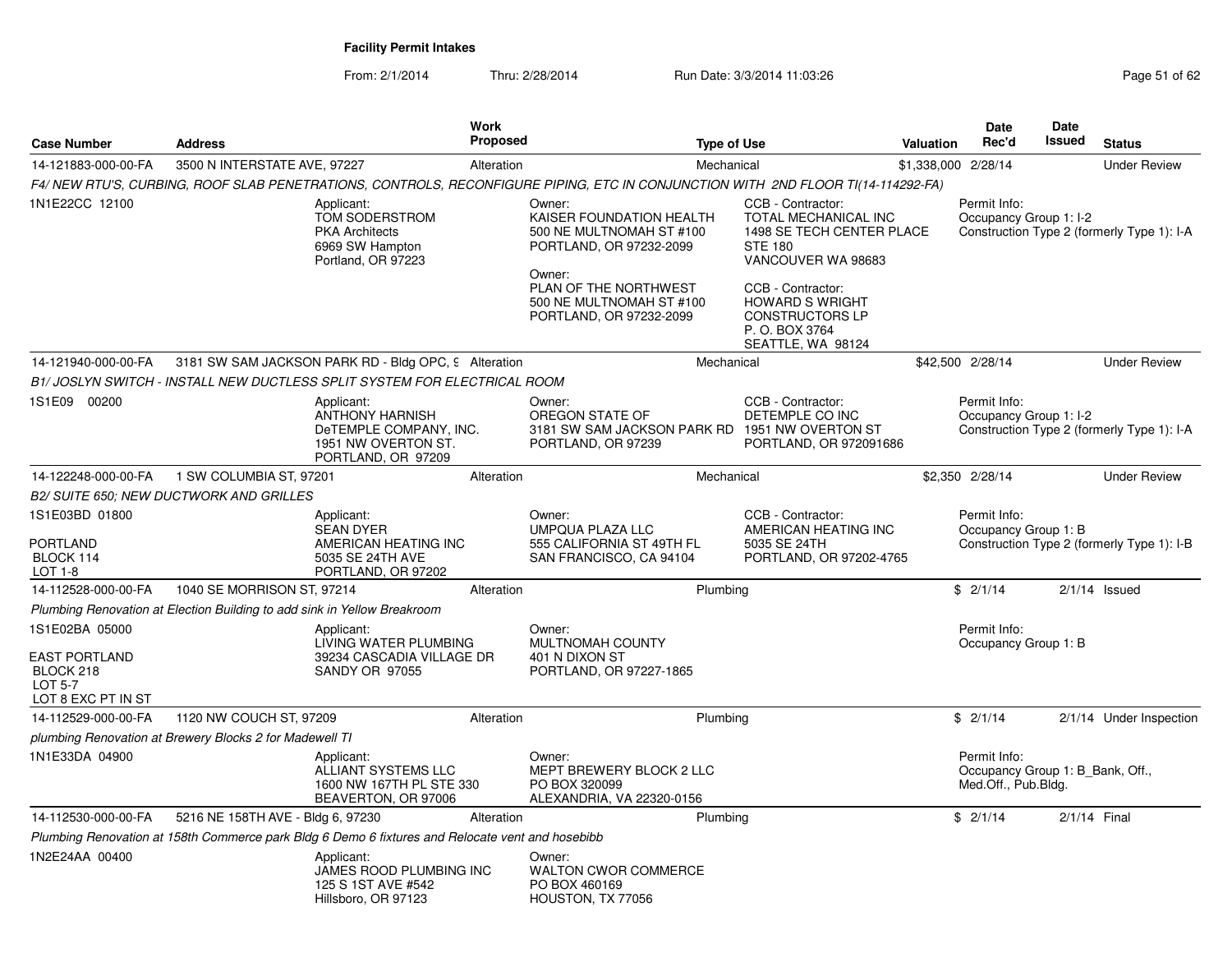| <b>Case Number</b>                                               | <b>Address</b>                                                                                                            | Work<br><b>Proposed</b>                                                                    |                                                                                                                                                              | <b>Type of Use</b> | <b>Valuation</b> | <b>Date</b><br>Rec'd                 | <b>Date</b><br>Issued | <b>Status</b>                                |
|------------------------------------------------------------------|---------------------------------------------------------------------------------------------------------------------------|--------------------------------------------------------------------------------------------|--------------------------------------------------------------------------------------------------------------------------------------------------------------|--------------------|------------------|--------------------------------------|-----------------------|----------------------------------------------|
| 14-112533-000-00-FA                                              | 3653 SE 34TH AVE, 97202                                                                                                   | Alteration                                                                                 |                                                                                                                                                              | Plumbing           |                  | \$2/1/14                             |                       | $2/1/14$ Issued                              |
|                                                                  | Plumbing Renovation at SE Health Center for DCVA for irrigation                                                           |                                                                                            |                                                                                                                                                              |                    |                  |                                      |                       |                                              |
| 1S1E12DB 03900                                                   | Applicant:<br><b>DRIVE</b>                                                                                                | PORTLAND MECHANICAL<br><b>CONTRACTORS</b><br>2000 SE HANNA HARVESTER<br>MILWAUKIE OR 97222 | Owner:<br><b>FACILITIES</b><br>2505 SE 11TH AVE<br>PORTLAND, OR 97202-1006<br>Owner:<br><b>PROPERTY MGMNT</b><br>2505 SE 11TH AVE<br>PORTLAND, OR 97202-1006 |                    |                  | Permit Info:<br>Occupancy Group 1: B |                       | Construction Type 2 (formerly Type 1): III-N |
|                                                                  |                                                                                                                           |                                                                                            | Owner:<br>MULTNOMAH COUNTY<br>2505 SE 11TH AVE<br>PORTLAND, OR 97202-1006                                                                                    |                    |                  |                                      |                       |                                              |
| 14-112535-000-00-FA                                              | 111 SW 5TH AVE, 97204-3626                                                                                                | Alteration                                                                                 |                                                                                                                                                              | Plumbing           |                  | \$2/1/14                             |                       | $2/1/14$ Issued                              |
|                                                                  | Plumbing Renovation at US Bancorp Tower to Replace 140 Feet of 4" Copper Water Main                                       |                                                                                            |                                                                                                                                                              |                    |                  |                                      |                       |                                              |
| 1N1E34CD 01300                                                   | Applicant:<br><b>DRIVE</b>                                                                                                | PORTLAND MECHANICAL<br><b>CONTRACTORS</b><br>2000 SE HANNA HARVESTER<br>MILWAUKIE OR 97222 |                                                                                                                                                              |                    |                  | Permit Info:<br>Occupancy Group 1: B |                       | Construction Type 2 (formerly Type 1): I-A   |
| 14-112537-000-00-FA                                              | 919 NE 19TH AVE, 97232                                                                                                    | Alteration                                                                                 |                                                                                                                                                              | Plumbing           |                  | \$2/1/14                             |                       | 2/1/14 Under Inspection                      |
|                                                                  | Plumbing Renovation at Lloyd Corp. Plaza for KW Commercial Demo Kitchen area and install Breakroom                        |                                                                                            |                                                                                                                                                              |                    |                  |                                      |                       |                                              |
| 1N1E35AC 00100<br><b>SULLIVANS ADD</b><br><b>BLOCK 36 TL 100</b> | Applicant:                                                                                                                | BEAVERTON PLUMBING INC<br>13980 SW TV HWY<br>BEAVERTON, OR 97005                           | Owner:<br>WESTON INVESTMENT CO LLC<br>2154 NE BROADWAY RM 200<br>PORTLAND, OR 97232-1590                                                                     |                    |                  | Permit Info:<br>Occupancy Group 1: B |                       | Construction Type 2 (formerly Type 1): II-A  |
| 14-112538-000-00-FA                                              | 2311 NW NORTHRUP ST, 97210                                                                                                | Alteration                                                                                 |                                                                                                                                                              | Plumbing           |                  | \$2/1/14                             |                       | 2/11/14 Under Inspection                     |
|                                                                  | Plumbing Renovation at Northrup Center for Pacific Medical Suite 101                                                      |                                                                                            |                                                                                                                                                              |                    |                  |                                      |                       |                                              |
| 1N1E33BB 04200                                                   | Applicant:                                                                                                                | MIKE PATTERSON PLUMBING<br>15028 S MITCHELL LN<br>OREGON CITY, OR 97045                    | Owner:<br><b>EASTERN WESTERN</b><br><b>CORPORATION</b><br>PO BOX 3228<br>PORTLAND, OR 97208-3228                                                             |                    |                  |                                      |                       |                                              |
| 14-112539-000-00-FA                                              | 3101 SW SAM JACKSON PARK RD, 97201                                                                                        | Alteration                                                                                 |                                                                                                                                                              | Plumbing           |                  | \$2/1/14                             |                       | $2/1/14$ Issued                              |
|                                                                  | Plumbing Renovation at Shriners Hospital for ChildrenDemo RR and install Bottle fillerWork to be done by On Site Plumbers |                                                                                            |                                                                                                                                                              |                    |                  |                                      |                       |                                              |
| 1S1E09 00500                                                     |                                                                                                                           |                                                                                            | Owner:<br>OREGON STATE OF<br>3181 SW SAM JACKSON PARK RD<br>PORTLAND, OR 97239                                                                               |                    |                  |                                      |                       |                                              |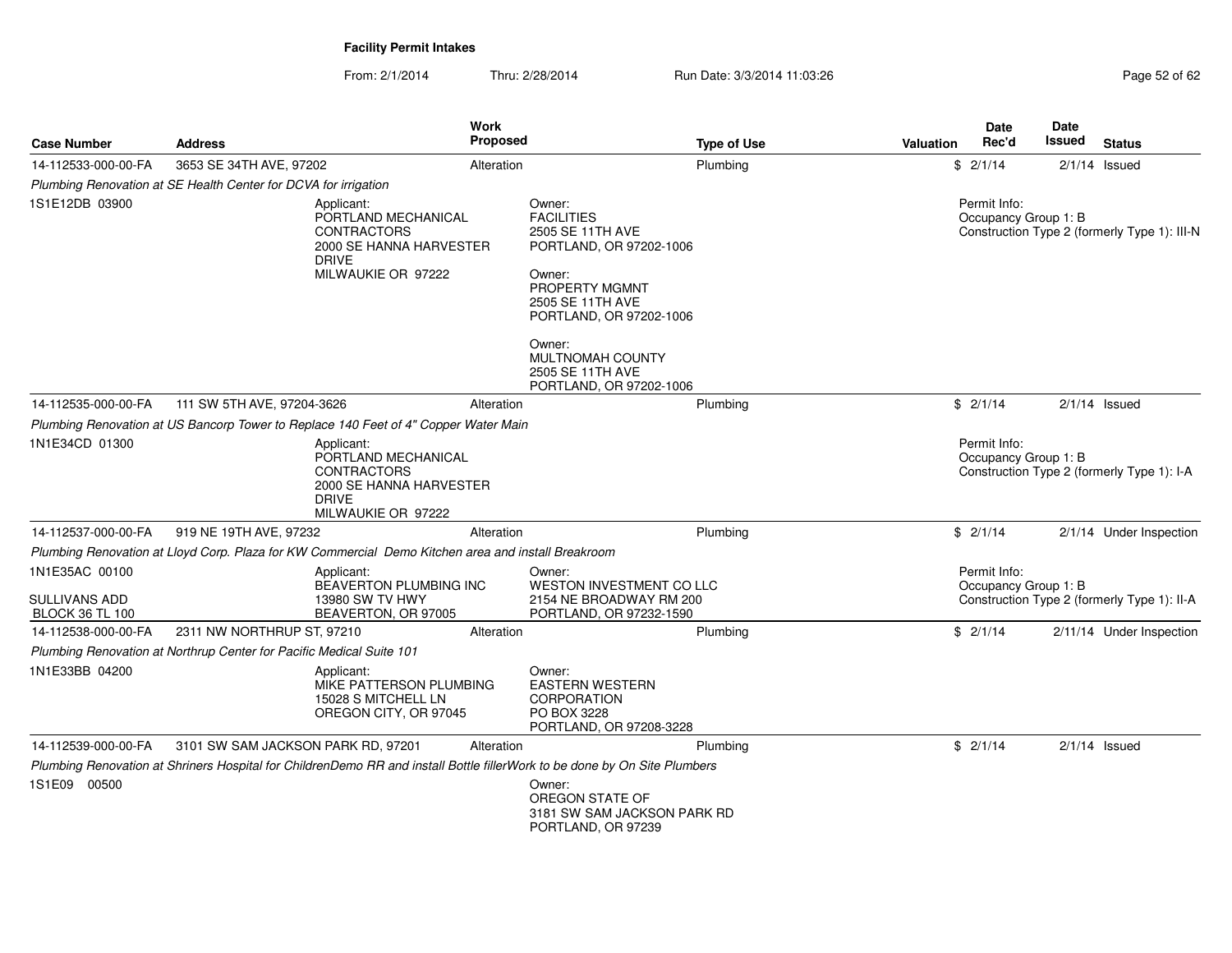| <b>Case Number</b>                                                                                               | <b>Address</b>                                          | <b>Work</b><br><b>Proposed</b>                                                                          |                                                                                                                                                                                  | <b>Type of Use</b> | <b>Valuation</b> | <b>Date</b><br>Rec'd                         | <b>Date</b><br>Issued | <b>Status</b>                              |
|------------------------------------------------------------------------------------------------------------------|---------------------------------------------------------|---------------------------------------------------------------------------------------------------------|----------------------------------------------------------------------------------------------------------------------------------------------------------------------------------|--------------------|------------------|----------------------------------------------|-----------------------|--------------------------------------------|
| 14-112540-000-00-FA                                                                                              | 1221 SW YAMHILL ST                                      | Alteration                                                                                              |                                                                                                                                                                                  | Plumbing           |                  | \$2/1/14                                     | 2/24/14 Final         |                                            |
|                                                                                                                  | Plumbing Renovation at Yamhill PlazaR&R fixtures in RR  |                                                                                                         |                                                                                                                                                                                  |                    |                  |                                              |                       |                                            |
| 1N1E33DD 06200A1<br>PORTLAND<br><b>BLOCK S1/2H</b><br>LOT 1-8<br><b>NON-HISTORIC</b><br>SEE R246865 FOR HISTORIC |                                                         | Applicant:<br>BEAVERTON PLUMBING INC<br>13980 SW TV HWY<br>BEAVERTON, OR 97005                          | Owner:<br>WESTON INVESTMENT CO LLC<br>2154 NE BROADWAY RM 200<br>PORTLAND, OR 97232-1590                                                                                         |                    |                  | Permit Info:<br>Occupancy Group 1: B         |                       | Construction Type 2 (formerly Type 1): I-A |
| 14-112554-000-00-FA                                                                                              | 5050 NE HOYT ST, 97213                                  | Alteration                                                                                              |                                                                                                                                                                                  | Plumbing           |                  | \$2/1/14                                     |                       | $2/1/14$ Issued                            |
| Plumbing Renovation at PPMC Plaza Suite 317                                                                      |                                                         |                                                                                                         |                                                                                                                                                                                  |                    |                  |                                              |                       |                                            |
| 1N2E31BD 03800<br>CENTER ADD<br>BLOCK 3<br>LOT 1-7 INC PT VAC ST<br>LOT 20-26 EXC PT IN ST                       |                                                         | Applicant:<br>AMERICAN HEATING INC<br>5035 SE 24TH<br>Portland Oregon 97202-4765                        | Owner:<br>PROVIDENCE HEALTH<br>4400 NE HALSEY ST BLDG 2 #190<br>PORTLAND, OR 97213-1545<br>Owner:<br>SERVICES-OREGON<br>4400 NE HALSEY ST BLDG 2 #190<br>PORTLAND, OR 97213-1545 |                    |                  | Permit Info:<br>Occupancy Group 1: B<br>I-FR |                       | Construction Type 2 (formerly Type 1):     |
| 14-112556-000-00-FA                                                                                              | 309 SW 6TH AVE, 97205                                   | Alteration                                                                                              |                                                                                                                                                                                  | Plumbing           |                  | \$2/1/14                                     |                       | <b>Under Review</b>                        |
|                                                                                                                  | Plumbing Renovation at Wells Fargo Building for ERSI TI |                                                                                                         |                                                                                                                                                                                  |                    |                  |                                              |                       |                                            |
| 1N1E34CC 03800                                                                                                   |                                                         |                                                                                                         | Owner:<br><b>HISTORIC U S NATIONAL BANK</b><br><b>BLOCK LLC</b><br>115 SW ASH ST #500<br>PORTLAND, OR 97204                                                                      |                    |                  | Permit Info:<br>Occupancy Group 1: B         |                       | Construction Type 2 (formerly Type 1): I-B |
| 14-112557-000-00-FA                                                                                              | 1040 NW 22ND AVE, 97210                                 | Alteration                                                                                              |                                                                                                                                                                                  | Plumbing           |                  | \$2/1/14                                     | 2/10/14 Final         |                                            |
|                                                                                                                  |                                                         | Plumbing Renovation at Legacy Good Sam Hosp MOB 2 Suite 550Demo 1 sink                                  |                                                                                                                                                                                  |                    |                  |                                              |                       |                                            |
| 1N1E33BA 03600<br>COUCHS ADD<br>BLOCK 301<br>LOT 15-18                                                           |                                                         | Applicant:<br>TOTAL MECHANICAL INC<br>1498 SE TECH CENTER PLACE<br><b>STE 180</b><br>VANCOUVER WA 98683 | Owner:<br><b>GOOD SAMARITAN HOSPITAL &amp;</b><br><b>MEDICAL CENTER</b><br>1919 NW LOVEJOY ST<br>PORTLAND, OR 97209                                                              |                    |                  | Permit Info:<br>Occupancy Group 1: B         |                       | Construction Type 2 (formerly Type 1): I-B |
| 14-112558-000-00-FA                                                                                              | 2421 SE 11TH AVE, 97214                                 | Alteration                                                                                              |                                                                                                                                                                                  | Plumbing           |                  | \$2/1/14                                     |                       | <b>Under Review</b>                        |
|                                                                                                                  |                                                         | plumbing Renovation at Allan Building for Tennet 4 TIADA Restroom and Sink                              |                                                                                                                                                                                  |                    |                  |                                              |                       |                                            |
| 1S1E02CD 09200                                                                                                   |                                                         |                                                                                                         | Owner:<br><b>JAMES R ALLAN</b><br>2770 NW IMPERIAL TER<br>PORTLAND, OR 97210-3316                                                                                                |                    |                  |                                              |                       |                                            |
|                                                                                                                  |                                                         |                                                                                                         | Owner:<br><b>MARILYN M ALLAN</b><br>2770 NW IMPERIAL TER<br>PORTLAND, OR 97210-3316                                                                                              |                    |                  |                                              |                       |                                            |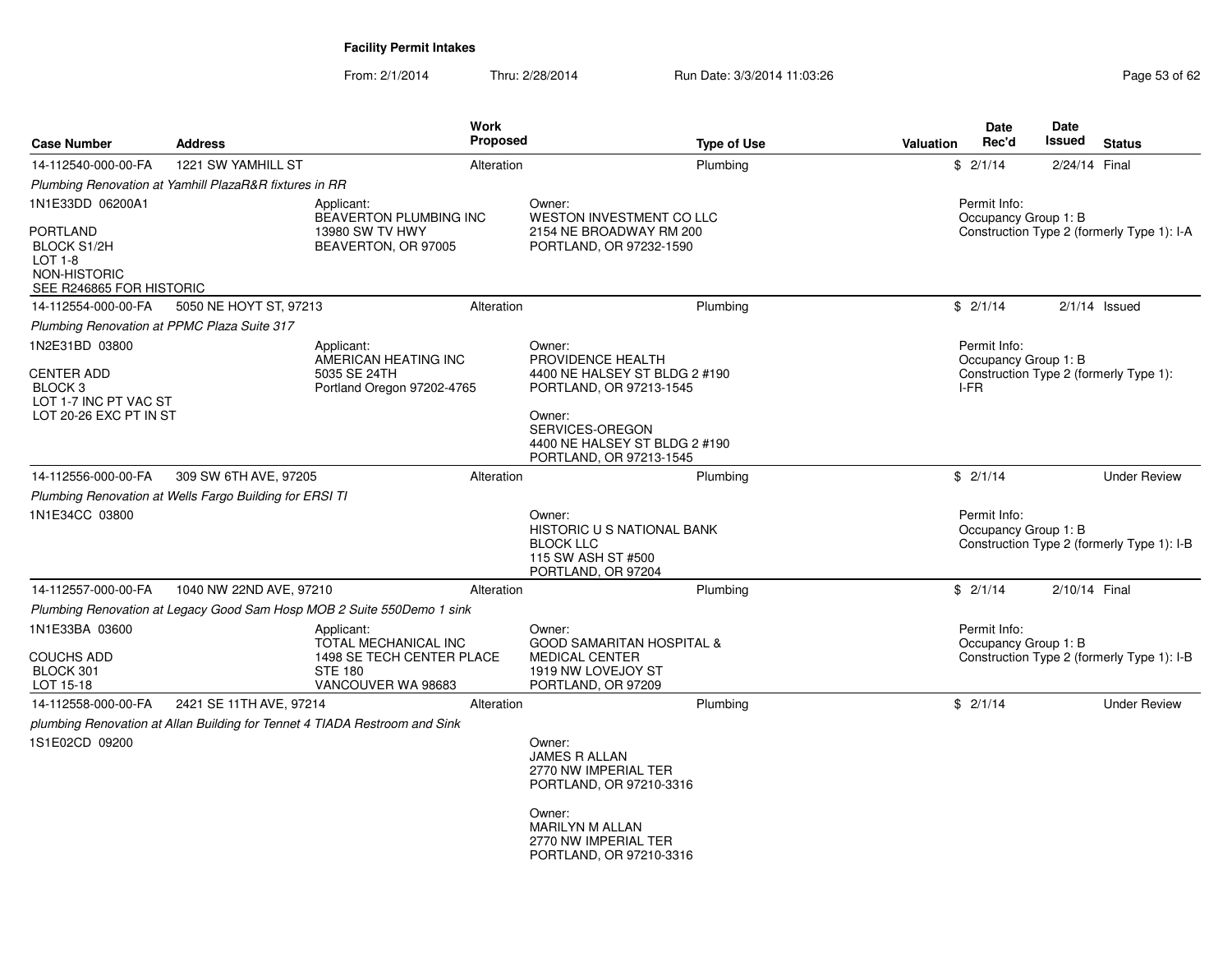| <b>Case Number</b>                                    | <b>Address</b>                                                            | <b>Work</b><br><b>Proposed</b>                      | <b>Type of Use</b>                                                                                                                          | Date<br>Rec'd<br><b>Valuation</b>    | Date<br>Issued<br><b>Status</b>            |
|-------------------------------------------------------|---------------------------------------------------------------------------|-----------------------------------------------------|---------------------------------------------------------------------------------------------------------------------------------------------|--------------------------------------|--------------------------------------------|
| 14-112559-000-00-FA                                   | 3600 N INTERSTATE AVE, 97227                                              | Alteration                                          | Plumbing                                                                                                                                    | \$2/1/14                             | 2/18/14 Final                              |
| Plumbing Renovation at Kaiser CIN 3rd Floor           |                                                                           |                                                     |                                                                                                                                             |                                      |                                            |
| 1N1E22CC 13200<br>MULTNOMAH                           | Applicant:<br>2615 NW ST HELENS RD                                        | Owner:<br>HEINZ MECHANICAL CO INC                   | KAISER FOUNDATION HEALTH<br>500 NE MULTNOMAH ST #100                                                                                        |                                      |                                            |
| BLOCK 31<br>LOT 1-16 TL 13200                         | PORTLAND, OR 97210                                                        |                                                     | PORTLAND, OR 97232-2031                                                                                                                     |                                      |                                            |
|                                                       |                                                                           | Owner:                                              | PLAN OF THE NORTHWEST<br>500 NE MULTNOMAH ST #100<br>PORTLAND, OR 97232-2031                                                                |                                      |                                            |
| 14-112561-000-00-FA                                   | 220 NW 2ND AVE, 97209                                                     | Alteration                                          | Plumbing                                                                                                                                    | \$2/1/14                             | $2/1/14$ Issued                            |
|                                                       | Plumbing Renovation at One Pacific Square for Netop TI                    |                                                     |                                                                                                                                             |                                      |                                            |
| 1N1E34CA 04500                                        | Applicant:<br>MCKINSTRY CO                                                | Owner:                                              | ONE PACIFIC SQUARE CF LLC                                                                                                                   |                                      |                                            |
| <b>COUCHS ADD</b><br>BLOCK 14<br>LOT 1-8 EXC PT IN ST | PORTLAND, OR 97230                                                        | 16790 NE MASON ST. STE 100                          | 1211 SW 5TH AVE #2230<br>PORTLAND, OR 97204-3735                                                                                            |                                      |                                            |
| 14-112562-000-00-FA                                   | 3600 N INTERSTATE AVE, 97227                                              | Alteration                                          | Plumbing                                                                                                                                    | \$2/1/14                             | 2/25/14 Under Inspection                   |
|                                                       |                                                                           |                                                     | Plumbing Renovation at Kaiser Relocat Hepatology and Endocrinology from INTS 3rd floor to CIN 1st FloorPossibly moving WH to take down wall |                                      |                                            |
| 1N1E22CC 13200                                        | Applicant:                                                                | Owner:<br>HEINZ MECHANICAL CO INC                   | KAISER FOUNDATION HEALTH                                                                                                                    |                                      |                                            |
| MULTNOMAH<br>BLOCK 31<br>LOT 1-16 TL 13200            | 2615 NW ST HELENS RD<br>PORTLAND, OR 97210                                |                                                     | 500 NE MULTNOMAH ST #100<br>PORTLAND, OR 97232-2031                                                                                         |                                      |                                            |
|                                                       |                                                                           | Owner:                                              | PLAN OF THE NORTHWEST<br>500 NE MULTNOMAH ST #100<br>PORTLAND, OR 97232-2031                                                                |                                      |                                            |
| 14-112563-000-00-FA                                   | 1 SW COLUMBIA ST, 97201                                                   | Alteration                                          | Plumbing                                                                                                                                    | \$2/1/14                             | 2/3/14 Under Inspection                    |
|                                                       | plumbing Renovation at Umpqua Bank Plaza for Mazama Capital Management TI |                                                     |                                                                                                                                             |                                      |                                            |
| 1S1E03BD 01800                                        | Applicant:<br>POWER PLUMBING                                              | Owner:                                              | UMPQUA PLAZA LLC                                                                                                                            | Permit Info:<br>Occupancy Group 1: B |                                            |
| PORTLAND                                              | PO BOX 19418                                                              |                                                     | 555 CALIFORNIA ST 49TH FL                                                                                                                   |                                      | Construction Type 2 (formerly Type 1): I-B |
| BLOCK 114<br>LOT 1-8                                  | PORTLAND, OR 97280                                                        |                                                     | SAN FRANCISCO, CA 94104                                                                                                                     |                                      |                                            |
| 14-112564-000-00-FA                                   | 614 SW 11TH AVE, 97205                                                    | Alteration                                          | Plumbing                                                                                                                                    | \$2/1/14                             | 2/1/14 Under Inspection                    |
|                                                       | Plumbing Renovation at Governor Hotel for Jackknife Bar TI                |                                                     |                                                                                                                                             |                                      |                                            |
| 1N1E33DD 04300                                        | Applicant:                                                                | Owner:                                              |                                                                                                                                             | Permit Info:                         |                                            |
| PORTLAND<br>BLOCK 252<br>HISTORIC PROPERTY 15 YR 2004 | 4811 ne 31<br>Portland OR 97212                                           | <b>WEEKEND PLUMBER LLC</b><br>1900 N AKARD ST       | PORTLAND GOVERNOR HOTEL<br>DALLAS, TX 75201-2300                                                                                            |                                      | Occupancy Group 1: R-1 Hotel or Motel      |
| POTENTIAL ADDITIONAL TAX                              |                                                                           | Owner:<br><b>ACQUISITION LLC</b><br>1900 N AKARD ST | DALLAS, TX 75201-2300                                                                                                                       |                                      |                                            |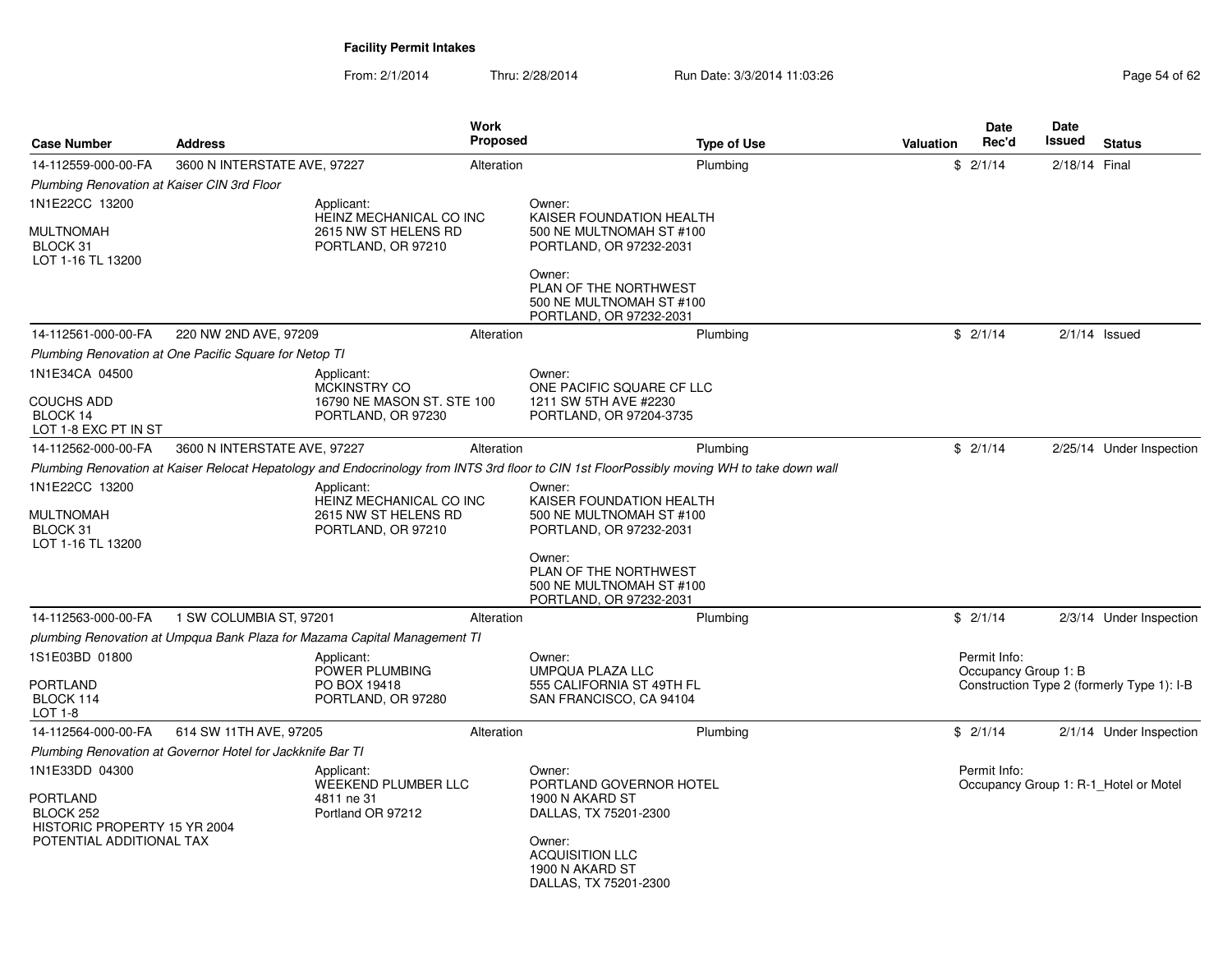| <b>Case Number</b>                                                                       | <b>Address</b>                                                     | <b>Work</b><br>Proposed                                                                                      |                                                                                         | <b>Type of Use</b>          | Valuation | <b>Date</b><br>Rec'd                | <b>Date</b><br>Issued            | <b>Status</b>           |
|------------------------------------------------------------------------------------------|--------------------------------------------------------------------|--------------------------------------------------------------------------------------------------------------|-----------------------------------------------------------------------------------------|-----------------------------|-----------|-------------------------------------|----------------------------------|-------------------------|
| 14-112565-000-00-FA                                                                      | 4400 SE 17TH AVE, 97202                                            | Alteration                                                                                                   |                                                                                         | Plumbing                    |           | \$2/1/14                            |                                  | <b>Under Review</b>     |
|                                                                                          | Plumbing Renovation at Trimet Center Garage Bays 27 and 28         |                                                                                                              |                                                                                         |                             |           |                                     |                                  |                         |
| 1S1E11DC 08900                                                                           |                                                                    |                                                                                                              | Owner:<br>TRI-COUNTY METROPOLITAN<br>4012 SE 17TH AVE<br>PORTLAND, OR 97202-3940        |                             |           |                                     |                                  |                         |
|                                                                                          |                                                                    |                                                                                                              | Owner:<br><b>TRANSPORTATION DISTRICT</b><br>4012 SE 17TH AVE<br>PORTLAND, OR 97202-3940 |                             |           |                                     |                                  |                         |
|                                                                                          |                                                                    |                                                                                                              | Owner:<br>OF OREGON<br>4012 SE 17TH AVE<br>PORTLAND, OR 97202-3940                      |                             |           |                                     |                                  |                         |
| 14-112566-000-00-FA                                                                      |                                                                    | 3181 SW SAM JACKSON PARK RD - Bldg MRB, 9 Alteration                                                         |                                                                                         | Plumbing                    |           | \$2/1/14                            |                                  | $2/1/14$ Issued         |
| <b>Plumbing Renovation at OHSU MRB</b>                                                   |                                                                    |                                                                                                              |                                                                                         |                             |           |                                     |                                  |                         |
| 1S1E09 00200                                                                             |                                                                    | Applicant:<br>APOLLO CONSTRUCTION<br><b>SERVICES</b><br>26055 SW Canyon Creek Rd<br>Wilsonville Oregon 97070 | Owner:<br>OREGON STATE OF<br>PORTLAND, OR 97239                                         | 3181 SW SAM JACKSON PARK RD |           |                                     |                                  |                         |
| 14-112810-000-00-FA                                                                      | 1300 SW WASHINGTON ST, 97205                                       | Alteration                                                                                                   |                                                                                         | Plumbing                    |           | \$2/3/14                            |                                  | <b>Under Review</b>     |
|                                                                                          | Pl; umbing Renovation at DePaul Treatment Center 2nd and 3rd Floor |                                                                                                              |                                                                                         |                             |           |                                     |                                  |                         |
| 1N1E33DD 03500<br><b>PORTLAND</b><br>LOT 1&2 BLOCK S1/2J<br>E 15' OF LOT 7&8 BLOCK S1/2J |                                                                    |                                                                                                              | Owner:<br>DE PAUL TREATMENT<br>P O BOX 3007<br>PORTLAND, OR 97208-3007                  |                             |           |                                     |                                  |                         |
|                                                                                          |                                                                    |                                                                                                              | Owner:<br><b>CENTERS INC</b><br>P O BOX 3007<br>PORTLAND, OR 97208-3007                 |                             |           |                                     |                                  |                         |
| 14-112815-000-00-FA                                                                      | 1631 NW THURMAN ST                                                 | Alteration                                                                                                   |                                                                                         | Plumbing                    |           | \$2/3/14                            |                                  | 2/3/14 Under Inspection |
|                                                                                          | Plumbing Rnovation at Bridgetown Building for CMD TI               |                                                                                                              |                                                                                         |                             |           |                                     |                                  |                         |
| 1N1E28DD 03500<br><b>WATSONS ADD</b><br>BLOCK 17-19 & TERMINAL BLK TL 3500               |                                                                    | Applicant:<br>JAMES ROOD PLUMBING INC<br>125 S 1ST AVE #542<br>Hillsboro, OR 97123                           | Owner:<br>111 SW COLUMBIA ST #1380<br>PORTLAND, OR 97201-5845                           | 1631 NW THURMAN STREET LLC  |           | Permit Info:<br>Med.Off., Pub.Bldg. | Occupancy Group 1: B_Bank, Off., |                         |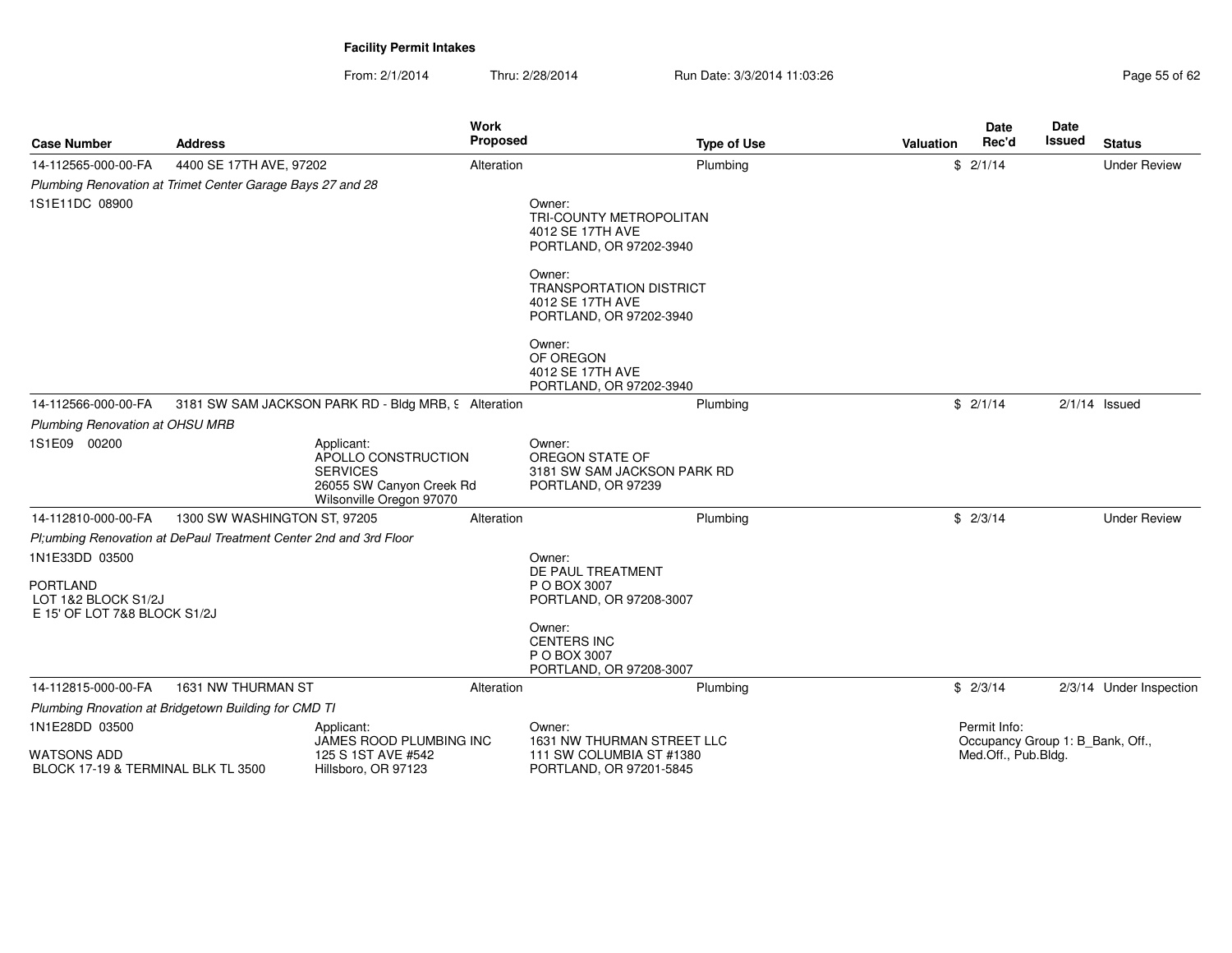| <b>Case Number</b>                                                                         | <b>Address</b>                                                                                                  |                                                                                                                                                         | <b>Work</b><br>Proposed |                                                                                                 | <b>Type of Use</b> | <b>Valuation</b> | <b>Date</b><br>Rec'd                | Date<br>Issued                                          | <b>Status</b>                                |
|--------------------------------------------------------------------------------------------|-----------------------------------------------------------------------------------------------------------------|---------------------------------------------------------------------------------------------------------------------------------------------------------|-------------------------|-------------------------------------------------------------------------------------------------|--------------------|------------------|-------------------------------------|---------------------------------------------------------|----------------------------------------------|
| 14-112960-000-00-FA                                                                        | 10000 SE MAIN ST, 97216                                                                                         |                                                                                                                                                         | Alteration              |                                                                                                 | Plumbing           |                  | \$2/3/14                            |                                                         | <b>Under Review</b>                          |
|                                                                                            |                                                                                                                 | Plumbing Renovation at Adventist Medical Center Hospital 1st Floor 3T MRI                                                                               |                         |                                                                                                 |                    |                  |                                     |                                                         |                                              |
| 1S2E04A 02400                                                                              |                                                                                                                 |                                                                                                                                                         |                         | Owner:                                                                                          |                    |                  |                                     |                                                         |                                              |
| <b>EVERGLADE</b><br>LOT 6 TL 2400                                                          |                                                                                                                 |                                                                                                                                                         |                         | PORTLAND ADVENTIST MEDICAL<br>10123 SE MARKET ST<br>PORTLAND, OR 97216-2532                     |                    |                  |                                     |                                                         |                                              |
|                                                                                            |                                                                                                                 |                                                                                                                                                         |                         | Owner:<br><b>CENTER</b><br>10123 SE MARKET ST<br>PORTLAND, OR 97216-2532                        |                    |                  |                                     |                                                         |                                              |
| 14-113129-000-00-FA                                                                        | 2801 N GANTENBEIN AVE, 97227                                                                                    |                                                                                                                                                         | Alteration              |                                                                                                 | Plumbing           |                  | \$2/4/14                            |                                                         | 2/4/14 Under Inspection                      |
|                                                                                            |                                                                                                                 | Plumbing Renovation at Legacy Emanuel Hospital Labor and DeliveryRelocate Birthing Tub                                                                  |                         |                                                                                                 |                    |                  |                                     |                                                         |                                              |
| 1N1E27AC 01100                                                                             |                                                                                                                 | Applicant:<br>METRO MECHANICAL SYSTEMS                                                                                                                  |                         | Owner:<br><b>EMANUEL HOSPITAL</b>                                                               |                    |                  | Permit Info:                        | Occupancy Group 1: I-2                                  |                                              |
| <b>ABENDS ADD</b><br><b>BLOCK 4</b><br>LOT 1-18 TL 1100                                    |                                                                                                                 | <b>LLC</b><br>12016 NE Salmon Creek Ave.<br>Vancouver, WA 98686                                                                                         |                         | 1919 NW LOVEJOY ST<br>PORTLAND, OR 97209                                                        |                    |                  |                                     |                                                         | Construction Type 2 (formerly Type 1): I-A   |
| 14-113130-000-00-FA                                                                        | 211 SE CARUTHERS ST. 97214                                                                                      |                                                                                                                                                         | Alteration              |                                                                                                 | Plumbing           |                  | \$2/4/14                            |                                                         | 2/4/14 Under Inspection                      |
|                                                                                            | Plumbing Renovation at Opera House for Break Sink                                                               |                                                                                                                                                         |                         |                                                                                                 |                    |                  |                                     |                                                         |                                              |
| 1S1E03DD 00600<br>LOT 1 TL 600                                                             | Applicant:<br>RAYBORN'S PLUMBING INC<br>PORTLAND GENERAL ELEC STA L<br>19990 SW CIPOLE RD<br>TUALATIN, OR 97062 |                                                                                                                                                         |                         | Owner:<br>PORTLAND OPERA ASSOCIATION<br><b>INC</b><br>211 SE CARUTHERS ST<br>PORTLAND, OR 97214 |                    |                  | Permit Info:<br>Med.Off., Pub.Bldg. | Occupancy Group 1: B_Bank, Off.,                        | Construction Type 2 (formerly Type 1): II-A  |
| 14-113830-000-00-FA                                                                        | 123 NE 3RD AVE, 97232                                                                                           |                                                                                                                                                         | Alteration              |                                                                                                 | Plumbing           |                  | \$2/5/14                            |                                                         | 2/5/14 Under Inspection                      |
|                                                                                            |                                                                                                                 | polumbing Renovatin at 123 NE 3rd frothe Commisary Suite 010Production Kitchen for Bottling JuiceOregon Department of Agriculture Stamp on Plans 2/5/14 |                         |                                                                                                 |                    |                  |                                     |                                                         |                                              |
| 1N1E34DA 02800<br><b>EAST PORTLAND</b><br>BLOCK 68<br>INC PT VAC ST LOT 1&8<br>LOT 2&3&6&7 |                                                                                                                 | Applicant:<br>PIPELINE PLUMBING & DRAIN<br>333 S STATE ST, PMB V 108<br>LAKE OSWEGO, OR 97034                                                           |                         | Owner:<br>BRIDGEHEAD DEVELOPMENT LLC<br>1001 SE WATER AVE #120<br>PORTLAND, OR 97214-2147       |                    |                  | Permit Info:                        | Occupancy Group 1: B Bank, Off.,<br>Med.Off., Pub.Bldg. | Construction Type 2 (formerly Type 1): III-A |
| INC PT VAC ST LOT 4&5; HISTORIC<br>PROPERTY; POTENTIAL ADDITIONAL TAX                      |                                                                                                                 |                                                                                                                                                         |                         |                                                                                                 |                    |                  |                                     |                                                         |                                              |
| 14-113841-000-00-FA                                                                        | 2700 N HAYDEN ISLAND DR - Bldg B, 97217                                                                         |                                                                                                                                                         | Alteration              |                                                                                                 | Plumbing           |                  | \$2/5/14                            | 2/5/14 Final                                            |                                              |
| Plumbing Renovation at Building B                                                          |                                                                                                                 |                                                                                                                                                         |                         |                                                                                                 |                    |                  |                                     |                                                         |                                              |
| 2N1E33B 00900                                                                              |                                                                                                                 | Applicant:<br>RAYBORN'S PLUMBING INC<br>19990 SW CIPOLE RD<br>TUALATIN, OR 97062                                                                        |                         | Owner:<br><b>HAYDEN OPB PARTNERS LLC</b><br>111 SW COLUMBIA ST #1380<br>PORTLAND, OR 97201      |                    |                  |                                     |                                                         |                                              |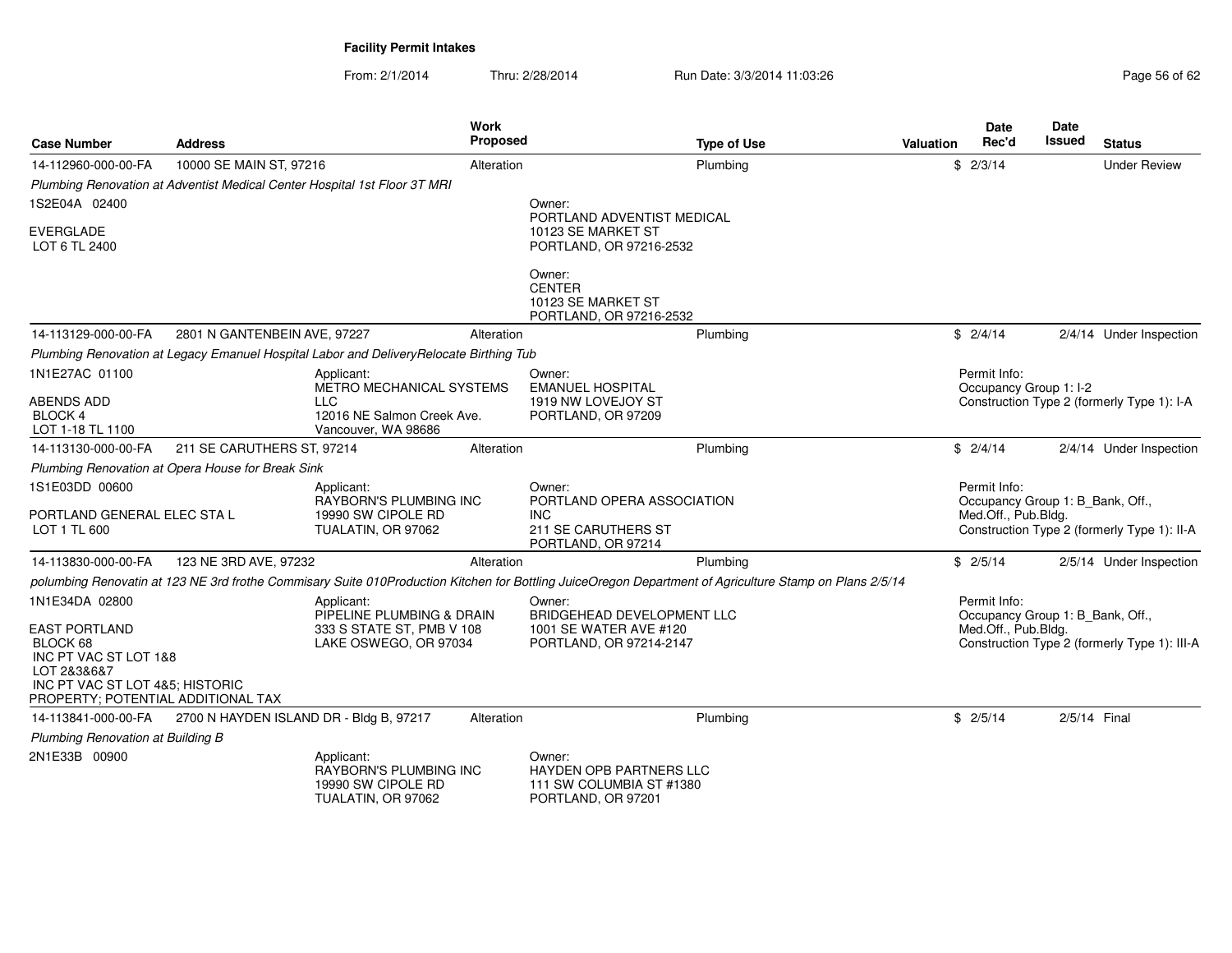| <b>Case Number</b>                                                           | <b>Address</b>                                                                                                                |                                                                                                                                                                         | Work<br>Proposed | <b>Type of Use</b>                                                                                                  | <b>Valuation</b> | <b>Date</b><br>Rec'd                                                                                                  | <b>Date</b><br>Issued | <b>Status</b>                               |  |
|------------------------------------------------------------------------------|-------------------------------------------------------------------------------------------------------------------------------|-------------------------------------------------------------------------------------------------------------------------------------------------------------------------|------------------|---------------------------------------------------------------------------------------------------------------------|------------------|-----------------------------------------------------------------------------------------------------------------------|-----------------------|---------------------------------------------|--|
| 14-113918-000-00-FA                                                          | 500 NE MULTNOMAH ST, 97232                                                                                                    |                                                                                                                                                                         | Alteration       | Plumbing                                                                                                            |                  | \$2/5/14                                                                                                              |                       | <b>Under Review</b>                         |  |
|                                                                              |                                                                                                                               | plumbing Renovatiion at Kaiser Permanente Building for Elevator Pit Sump Pumps                                                                                          |                  |                                                                                                                     |                  |                                                                                                                       |                       |                                             |  |
| 1N1E35BB 02400                                                               |                                                                                                                               |                                                                                                                                                                         |                  | Owner:                                                                                                              |                  |                                                                                                                       |                       |                                             |  |
| HOLLADAYS ADD<br>BLOCK 73&80 TL 2400                                         |                                                                                                                               |                                                                                                                                                                         |                  | KAISER FOUNDATION HEALTH<br>500 NE MULTNOMAH ST #100<br>PORTLAND, OR 97232-2099                                     |                  |                                                                                                                       |                       |                                             |  |
|                                                                              |                                                                                                                               |                                                                                                                                                                         |                  | Owner:<br>PLAN OF THE NORTHWEST<br>500 NE MULTNOMAH ST #100<br>PORTLAND, OR 97232-2099                              |                  |                                                                                                                       |                       |                                             |  |
| 14-113943-000-00-FA                                                          | 12000 SW 49TH AVE, 97219                                                                                                      |                                                                                                                                                                         | Alteration       | Plumbing                                                                                                            |                  | \$2/5/14                                                                                                              |                       | 2/5/14 Under Inspection                     |  |
|                                                                              |                                                                                                                               | Plumbing Renovation at PCC Sylvania SS Bldg South 2nd Flr Tower Mens RR                                                                                                 |                  |                                                                                                                     |                  |                                                                                                                       |                       |                                             |  |
| 1S1E31D 00200                                                                |                                                                                                                               | Applicant:<br><b>MCKINSTRY CO</b><br>16790 NE MASON ST, STE 100<br>PORTLAND, OR 97230                                                                                   |                  | Owner:<br>PORTLAND COMMUNITY<br><b>COLLEGE DIST</b><br>PO BOX 6119<br>ALOHA, OR 97007-0119                          |                  | Permit Info:<br>Occupancy Group 1: B                                                                                  |                       | Construction Type 2 (formerly Type 1): II-B |  |
| 14-114320-000-00-FA                                                          | 1130 NW 22ND AVE                                                                                                              |                                                                                                                                                                         | Alteration       | Plumbing                                                                                                            |                  | \$2/6/14                                                                                                              |                       | 2/6/14 Under Inspection                     |  |
| Plumbing Renovation at Legacy Cancer Center MOB 3                            |                                                                                                                               |                                                                                                                                                                         |                  |                                                                                                                     |                  |                                                                                                                       |                       |                                             |  |
| 1N1E33BA 04000A1<br><b>COUCHS ADD</b><br>BLOCK 300<br>LOT 5-14&16-18 TL 4000 | Applicant:<br>HEINZ MECHANICAL CO INC<br>2615 NW ST HELENS RD<br>PORTLAND, OR 97210<br>IMPS ONLY SEE R141330 (R180232300) FOR |                                                                                                                                                                         |                  | Owner:<br><b>GOOD SAMARITAN HOSPITAL &amp;</b><br><b>MEDICAL CENTER</b><br>1919 NW LOVEJOY ST<br>PORTLAND, OR 97209 |                  | Permit Info:<br>Occupancy Group 1: B_Bank, Off.,<br>Med.Off., Pub.Bldg.<br>Construction Type 2 (formerly Type 1): I-A |                       |                                             |  |
| LAND & IMPS                                                                  |                                                                                                                               |                                                                                                                                                                         |                  |                                                                                                                     |                  |                                                                                                                       |                       |                                             |  |
| 14-114813-000-00-FA                                                          | 3500 N INTERSTATE AVE, 97227                                                                                                  |                                                                                                                                                                         | Alteration       | Plumbing                                                                                                            |                  | \$2/10/14                                                                                                             | 2/10/14 Final         |                                             |  |
| 1N1E22CC 12100                                                               |                                                                                                                               | Plumbing Renovation at Kaiser Permanente South MOB 1st Floor Occupational Health<br>Applicant:<br>HEINZ MECHANICAL CO INC<br>2615 NW ST HELENS RD<br>PORTLAND, OR 97210 |                  | Owner:<br>KAISER FOUNDATION HEALTH<br>500 NE MULTNOMAH ST #100<br>PORTLAND, OR 97232-2099<br>Owner:                 |                  | Permit Info:<br>Occupancy Group 1: I-2                                                                                |                       | Construction Type 2 (formerly Type 1): I-A  |  |
|                                                                              |                                                                                                                               |                                                                                                                                                                         |                  | PLAN OF THE NORTHWEST<br>500 NE MULTNOMAH ST #100<br>PORTLAND, OR 97232-2099                                        |                  |                                                                                                                       |                       |                                             |  |
| 14-114820-000-00-FA                                                          | 501 N GRAHAM ST, 97227                                                                                                        |                                                                                                                                                                         | Alteration       | Plumbing                                                                                                            |                  | \$2/10/14                                                                                                             | $2/10/14$ Issued      |                                             |  |
|                                                                              |                                                                                                                               | Plumbing Renovation at Legacy Emanual Hospital Building 3 Adult Psychiatry Remodel                                                                                      |                  |                                                                                                                     |                  |                                                                                                                       |                       |                                             |  |
| 1N1E27AC 01000<br><b>ABENDS ADD</b><br><b>BLOCK 1 TL 1000</b>                |                                                                                                                               | Applicant:<br>TOTAL MECHANICAL INC<br>1498 SE TECH CENTER PLACE<br><b>STE 180</b><br>VANCOUVER WA 98683                                                                 |                  | Owner:<br>LEGACY HEALTH SYSTEM<br>1919 NW LOVEJOY ST<br>PORTLAND, OR 97209                                          |                  |                                                                                                                       |                       |                                             |  |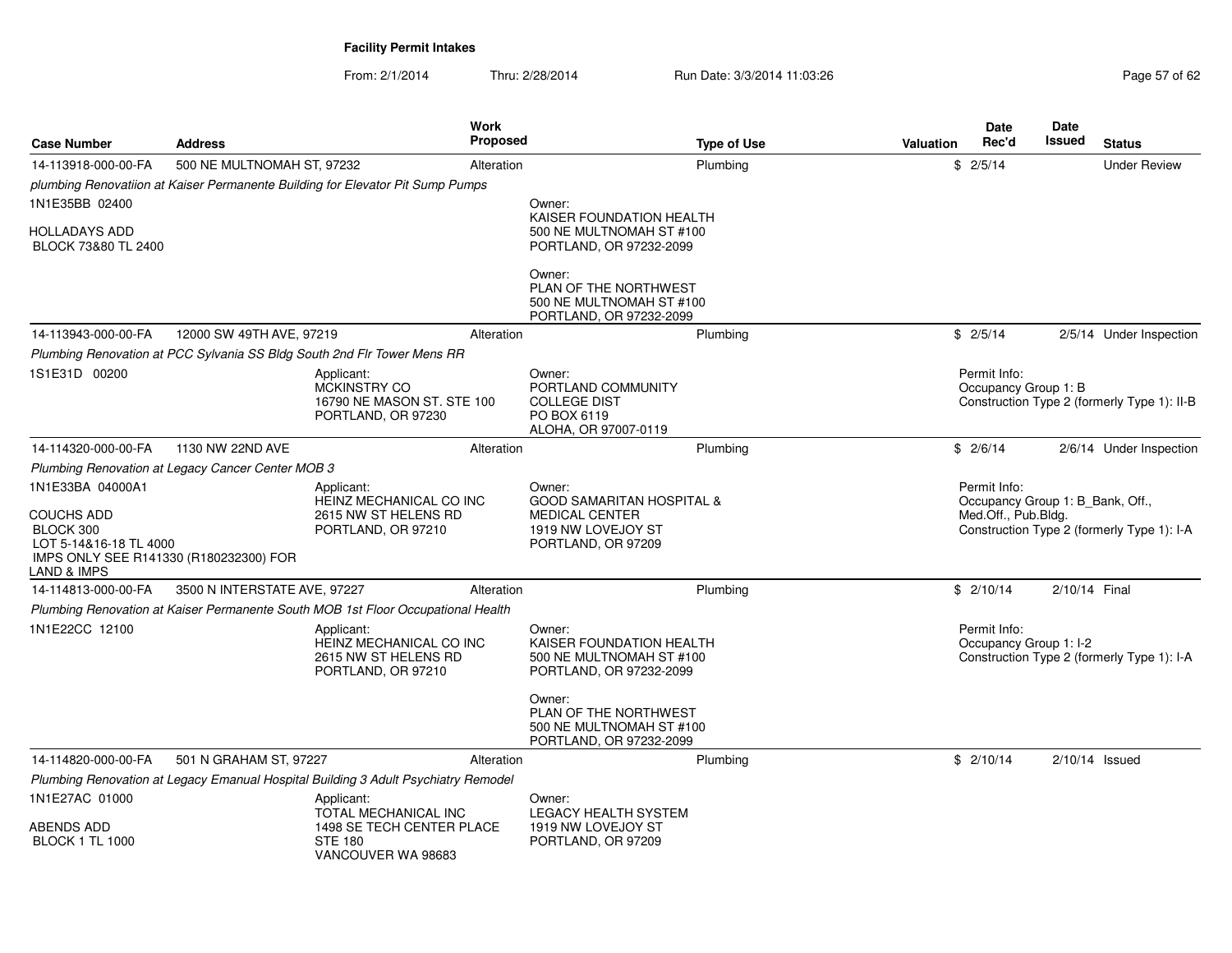| <b>Case Number</b>                                                                             | <b>Address</b>                                                                                          |                                                                                          | <b>Work</b><br>Proposed | <b>Type of Use</b>                                                                        | <b>Valuation</b> | <b>Date</b><br>Rec'd                   | <b>Date</b><br>Issued            | <b>Status</b>                              |
|------------------------------------------------------------------------------------------------|---------------------------------------------------------------------------------------------------------|------------------------------------------------------------------------------------------|-------------------------|-------------------------------------------------------------------------------------------|------------------|----------------------------------------|----------------------------------|--------------------------------------------|
| 14-114846-000-00-FA                                                                            | 2801 N GANTENBEIN AVE, 97227                                                                            |                                                                                          | Alteration              | Plumbing                                                                                  |                  | \$2/10/14                              | $2/10/14$ Issued                 |                                            |
|                                                                                                | Plumbing Renovation at Legacy Emanual Hospital Boiler Room                                              |                                                                                          |                         |                                                                                           |                  |                                        |                                  |                                            |
| 1N1E27AC 01100                                                                                 |                                                                                                         | Applicant:<br>TOTAL MECHANICAL INC                                                       |                         | Owner:<br><b>EMANUEL HOSPITAL</b>                                                         |                  | Permit Info:<br>Occupancy Group 1: I-2 |                                  |                                            |
| ABENDS ADD<br><b>BLOCK 4</b><br>LOT 1-18 TL 1100                                               |                                                                                                         | 1498 SE TECH CENTER PLACE<br><b>STE 180</b><br>VANCOUVER WA 98683                        |                         | 1919 NW LOVEJOY ST<br>PORTLAND, OR 97209                                                  |                  |                                        |                                  | Construction Type 2 (formerly Type 1): I-A |
| 14-114873-000-00-FA                                                                            | 530 SW 5TH AVE, 97204                                                                                   |                                                                                          | Alteration              | Plumbing                                                                                  |                  | \$2/10/14                              |                                  | <b>Under Review</b>                        |
|                                                                                                | Plumbing Renovations at Yeon Building Suite 725 for RJL Enterprises TI                                  |                                                                                          |                         |                                                                                           |                  |                                        |                                  |                                            |
| 1N1E34CD 09600                                                                                 |                                                                                                         |                                                                                          |                         | Owner:<br>RGOF YEON BUILDING LLC                                                          |                  | Permit Info:                           | Occupancy Group 1: B_Bank, Off., |                                            |
| <b>PORTLAND</b><br>BLOCK 63<br>LOT 5&6<br><b>HISTORIC PROPERTY</b><br>POTENTIAL ADDITIONAL TAX |                                                                                                         |                                                                                          |                         | 551 FIFTH AVE 23RD FLOOR<br>NEW YORK, NY 10176                                            |                  | Med.Off., Pub.Bldg.                    |                                  |                                            |
| 14-114914-000-00-FA                                                                            | 3500 N INTERSTATE AVE, 97227                                                                            |                                                                                          | Alteration              | Plumbing                                                                                  |                  | \$2/10/14                              | $2/10/14$ Issued                 |                                            |
|                                                                                                |                                                                                                         | Plumbing Renovation at Kaiser Permanente South MOB Eye Procedure Expansion               |                         |                                                                                           |                  |                                        |                                  |                                            |
| 1N1E22CC 12100                                                                                 | Applicant:<br>TOTAL MECHANICAL INC<br>1498 SE TECH CENTER PLACE<br><b>STE 180</b><br>VANCOUVER WA 98683 |                                                                                          |                         | Owner:<br>KAISER FOUNDATION HEALTH<br>500 NE MULTNOMAH ST #100<br>PORTLAND, OR 97232-2099 |                  | Permit Info:<br>Occupancy Group 1: I-2 |                                  | Construction Type 2 (formerly Type 1): I-A |
|                                                                                                |                                                                                                         |                                                                                          |                         | Owner:<br>PLAN OF THE NORTHWEST<br>500 NE MULTNOMAH ST #100<br>PORTLAND, OR 97232-2099    |                  |                                        |                                  |                                            |
| 14-115383-000-00-FA                                                                            | 601 SW 2ND AVE, 97204                                                                                   |                                                                                          | Alteration              | Plumbing                                                                                  |                  | \$2/11/14                              |                                  | 2/11/14 Under Inspection                   |
| Plumbing Renovation at Moda Tower 23rd Floor                                                   |                                                                                                         |                                                                                          |                         |                                                                                           |                  |                                        |                                  |                                            |
| 1S1E03BA 05000                                                                                 |                                                                                                         | Applicant:<br><b>MCKINSTRY CO</b>                                                        |                         | Owner:<br>MORRISON STREET CF LLC                                                          |                  |                                        |                                  |                                            |
| PORTLAND<br>BLOCK 20<br>LOT 1-4 EXC PT IN ST & LOT 5-8                                         |                                                                                                         | 16790 NE MASON ST. STE 100<br>PORTLAND, OR 97230                                         |                         | 1211 SW 5TH AVE #2230<br>PORTLAND, OR 97204                                               |                  |                                        |                                  |                                            |
| 14-115548-000-00-FA                                                                            | 1 SW COLUMBIA ST, 97201                                                                                 |                                                                                          | Alteration              | Plumbing                                                                                  |                  | \$2/12/14                              | $2/12/14$ Issued                 |                                            |
|                                                                                                |                                                                                                         | JPlumbing Renovation at Umpqua Bank Plaza Suite 1610Replace Water Heater and Flood Valve |                         |                                                                                           |                  |                                        |                                  |                                            |
| 1S1E03BD 01800                                                                                 |                                                                                                         | Applicant:<br>POWER PLUMBING                                                             |                         | Owner:<br><b>UMPQUA PLAZA LLC</b>                                                         |                  | Permit Info:<br>Occupancy Group 1: B   |                                  |                                            |
| <b>PORTLAND</b><br>BLOCK 114<br>LOT 1-8                                                        |                                                                                                         | PO BOX 19418<br>PORTLAND, OR 97280                                                       |                         | 555 CALIFORNIA ST 49TH FL<br>SAN FRANCISCO, CA 94104                                      |                  |                                        |                                  | Construction Type 2 (formerly Type 1): I-B |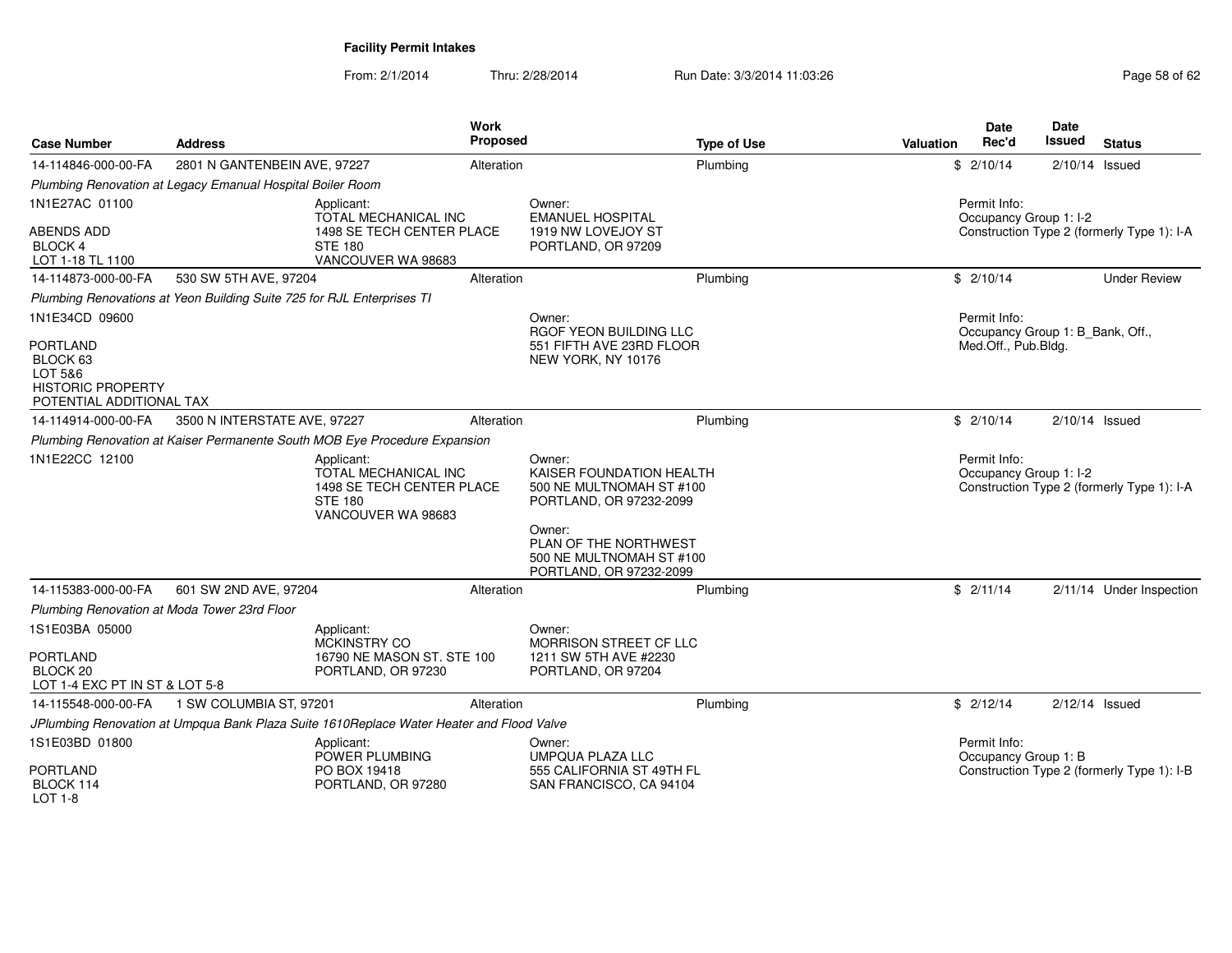| <b>Case Number</b>                                                                                                                                | <b>Address</b>                                                      |                                                                                           | <b>Work</b><br><b>Proposed</b> |                                                                                                                                     | <b>Type of Use</b> | <b>Valuation</b> | Date<br>Rec'd                        | <b>Date</b><br>Issued            | <b>Status</b>                                                                   |
|---------------------------------------------------------------------------------------------------------------------------------------------------|---------------------------------------------------------------------|-------------------------------------------------------------------------------------------|--------------------------------|-------------------------------------------------------------------------------------------------------------------------------------|--------------------|------------------|--------------------------------------|----------------------------------|---------------------------------------------------------------------------------|
| 14-116964-000-00-FA                                                                                                                               | 308 SW 2ND AVE, 97204                                               |                                                                                           | Alteration                     |                                                                                                                                     | Plumbing           |                  | \$2/14/14                            |                                  | <b>Under Review</b>                                                             |
|                                                                                                                                                   | Plumbing Renovations to Block 300 Corp of Engineers Mailroom TI     |                                                                                           |                                |                                                                                                                                     |                    |                  |                                      |                                  |                                                                                 |
| 1N1E34CD 04600                                                                                                                                    |                                                                     |                                                                                           |                                | Owner:<br>NGP DUNCAN PLAZA<br>PO BOX 4900 DEPT #360<br>SCOTTSDALE, AZ 85261-4900<br>Owner:<br>PORTLAND LLC<br>PO BOX 4900 DEPT #360 |                    |                  | Permit Info:                         |                                  | Occupancy Group 1: A-2 Restaurant<br>Construction Type 2 (formerly Type 1): I-A |
|                                                                                                                                                   |                                                                     |                                                                                           |                                | SCOTTSDALE, AZ 85261-4900                                                                                                           |                    |                  |                                      |                                  |                                                                                 |
| 14-116988-000-00-FA                                                                                                                               | 123 NE 3RD AVE, 97232                                               |                                                                                           | Alteration                     |                                                                                                                                     | Plumbing           |                  | \$2/14/14                            |                                  | <b>Under Review</b>                                                             |
|                                                                                                                                                   | Plumbing Renovations To The Eastside Exchange Building Suite 119 TI |                                                                                           |                                |                                                                                                                                     |                    |                  |                                      |                                  |                                                                                 |
| 1N1E34DA 02800                                                                                                                                    |                                                                     |                                                                                           |                                | Owner:                                                                                                                              |                    |                  | Permit Info:                         |                                  |                                                                                 |
| <b>EAST PORTLAND</b><br>BLOCK 68<br>INC PT VAC ST LOT 1&8<br>LOT 2&3&6&7<br>INC PT VAC ST LOT 4&5; HISTORIC<br>PROPERTY; POTENTIAL ADDITIONAL TAX |                                                                     |                                                                                           |                                | BRIDGEHEAD DEVELOPMENT LLC<br>1001 SE WATER AVE #120<br>PORTLAND, OR 97214-2147                                                     |                    |                  | Med.Off., Pub.Bldg.                  | Occupancy Group 1: B Bank, Off., | Construction Type 2 (formerly Type 1): III-A                                    |
| 14-116999-000-00-FA                                                                                                                               | 501 N GRAHAM ST, 97227                                              |                                                                                           | Alteration                     |                                                                                                                                     | Plumbing           |                  | \$2/14/14                            |                                  | $2/14/14$ Issued                                                                |
|                                                                                                                                                   | Plumbing Renovations To MOB 2 First Floor Public Restroom TI        |                                                                                           |                                |                                                                                                                                     |                    |                  |                                      |                                  |                                                                                 |
| 1N1E27AC 01000<br>ABENDS ADD<br><b>BLOCK 1 TL 1000</b>                                                                                            |                                                                     | Applicant:<br>HEINZ MECHANICAL CO INC<br>2615 NW ST HELENS RD<br>PORTLAND, OR 97210       |                                | Owner:<br><b>LEGACY HEALTH SYSTEM</b><br>1919 NW LOVEJOY ST<br>PORTLAND, OR 97209                                                   |                    |                  |                                      |                                  |                                                                                 |
| 14-117113-000-00-FA                                                                                                                               | 1621 SW 1ST AVE, 97201                                              |                                                                                           | Alteration                     |                                                                                                                                     | Plumbing           |                  | \$2/14/14                            |                                  | 2/27/14 Issued                                                                  |
|                                                                                                                                                   | Plumbing Renovations to The Woolworth Building 6th Floor TI         |                                                                                           |                                |                                                                                                                                     |                    |                  |                                      |                                  |                                                                                 |
| 1S1E03CB 00700                                                                                                                                    |                                                                     | Applicant:<br>MCKINSTRY CO<br>16790 NE MASON ST. STE 100<br>PORTLAND, OR 97230            |                                |                                                                                                                                     |                    |                  | Permit Info:<br>Occupancy Group 1: B |                                  | Construction Type 2 (formerly Type 1): I-B                                      |
| 14-118182-000-00-FA                                                                                                                               | 700 SW 5TH AVE                                                      |                                                                                           | Alteration                     |                                                                                                                                     | Plumbing           |                  | \$2/19/14                            |                                  | <b>Under Review</b>                                                             |
|                                                                                                                                                   | Plumbing Renovation at Pioneer Plaza for Space 2065 Luis Vuitton TI |                                                                                           |                                |                                                                                                                                     |                    |                  |                                      |                                  |                                                                                 |
| 1S1E03BB1 90001                                                                                                                                   |                                                                     |                                                                                           |                                | Owner:<br>PIONEER PLACE LIMITED<br><b>PARTNERSHIP</b><br>PO BOX 617905<br>CHICAGO, IL 60661-7905                                    |                    |                  | Permit Info:<br>Occupancy Group 1: M |                                  | Construction Type 2 (formerly Type 1): I-A                                      |
| 14-118619-000-00-FA                                                                                                                               |                                                                     | 3181 SW SAM JACKSON PARK RD - Bldg BSC, 9 Alteration                                      |                                |                                                                                                                                     | Plumbing           |                  | \$2/20/14                            |                                  | $2/20/14$ Issued                                                                |
|                                                                                                                                                   | Plumbing Renovation at OHSU RJH for Chiller Upgrades                |                                                                                           |                                |                                                                                                                                     |                    |                  |                                      |                                  |                                                                                 |
| 1S1E09 00200                                                                                                                                      |                                                                     | Applicant:<br><b>CHARTER MECHANICAL</b><br>7940 SW HUNZIKER ST<br>PORTLAND, OR 97223-8257 |                                | Owner:<br>OREGON STATE OF<br>3181 SW SAM JACKSON PARK RD<br>PORTLAND, OR 97239                                                      |                    |                  | Permit Info:<br>Occupancy Group 1: B |                                  | Construction Type 2 (formerly Type 1): I-B                                      |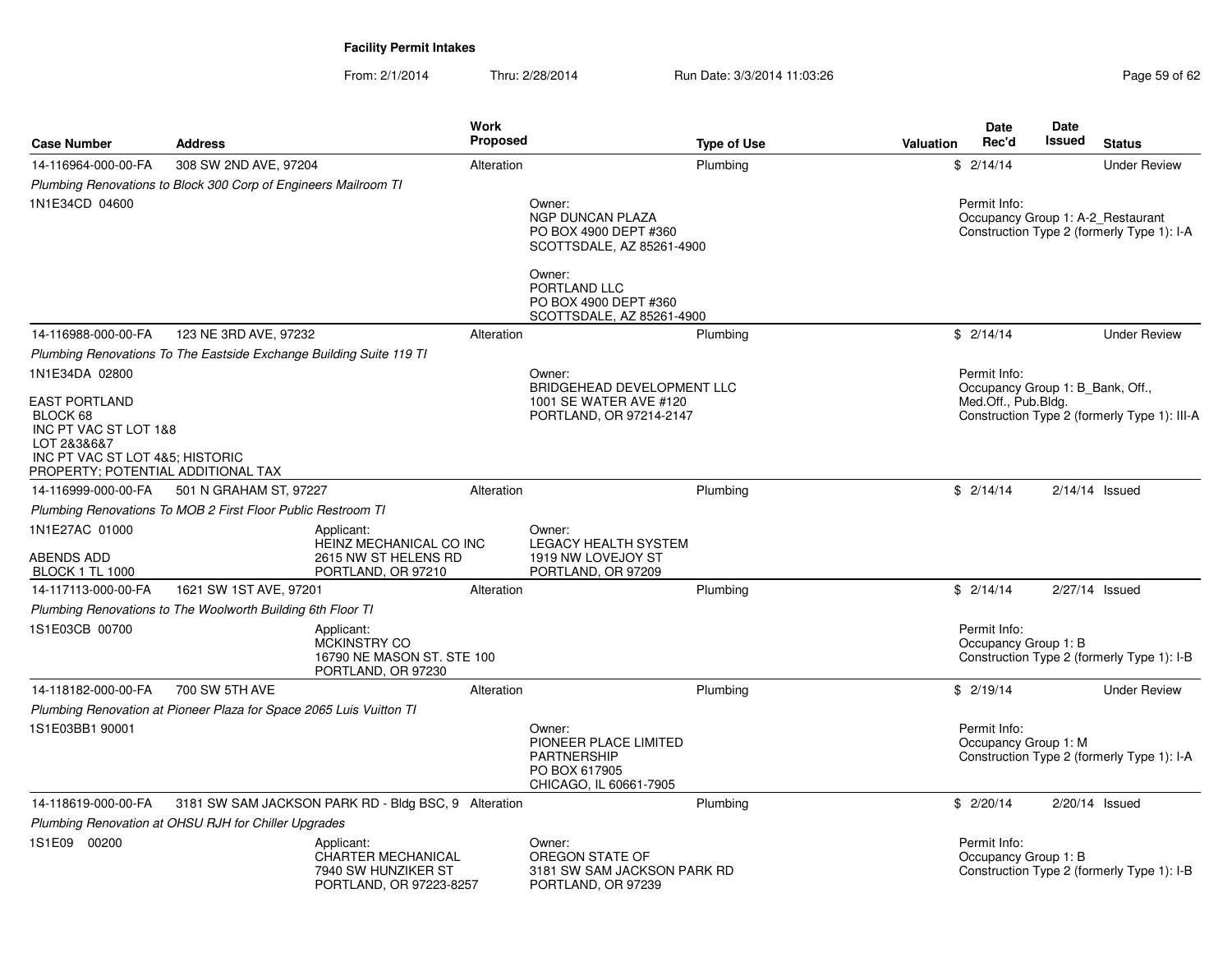| <b>Case Number</b>                                             | <b>Address</b>                                                                                                                     | Work<br>Proposed | <b>Type of Use</b>                                                                                                                     | <b>Valuation</b>                                                                                | Date<br>Rec'd                              | Date<br><b>Issued</b> | <b>Status</b>            |
|----------------------------------------------------------------|------------------------------------------------------------------------------------------------------------------------------------|------------------|----------------------------------------------------------------------------------------------------------------------------------------|-------------------------------------------------------------------------------------------------|--------------------------------------------|-----------------------|--------------------------|
| 14-118631-000-00-FA                                            | 1 SW COLUMBIA ST, 97201                                                                                                            | Alteration       | Plumbing                                                                                                                               |                                                                                                 | \$2/20/14                                  |                       | <b>Under Review</b>      |
|                                                                | plumbing Renovation at Umpqua Bank Pllaza for Berry Wealth Strategies TI                                                           |                  |                                                                                                                                        |                                                                                                 |                                            |                       |                          |
| 1S1E03BD 01800                                                 |                                                                                                                                    | Owner:           |                                                                                                                                        |                                                                                                 | Permit Info:                               |                       |                          |
| <b>PORTLAND</b><br>BLOCK 114<br>LOT 1-8                        |                                                                                                                                    |                  | <b>UMPQUA PLAZA LLC</b><br>555 CALIFORNIA ST 49TH FL<br>SAN FRANCISCO, CA 94104                                                        | Occupancy Group 1: B                                                                            | Construction Type 2 (formerly Type 1): I-B |                       |                          |
| 14-118660-000-00-FA                                            | 555 SW OAK ST                                                                                                                      | Alteration       | Plumbing                                                                                                                               |                                                                                                 | \$2/20/14                                  |                       | <b>Under Review</b>      |
|                                                                | Plumbing Renovation at US Bancorp Plaza to Core Restrooms and Breakroom                                                            |                  |                                                                                                                                        |                                                                                                 |                                            |                       |                          |
| 1N1E34CD 80000                                                 |                                                                                                                                    | Owner:           |                                                                                                                                        |                                                                                                 | Permit Info:                               |                       |                          |
| ONE ELEVEN TOWER CONDOMINIUM<br><b>GENERAL COMMON ELEMENTS</b> |                                                                                                                                    | OF               | ASSOCIATION OF UNIT OWNERS<br>ONE ELEVEN TOWER<br>CONDOMINIUM 111 SW 5TH<br>PORTLAND, OR 97204                                         | Med.Off., Pub.Bldg.                                                                             | Occupancy Group 1: B_Bank, Off.,           |                       |                          |
| 14-119132-000-00-FA                                            | 12000 SW 49TH AVE, 97219                                                                                                           | Alteration       | Plumbing                                                                                                                               |                                                                                                 | \$2/20/14                                  |                       | <b>Under Review</b>      |
|                                                                | Plumbing Renovation at PCC Sylvania CT Building                                                                                    |                  |                                                                                                                                        |                                                                                                 |                                            |                       |                          |
| 1S1E31D 00200                                                  |                                                                                                                                    | Owner:           | PORTLAND COMMUNITY<br><b>COLLEGE DIST</b><br>PO BOX 6119<br>ALOHA, OR 97007-0119                                                       |                                                                                                 |                                            |                       |                          |
| 14-119661-000-00-FA                                            | 1 N CENTER COURT ST, 97227                                                                                                         | Alteration       | Plumbing                                                                                                                               |                                                                                                 | \$2/21/14                                  |                       | 2/21/14 Under Inspection |
|                                                                | Plumbing Renovation at Moda Center to convert 2 suites into 1                                                                      |                  |                                                                                                                                        |                                                                                                 |                                            |                       |                          |
| 1N1E34AB 00700                                                 | Applicant:<br>W & J/WELBORN J & T HASKINS<br>OREGON CASCADE PLUMBING &<br><b>HEATING</b><br>PO BOX 12127<br><b>SALEM, OR 97309</b> | Owner:<br>Owner: | PORTLAND CITY OF(LEASED<br>1 CENTER CT #150<br>PORTLAND, OR 97227<br>PORTLAND ARENA MGMT LLC<br>1 CENTER CT #150<br>PORTLAND, OR 97227 |                                                                                                 |                                            |                       |                          |
| 14-120671-000-00-FA                                            | 308 SW 2ND AVE, 97204                                                                                                              | Alteration       | Plumbing                                                                                                                               |                                                                                                 | \$2/25/14                                  |                       | 2/25/14 Under Inspection |
|                                                                | Plumbing Renovation at 308 SW 2nd Rest rooms on floors 3, 8, 9, 10                                                                 |                  |                                                                                                                                        |                                                                                                 |                                            |                       |                          |
| 1N1E34CD 04600                                                 | Applicant:<br><b>MCKINSTRY CO</b><br>16790 NE MASON ST. STE 100<br>PORTLAND, OR 97230                                              | Owner:           | <b>NGP DUNCAN PLAZA</b><br>PO BOX 4900 DEPT #360<br>SCOTTSDALE, AZ 85261-4900                                                          | Permit Info:<br>Occupancy Group 1: A-2_Restaurant<br>Construction Type 2 (formerly Type 1): I-A |                                            |                       |                          |
|                                                                |                                                                                                                                    | Owner:           | PORTLAND LLC<br>PO BOX 4900 DEPT #360<br>SCOTTSDALE, AZ 85261-4900                                                                     |                                                                                                 |                                            |                       |                          |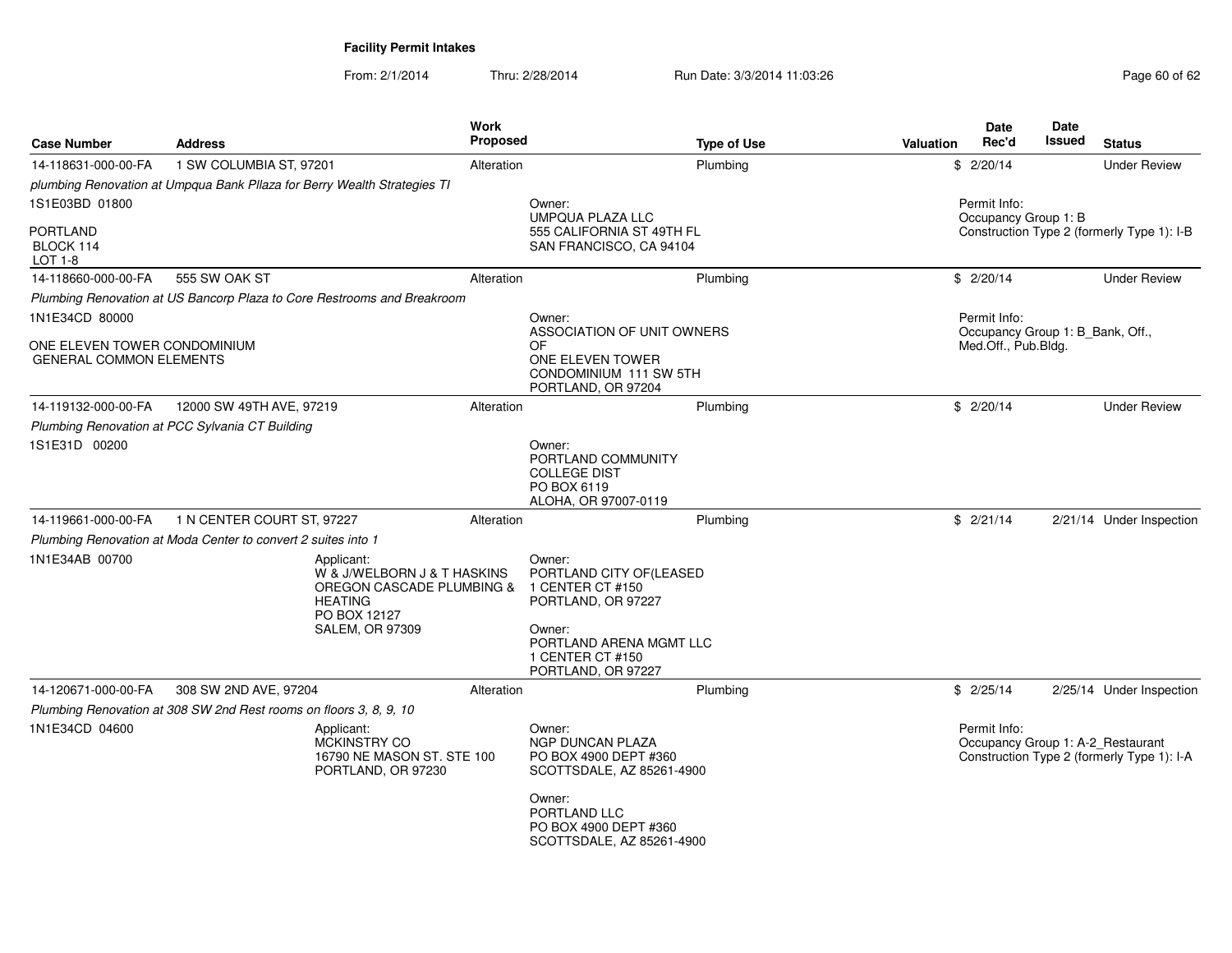| <b>Case Number</b>                                                                    | <b>Address</b>                                                   |                                                                                                        | Work<br>Proposed |                                                                                                           | <b>Type of Use</b>                                                      | Valuation         | <b>Date</b><br>Rec'd                                                    | <b>Date</b><br>Issued | <b>Status</b>                                                 |
|---------------------------------------------------------------------------------------|------------------------------------------------------------------|--------------------------------------------------------------------------------------------------------|------------------|-----------------------------------------------------------------------------------------------------------|-------------------------------------------------------------------------|-------------------|-------------------------------------------------------------------------|-----------------------|---------------------------------------------------------------|
| 14-121401-000-00-FA                                                                   | 111 SW 5TH AVE, 97204-3626                                       |                                                                                                        | Alteration       | Plumbing                                                                                                  |                                                                         |                   | \$2/27/14                                                               |                       | 2/27/14 Under Inspection                                      |
|                                                                                       | Plumbing Renovation at US Bank Tower on the 28th and 29th Floors |                                                                                                        |                  |                                                                                                           |                                                                         |                   |                                                                         |                       |                                                               |
| 1N1E34CD 01300                                                                        |                                                                  | Applicant:<br>West Coast Central Plmbing, LLC<br>12714 SE Majestic Ln.<br>Clackamas, OR 97086          |                  |                                                                                                           |                                                                         |                   | Permit Info:<br>Occupancy Group 1: B                                    |                       | Construction Type 2 (formerly Type 1): I-A                    |
| 14-121597-000-00-FA                                                                   | 2545 SW TERWILLIGER BLVD, 97201                                  |                                                                                                        | Alteration       | Plumbing                                                                                                  |                                                                         |                   | \$2/27/14                                                               | 2/27/14 Issued        |                                                               |
|                                                                                       | Plumbing Renovation at Terwilliger Plaza Apt. 710                |                                                                                                        |                  |                                                                                                           |                                                                         |                   |                                                                         |                       |                                                               |
| 1S1E09AA 00200<br>SECTION 09 1S 1E<br>TL 200 3.09 ACRES                               |                                                                  | Applicant:<br>ADVANCED PLUMBING<br>P0 BX 593<br>PORTLAND OR 97207                                      |                  | Owner:<br>TERWILLIGER PLAZA INC<br>2545 SW TERWILLIGER BLVD<br>PORTLAND, OR 97201-6302                    |                                                                         |                   | Permit Info:<br>Occupancy Group 1: R1                                   |                       | Construction Type 2 (formerly Type 1): I-A                    |
| 14-121610-000-00-FA                                                                   | 300 N WINNING ST, 97227                                          |                                                                                                        | Alteration       | Plumbing                                                                                                  |                                                                         |                   | \$2/27/14                                                               | 2/27/14 Issued        |                                                               |
|                                                                                       | Plumbing Renovation at VMC to add new Domestic Water Boiler      |                                                                                                        |                  |                                                                                                           |                                                                         |                   |                                                                         |                       |                                                               |
| 1N1E34AB 01200                                                                        |                                                                  | Applicant:<br><b>MCKINSTRY CO</b>                                                                      |                  | Owner:<br>PORTLAND CITY OF                                                                                |                                                                         |                   |                                                                         |                       |                                                               |
| MC MILLENS ADD<br>BLOCK 7&8&10-12&16 TL 1200                                          |                                                                  | 16790 NE MASON ST. STE 100<br>PORTLAND, OR 97230                                                       |                  | 1120 SW 5TH AVE #1204<br>PORTLAND, OR 97204-1912                                                          |                                                                         |                   |                                                                         |                       |                                                               |
| 14-121613-000-00-FA                                                                   | 3030 SW MOODY AVE, 97201                                         |                                                                                                        | Alteration       | Plumbina                                                                                                  |                                                                         |                   | \$2/27/14                                                               | 2/27/14 Issued        |                                                               |
| Plumbing Renovation at OHSU 3030 Building TI                                          |                                                                  |                                                                                                        |                  |                                                                                                           |                                                                         |                   |                                                                         |                       |                                                               |
| 1S1E10 00400<br>SECTION 10 1S 1E<br>TL 400 2.77 ACRES                                 |                                                                  | Applicant:<br>AMERICAN HEATING INC<br>5035 SE 24TH<br>Portland Oregon 97202-4765                       |                  | Owner:<br>3030 PROPERTY LLC<br>3121 SW MOODY AVE<br>PORTLAND, OR 97239                                    |                                                                         |                   | Permit Info:<br>Occupancy Group 1: B_Bank, Off.,<br>Med.Off., Pub.Bldg. |                       | Construction Type 2 (formerly Type 1): III-B                  |
| 14-122150-000-00-FA                                                                   | 1001 SW 5TH AVE, 97204                                           |                                                                                                        | Alteration       | Plumbing                                                                                                  |                                                                         |                   | \$2/28/14                                                               | $2/28/14$ Issued      |                                                               |
|                                                                                       | Plumbing Renovation at Congress Center suite 2000                |                                                                                                        |                  |                                                                                                           |                                                                         |                   |                                                                         |                       |                                                               |
| 1S1E03BB 00800<br>PORTLAND<br>BLOCK 169<br><b>LOT 1-8</b><br>SEE R246278 (R667717341) |                                                                  | Applicant:<br>MCKINSTRY CO<br>16790 NE MASON ST. STE 100<br>PORTLAND, OR 97230                         |                  | Owner:<br>OR-CONGRESS CENTER LP<br>235 MONTGOMERY ST 16TH<br><b>FLOOR</b><br>SAN FRANCISCO, CA 94104-3104 |                                                                         |                   | Permit Info:<br>Occupancy Group 1: B                                    |                       | Construction Type 2 (formerly Type 1): I-A                    |
| Total # of FA Alteration permit intakes: 319                                          |                                                                  |                                                                                                        |                  |                                                                                                           |                                                                         |                   |                                                                         |                       | Total valuation of FA Alteration permit intakes: \$25,511,880 |
| 14-118304-000-00-FA                                                                   |                                                                  | 3181 SW SAM JACKSON PARK RD - Bldg OHS, 9 Demolition                                                   |                  | <b>Building</b>                                                                                           |                                                                         | \$120,000 2/19/14 |                                                                         |                       | <b>Under Review</b>                                           |
|                                                                                       |                                                                  | F7/ UNIT 13A, SOUTH; ADD 8 PATIENT LIFTS, 13TH FLOOR, ROOMS 13A12-16-18-20-44-46-46A-48                |                  |                                                                                                           |                                                                         |                   |                                                                         |                       |                                                               |
| 1S1E09 00200                                                                          |                                                                  | Applicant:<br>Vanessa Robinson<br><b>MAHLUM ARCHITECTS</b><br>1231 NW Hoyt, #102<br>Portland, OR 97209 |                  | Owner:<br>OREGON STATE OF<br>3181 SW SAM JACKSON PARK RD PO BOX 5837<br>PORTLAND, OR 97239                | CCB - Contractor:<br>IN LINE COMMERCIAL CONST<br><b>ALOHA, OR 97006</b> |                   | Permit Info:<br>Occupancy Group 1: I-2                                  |                       | Construction Type 2 (formerly Type 1): I-A                    |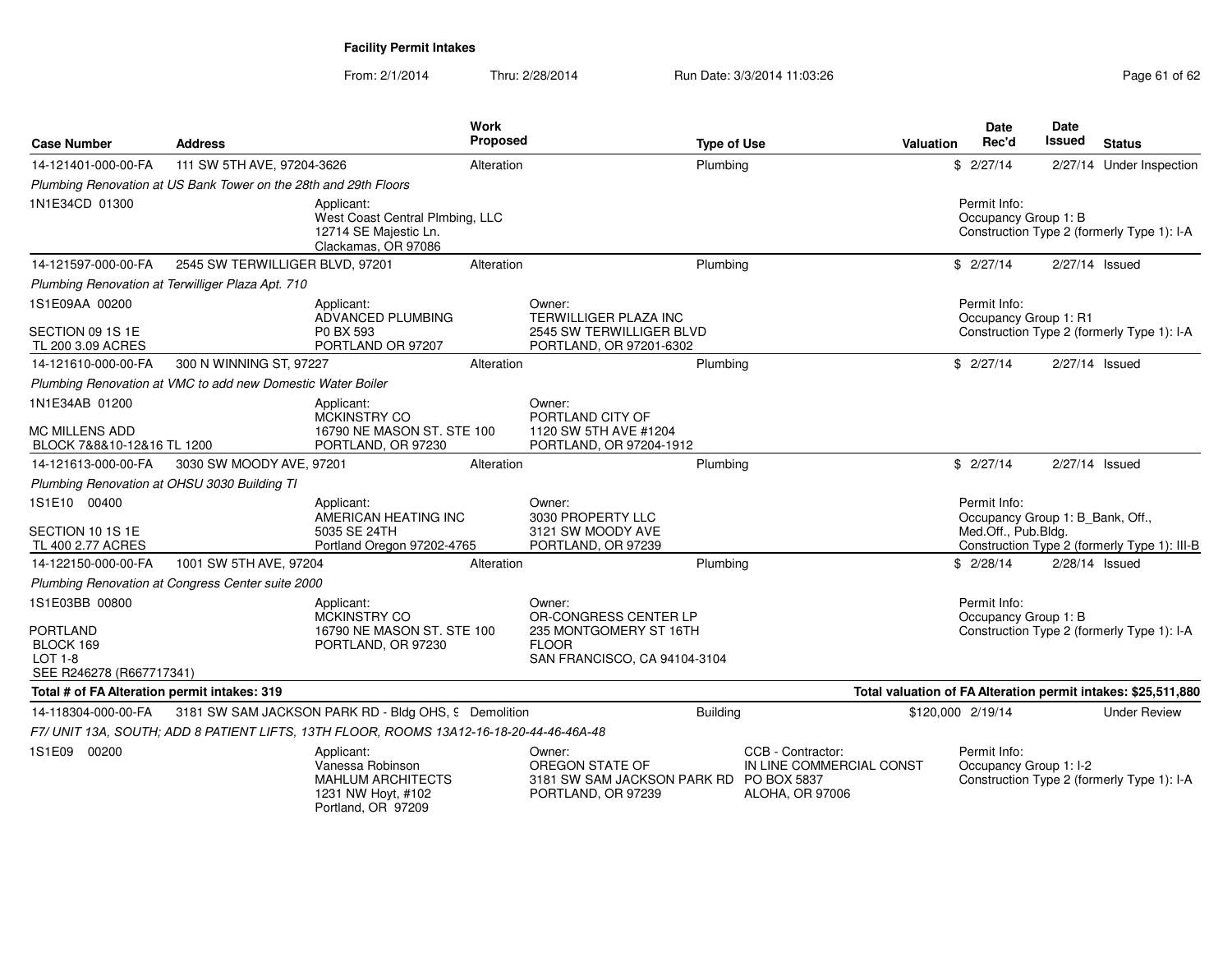| <b>Case Number</b>                                                                    | <b>Address</b>                                                                                                             |            | <b>Type of Use</b>                                                                                                                                                               | <b>Valuation</b> | Date<br>Rec'd    | <b>Date</b><br><b>Issued</b> | Status                                                     |
|---------------------------------------------------------------------------------------|----------------------------------------------------------------------------------------------------------------------------|------------|----------------------------------------------------------------------------------------------------------------------------------------------------------------------------------|------------------|------------------|------------------------------|------------------------------------------------------------|
| 14-117966-000-00-FA                                                                   | 100 SW MAIN ST, 97204                                                                                                      | Demolition | Mechanical                                                                                                                                                                       |                  | \$10,000 2/18/14 | $2/26/14$ Issued             |                                                            |
|                                                                                       | F2/ PECI, 13,14, 15TH FLR; RECONFIGURE DUCT AND DIFFUSERS FOR NEW LAYOUT----maintain current sprinkler coverage as per IFC |            |                                                                                                                                                                                  |                  |                  |                              |                                                            |
| 1S1E03BD 00600<br>PORTLAND<br>BLOCK 10<br>LOT 1 EXC PT IN STS<br>LOT 2-8 EXC PT IN ST | Applicant:<br>Eddie Stovan<br>ALLIANT SYSTEMS LLC<br>1600 nw 167th pl. ste. 330<br>Beaverton, OR 97006                     | Owner:     | CCB - Contractor:<br>AAT OREGON OFFICE I LLC<br>ALLIANT SYSTEMS LLC<br>11455 EL CAMINO REAL #200<br>1600 NW 167TH PL SUITE 330<br>SAN DIEGO, CA 92130-2047<br>BEAVERTON OR 97005 |                  |                  |                              |                                                            |
| Total # of FA Demolition permit intakes: 2                                            |                                                                                                                            |            |                                                                                                                                                                                  |                  |                  |                              | Total valuation of FA Demolition permit intakes: \$130,000 |
| Total # of Facility Permit intakes: 321                                               |                                                                                                                            |            |                                                                                                                                                                                  |                  |                  |                              | Total valuation of Facility Permit intakes: \$25,641,880   |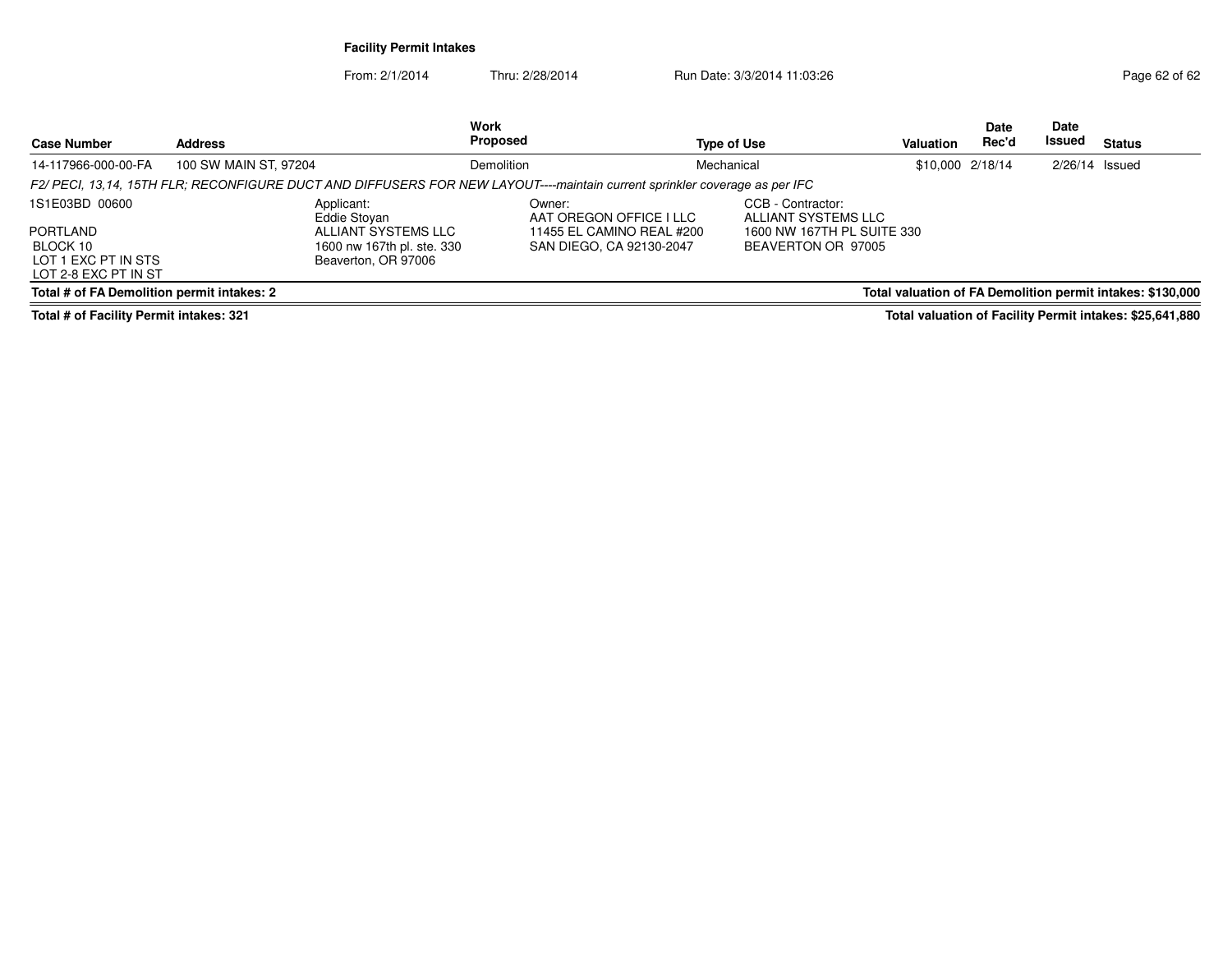# **Major Project Groups Permit Intakes**

From: 2/1/2014Thru: 2/28/2014 Run Date: 3/3/2014 11:03:26 Run Date: 3/3/2014 11:03:26

| <b>Case Number</b>                                                                             | <b>Address</b>                                                                                                         |                                                                                              |                         | Work<br><b>Proposed</b><br><b>Type of Use</b>                                                                                                                                                                                                                                        |  |                                                                                                  |                     | Date<br>Rec'd<br><b>Valuation</b>                                                                                                          | <b>Date</b><br><b>Issued</b> | <b>Status</b>                              |
|------------------------------------------------------------------------------------------------|------------------------------------------------------------------------------------------------------------------------|----------------------------------------------------------------------------------------------|-------------------------|--------------------------------------------------------------------------------------------------------------------------------------------------------------------------------------------------------------------------------------------------------------------------------------|--|--------------------------------------------------------------------------------------------------|---------------------|--------------------------------------------------------------------------------------------------------------------------------------------|------------------------------|--------------------------------------------|
| 12-153461-DFS-08-MG                                                                            | 1061 NE 9TH, 97232                                                                                                     |                                                                                              | <b>New Construction</b> |                                                                                                                                                                                                                                                                                      |  | Apartments/Condos (3 or more i                                                                   |                     | \$300,000 2/13/14                                                                                                                          | 2/21/14 Issued               |                                            |
|                                                                                                |                                                                                                                        | DFS 08 for FND Permit - Parking garage lid level post tension cables for Area B              |                         |                                                                                                                                                                                                                                                                                      |  |                                                                                                  |                     |                                                                                                                                            |                              |                                            |
| 1N1E35BB 02800                                                                                 | Applicant:<br>Gina Coplon<br><b>Turner Construction</b><br>PORTLAND OR 97232<br>12-153461-DFS-09-MG 1061 NE 9TH, 97232 |                                                                                              |                         | Owner:<br>AAT LLOYD DISTRICT LLC<br>11455 EL CAMINO REAL #200<br>700 NE MULTNOMAH ST STE 116( SAN DIEGO, CA 92130-2047                                                                                                                                                               |  | CCB - Contractor:<br>TURNER CONSTRUCTION CO<br>1200 NW NAITO PARKWAY #300<br>PORTLAND, OR 972209 |                     | Permit Info:<br>Occupancy Group 1: R-2 Residential<br>Multi-family<br>Construction Type 1: I-A                                             |                              | Construction Type 2 (formerly Type 1): I-A |
|                                                                                                |                                                                                                                        |                                                                                              | <b>New Construction</b> |                                                                                                                                                                                                                                                                                      |  | Apartments/Condos (3 or more i                                                                   |                     | \$300,000 2/27/14                                                                                                                          |                              | <b>Under Review</b>                        |
|                                                                                                |                                                                                                                        | DFS 09 for FND Permit - Parking garage lid level post tension cables for Area B              |                         |                                                                                                                                                                                                                                                                                      |  |                                                                                                  |                     |                                                                                                                                            |                              |                                            |
| 1N1E35BB 02800<br>Applicant:<br>Gina Coplon<br><b>Turner Construction</b><br>PORTLAND OR 97232 |                                                                                                                        |                                                                                              |                         | Owner:<br>AAT LLOYD DISTRICT LLC<br>11455 EL CAMINO REAL #200<br>700 NE MULTNOMAH ST STE 116( SAN DIEGO, CA 92130-2047                                                                                                                                                               |  | CCB - Contractor:<br>TURNER CONSTRUCTION CO<br>1200 NW NAITO PARKWAY #300<br>PORTLAND, OR 972209 |                     | Permit Info:<br>Occupancy Group 1: R-2 Residential<br>Multi-family<br>Construction Type 1: I-A                                             |                              | Construction Type 2 (formerly Type 1): I-A |
| 11-140071-DFS-37-MG   0650 SW MEADE ST, 97201                                                  |                                                                                                                        |                                                                                              |                         | <b>Business</b><br><b>New Construction</b>                                                                                                                                                                                                                                           |  |                                                                                                  | \$87,141,784 2/6/14 |                                                                                                                                            |                              | <b>Under Review</b>                        |
| DFS 37 - Seismic Bracing - Parking Garage Signage                                              |                                                                                                                        |                                                                                              |                         |                                                                                                                                                                                                                                                                                      |  |                                                                                                  |                     |                                                                                                                                            |                              |                                            |
| 1S1E10 00200                                                                                   |                                                                                                                        | Applicant:<br>ANN YOUNG<br>JE DUNN CONSTRUCTION<br>437 N COLUMBIA BLVD<br>PORTLAND, OR 97213 |                         | Owner:<br>OREGON HEALTH<br>3181 SW SAM JACKSON PARK RD 437 N COLUMBIA BLVD<br>PORTLAND, OR 97239-3011<br>Owner:<br><b>SCIENCE</b><br>3181 SW SAM JACKSON PARK RD<br>PORTLAND, OR 97239-3011<br>Owner:<br><b>UNIVERSITY</b><br>3181 SW SAM JACKSON PARK RD<br>PORTLAND, OR 97239-3011 |  | CCB - Contractor:<br>JE DUNN CONSTRUCTION CO<br>PORTLAND, OR 97209                               |                     | Permit Info:<br>Occupancy Group 1: A-3 Assembly -<br>General<br>Construction Type 1: I-A<br>Total Square Footage - Display Only:<br>612011 |                              | Construction Type 2 (formerly Type 1): I-A |
| Total # of MG New Construction permit intakes: 3                                               |                                                                                                                        |                                                                                              |                         |                                                                                                                                                                                                                                                                                      |  | Total valuation of MG New Construction permit intakes: \$87,741,784                              |                     |                                                                                                                                            |                              |                                            |

**Total # of Major Project Groups Permit intakes: 3**

**Total valuation of Major Project Groups Permit intakes: \$87,741,784**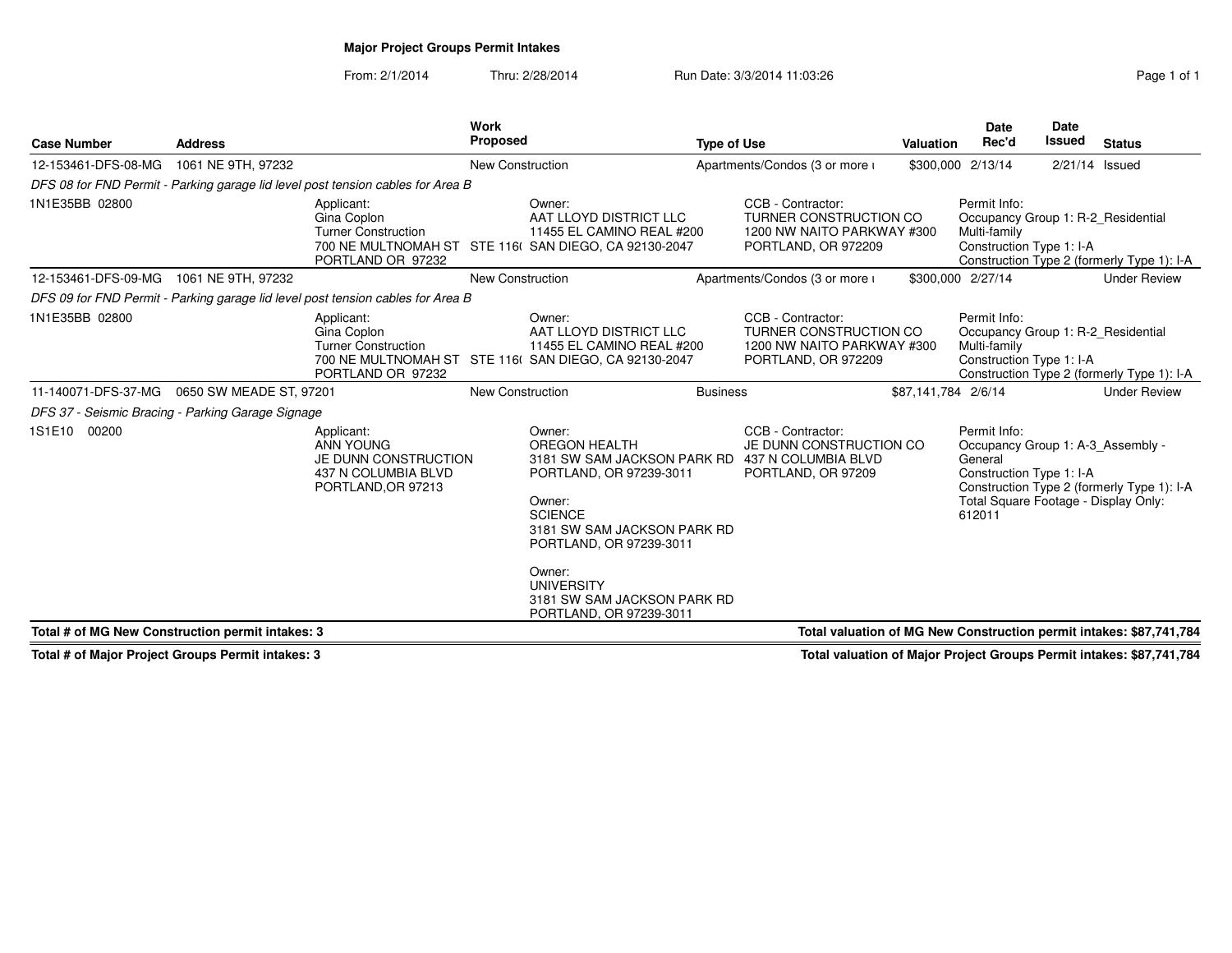### **Manufactured Home in Park Permit Intakes**

From: 2/1/2014Thru: 2/28/2014 Run Date: 3/3/2014 11:03:26 Run Date: 3/3/2014 11:03:26

| <b>Case Number</b>                                                                                                                                       | <b>Address</b>                                                                                           |                                                                                             |                                                                                                             | Work<br><b>Proposed</b>                                                                                     |                                                                                                               | <b>Type of Use</b>                                                                                     |                                                                | Date<br>Rec'd<br>Valuation                                     | Date<br>Issued                                                                    | <b>Status</b>                                                                     |
|----------------------------------------------------------------------------------------------------------------------------------------------------------|----------------------------------------------------------------------------------------------------------|---------------------------------------------------------------------------------------------|-------------------------------------------------------------------------------------------------------------|-------------------------------------------------------------------------------------------------------------|---------------------------------------------------------------------------------------------------------------|--------------------------------------------------------------------------------------------------------|----------------------------------------------------------------|----------------------------------------------------------------|-----------------------------------------------------------------------------------|-----------------------------------------------------------------------------------|
| 14-113208-000-00-MP                                                                                                                                      | 14229 SE DIVISION ST, 97236                                                                              |                                                                                             |                                                                                                             | Replacement                                                                                                 |                                                                                                               | Single Family Dwelling                                                                                 | \$1,500                                                        | 2/4/14                                                         |                                                                                   | $2/4/14$ Issued                                                                   |
|                                                                                                                                                          | <b>PLACEMENT OF MANUFACTURED HOME IN THE PARK SPACE 14</b>                                               |                                                                                             |                                                                                                             |                                                                                                             |                                                                                                               |                                                                                                        |                                                                |                                                                |                                                                                   |                                                                                   |
| 1S2E01CC 13600<br>Applicant:<br><b>LEE BUCKLEY</b><br>2304 EAST BURNSIDE ST SUITE<br>SECTION 01 1S 2E<br>TL 13600 0.99 ACRES<br>#5<br>PORTLAND, OR 97214 |                                                                                                          |                                                                                             | Owner:<br>ROLLIN WHEELS SELF STORAGE<br>LIMITED LIABILITY CO<br>7210 SE 118TH DR<br>PORTLAND, OR 97266-4932 |                                                                                                             | CCB - Contractor:<br><b>TRAPPERS MOBILE HOME</b><br>SERVICE INC<br>18126 S PALMER RD<br>OREGON CITY, OR 97045 |                                                                                                        | Permit Info:<br>One and Two Family<br>Construction Type 1: V-B |                                                                | Occupancy Group 1 - RS: R-3 Residential<br>Construction Type 2 (formerly Type 1): |                                                                                   |
| 14-113211-000-00-MP                                                                                                                                      | 14229 SE DIVISION ST, 97236                                                                              |                                                                                             | Replacement                                                                                                 |                                                                                                             |                                                                                                               | Single Family Dwelling                                                                                 |                                                                | $$1.500$ $2/4/14$                                              |                                                                                   | 2/4/14 Under Inspection                                                           |
|                                                                                                                                                          | PLACEMENT OF MANUFACTURED HOME IN THE PARK SPACE 13                                                      |                                                                                             |                                                                                                             |                                                                                                             |                                                                                                               |                                                                                                        |                                                                |                                                                |                                                                                   |                                                                                   |
| 1S2E01CC 13600<br>SECTION 01 1S 2E<br>TL 13600 0.99 ACRES                                                                                                |                                                                                                          | Applicant:<br><b>LEE BUCKLEY</b><br>2304 EAST BURNSIDE ST SUITE<br>#5<br>PORTLAND, OR 97214 |                                                                                                             | Owner:<br>ROLLIN WHEELS SELF STORAGE<br>LIMITED LIABILITY CO<br>7210 SE 118TH DR<br>PORTLAND, OR 97266-4932 |                                                                                                               | CCB - Contractor:<br>TRAPPERS MOBILE HOME<br>SERVICE INC<br>18126 S PALMER RD<br>OREGON CITY, OR 97045 |                                                                | Permit Info:<br>One and Two Family<br>Construction Type 1: V-B |                                                                                   | Occupancy Group 1 - RS: R-3 Residential<br>Construction Type 2 (formerly Type 1): |
|                                                                                                                                                          | Total valuation of MP Replacement permit intakes: \$3,000<br>Total # of MP Replacement permit intakes: 2 |                                                                                             |                                                                                                             |                                                                                                             |                                                                                                               |                                                                                                        |                                                                |                                                                |                                                                                   |                                                                                   |

**Total # of Manufactured Home in Park Permit intakes: 2**

**Total valuation of Manufactured Home in Park Permit intakes: \$3,000**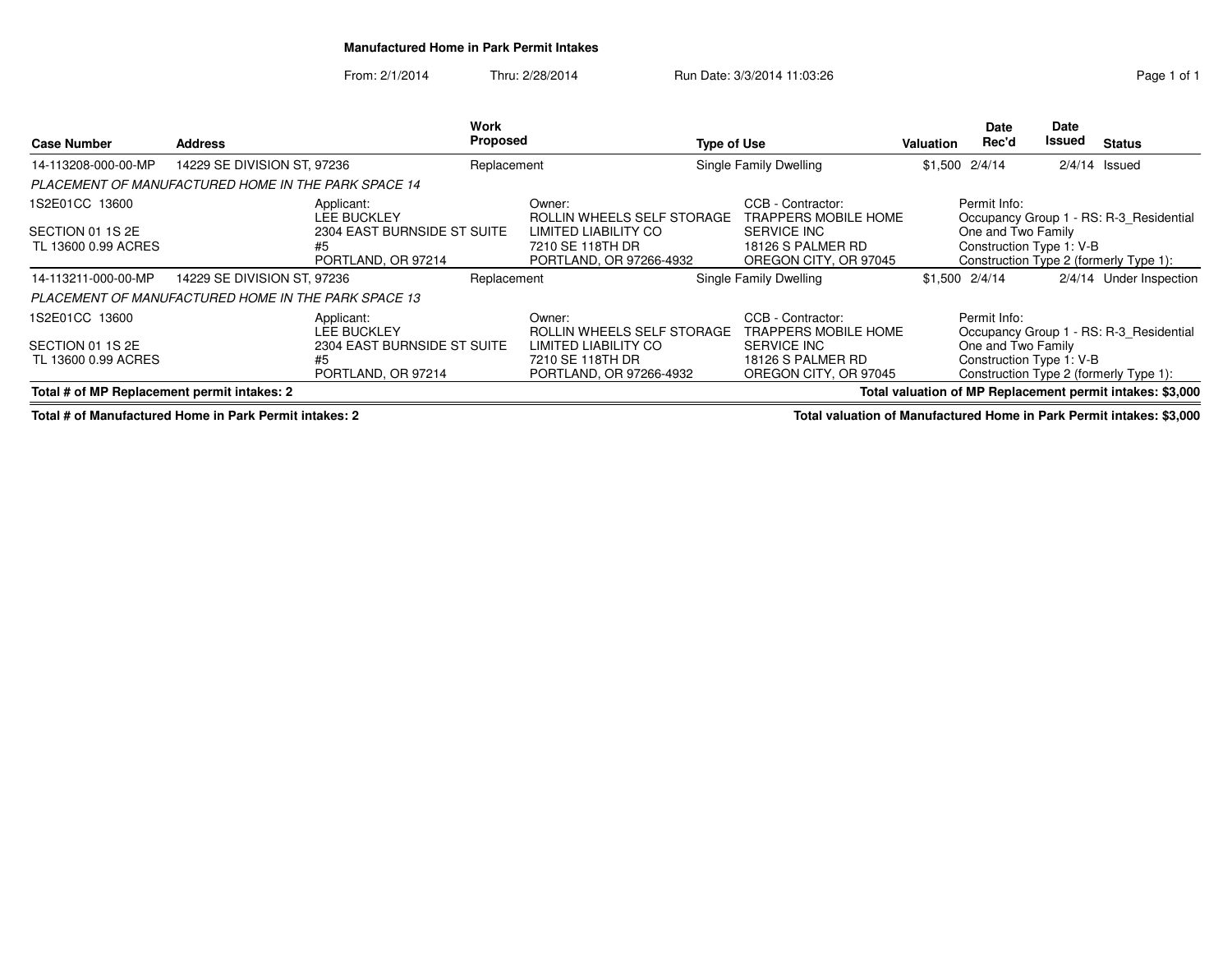**Site Development Permit Intakes**

From: 2/1/2014Thru: 2/28/2014 **Run Date: 3/3/2014 11:03:26** Page 1 of 1

| <b>Case Number</b>                                                                         | <b>Address</b>              | <b>Work</b><br><b>Proposed</b>                                                                                                                                                                              |                                                                                                                                                                                                                                              | <b>Type of Use</b>                                                                       | <b>Valuation</b>  | <b>Date</b><br>Rec'd | Date<br>Issued | <b>Status</b>                                                 |
|--------------------------------------------------------------------------------------------|-----------------------------|-------------------------------------------------------------------------------------------------------------------------------------------------------------------------------------------------------------|----------------------------------------------------------------------------------------------------------------------------------------------------------------------------------------------------------------------------------------------|------------------------------------------------------------------------------------------|-------------------|----------------------|----------------|---------------------------------------------------------------|
| 14-113630-000-00-SD                                                                        | 10201 NE AIRPORT WAY, 97220 | Grading                                                                                                                                                                                                     |                                                                                                                                                                                                                                              | <b>Existing Commercial Site</b>                                                          | \$2,000,000       | 2/6/14               |                | <b>Under Review</b>                                           |
|                                                                                            |                             | Reconstruct the vehicle traffic ramps at the Mt. Hood overpass with new concrete pavement to replace existing asphalt. Work also includes landscaping and storm water improvements. (see 2000-134871 SD and |                                                                                                                                                                                                                                              |                                                                                          |                   |                      |                |                                                               |
| 1N2E09D 00600<br>SECTION 09 1N 2E<br>TL 600 27.11 ACRES<br>SPLIT LEVY R646852 (R942090450) |                             | Applicant:<br><b>MIKE COYLE</b><br><b>FASTER PERMITS</b><br>14334 NW EAGLERIDGE LANE<br>PORTLAND, OR 97229                                                                                                  | Owner:<br>PORT OF PORTLAND<br>PO BOX 3529<br>PORTLAND, OR 97208-3529                                                                                                                                                                         |                                                                                          |                   |                      |                |                                                               |
| 14-116261-000-00-SD                                                                        | 4200 NE ELROD RD, 97218     | Grading                                                                                                                                                                                                     |                                                                                                                                                                                                                                              | <b>Existing Commercial Site</b>                                                          | \$150,000 2/13/14 |                      |                | <b>Under Review</b>                                           |
|                                                                                            |                             | GRADING AND DRAINAGE ADJUSTMENTS TO 17.5 + ACRES OF UNDEVELOPED AIRPORT PROPERTY. TO INCLUDE 4.400+ CUBIC YARDS OF REDISTRIBUTED MATERIAL. ADD 8" DIAMETER CULVE                                            |                                                                                                                                                                                                                                              |                                                                                          |                   |                      |                |                                                               |
| 1N1E12 00200                                                                               |                             | Applicant:<br><b>ROB HUMPHREY</b><br><b>FASTER PERMITS</b><br>14334 NW EAGLERIDGE LANE<br>PORTLAND, OR 97229                                                                                                | Owner:<br>PORT OF PORTLAND<br>PO BOX 3529<br>PORTLAND, OR 97208-3529                                                                                                                                                                         |                                                                                          |                   |                      |                |                                                               |
| Total # of SD Grading permit intakes: 2                                                    |                             |                                                                                                                                                                                                             |                                                                                                                                                                                                                                              |                                                                                          |                   |                      |                | Total valuation of SD Grading permit intakes: \$2,150,000     |
| 14-119542-000-00-SD                                                                        |                             |                                                                                                                                                                                                             | Private Site Improvements/Subdivision New Land Division/Subdivision                                                                                                                                                                          |                                                                                          | \$60,000 2/21/14  |                      |                | <b>Under Review</b>                                           |
|                                                                                            |                             | GRADING (STREAM RESTORATION); CLEARING FOR PUBLIC STORM SEWER AND TREE PROTECTION AND MITIGATION PLANTINGS AS REQUIRED BY LUR 99-00942                                                                      |                                                                                                                                                                                                                                              |                                                                                          |                   |                      |                |                                                               |
| 1N1E29CB 00405<br><b>GORDON GREEN</b><br>LOT 5                                             |                             | Applicant:<br>STEPHEN SMILEY<br>4412 SW CORBETT<br>PORTLAND, OR 97239                                                                                                                                       | Owner:<br>STEPHEN R SMILEY<br>3629 NW GORDON ST<br>PORTLAND, OR 97210                                                                                                                                                                        | CCB - Contractor:<br>ARH CUSTOM HOMES LLC<br>15433 SW DIVISION ST<br>BEAVERTON, OR 97007 |                   |                      |                |                                                               |
| 14-121470-000-00-SD                                                                        | 7116 N MONTANA AVE, 97217   |                                                                                                                                                                                                             | Private Site Improvements/Subdivision New Land Division/Subdivision                                                                                                                                                                          |                                                                                          | \$95,975 2/27/14  |                      |                | <b>Under Review</b>                                           |
|                                                                                            |                             | 8-LOT SUBDIVISION, GRADING, EROSION CONTROL, UTILITIES AND PRIVATE SHARED COURT                                                                                                                             |                                                                                                                                                                                                                                              |                                                                                          |                   |                      |                |                                                               |
| 1N1E15BB 09900<br>good Morning Add<br>BLOCK 15<br>LOT 7&8<br>S 1/2 OF LOT 9                |                             | Applicant:<br><b>MONTY HURLEY</b><br>AKS ENGINEERING AND<br>FORESTRY, LLC<br>13910 SW GALBREATH DRIVE,<br><b>SUITE 100</b><br>SHERWOOD OR 97140                                                             | Owner:<br><b>LISAC BROTHERS</b><br>PO BOX 2422<br>CLACKAMAS, OR 97015-2422<br>Owner:<br><b>CONSTRUCTION INC</b><br>PO BOX 2422<br>CLACKAMAS, OR 97015-2422<br>Owner:<br>WILSON CO CONTRACTORS INC<br>PO BOX 2422<br>CLACKAMAS, OR 97015-2422 |                                                                                          |                   |                      |                |                                                               |
|                                                                                            |                             | Total # of SD Private Site Improvements/Subdivision permit intakes: 2                                                                                                                                       |                                                                                                                                                                                                                                              | Total valuation of SD Private Site Improvements/Subdivision permit intakes: \$155,975    |                   |                      |                |                                                               |
| 14-114350-000-00-SD                                                                        | 2939 SE 118TH AVE, 97266    |                                                                                                                                                                                                             | <b>Private Street</b>                                                                                                                                                                                                                        | New Land Division/Subdivision                                                            | \$51,021 2/6/14   |                      |                | <b>Under Review</b>                                           |
|                                                                                            |                             | PRIVATE STREET, PRIVATE UTILITIES, GRADING, EROSION CONTROL, TREE REMOVAL                                                                                                                                   |                                                                                                                                                                                                                                              |                                                                                          |                   |                      |                |                                                               |
| 1S2E10AD 10800<br>SECTION 10 1S 2E<br>TL 10800 0.32 ACRES                                  |                             | Applicant:<br>JAMES STORMO<br>PINNACLE ENGINEERING<br>17757 KELOK RD<br>LAKE OSWEGO OR 97034                                                                                                                | Owner:<br><b>BIG RIVER INVESTMENTS LLC</b><br>15080 S FORSYTHE RD<br>OREGON CITY, OR 97045                                                                                                                                                   | Primary Contractor:<br>TO BID                                                            |                   |                      |                |                                                               |
| Total # of SD Private Street permit intakes: 1                                             |                             |                                                                                                                                                                                                             |                                                                                                                                                                                                                                              |                                                                                          |                   |                      |                | Total valuation of SD Private Street permit intakes: \$51,021 |
|                                                                                            |                             |                                                                                                                                                                                                             |                                                                                                                                                                                                                                              |                                                                                          |                   |                      |                |                                                               |

**Total # of Site Development Permit intakes: 5**

**Total valuation of Site Development Permit intakes: \$2,356,996**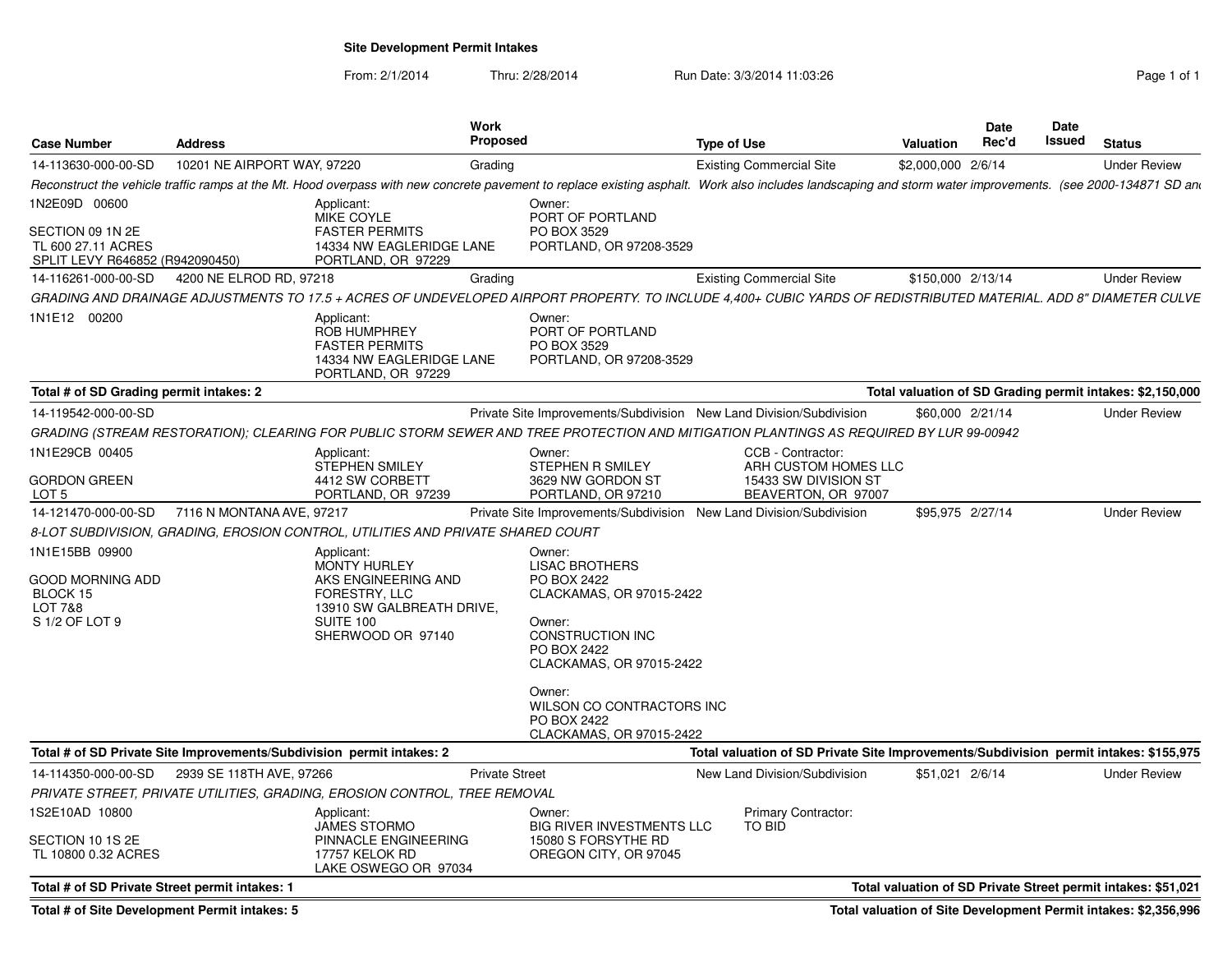From: 2/1/2014Thru: 2/28/2014 Run Date: 3/3/2014 11:03:26 Rege 1 of 4

| <b>Case Number</b>                                                                              | <b>Address</b>          |                                                                                                            | <b>Work</b><br><b>Proposed</b> |                                                                                                                                                              | <b>Type of Use</b> |                                                                                                                        | <b>Valuation</b> | Date<br>Rec'd   | <b>Date</b><br>Issued | <b>Status</b>                                        |
|-------------------------------------------------------------------------------------------------|-------------------------|------------------------------------------------------------------------------------------------------------|--------------------------------|--------------------------------------------------------------------------------------------------------------------------------------------------------------|--------------------|------------------------------------------------------------------------------------------------------------------------|------------------|-----------------|-----------------------|------------------------------------------------------|
| 14-120739-000-00-ZP                                                                             | .97220                  |                                                                                                            | Commercial                     |                                                                                                                                                              |                    | Code Compliance Requirements                                                                                           | \$1              | 2/25/14         | 2/25/14 Issued        |                                                      |
| <i>CREATE A DISPLAY LOT IN RESPONSE TO 14-103395CC</i>                                          |                         |                                                                                                            |                                |                                                                                                                                                              |                    |                                                                                                                        |                  |                 |                       |                                                      |
| 1N2E21BA 15400                                                                                  |                         | Applicant:<br><b>STEVE MCDOWELL</b>                                                                        |                                |                                                                                                                                                              |                    |                                                                                                                        |                  |                 |                       |                                                      |
| MISSION GARDENS<br>BLOCK 1<br>LOT 2 EXC PT IN ST<br>LOT <sub>5</sub>                            |                         |                                                                                                            |                                |                                                                                                                                                              |                    |                                                                                                                        |                  |                 |                       |                                                      |
| Total # of ZP Commercial permit intakes: 1                                                      |                         |                                                                                                            |                                |                                                                                                                                                              |                    |                                                                                                                        |                  |                 |                       | Total valuation of ZP Commercial permit intakes: \$1 |
| 13-219713-000-00-ZP                                                                             | 4837 NE 32ND PL, 97211  |                                                                                                            | Residential                    |                                                                                                                                                              |                    | <b>Exempt Structures</b>                                                                                               | \$10,000 2/12/14 |                 | $2/12/14$ Issued      |                                                      |
|                                                                                                 |                         | PLACEMENT OF NEW DETACHED GARAGE+++ SEE 13-219704-RS FOR NSFR+++                                           |                                |                                                                                                                                                              |                    |                                                                                                                        |                  |                 |                       |                                                      |
| 1N1E24BD 02900<br><b>ELBERTA</b><br><b>BLOCK7</b><br>LOT 16                                     |                         | Applicant:<br>MIKE COYLE<br><b>FASTER PERMITS</b><br>14334 NW EAGLERIDGE LANE<br>PORTLAND, OR 97229        |                                | Owner:<br><b>STEPHEN M O'NEIL</b><br>15034 NW OAKMONT LOOP<br>BEAVERTON, OR 97006-5578                                                                       |                    | CCB - Contractor:<br><b>VLAD RUDNITSKY</b><br>DILUSSO HOMES, LLC.<br>P.O. BOX 1251<br>CLACKAMAS, OR 97015              |                  |                 |                       |                                                      |
| 14-110837-000-00-ZP                                                                             | 3732 NE 19TH AVE, 97212 |                                                                                                            | Residential                    |                                                                                                                                                              |                    | <b>Exempt Structures</b>                                                                                               | \$20,000 2/13/14 |                 | $2/13/14$ Issued      |                                                      |
|                                                                                                 |                         |                                                                                                            |                                | DEMO OF EXISTING 160SF GARAGE AND REBUILD NEW DETACHED GARAGE APPROX 180SF IN SAME LOCATION APPROX 7FEET BACK FROM EXISTING LOCATION, SAME SETBACK FROM PROF |                    |                                                                                                                        |                  |                 |                       |                                                      |
| 1N1E23DD 06200<br>HOMEDALE<br>BLOCK 5<br>LOT <sub>14</sub>                                      |                         | Applicant:<br><b>LAIDEA LIMITED LIABILITY</b><br><b>COMPANY</b><br>3707 NE 19TH AVE<br>PORTLAND, OR 97212  |                                | Owner:<br><b>DANIEL GAITAN</b><br>26 MORGANS BLF<br>SAN ANTONIO, TX 78216-8504                                                                               |                    | CCB - Contractor:<br><b>LAIDEA LIMITED LIABILITY</b><br><b>COMPANY</b><br>3707 NE 19TH AVE<br>PORTLAND, OR 97212       |                  |                 |                       |                                                      |
| 14-115043-000-00-ZP                                                                             | 6132 SE HAROLD ST       |                                                                                                            | Residential                    |                                                                                                                                                              |                    | <b>Exempt Structures</b>                                                                                               |                  | \$800 2/12/14   | $2/12/14$ Issued      |                                                      |
|                                                                                                 |                         |                                                                                                            |                                | NEW DRIVEWAY / PARKING PAD 9 FT WIDE BY 29 FT DEEP AND REMOVAL OF SOME OF EXISTING ASPHALT                                                                   |                    |                                                                                                                        |                  |                 |                       |                                                      |
| 1S2E18DA 00101<br><b>TREMONT PL</b><br>BLOCK 18<br>LOT 19&20 TL 101<br>POTENTIAL ADDITIONAL TAX |                         | Applicant:<br><b>KEVIN PARTAIN</b><br><b>URBAN VISIONS</b><br>223 NE 56TH AVE<br>PORTLAND, OR 97213        |                                | Owner:<br><b>MICHAEL BUI</b><br>6132 SE HAROLD ST<br>PORTLAND, OR 97206-5431                                                                                 |                    | CCB - Contractor:<br><b>CHALET HOMES LLC</b><br>8733 SE DIVISION ST #201<br>PORTLAND, OR 97266                         |                  |                 |                       |                                                      |
| 14-115357-000-00-ZP                                                                             | 4429 NE 80TH AVE, 97218 |                                                                                                            | Residential                    |                                                                                                                                                              |                    | <b>LUR Condition Compliance</b>                                                                                        |                  | \$1,000 2/11/14 | 2/11/14 Final         |                                                      |
|                                                                                                 |                         | MODIFY WIDTH OF THE DIRVEWAY AND APPROACH BY REMOVE PORTION OF DIVEWAY                                     |                                |                                                                                                                                                              |                    |                                                                                                                        |                  |                 |                       |                                                      |
| 1N2E20DA 03900<br>MONTCLAIR<br><b>BLOCK7</b><br>LOT 5-7                                         |                         | Applicant:<br><b>JON LAUFENBERG</b><br>PHOENIX REDEVELOPMENT<br>516 SE MORRISON, #700<br>PORTLAND OR 97214 |                                | Owner:<br>PHOENIX REDEVELOPMENT INC<br>516 SE MORRISON ST #700<br>PORTLAND, OR 97214-2347                                                                    |                    | CCB - Contractor:<br>ALL AMERICAN CONCRETE &<br><b>CONSTRUCTION LLC</b><br>4041 N. OVERLOOK BLVD<br>PORTLAND, OR 97227 |                  |                 |                       |                                                      |
| 14-115990-000-00-ZP                                                                             | 5862 SW RALSTON DR      |                                                                                                            | Residential                    |                                                                                                                                                              |                    | <b>LUR Condition Compliance</b>                                                                                        |                  | \$6,000 2/12/14 | $2/13/14$ Issued      |                                                      |
| ZONING PERMIT FOR MITIGATION PLANTING                                                           |                         |                                                                                                            |                                |                                                                                                                                                              |                    |                                                                                                                        |                  |                 |                       |                                                      |
| 1S1E15CB 06606<br>PARTITION PLAT 2012-50<br>LOT 3<br>INC UND INT TRACTS A&B                     |                         | Applicant:<br><b>KRIS SCHADE</b><br>5880 SW RALSTON DRIVE<br>PORTLAND, OR 97239                            |                                | Owner:<br><b>GERTZ CONSTRUCTION CO INC</b><br>19200 SW 46TH AVE<br>TUALATIN, OR 97062                                                                        |                    |                                                                                                                        |                  |                 |                       |                                                      |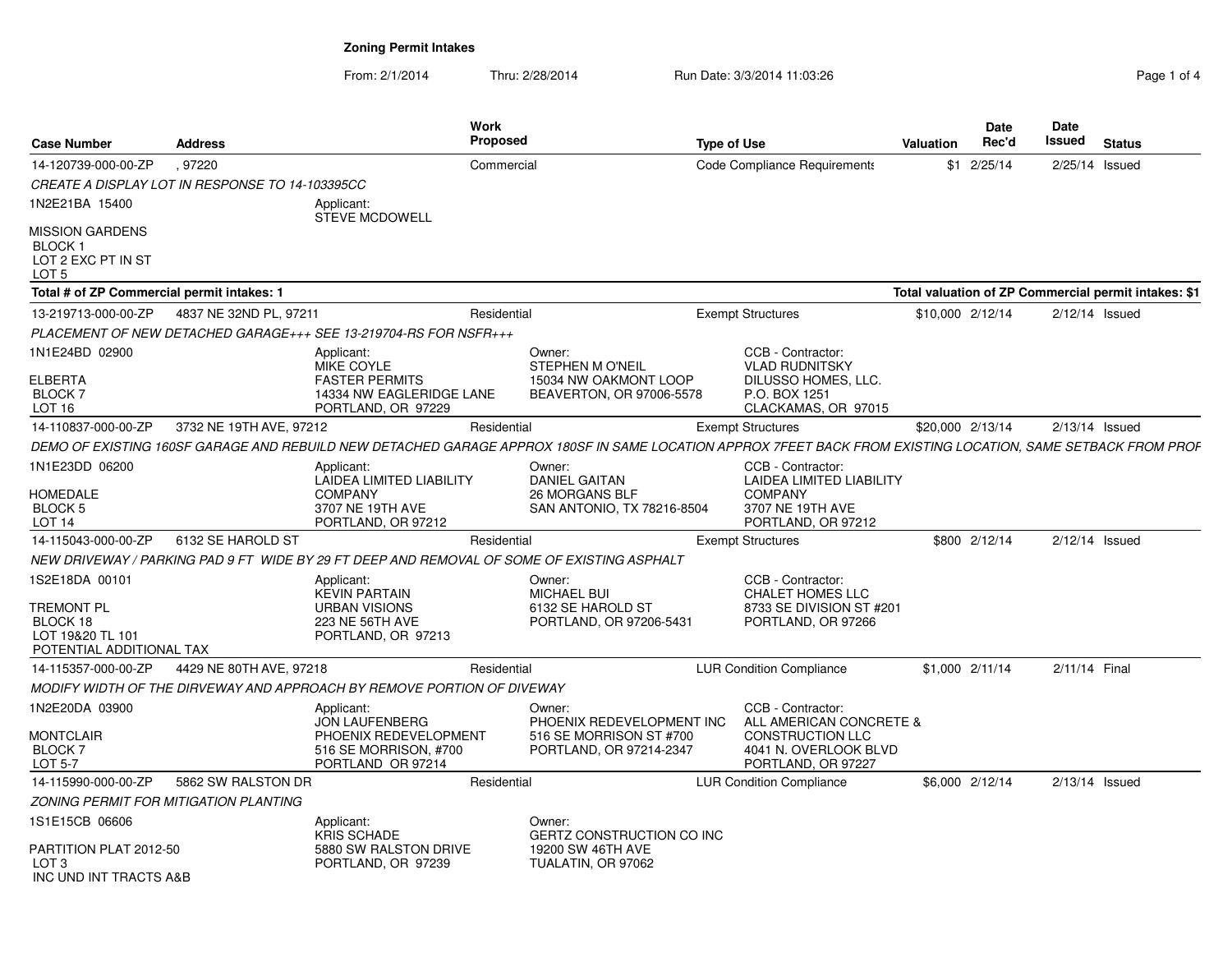From: 2/1/2014Thru: 2/28/2014 **Run Date: 3/3/2014 11:03:26** Pag

| Page 2 of 4 |  |  |
|-------------|--|--|
|             |  |  |

| <b>Case Number</b>                                                         | <b>Address</b>                                         |                                                                                          | Work<br><b>Proposed</b>                                                                             | <b>Type of Use</b>                                                               | <b>Valuation</b> | Date<br>Rec'd    | Date<br>Issued   | <b>Status</b>       |
|----------------------------------------------------------------------------|--------------------------------------------------------|------------------------------------------------------------------------------------------|-----------------------------------------------------------------------------------------------------|----------------------------------------------------------------------------------|------------------|------------------|------------------|---------------------|
| 14-115885-000-00-ZP                                                        | 2707 NE FLANDERS ST, 97232                             |                                                                                          | Residential                                                                                         | Landscaping                                                                      |                  | \$200 2/12/14    | $2/12/14$ Issued |                     |
| <b>ADD 2 TREES</b>                                                         |                                                        |                                                                                          |                                                                                                     |                                                                                  |                  |                  |                  |                     |
| 1N1E36CB 12700                                                             |                                                        | Applicant:                                                                               | Owner:                                                                                              |                                                                                  |                  |                  |                  |                     |
| WYNKOOP VILLA<br><b>BLOCK1</b><br>LOT <sub>10</sub>                        |                                                        | <b>JINGZI ZHAO</b><br>2707 NE FLANDERS<br>PORTLAND, OR 97232                             | <b>CHRISTOPHER PERKINS</b><br>2707 NE FLANDERS ST<br>PORTLAND, OR 97232                             |                                                                                  |                  |                  |                  |                     |
|                                                                            |                                                        |                                                                                          | Owner:<br><b>JINGZI ZHAO</b><br>2707 NE FLANDERS ST<br>PORTLAND, OR 97232                           |                                                                                  |                  |                  |                  |                     |
| 14-118293-000-00-ZP                                                        | 1998 NW MILLER RD, 97229                               |                                                                                          | Residential                                                                                         | Landscaping                                                                      |                  | \$20,000 2/19/14 |                  | <b>Under Review</b> |
|                                                                            |                                                        |                                                                                          | MITIGATION/REMEDIATION PLANTING OF NATIVE PLANST IN TWO AREAS IN FOREST HEIGHTS SWORD FERN DRAINAGE |                                                                                  |                  |                  |                  |                     |
| 1N1W26 01600                                                               |                                                        | Applicant:<br><b>BRUCE POWERS</b><br>6244 SW 27TH AVE<br>PORTLAND, OR 97239              |                                                                                                     | Primary Contractor:<br>TO BID                                                    |                  |                  |                  |                     |
| 14-119571-000-00-ZP                                                        | 6729 SE 162ND AVE, 97236                               |                                                                                          | Residential                                                                                         | Landscaping                                                                      |                  | \$900 2/28/14    | $2/28/14$ Issued |                     |
| <b>PLANT SIX NEW 2" TREES</b>                                              |                                                        |                                                                                          |                                                                                                     |                                                                                  |                  |                  |                  |                     |
| 1S2E24AA 00300                                                             |                                                        | Applicant:                                                                               | Owner:                                                                                              | CCB - Contractor:                                                                |                  |                  |                  |                     |
| SECTION 24 1S 2E<br>TL 300 4.99 ACRES                                      |                                                        | <b>KEVIN PARTAIN</b><br><b>URBAN VISIONS</b><br>223 NE 56TH AVENUE<br>PORTLAND, OR 97213 | <b>SKY HOLDINGS LLC</b><br>PO BOX 11930<br>PORTLAND, OR 97211-0930                                  | ROMAN OZERUGA<br>URBAN HOUSING DEVELOPMENT<br>PO BOX 11778<br>PORTLAND, OR 97211 |                  |                  |                  |                     |
| 14-104708-000-00-ZP                                                        | 13612 SE CORA ST, 97236                                |                                                                                          | Residential                                                                                         | <b>Residential Driveway</b>                                                      |                  | \$700 2/13/14    | $2/13/14$ Issued |                     |
|                                                                            | <b>LEGALIZE EXPANSION OF DRIVEWAY SEE 13-133475-CC</b> |                                                                                          |                                                                                                     |                                                                                  |                  |                  |                  |                     |
| 1S2E11DC 02400<br><b>REETHOM</b><br>BLOCK <sub>3</sub><br>LOT <sub>7</sub> |                                                        | Applicant:<br><b>IVAN VECHERKIN</b><br>13612 SE CORA ST<br>PORTLAND, OR 97236            | Owner:<br><b>VALENTIN VECHERKIN</b><br>13612 SE CORA ST<br>PORTLAND, OR 97236                       |                                                                                  |                  |                  |                  |                     |
|                                                                            |                                                        |                                                                                          | Owner:<br>ANNA VECHERKINA<br>13612 SE CORA ST<br>PORTLAND, OR 97236                                 |                                                                                  |                  |                  |                  |                     |
|                                                                            |                                                        |                                                                                          | Owner:<br><b>IVAN VECHERKIN</b><br>13612 SE CORA ST<br>PORTLAND, OR 97236                           |                                                                                  |                  |                  |                  |                     |
| 14-115839-000-00-ZP<br>NEW PARKING PAD AND CURB CUT                        | 10532 NE MORRIS ST, 97220                              |                                                                                          | Residential                                                                                         | <b>Residential Driveway</b>                                                      |                  | \$500 2/12/14    | $2/12/14$ Issued |                     |
| 1N2E27BC 04400                                                             |                                                        | Applicant:<br><b>VASILIY MINKO</b>                                                       | Owner:<br><b>VASILIY MINKO</b>                                                                      |                                                                                  |                  |                  |                  |                     |
| SECTION 27 1N 2E<br>TL 4400 0.51 ACRES                                     |                                                        | 3922 NE 108TH PL<br>PORTLAND, OR 97220                                                   | 3922 NE 108TH PL<br>PORTLAND, OR 97220                                                              |                                                                                  |                  |                  |                  |                     |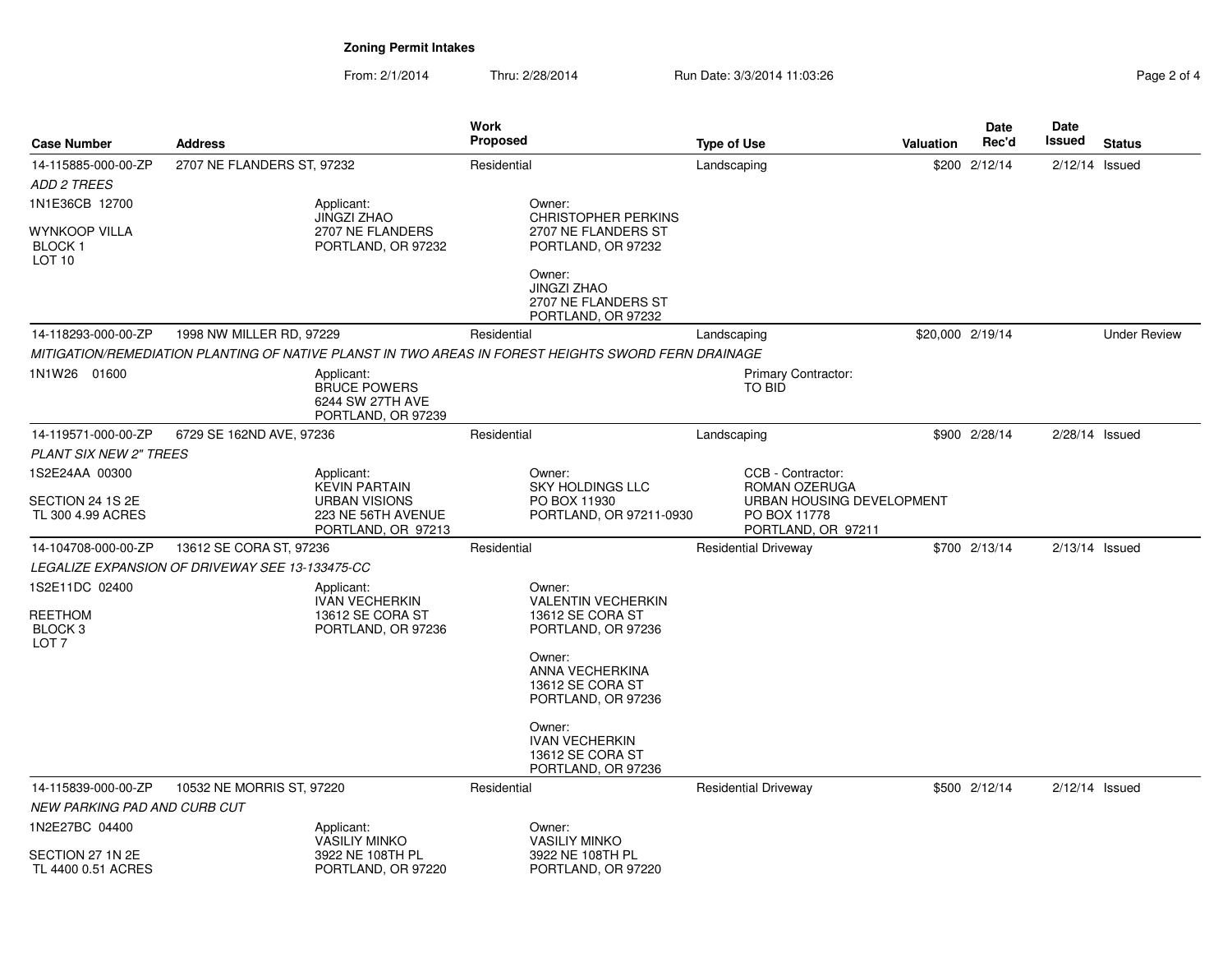From: 2/1/2014Thru: 2/28/2014 **Run Date: 3/3/2014 11:03:26** Page

| Page 3 of 4 |  |  |
|-------------|--|--|
|-------------|--|--|

| <b>Address</b><br><b>Case Number</b>         |                             |                                                                                                                | <b>Work</b><br>Proposed |                                                                                                                       | <b>Type of Use</b>                         |                                                  | Valuation | <b>Date</b><br>Rec'd | <b>Date</b><br>Issued | <b>Status</b> |
|----------------------------------------------|-----------------------------|----------------------------------------------------------------------------------------------------------------|-------------------------|-----------------------------------------------------------------------------------------------------------------------|--------------------------------------------|--------------------------------------------------|-----------|----------------------|-----------------------|---------------|
| 14-116234-000-00-ZP                          | 818 SW STEPHENSON ST, 97219 |                                                                                                                | Residential             |                                                                                                                       | <b>Residential Driveway</b>                |                                                  |           | \$10,000 2/13/14     | $2/13/14$ Issued      |               |
|                                              |                             |                                                                                                                |                         | ZONING PERMIT FOR ASPHALT DRIVEWAY AND CONCRETE APPROACH IN ROW (CONDITION OF ADJACENT STREET IMPROVEMENT T00048.C30) |                                            |                                                  |           |                      |                       |               |
| 1S1E33DB 00200                               |                             | Applicant:                                                                                                     |                         | Owner:                                                                                                                | Primary Contractor:                        |                                                  |           |                      |                       |               |
| PARTITION PLAT 1990-7<br>LOT 2 EXC PT IN STS |                             | PORTLAND BUREAU OF<br><b>TRANSPORTATION</b><br>1120 SW 5TH AVE #800<br>PORTLAND OR 97204                       |                         | <b>PATRICK L MOORE</b><br>818 SW STEPHENSON ST<br>PORTLAND, OR 97219                                                  | TO BID                                     |                                                  |           |                      |                       |               |
|                                              |                             |                                                                                                                |                         | Owner:<br><b>CYNTHIA K MOORE</b><br>818 SW STEPHENSON ST<br>PORTLAND, OR 97219                                        |                                            |                                                  |           |                      |                       |               |
| 14-116951-000-00-ZP                          | 3607 SE 130TH AVE, 97236    |                                                                                                                | Residential             |                                                                                                                       | <b>Residential Driveway</b>                |                                                  |           | \$400 2/14/14        | 2/14/14 Final         |               |
|                                              |                             | NEW DRIVEWAY AND REMOVING SOME BLACK TOP TO COMPLY WITH 13-218552-CC                                           |                         |                                                                                                                       |                                            |                                                  |           |                      |                       |               |
| 1S2E11CA 11400                               |                             | Applicant:                                                                                                     |                         | Owner:                                                                                                                |                                            |                                                  |           |                      |                       |               |
| LINN PK<br>LOT 2 TL 11400                    |                             | <b>WILLIAM R PRICE</b><br>12945 SE 242ND AVE<br>DAMASCUS, OR 97089-7334                                        |                         | <b>WILLIAM R PRICE</b><br>12945 SE 242ND AVE<br>DAMASCUS, OR 97089-7334                                               |                                            |                                                  |           |                      |                       |               |
|                                              |                             |                                                                                                                |                         | Owner:<br><b>MARY J PRICE</b><br>12945 SE 242ND AVE<br>DAMASCUS, OR 97089-7334                                        |                                            |                                                  |           |                      |                       |               |
| 14-117921-000-00-ZP                          | 6228 SW KELLY AVE, 97201    |                                                                                                                | Residential             |                                                                                                                       | <b>Residential Driveway</b>                |                                                  |           | \$1,100 2/19/14      | $2/19/14$ Issued      |               |
| NEW DRIVEWAY AND CURBCUT                     |                             |                                                                                                                |                         |                                                                                                                       |                                            |                                                  |           |                      |                       |               |
| 1S1E15CD 04800                               |                             | Applicant:                                                                                                     |                         | Owner:                                                                                                                | CCB - Contractor:                          |                                                  |           |                      |                       |               |
| <b>SOUTHPORT</b>                             |                             | <b>STEVE EDELMAN</b><br>4224 NE HALSEY ST SUITE 310                                                            |                         | DARRELL T RASCHIO<br>6228 SW KELLY AVE                                                                                | <b>CRN EXCAVATION INC</b><br>PO BOX 301517 |                                                  |           |                      |                       |               |
| BLOCK <sub>9</sub>                           |                             | PORTLAND, OR 97213                                                                                             |                         | PORTLAND, OR 97239-3614                                                                                               | PORTLAND, OR 97294                         |                                                  |           |                      |                       |               |
| LOT <sub>10</sub><br>LOT 11 EXC NLY 23'      |                             |                                                                                                                |                         |                                                                                                                       |                                            |                                                  |           |                      |                       |               |
| 14-118753-000-00-ZP                          | 6150 SE DUKE ST, 97206      |                                                                                                                | Residential             |                                                                                                                       | <b>Residential Driveway</b>                |                                                  |           | \$1,500 2/25/14      | $2/25/14$ Issued      |               |
|                                              |                             | INSTALL 9' X 28' DRIVEWAY/PARKING PAD AND CURB CUT FOR APRON                                                   |                         |                                                                                                                       |                                            |                                                  |           |                      |                       |               |
| 1S2E19AA 00100                               |                             | Applicant:<br><b>KYM NGUYEN</b>                                                                                |                         | Owner:<br>DANNY J JONES                                                                                               |                                            |                                                  |           |                      |                       |               |
| SECTION 19 1S 2E<br>TL 100 0.19 ACRES        |                             | CONCEPT DESIGN & ASSOCIATES 1724 SE 40TH AVE<br>PO BOX 8464<br>PORTLAND OR 97207                               |                         | PORTLAND, OR 97214-5224                                                                                               |                                            |                                                  |           |                      |                       |               |
| 14-119330-000-00-ZP                          | 8305 SE 162ND AVE, 97236    |                                                                                                                | Residential             |                                                                                                                       | <b>Residential Driveway</b>                |                                                  |           | \$2,000 2/21/14      | $2/21/14$ Issued      |               |
| NEW 130 X 12 DRIVEWAY SEE 13-188278CC        |                             |                                                                                                                |                         |                                                                                                                       |                                            |                                                  |           |                      |                       |               |
| 1S2E24DD 00802                               |                             | Applicant:                                                                                                     |                         | Owner:                                                                                                                | CCB - Contractor:                          |                                                  |           |                      |                       |               |
| PARTITION PLAT 1996-84<br>LOT <sub>2</sub>   |                             | Robert Hayden<br>Delta Studios, Architecture and<br>Planning, LLC<br>3344 NE 25th Avenue<br>Portland, OR 97212 |                         | <b>BANK OF AMERICA NA</b><br>1200 N FRENCH ST<br>WILMINGTON, DE 19884-0012                                            | 317 NE 144 STREET                          | STERLING TECHNOLOGIES LLC<br>VANCOUVER, WA 98685 |           |                      |                       |               |